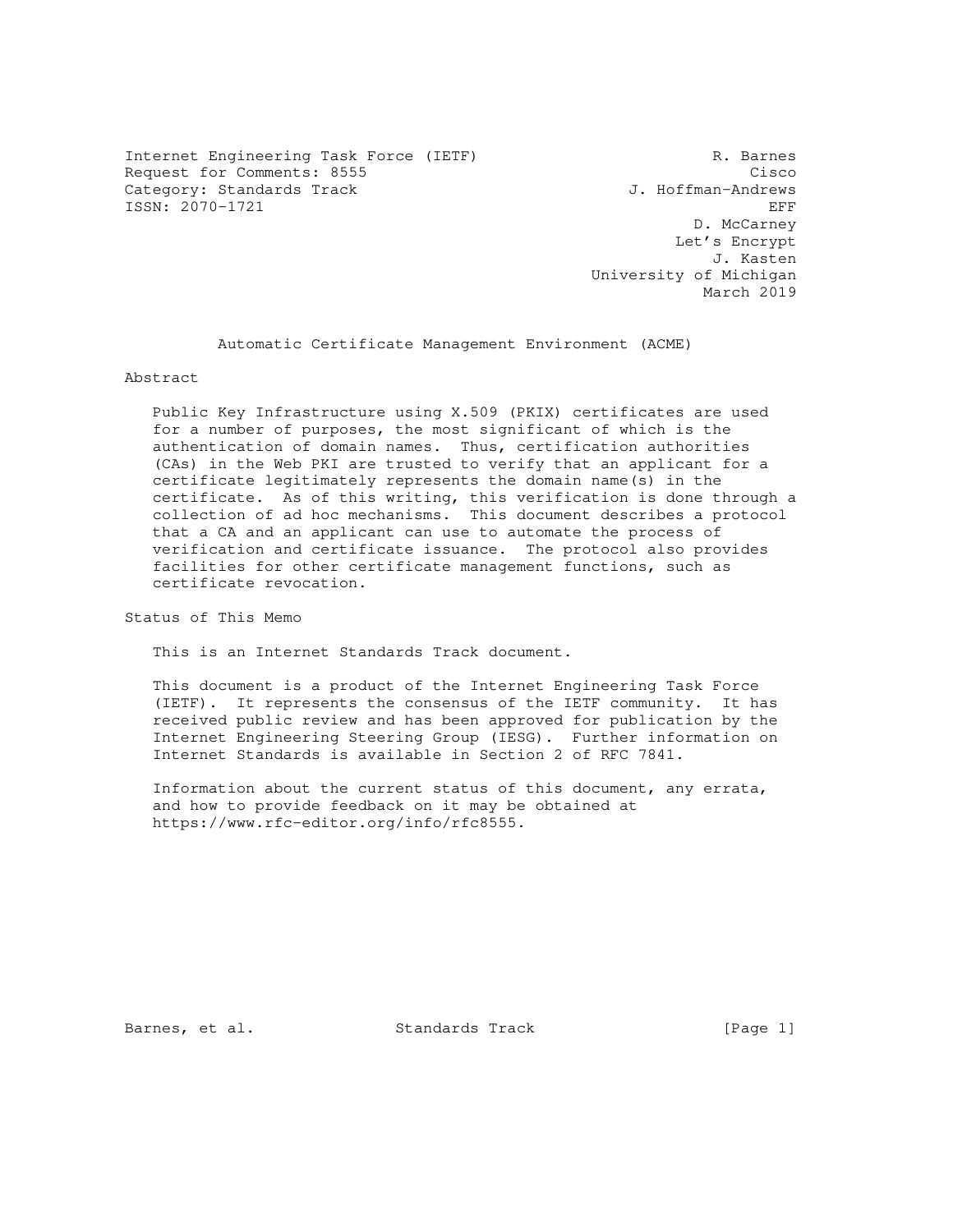## Copyright Notice

 Copyright (c) 2019 IETF Trust and the persons identified as the document authors. All rights reserved.

 This document is subject to BCP 78 and the IETF Trust's Legal Provisions Relating to IETF Documents

 (https://trustee.ietf.org/license-info) in effect on the date of publication of this document. Please review these documents carefully, as they describe your rights and restrictions with respect to this document. Code Components extracted from this document must include Simplified BSD License text as described in Section 4.e of the Trust Legal Provisions and are provided without warranty as described in the Simplified BSD License.

Table of Contents

| 2. |                                                |
|----|------------------------------------------------|
|    |                                                |
|    |                                                |
|    |                                                |
|    |                                                |
|    |                                                |
|    |                                                |
|    | 6.3. GET and POST-as-GET Requests 13           |
|    |                                                |
|    | 6.4.1. "url" (URL) JWS Header Parameter 14     |
|    |                                                |
|    |                                                |
|    | 6.5.2. "nonce" (Nonce) JWS Header Parameter 16 |
|    |                                                |
|    |                                                |
|    |                                                |
|    |                                                |
|    |                                                |
|    |                                                |
|    |                                                |
|    |                                                |
|    | 7.1.4. Authorization Objects 28                |
|    |                                                |
|    |                                                |
|    |                                                |
|    |                                                |
|    | 7.3.1. Finding an Account URL Given a Key 36   |
|    |                                                |
|    | 7.3.3. Changes of Terms of Service 38          |
|    | 7.3.4. External Account Binding 38             |

Barnes, et al. Standards Track [Page 2]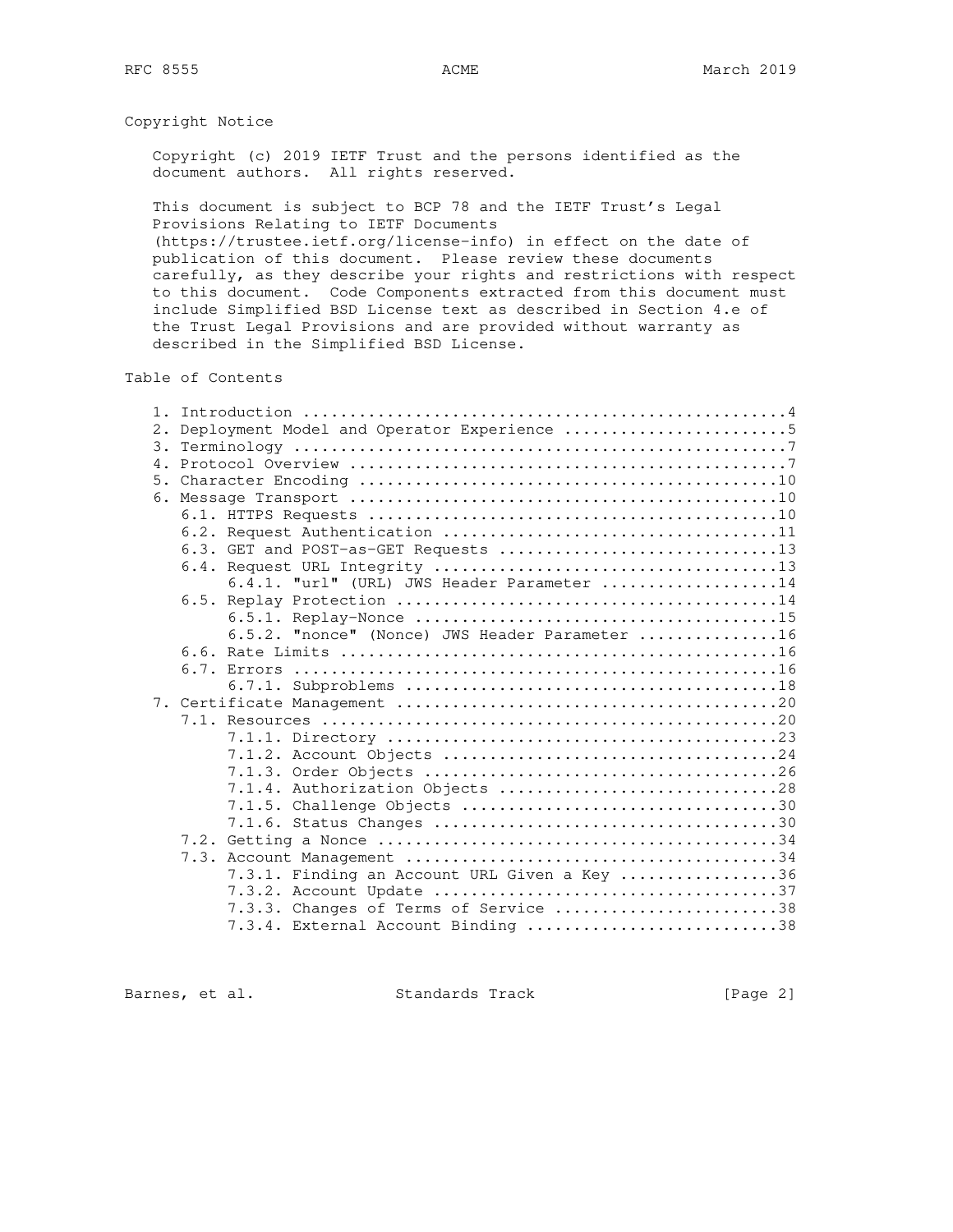|  |      | 7.3.6. Account Deactivation 43                            |  |
|--|------|-----------------------------------------------------------|--|
|  |      | 7.4. Applying for Certificate Issuance 44                 |  |
|  |      |                                                           |  |
|  |      | 7.4.2. Downloading the Certificate 51                     |  |
|  |      |                                                           |  |
|  |      | 7.5.1. Responding to Challenges 54                        |  |
|  |      | 7.5.2. Deactivating an Authorization 57                   |  |
|  |      |                                                           |  |
|  |      |                                                           |  |
|  |      |                                                           |  |
|  |      |                                                           |  |
|  |      |                                                           |  |
|  |      |                                                           |  |
|  |      |                                                           |  |
|  |      | 9.1. Media Type: application/pem-certificate-chain 68     |  |
|  |      | 9.2. Well-Known URI for the HTTP Challenge 69             |  |
|  |      |                                                           |  |
|  | 9.4. |                                                           |  |
|  |      |                                                           |  |
|  |      | 9.6. URN Sub-namespace for ACME (urn:ietf:params:acme) 70 |  |
|  |      |                                                           |  |
|  |      |                                                           |  |
|  |      |                                                           |  |
|  |      |                                                           |  |
|  |      |                                                           |  |
|  |      | 9.7.6. Fields in the "meta" Object within a               |  |
|  |      |                                                           |  |
|  |      |                                                           |  |
|  |      |                                                           |  |
|  |      |                                                           |  |
|  |      |                                                           |  |
|  |      | 10.2. Integrity of Authorizations 80                      |  |
|  |      | 10.3. Denial-of-Service Considerations 83                 |  |
|  |      | 10.4. Server-Side Request Forgery 84                      |  |
|  |      |                                                           |  |
|  |      |                                                           |  |
|  |      |                                                           |  |
|  |      |                                                           |  |
|  |      |                                                           |  |
|  |      | 11.4. Malformed Certificate Chains 88                     |  |
|  |      |                                                           |  |
|  |      |                                                           |  |
|  |      |                                                           |  |
|  |      |                                                           |  |
|  |      |                                                           |  |
|  |      |                                                           |  |

Barnes, et al. Standards Track [Page 3]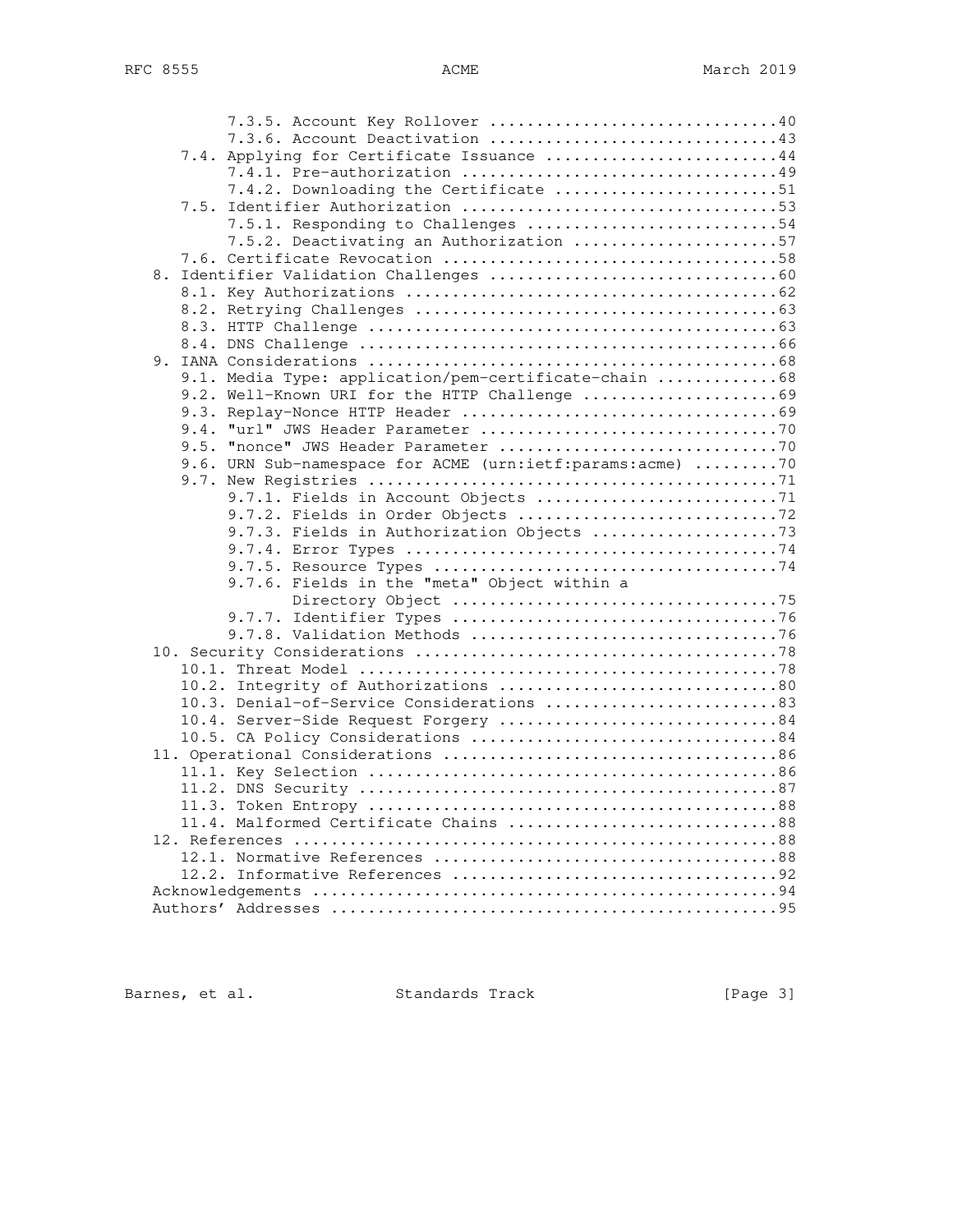## 1. Introduction

 Certificates [RFC5280] in the Web PKI are most commonly used to authenticate domain names. Thus, certification authorities (CAs) in the Web PKI are trusted to verify that an applicant for a certificate legitimately represents the domain name(s) in the certificate.

 Different types of certificates reflect different kinds of CA verification of information about the certificate subject. "Domain Validation" (DV) certificates are by far the most common type. The only validation the CA is required to perform in the DV issuance process is to verify that the requester has effective control of the domain [CABFBR]. The CA is not required to attempt to verify the requester's real-world identity. (This is as opposed to "Organization Validation" (OV) and "Extended Validation" (EV) certificates, where the process is intended to also verify the real world identity of the requester.)

 Existing Web PKI certification authorities tend to use a set of ad hoc protocols for certificate issuance and identity verification. In the case of DV certificates, a typical user experience is something like:

- o Generate a PKCS#10 [RFC2986] Certificate Signing Request (CSR).
- o Cut and paste the CSR into a CA's web page.
- o Prove ownership of the domain(s) in the CSR by one of the following methods:
	- \* Put a CA-provided challenge at a specific place on the web server.
	- \* Put a CA-provided challenge in a DNS record corresponding to the target domain.
	- \* Receive a CA-provided challenge at (hopefully) an administrator-controlled email address corresponding to the domain, and then respond to it on the CA's web page.
- o Download the issued certificate and install it on the user's Web Server.

 With the exception of the CSR itself and the certificates that are issued, these are all completely ad hoc procedures and are accomplished by getting the human user to follow interactive natural language instructions from the CA rather than by machine-implemented published protocols. In many cases, the instructions are difficult

Barnes, et al. Standards Track [Page 4]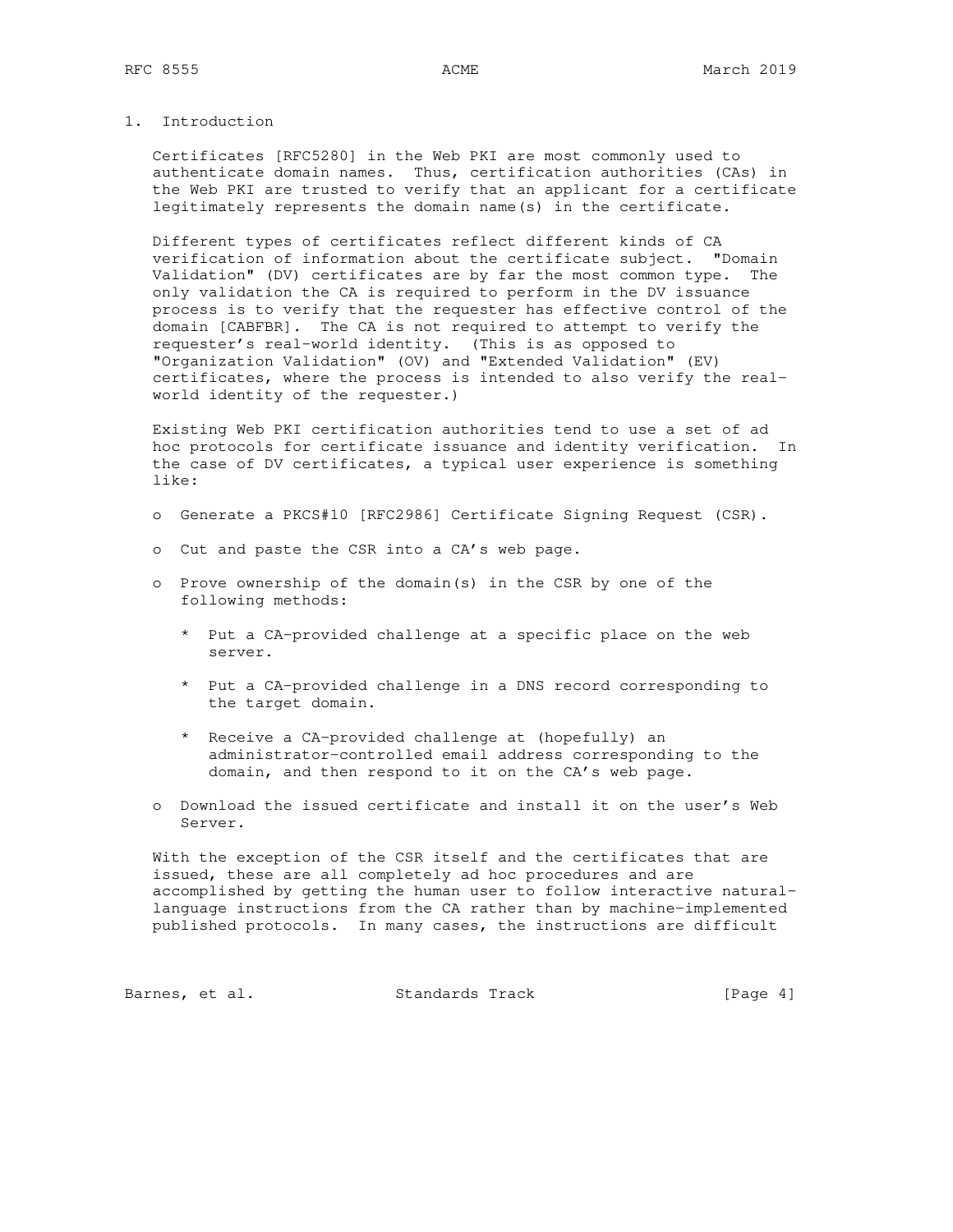to follow and cause significant frustration and confusion. Informal usability tests by the authors indicate that webmasters often need 1-3 hours to obtain and install a certificate for a domain. Even in the best case, the lack of published, standardized mechanisms presents an obstacle to the wide deployment of HTTPS and other PKIX dependent systems because it inhibits mechanization of tasks related to certificate issuance, deployment, and revocation.

 This document describes an extensible framework for automating the issuance and domain validation procedure, thereby allowing servers and infrastructure software to obtain certificates without user interaction. Use of this protocol should radically simplify the deployment of HTTPS and the practicality of PKIX-based authentication for other protocols based on Transport Layer Security (TLS) [RFC8446].

 It should be noted that while the focus of this document is on validating domain names for purposes of issuing certificates in the Web PKI, ACME supports extensions for uses with other identifiers in other PKI contexts. For example, as of this writing, there is ongoing work to use ACME for issuance of Web PKI certificates attesting to IP addresses [ACME-IP] and Secure Telephone Identity Revisited (STIR) certificates attesting to telephone numbers [ACME-TELEPHONE].

 ACME can also be used to automate some aspects of certificate management even where non-automated processes are still needed. For example, the external account binding feature (see Section 7.3.4) can allow an ACME account to use authorizations that have been granted to an external, non-ACME account. This allows ACME to address issuance scenarios that cannot yet be fully automated, such as the issuance of "Extended Validation" certificates.

2. Deployment Model and Operator Experience

 The guiding use case for ACME is obtaining certificates for websites (HTTPS [RFC2818]). In this case, a web server is intended to speak for one or more domains, and the process of certificate issuance is intended to verify that this web server actually speaks for the domain(s).

 DV certificate validation commonly checks claims about properties related to control of a domain name -- properties that can be observed by the certificate issuer in an interactive process that can be conducted purely online. That means that under typical circumstances, all steps in the request, verification, and issuance process can be represented and performed by Internet protocols with no out-of-band human intervention.

Barnes, et al. Standards Track [Page 5]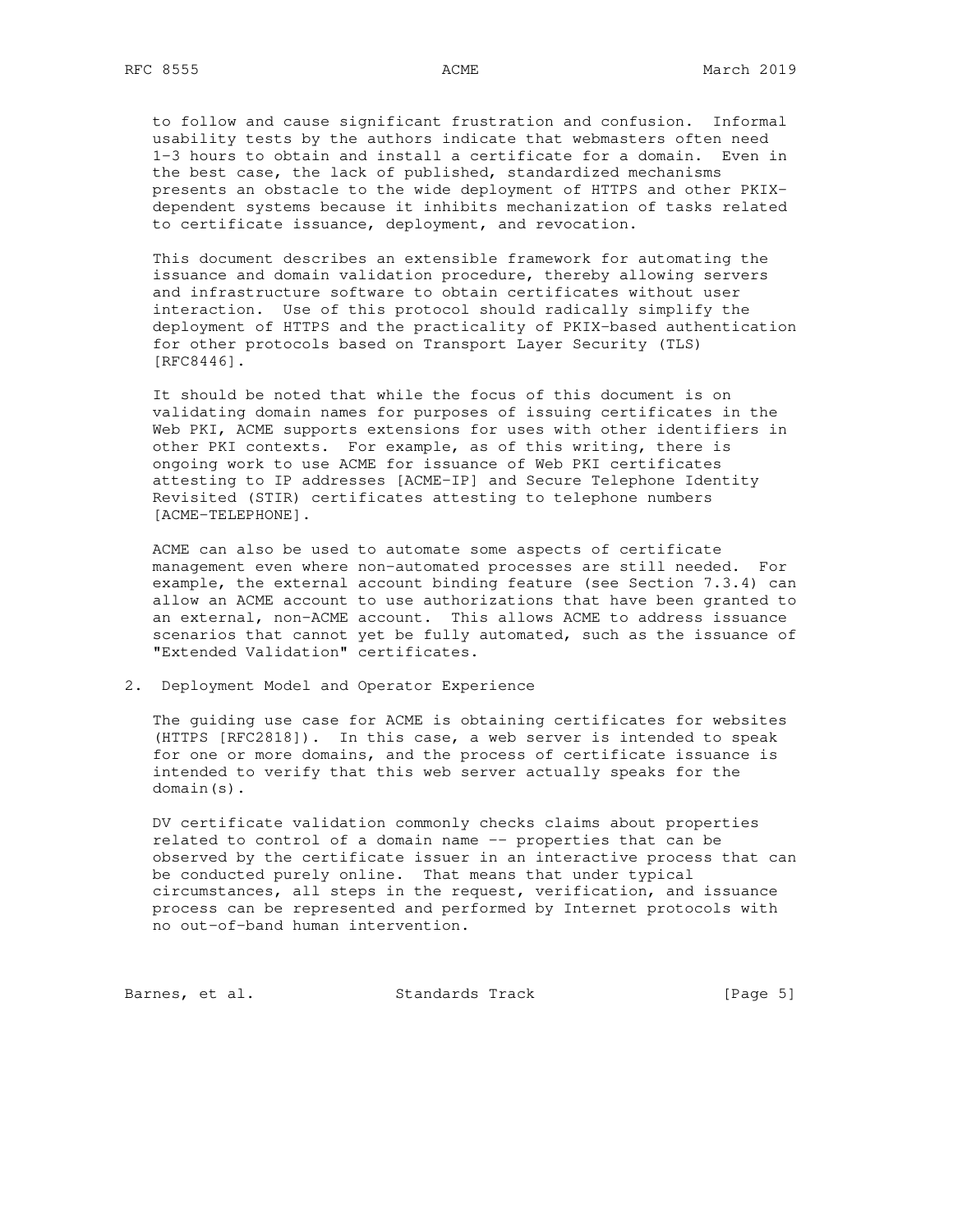Prior to ACME, when deploying an HTTPS server, a server operator typically gets a prompt to generate a self-signed certificate. If the operator were instead deploying an HTTPS server using ACME, the experience would be something like this:

- o The operator's ACME client prompts the operator for the intended domain name(s) that the web server is to stand for.
- o The ACME client presents the operator with a list of CAs from which it could get a certificate. (This list will change over time based on the capabilities of CAs and updates to ACME configuration.) The ACME client might prompt the operator for payment information at this point.
- o The operator selects a CA.
- o In the background, the ACME client contacts the CA and requests that it issue a certificate for the intended domain name(s).
- o The CA verifies that the client controls the requested domain name(s) by having the ACME client perform some action(s) that can only be done with control of the domain name(s). For example, the CA might require a client requesting example.com to provision a DNS record under example.com or an HTTP resource under http://example.com.
- o Once the CA is satisfied, it issues the certificate and the ACME client automatically downloads and installs it, potentially notifying the operator via email, SMS, etc.
- o The ACME client periodically contacts the CA to get updated certificates, stapled Online Certificate Status Protocol (OCSP) responses [RFC6960], or whatever else would be required to keep the web server functional and its credentials up to date.

 In this way, it would be nearly as easy to deploy with a CA-issued certificate as with a self-signed certificate. Furthermore, the maintenance of that CA-issued certificate would require minimal manual intervention. Such close integration of ACME with HTTPS servers allows the immediate and automated deployment of certificates as they are issued, sparing the human administrator from much of the time-consuming work described in the previous section.

Barnes, et al. Standards Track [Page 6]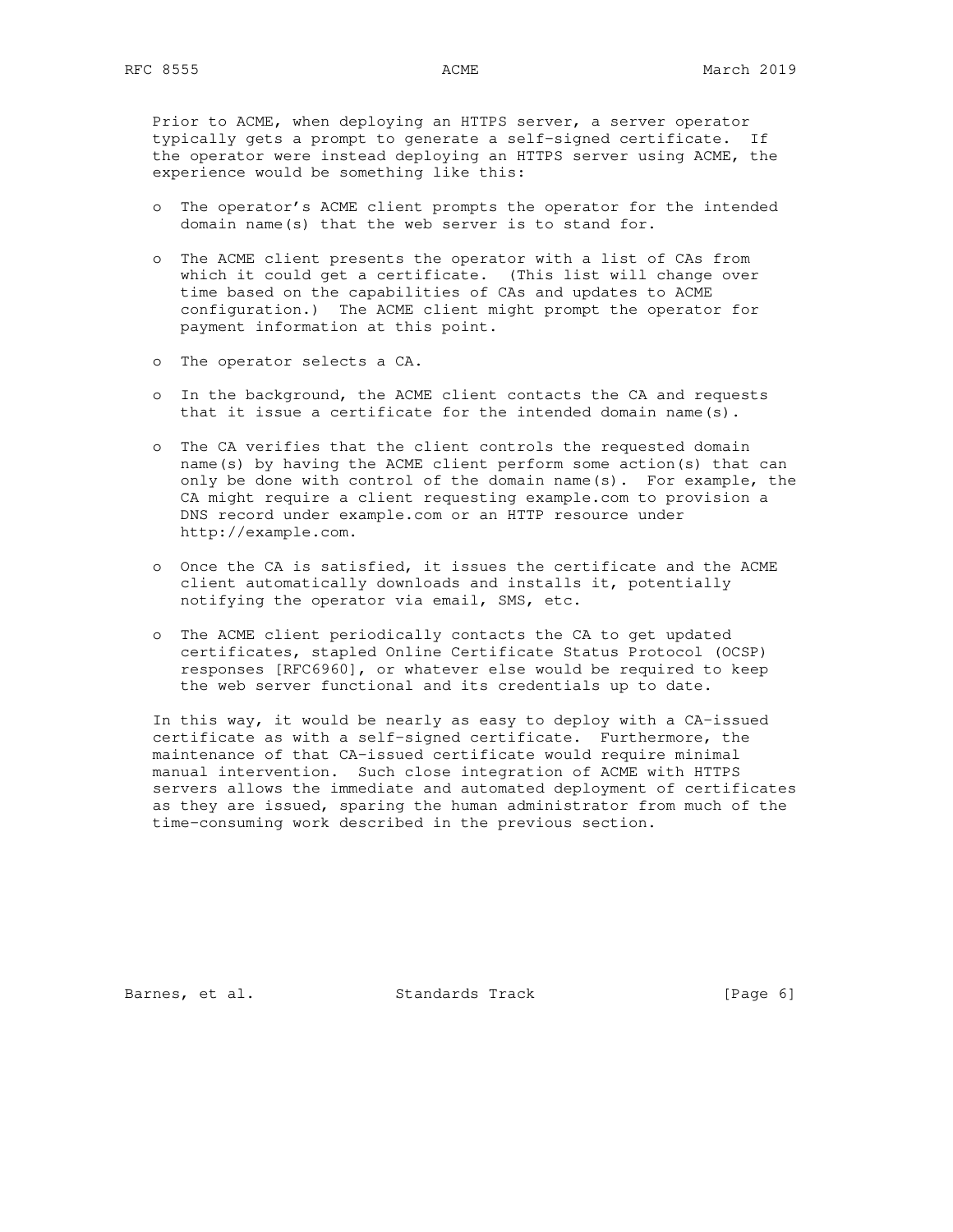### 3. Terminology

 The key words "MUST", "MUST NOT", "REQUIRED", "SHALL", "SHALL NOT", "SHOULD", "SHOULD NOT", "RECOMMENDED", "NOT RECOMMENDED", "MAY", and "OPTIONAL" in this document are to be interpreted as described in BCP 14 [RFC2119] [RFC8174] when, and only when, they appear in all capitals, as shown here.

 The two main roles in ACME are "client" and "server". The ACME client uses the protocol to request certificate management actions, such as issuance or revocation. An ACME client may run on a web server, mail server, or some other server system that requires valid X.509 certificates. Or, it may run on a separate server that does not consume the certificate but is authorized to respond to a CA provided challenge. The ACME server runs at a certification authority and responds to client requests, performing the requested actions if the client is authorized.

 An ACME client authenticates to the server by means of an "account key pair". The client uses the private key of this key pair to sign all messages sent to the server. The server uses the public key to verify the authenticity and integrity of messages from the client.

4. Protocol Overview

 ACME allows a client to request certificate management actions using a set of JavaScript Object Notation (JSON) messages [RFC8259] carried over HTTPS [RFC2818]. Issuance using ACME resembles a traditional CA's issuance process, in which a user creates an account, requests a certificate, and proves control of the domain(s) in that certificate in order for the CA to issue the requested certificate.

 The first phase of ACME is for the client to request an account with the ACME server. The client generates an asymmetric key pair and requests a new account, optionally providing contact information, agreeing to terms of service (ToS), and/or associating the account with an existing account in another system. The creation request is signed with the generated private key to prove that the client controls it.

Barnes, et al. Standards Track [Page 7]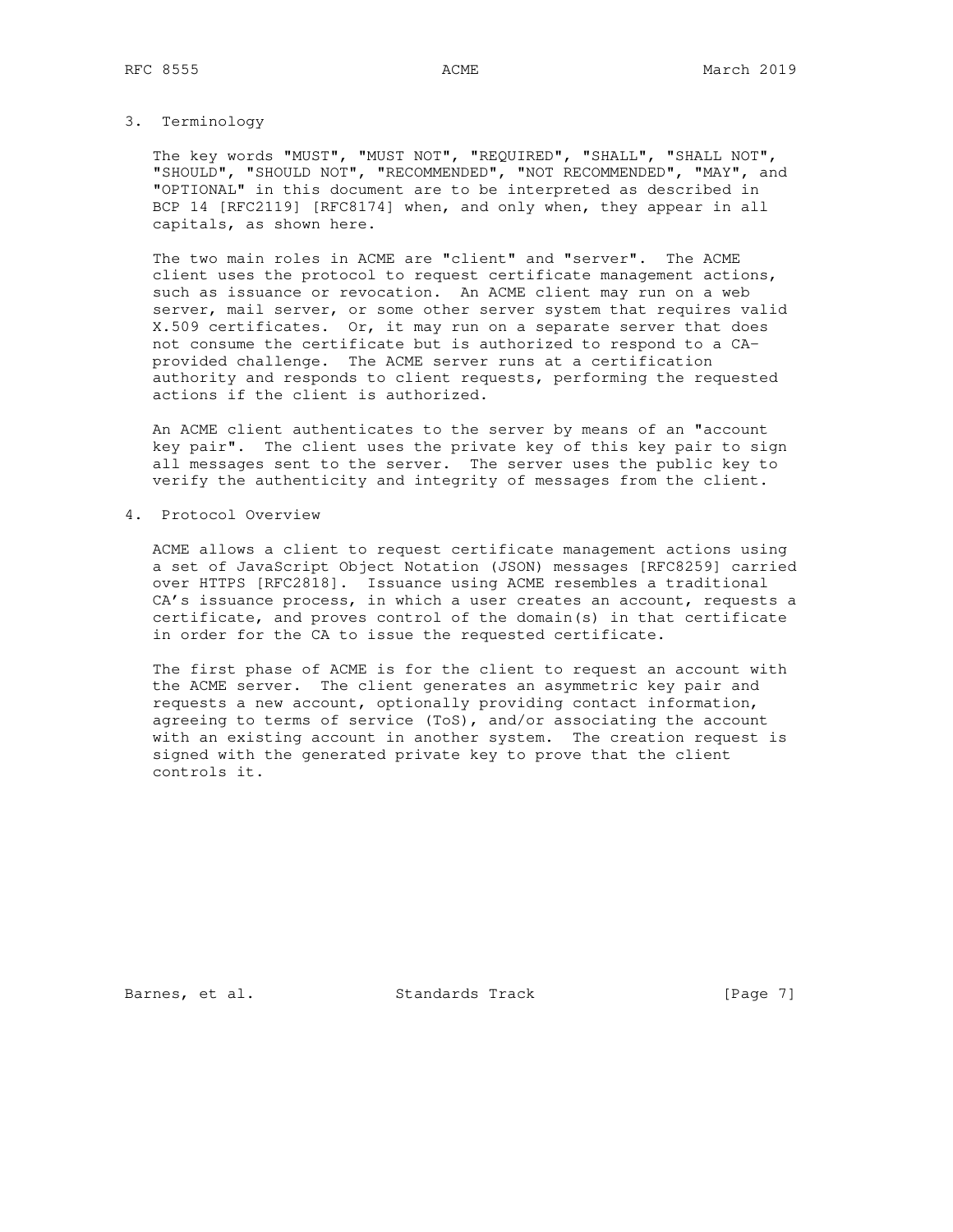Client Server Server Server Server Server Server Server Server Server Server Server Server Server Server Server

 [Contact Information] [ToS Agreement] [Additional Data] Signature ------->

 Account URL <------- Account Object

[] Information covered by request signatures

Account Creation

 Once an account is registered, there are four major steps the client needs to take to get a certificate:

1. Submit an order for a certificate to be issued

2. Prove control of any identifiers requested in the certificate

3. Finalize the order by submitting a CSR

4. Await issuance and download the issued certificate

 The client's order for a certificate describes the desired identifiers plus a few additional fields that capture semantics that are not supported in the CSR format. If the server is willing to consider issuing such a certificate, it responds with a list of requirements that the client must satisfy before the certificate will be issued.

 For example, in most cases, the server will require the client to demonstrate that it controls the identifiers in the requested certificate. Because there are many different ways to validate possession of different types of identifiers, the server will choose from an extensible set of challenges that are appropriate for the identifier being claimed. The client responds with a set of responses that tell the server which challenges the client has completed. The server then validates that the client has completed the challenges.

 Once the validation process is complete and the server is satisfied that the client has met its requirements, the client finalizes the order by submitting a PKCS#10 Certificate Signing Request (CSR). The server will issue the requested certificate and make it available to the client.

Barnes, et al. Standards Track [Page 8]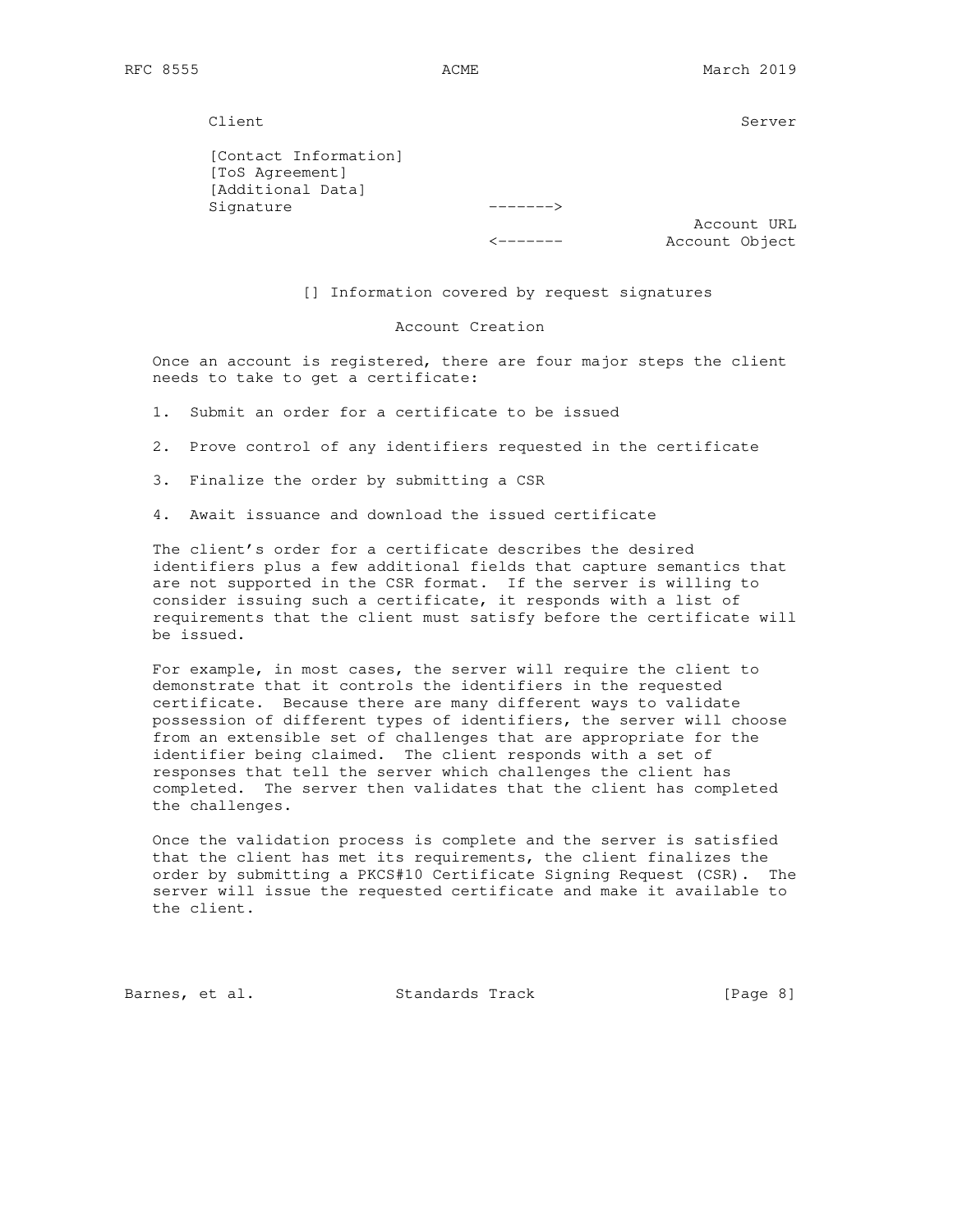| Client                                                                                                             |                                               | Server          |
|--------------------------------------------------------------------------------------------------------------------|-----------------------------------------------|-----------------|
| [Order]<br>Signature                                                                                               | $------>$<br><------- Required Authorizations |                 |
| [Responses]<br>Signature                                                                                           | $------$                                      |                 |
|                                                                                                                    | <"""""""""Nalidation""""""""">                |                 |
| [CSR]<br>Signature                                                                                                 | $------$<br>$\leftarrow$ - - - - - -          | Acknowledgement |
|                                                                                                                    | <""""""Await issuance"""""">                  |                 |
| [POST-as-GET request]<br>Signature                                                                                 | $------$<br>$\leftarrow$ - - - - - - -        | Certificate     |
|                                                                                                                    | [] Information covered by request signatures  |                 |
| Certificate Issuance                                                                                               |                                               |                 |
| To revoke a certificate, the client sends a signed revocation request<br>indicating the certificate to be revoked: |                                               |                 |
| Client                                                                                                             |                                               | Server          |

 [Revocation request] Signature -------->

<-------- Result

[] Information covered by request signatures

Certificate Revocation

 Note that while ACME is defined with enough flexibility to handle different types of identifiers in principle, the primary use case addressed by this document is the case where domain names are used as identifiers. For example, all of the identifier validation challenges described in Section 8 address validation of domain names. The use of ACME for other identifiers will require further specification in order to describe how these identifiers are encoded in the protocol and what types of validation challenges the server might require.

Barnes, et al. Standards Track [Page 9]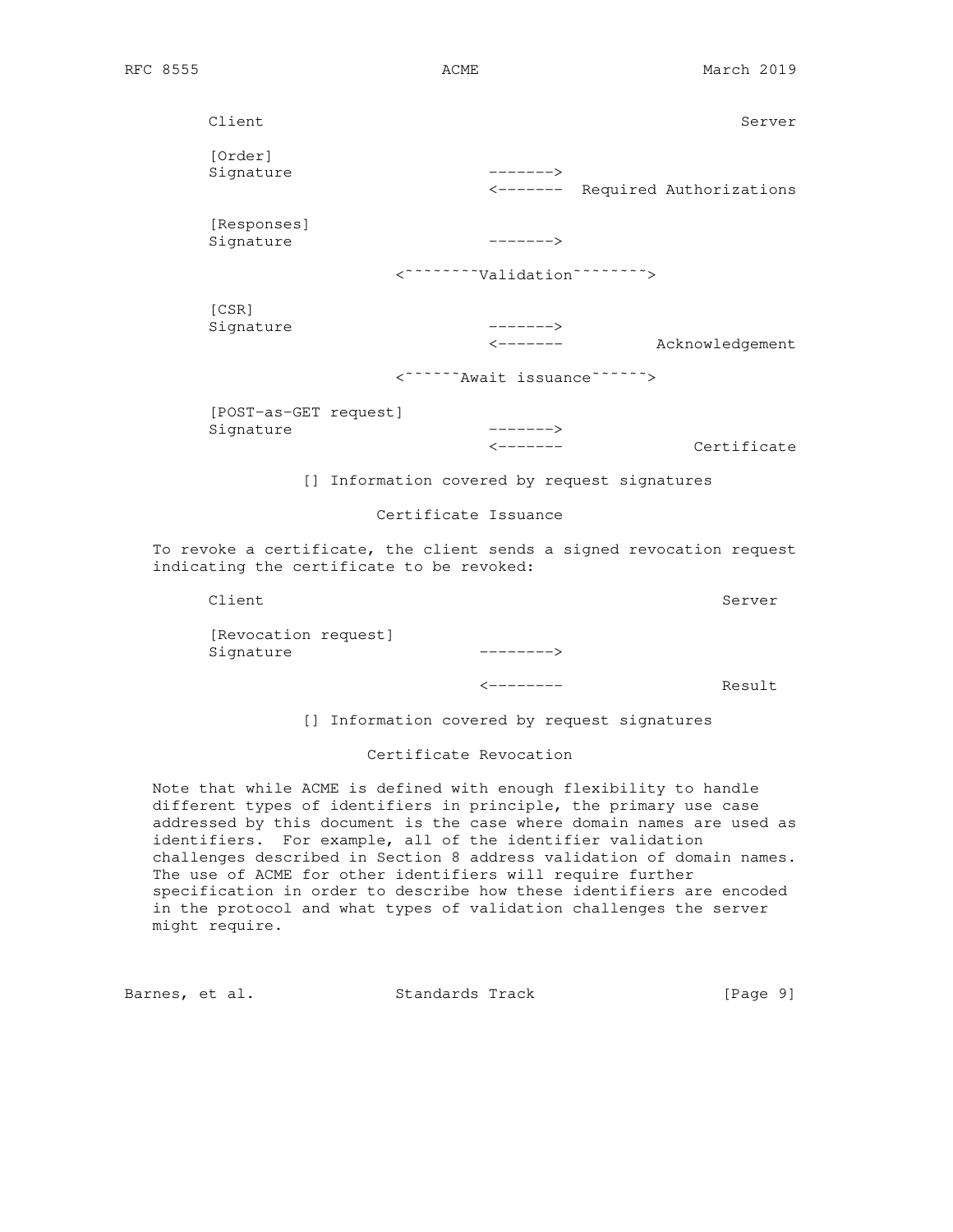### 5. Character Encoding

 All requests and responses sent via HTTP by ACME clients, ACME servers, and validation servers as well as any inputs for digest computations MUST be encoded using the UTF-8 character set [RFC3629]. Note that identifiers that appear in certificates may have their own encoding considerations (e.g., DNS names containing non-ASCII characters are expressed as A-labels rather than U-labels). Any such encoding considerations are to be applied prior to the aforementioned UTF-8 encoding.

## 6. Message Transport

 Communications between an ACME client and an ACME server are done over HTTPS, using JSON Web Signature (JWS) [RFC7515] to provide some additional security properties for messages sent from the client to the server. HTTPS provides server authentication and confidentiality. With some ACME-specific extensions, JWS provides authentication of the client's request payloads, anti-replay protection, and integrity for the HTTPS request URL.

## 6.1. HTTPS Requests

 Each ACME function is accomplished by the client sending a sequence of HTTPS requests to the server [RFC2818], carrying JSON messages [RFC8259]. Use of HTTPS is REQUIRED. Each subsection of Section 7 below describes the message formats used by the function and the order in which messages are sent.

 In most HTTPS transactions used by ACME, the ACME client is the HTTPS client and the ACME server is the HTTPS server. The ACME server acts as a client when validating challenges: an HTTP client when validating an 'http-01' challenge, a DNS client with 'dns-01', etc.

 ACME servers SHOULD follow the recommendations of [RFC7525] when configuring their TLS implementations. ACME servers that support TLS 1.3 MAY allow clients to send early data (0-RTT). This is safe because the ACME protocol itself includes anti-replay protections (see Section 6.5) in all cases where they are required. For this reason, there are no restrictions on what ACME data can be carried in 0-RTT.

 ACME clients MUST send a User-Agent header field, in accordance with [RFC7231]. This header field SHOULD include the name and version of the ACME software in addition to the name and version of the underlying HTTP client software.

Barnes, et al. Standards Track [Page 10]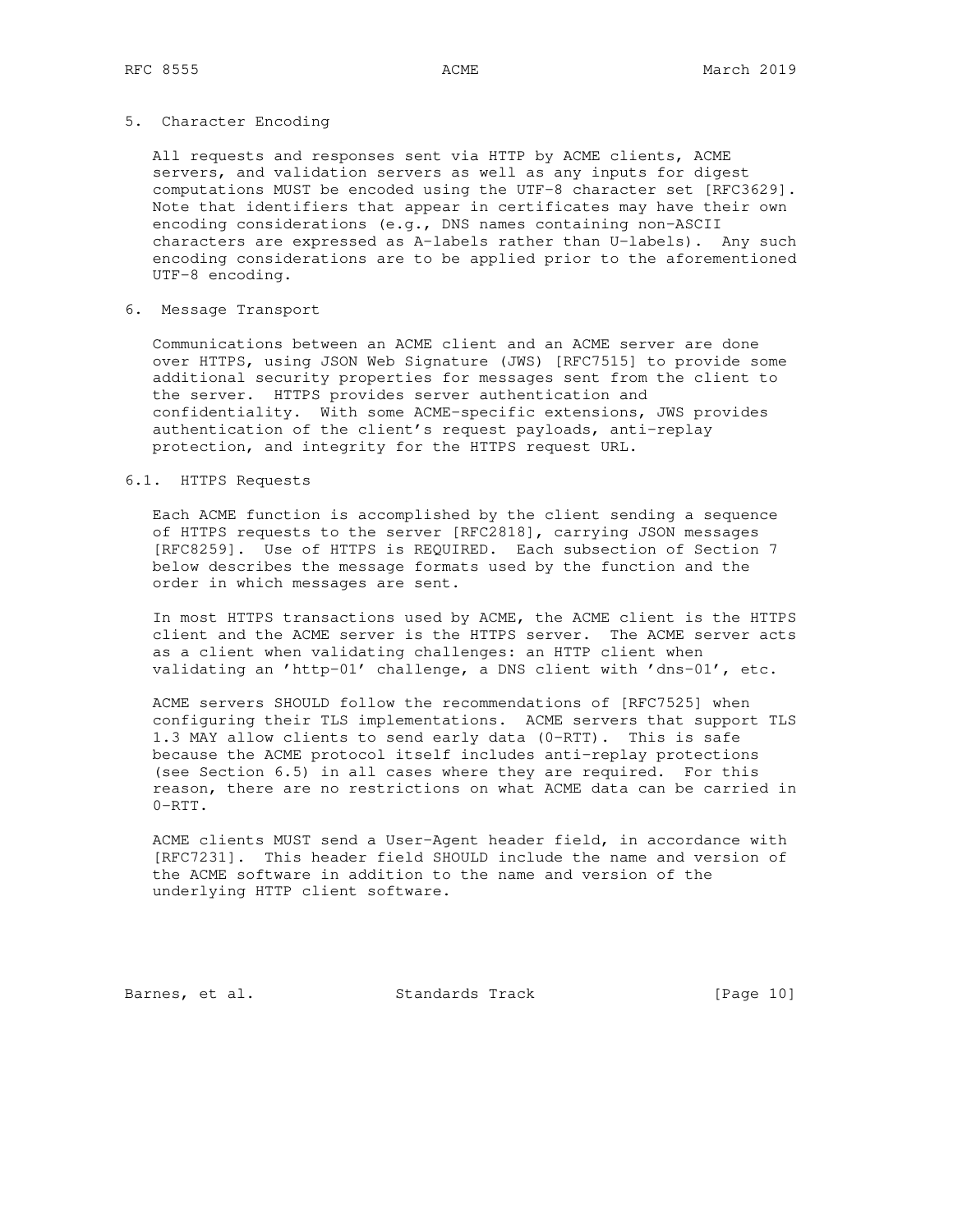ACME clients SHOULD send an Accept-Language header field in accordance with [RFC7231] to enable localization of error messages.

 ACME servers that are intended to be generally accessible need to use Cross-Origin Resource Sharing (CORS) in order to be accessible from browser-based clients [W3C.REC-cors-20140116]. Such servers SHOULD set the Access-Control-Allow-Origin header field to the value "\*".

 Binary fields in the JSON objects used by ACME are encoded using base64url encoding described in Section 5 of [RFC4648] according to the profile specified in JSON Web Signature in Section 2 of [RFC7515]. This encoding uses a URL safe character set. Trailing '=' characters MUST be stripped. Encoded values that include trailing '=' characters MUST be rejected as improperly encoded.

6.2. Request Authentication

 All ACME requests with a non-empty body MUST encapsulate their payload in a JSON Web Signature (JWS) [RFC7515] object, signed using the account's private key unless otherwise specified. The server MUST verify the JWS before processing the request. Encapsulating request bodies in JWS provides authentication of requests.

 A JWS object sent as the body of an ACME request MUST meet the following additional criteria:

- o The JWS MUST be in the Flattened JSON Serialization [RFC7515]
- o The JWS MUST NOT have multiple signatures
- o The JWS Unencoded Payload Option [RFC7797] MUST NOT be used
- o The JWS Unprotected Header [RFC7515] MUST NOT be used
- o The JWS Payload MUST NOT be detached
- o The JWS Protected Header MUST include the following fields:
	- \* "alg" (Algorithm)
		- + This field MUST NOT contain "none" or a Message Authentication Code (MAC) algorithm (e.g. one in which the algorithm registry description mentions MAC/HMAC).
	- \* "nonce" (defined in Section 6.5)
	- \* "url" (defined in Section 6.4)

| Barnes, et al. |  |  | Standards Track |  | [Page 11] |  |
|----------------|--|--|-----------------|--|-----------|--|
|----------------|--|--|-----------------|--|-----------|--|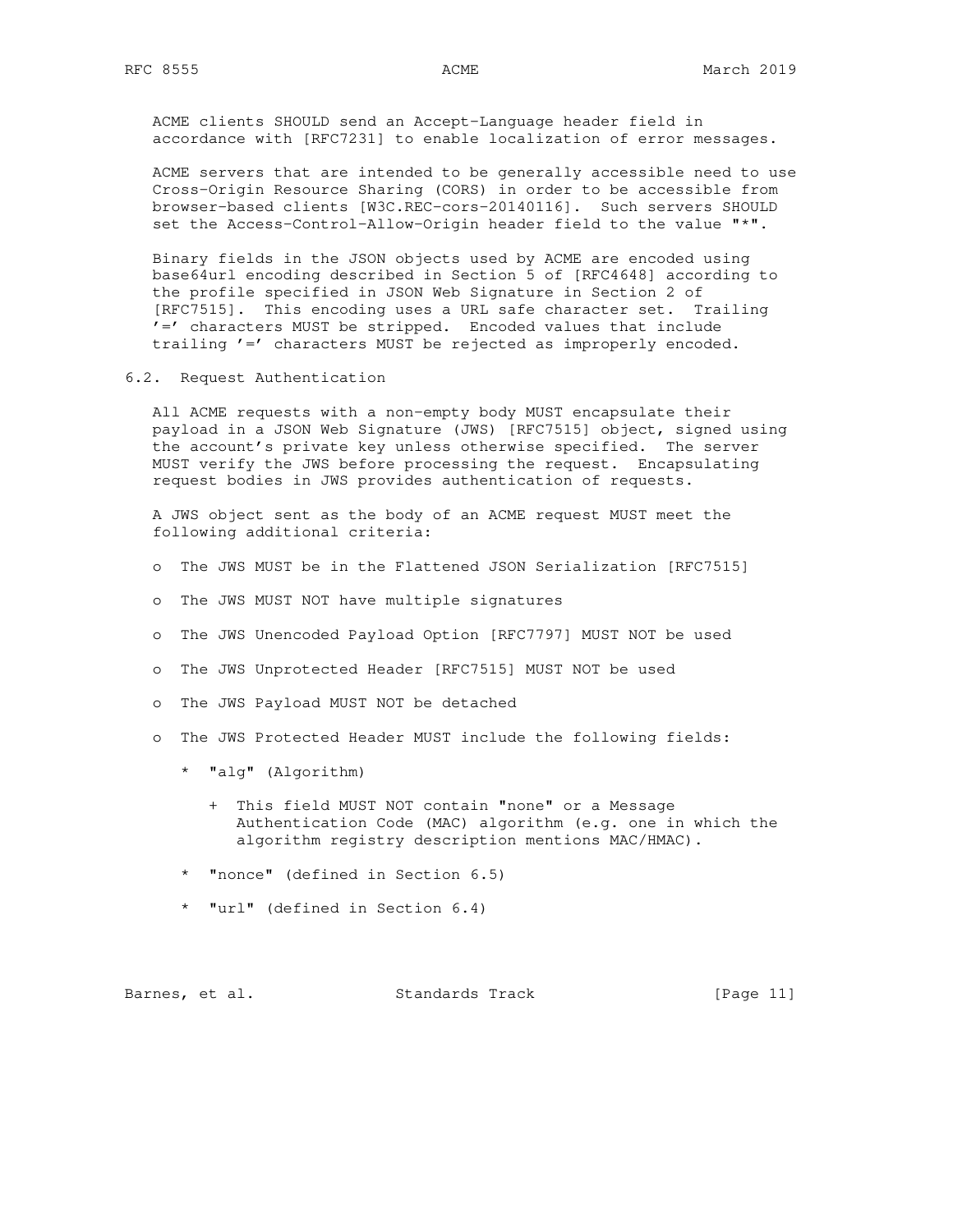\* Either "jwk" (JSON Web Key) or "kid" (Key ID) as specified below

 An ACME server MUST implement the "ES256" signature algorithm [RFC7518] and SHOULD implement the "EdDSA" signature algorithm using the "Ed25519" variant (indicated by "crv") [RFC8037].

 The "jwk" and "kid" fields are mutually exclusive. Servers MUST reject requests that contain both.

 For newAccount requests, and for revokeCert requests authenticated by a certificate key, there MUST be a "jwk" field. This field MUST contain the public key corresponding to the private key used to sign the JWS.

 For all other requests, the request is signed using an existing account, and there MUST be a "kid" field. This field MUST contain the account URL received by POSTing to the newAccount resource.

 If the client sends a JWS signed with an algorithm that the server does not support, then the server MUST return an error with status code 400 (Bad Request) and type "urn:ietf:params:acme:error:badSignatureAlgorithm". The problem document returned with the error MUST include an "algorithms" field with an array of supported "alg" values. See Section 6.7 for more details on the structure of error responses.

 If the server supports the signature algorithm "alg" but either does not support or chooses to reject the public key "jwk", then the server MUST return an error with status code 400 (Bad Request) and type "urn:ietf:params:acme:error:badPublicKey". The problem document detail SHOULD describe the reason for rejecting the public key; some example reasons are:

- o "alg" is "RS256" but the modulus "n" is too small (e.g., 512-bit)
- o "alg" is "ES256" but "jwk" does not contain a valid P-256 public key
- o "alg" is "EdDSA" and "crv" is "Ed448", but the server only supports "EdDSA" with "Ed25519"
- o the corresponding private key is known to have been compromised

Barnes, et al. Standards Track [Page 12]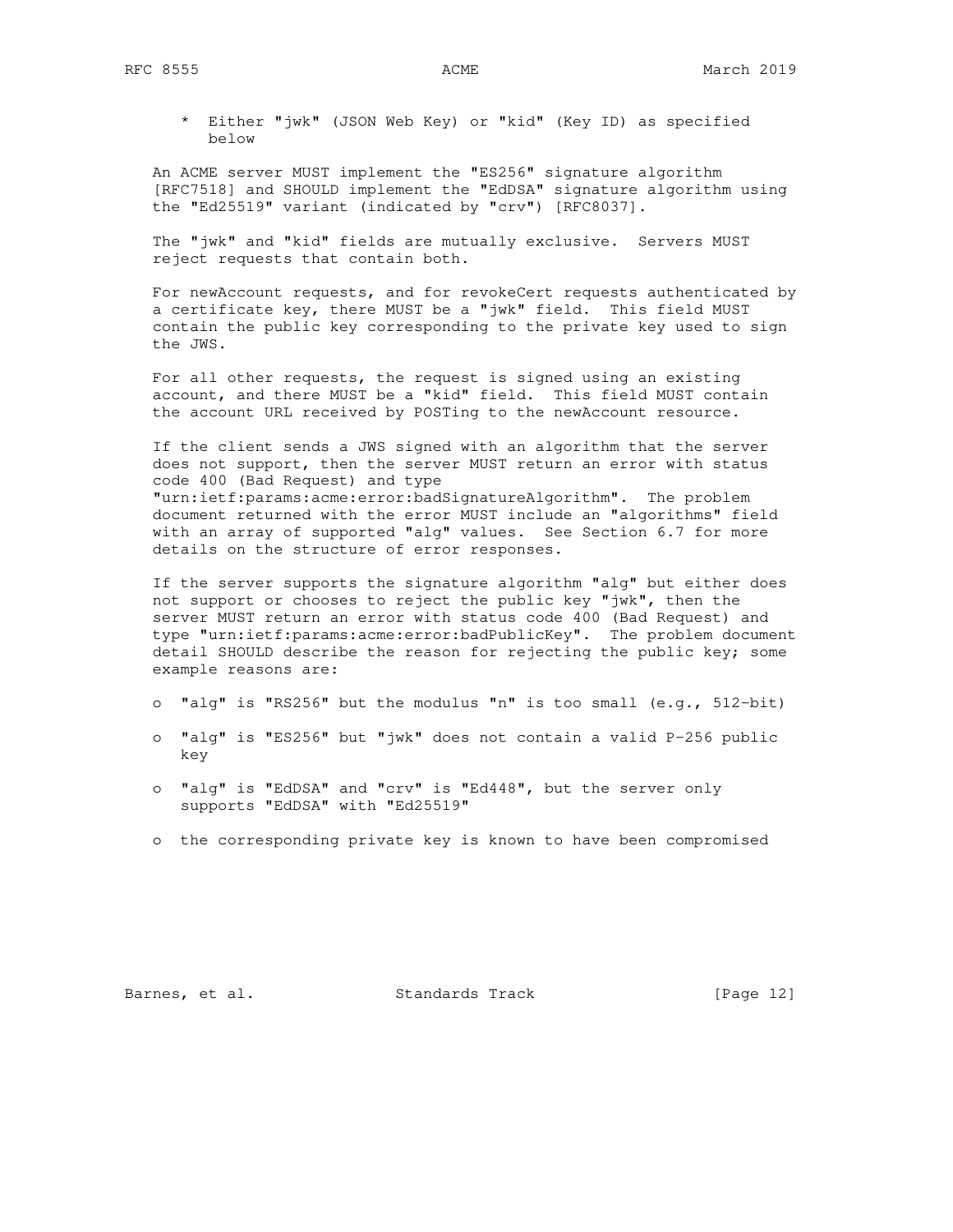Because client requests in ACME carry JWS objects in the Flattened JSON Serialization, they must have the Content-Type header field set to "application/jose+json". If a request does not meet this requirement, then the server MUST return a response with status code 415 (Unsupported Media Type).

## 6.3. GET and POST-as-GET Requests

 Note that authentication via signed JWS request bodies implies that requests without an entity body are not authenticated, in particular GET requests. Except for the cases described in this section, if the server receives a GET request, it MUST return an error with status code 405 (Method Not Allowed) and type "malformed".

 If a client wishes to fetch a resource from the server (which would otherwise be done with a GET), then it MUST send a POST request with a JWS body as described above, where the payload of the JWS is a zero-length octet string. In other words, the "payload" field of the JWS object MUST be present and set to the empty string ("").

We will refer to these as "POST-as-GET" requests. On receiving a request with a zero-length (and thus non-JSON) payload, the server MUST authenticate the sender and verify any access control rules. Otherwise, the server MUST treat this request as having the same semantics as a GET request for the same resource.

 The server MUST allow GET requests for the directory and newNonce resources (see Section 7.1), in addition to POST-as-GET requests for these resources. This enables clients to bootstrap into the ACME authentication system.

## 6.4. Request URL Integrity

 It is common in deployment for the entity terminating TLS for HTTPS to be different from the entity operating the logical HTTPS server, with a "request routing" layer in the middle. For example, an ACME CA might have a content delivery network terminate TLS connections from clients so that it can inspect client requests for denial-of service (DoS) protection.

 These intermediaries can also change values in the request that are not signed in the HTTPS request, e.g., the request URL and header fields. ACME uses JWS to provide an integrity mechanism, which protects against an intermediary changing the request URL to another ACME URL.

Barnes, et al. Standards Track [Page 13]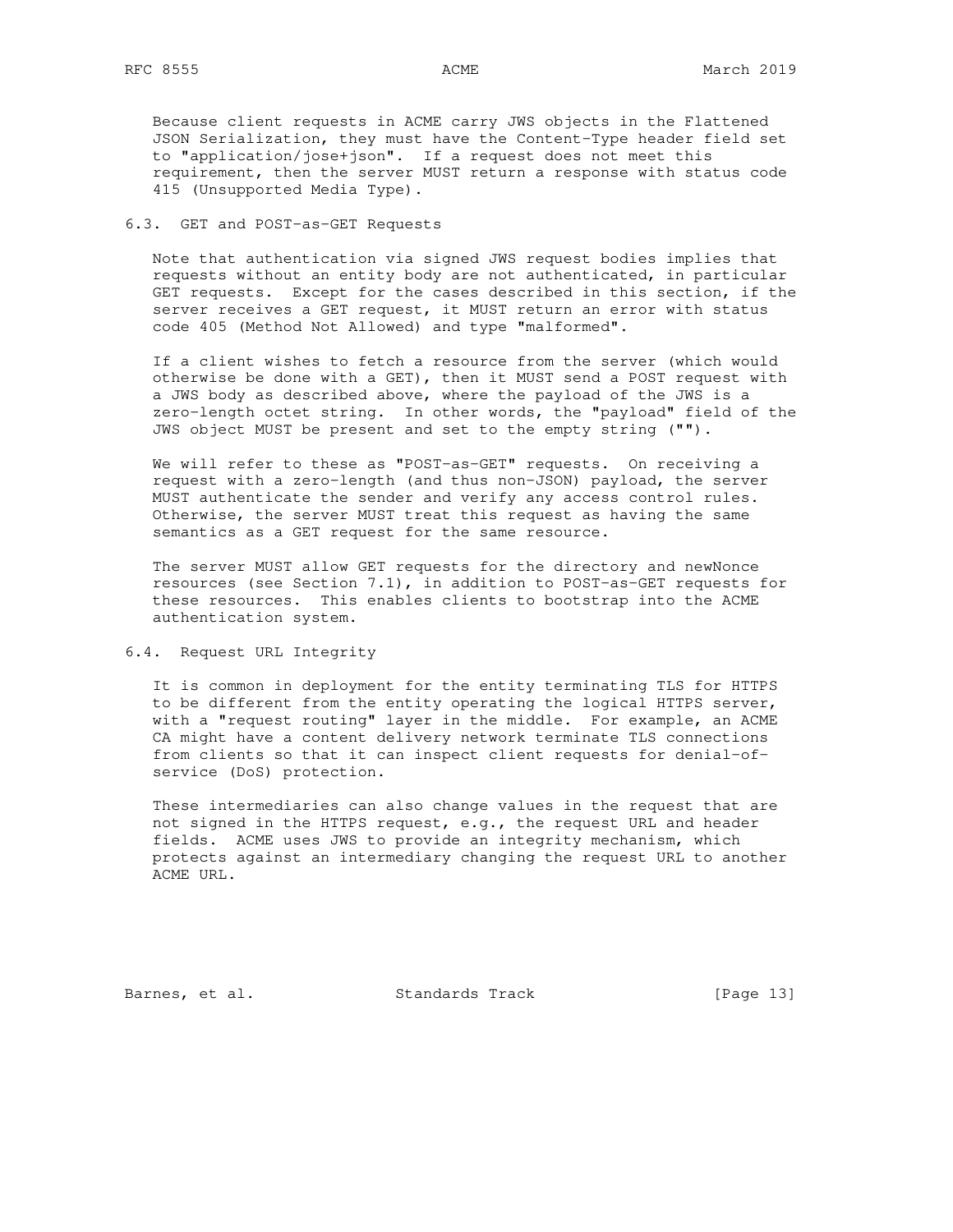As noted in Section 6.2, all ACME request objects carry a "url" header parameter in their protected header. This header parameter encodes the URL to which the client is directing the request. On receiving such an object in an HTTP request, the server MUST compare the "url" header parameter to the request URL. If the two do not match, then the server MUST reject the request as unauthorized.

 Except for the directory resource, all ACME resources are addressed with URLs provided to the client by the server. In POST requests sent to these resources, the client MUST set the "url" header parameter to the exact string provided by the server (rather than performing any re-encoding on the URL). The server SHOULD perform the corresponding string equality check, configuring each resource with the URL string provided to clients and having the resource check that requests have the same string in their "url" header parameter. The server MUST reject the request as unauthorized if the string equality check fails.

6.4.1. "url" (URL) JWS Header Parameter

 The "url" header parameter specifies the URL [RFC3986] to which this JWS object is directed. The "url" header parameter MUST be carried in the protected header of the JWS. The value of the "url" header parameter MUST be a string representing the target URL.

### 6.5. Replay Protection

 In order to protect ACME resources from any possible replay attacks, ACME POST requests have a mandatory anti-replay mechanism. This mechanism is based on the server maintaining a list of nonces that it has issued, and requiring any signed request from the client to carry such a nonce.

 An ACME server provides nonces to clients using the HTTP Replay-Nonce header field, as specified in Section 6.5.1. The server MUST include a Replay-Nonce header field in every successful response to a POST request and SHOULD provide it in error responses as well.

 Every JWS sent by an ACME client MUST include, in its protected header, the "nonce" header parameter, with contents as defined in Section 6.5.2. As part of JWS verification, the ACME server MUST verify that the value of the "nonce" header is a value that the server previously provided in a Replay-Nonce header field. Once a nonce value has appeared in an ACME request, the server MUST consider it invalid, in the same way as a value it had never issued.

Barnes, et al. Standards Track [Page 14]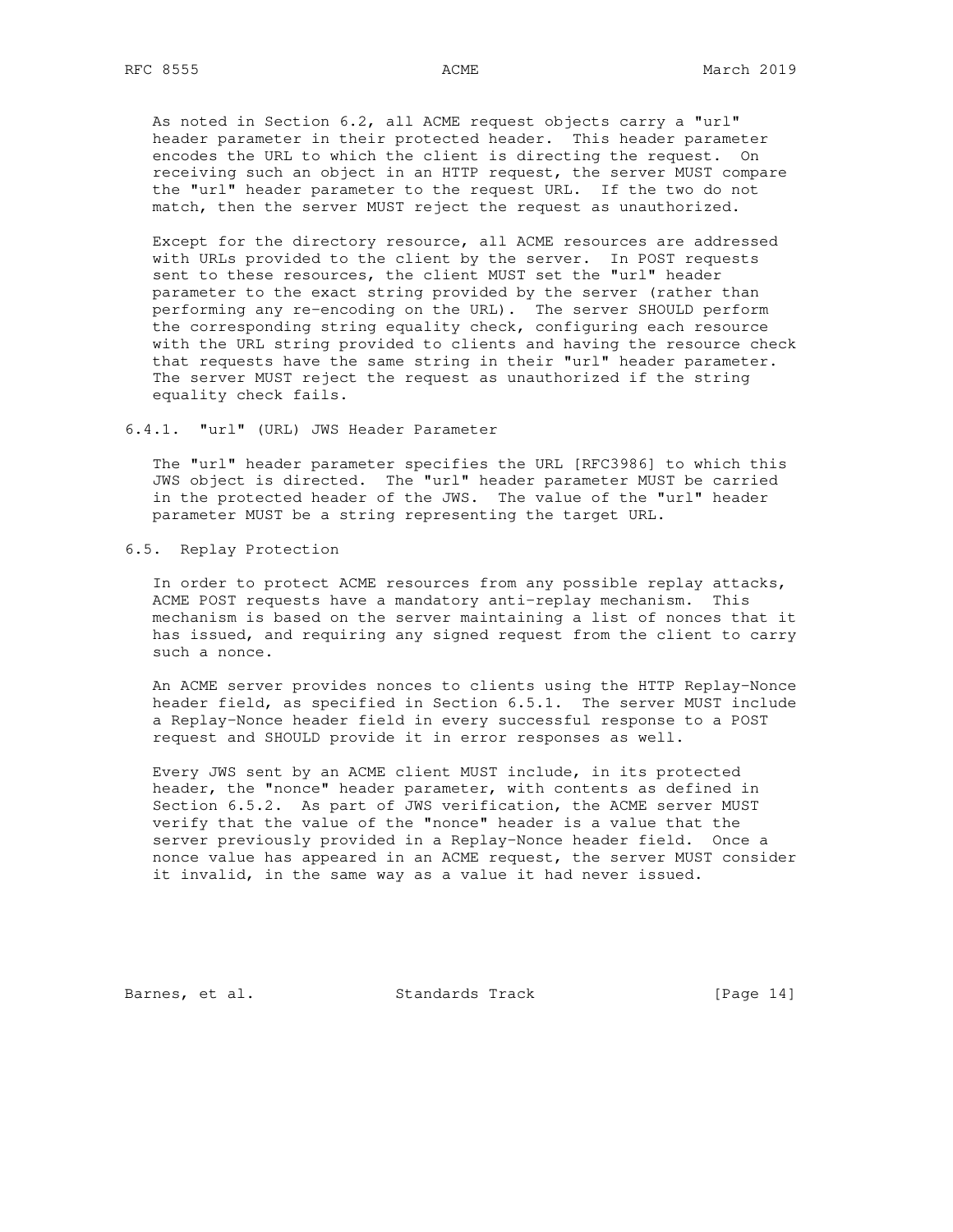When a server rejects a request because its nonce value was unacceptable (or not present), it MUST provide HTTP status code 400 (Bad Request), and indicate the ACME error type "urn:ietf:params:acme:error:badNonce". An error response with the "badNonce" error type MUST include a Replay-Nonce header field with a fresh nonce that the server will accept in a retry of the original query (and possibly in other requests, according to the server's nonce scoping policy). On receiving such a response, a client SHOULD retry the request using the new nonce.

 The precise method used to generate and track nonces is up to the server. For example, the server could generate a random 128-bit value for each response, keep a list of issued nonces, and strike nonces from this list as they are used.

 Other than the constraint above with regard to nonces issued in "badNonce" responses, ACME does not constrain how servers scope nonces. Clients MAY assume that nonces have broad scope, e.g., by having a single pool of nonces used for all requests. However, when retrying in response to a "badNonce" error, the client MUST use the nonce provided in the error response. Servers should scope nonces broadly enough that retries are not needed very often.

#### 6.5.1. Replay-Nonce

 The Replay-Nonce HTTP header field includes a server-generated value that the server can use to detect unauthorized replay in future client requests. The server MUST generate the values provided in Replay-Nonce header fields in such a way that they are unique to each message, with high probability, and unpredictable to anyone besides the server. For instance, it is acceptable to generate Replay-Nonces randomly.

 The value of the Replay-Nonce header field MUST be an octet string encoded according to the base64url encoding described in Section 2 of [RFC7515]. Clients MUST ignore invalid Replay-Nonce values. The ABNF [RFC5234] for the Replay-Nonce header field follows:

base64url = ALPHA / DIGIT /  $"-"$  /  $"-"$ 

Replay-Nonce = 1\*base64url

 The Replay-Nonce header field SHOULD NOT be included in HTTP request messages.

Barnes, et al. Standards Track [Page 15]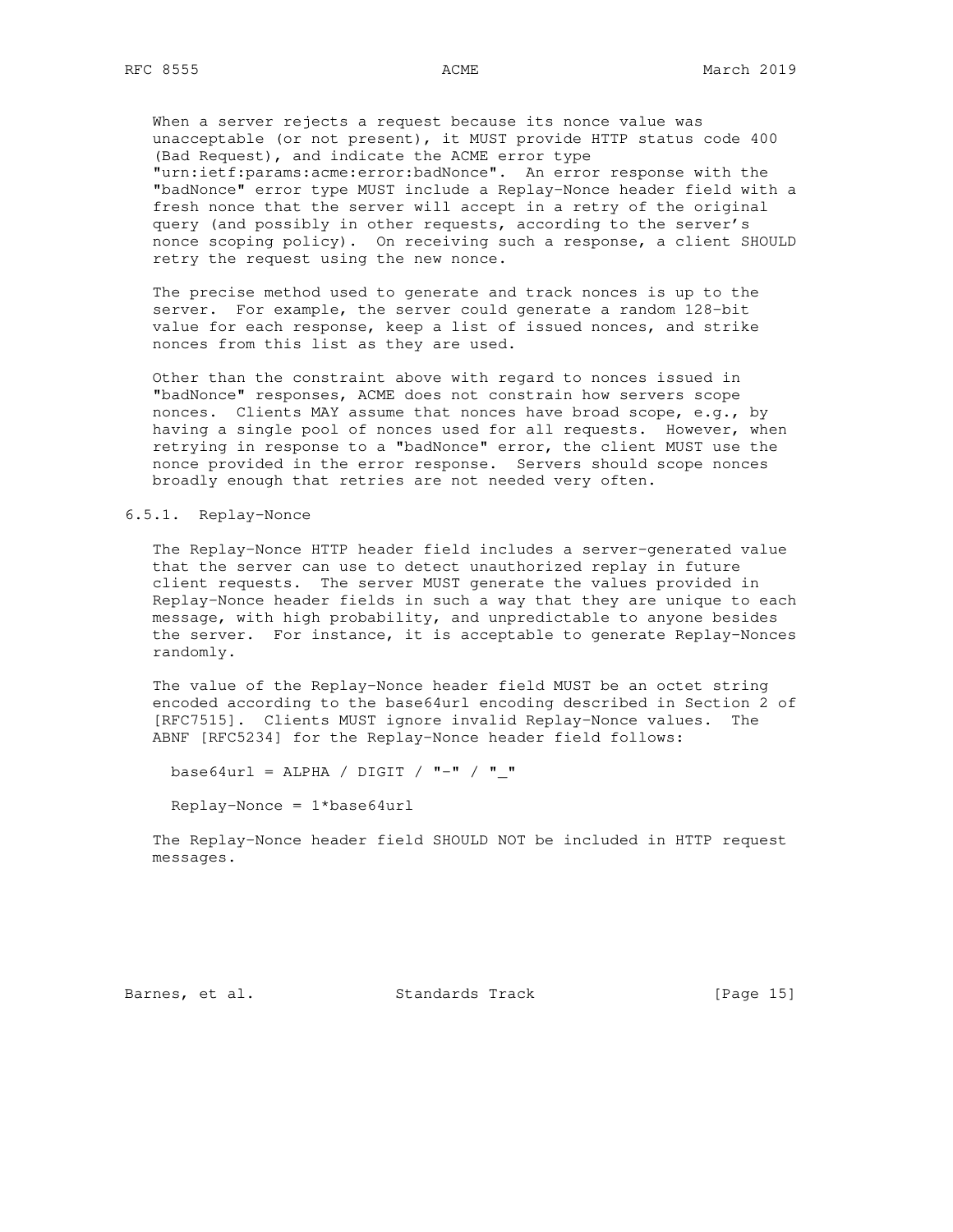### 6.5.2. "nonce" (Nonce) JWS Header Parameter

 The "nonce" header parameter provides a unique value that enables the verifier of a JWS to recognize when replay has occurred. The "nonce" header parameter MUST be carried in the protected header of the JWS.

 The value of the "nonce" header parameter MUST be an octet string, encoded according to the base64url encoding described in Section 2 of [RFC7515]. If the value of a "nonce" header parameter is not valid according to this encoding, then the verifier MUST reject the JWS as malformed.

## 6.6. Rate Limits

 Creation of resources can be rate limited by ACME servers to ensure fair usage and prevent abuse. Once the rate limit is exceeded, the server MUST respond with an error with the type "urn:ietf:params:acme:error:rateLimited". Additionally, the server SHOULD send a Retry-After header field [RFC7231] indicating when the current request may succeed again. If multiple rate limits are in place, that is the time where all rate limits allow access again for the current request with exactly the same parameters.

 In addition to the human-readable "detail" field of the error response, the server MAY send one or multiple link relations in the Link header field [RFC8288] pointing to documentation about the specific rate limit that was hit, using the "help" link relation type.

## 6.7. Errors

 Errors can be reported in ACME both at the HTTP layer and within challenge objects as defined in Section 8. ACME servers can return responses with an HTTP error response code (4XX or 5XX). For example, if the client submits a request using a method not allowed in this document, then the server MAY return status code 405 (Method Not Allowed).

When the server responds with an error status, it SHOULD provide additional information using a problem document [RFC7807]. To facilitate automatic response to errors, this document defines the following standard tokens for use in the "type" field (within the ACME URN namespace "urn:ietf:params:acme:error:"):

Barnes, et al. Standards Track [Page 16]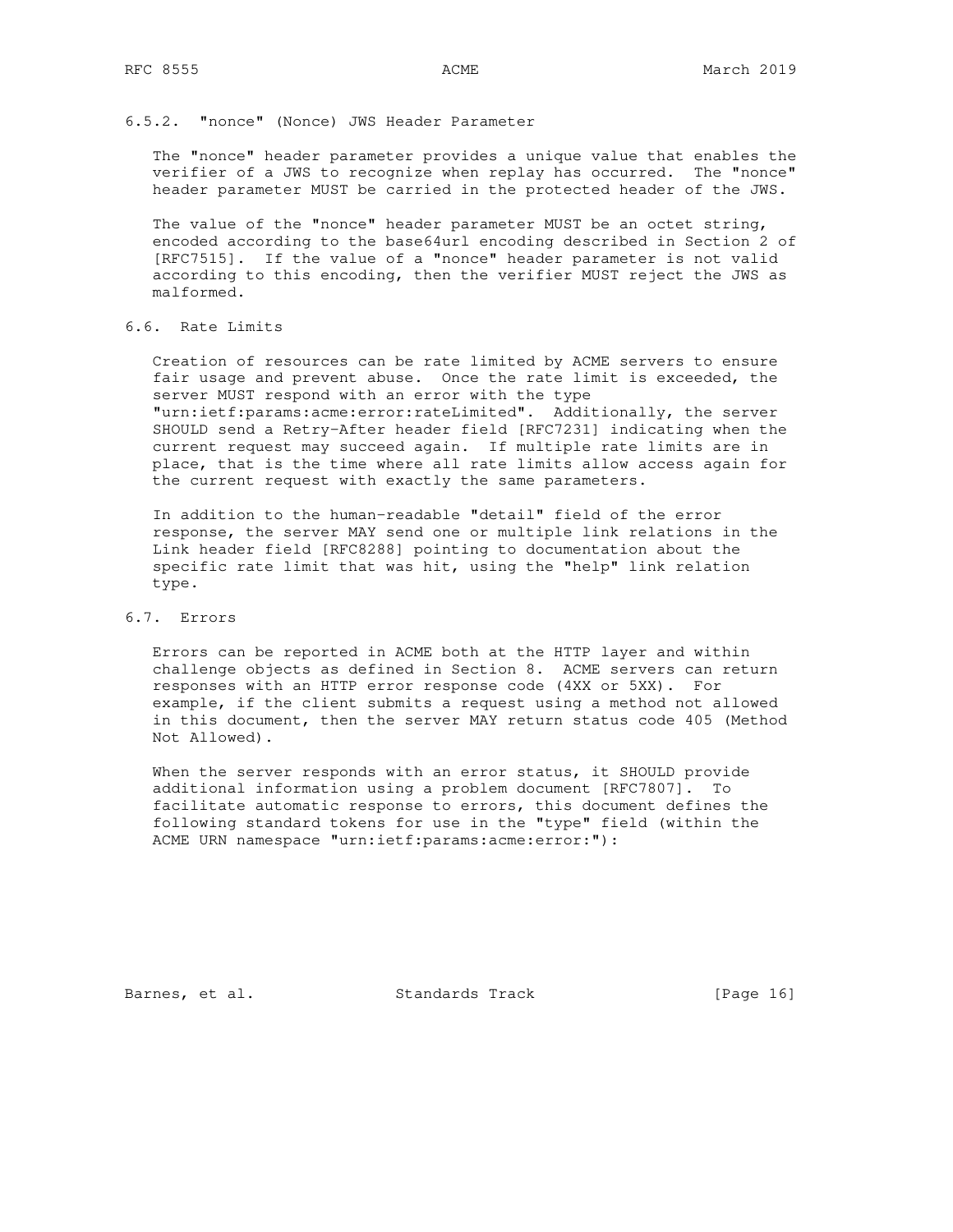| Type                    | Description                                                                                        |
|-------------------------|----------------------------------------------------------------------------------------------------|
| accountDoesNotExist     | The request specified an account that<br>does not exist                                            |
| alreadyRevoked          | The request specified a certificate to<br>be revoked that has already been<br>revoked              |
| badCSR                  | The CSR is unacceptable $(e.g., due$ to a<br>short key)                                            |
| badNonce                | The client sent an unacceptable anti-<br>replay nonce                                              |
| badPublicKey            | The JWS was signed by a public key the<br>server does not support                                  |
| badRevocationReason     | The revocation reason provided is not<br>allowed by the server                                     |
| badSignatureAlgorithm   | The JWS was signed with an algorithm<br>the server does not support                                |
| caa                     | Certification Authority Authorization<br>(CAA) records forbid the CA from<br>issuing a certificate |
| compound                | Specific error conditions are indicated<br>in the "subproblems" array                              |
| connection              | The server could not connect to<br>validation target                                               |
| dns                     | There was a problem with a DNS query<br>during identifier validation                               |
| externalAccountRequired | The request must include a value for<br>the "externalAccountBinding" field                         |
| incorrectResponse       | Response received didn't match the<br>challenge's requirements                                     |
| invalidContact          | A contact URL for an account was<br>invalid                                                        |
| malformed               | The request message was malformed                                                                  |

Barnes, et al. Standards Track [Page 17]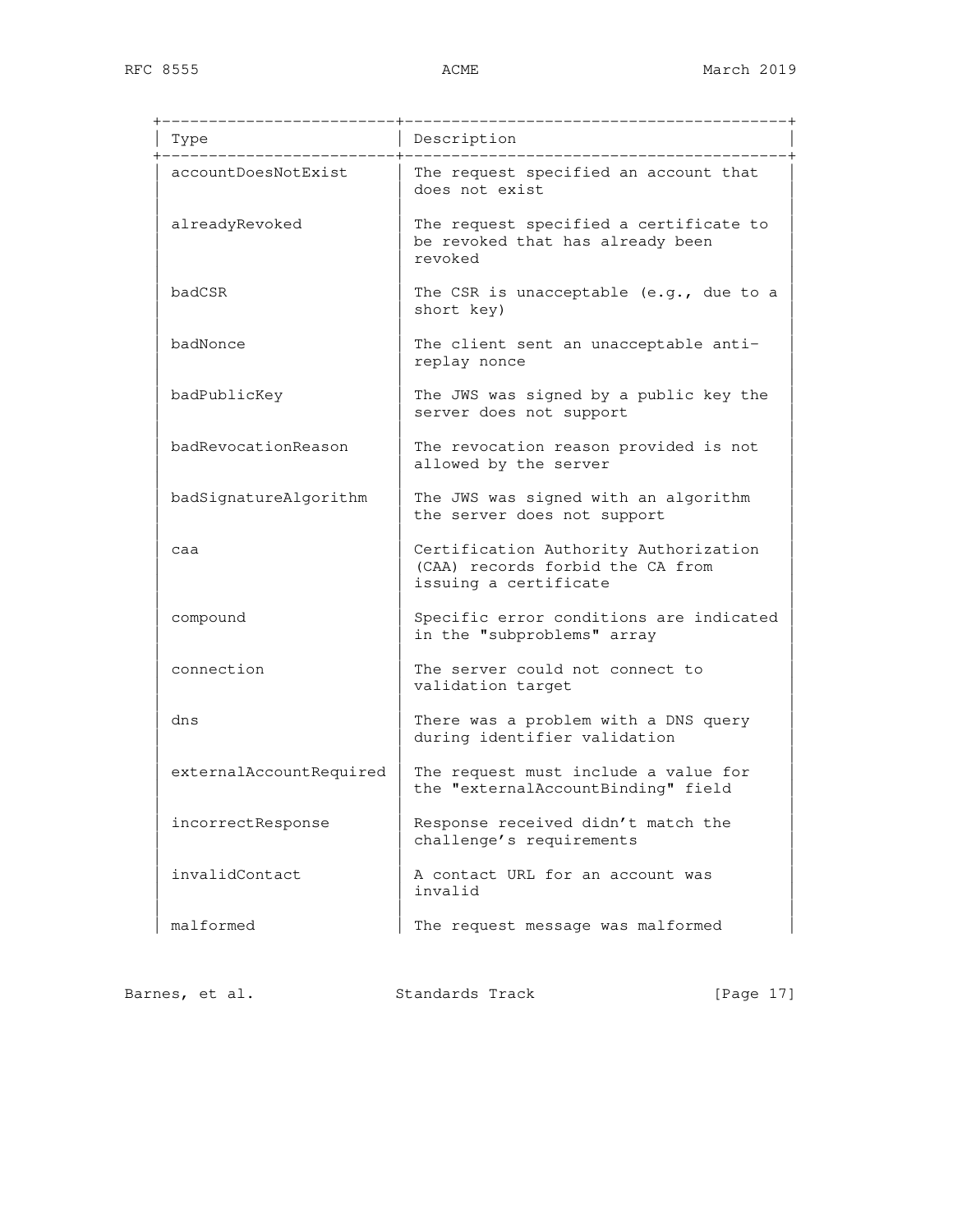| orderNotReady         | The request attempted to finalize an<br>order that is not ready to be finalized |
|-----------------------|---------------------------------------------------------------------------------|
| rateLimited           | The request exceeds a rate limit                                                |
| rejectedIdentifier    | The server will not issue certificates<br>for the identifier                    |
| serverInternal        | The server experienced an internal<br>error                                     |
| tls                   | The server received a TLS error during<br>validation                            |
| unauthorized          | The client lacks sufficient<br>authorization                                    |
| unsupportedContact    | A contact URL for an account used an<br>unsupported protocol scheme             |
| unsupportedIdentifier | An identifier is of an unsupported type                                         |
| userActionRequired    | Visit the "instance" URL and take<br>actions specified there                    |

 This list is not exhaustive. The server MAY return errors whose "type" field is set to a URI other than those defined above. Servers MUST NOT use the ACME URN namespace for errors not listed in the appropriate IANA registry (see Section 9.6). Clients SHOULD display the "detail" field of all errors.

 In the remainder of this document, we use the tokens in the table above to refer to error types, rather than the full URNs. For example, an "error of type 'badCSR'" refers to an error document with "type" value "urn:ietf:params:acme:error:badCSR".

## 6.7.1. Subproblems

 Sometimes a CA may need to return multiple errors in response to a request. Additionally, the CA may need to attribute errors to specific identifiers. For instance, a newOrder request may contain multiple identifiers for which the CA cannot issue certificates. In this situation, an ACME problem document MAY contain the "subproblems" field, containing a JSON array of problem documents, each of which MAY contain an "identifier" field. If present, the "identifier" field MUST contain an ACME identifier (Section 9.7.7).

Barnes, et al. Standards Track [Page 18]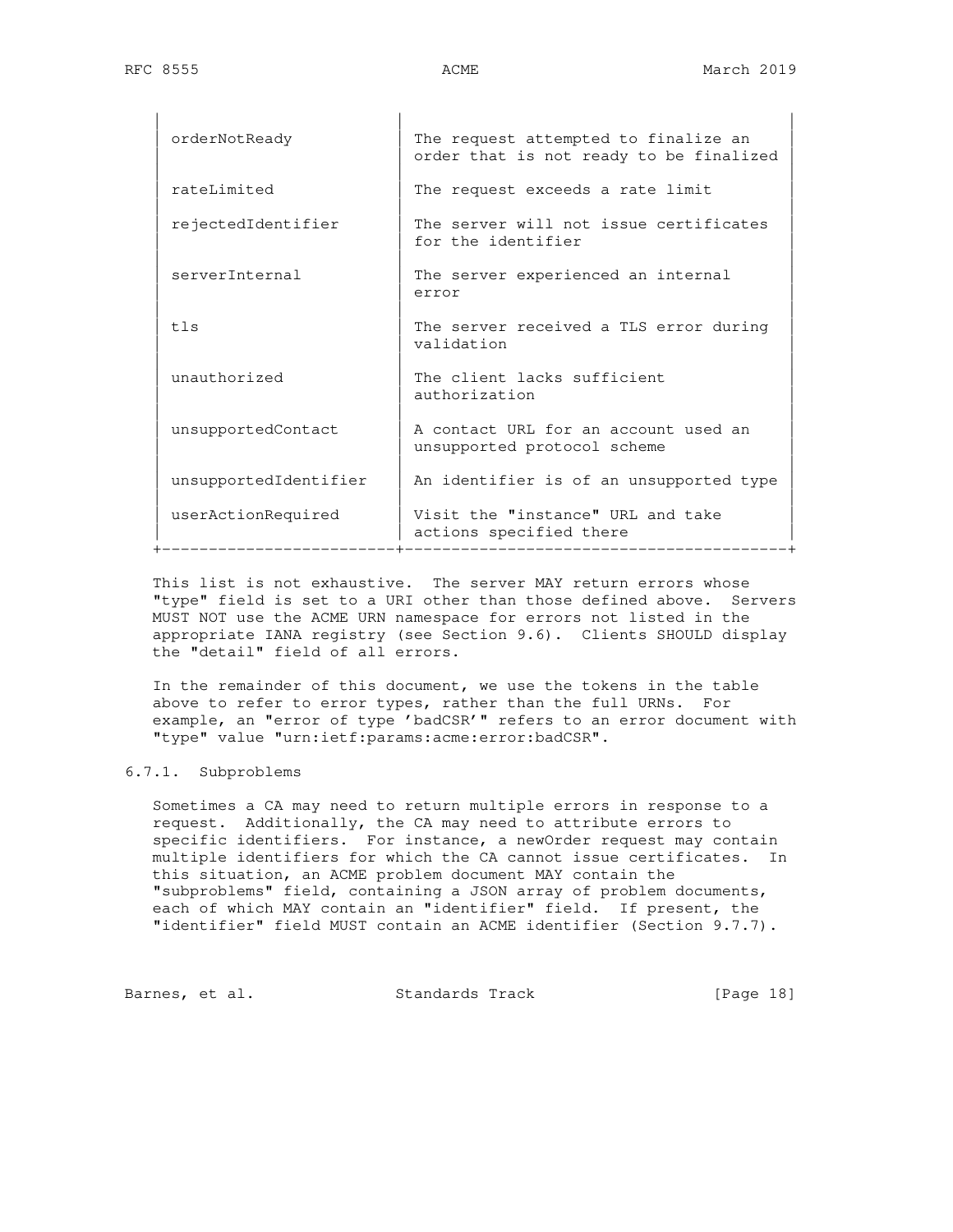The "identifier" field MUST NOT be present at the top level in ACME problem documents. It can only be present in subproblems. Subproblems need not all have the same type, and they do not need to match the top level type. ACME clients may choose to use the "identifier" field of a subproblem as a hint that an operation would succeed if that identifier were omitted. For instance, if an order contains ten DNS identifiers, and the newOrder request returns a problem document with two subproblems (referencing two of those identifiers), the ACME client may choose to submit another order containing only the eight identifiers not listed in the problem document. HTTP/1.1 403 Forbidden Content-Type: application/problem+json Link: <https://example.com/acme/directory>;rel="index" { "type": "urn:ietf:params:acme:error:malformed", "detail": "Some of the identifiers requested were rejected", "subproblems": [ { "type": "urn:ietf:params:acme:error:malformed", "detail": "Invalid underscore in DNS name \"\_example.org\"", "identifier": { "type": "dns", "value": "\_example.org" } }, { "type": "urn:ietf:params:acme:error:rejectedIdentifier", "detail": "This CA will not issue for \"example.net\"", "identifier": { "type": "dns", "value": "example.net" } } ] }

Barnes, et al. Standards Track [Page 19]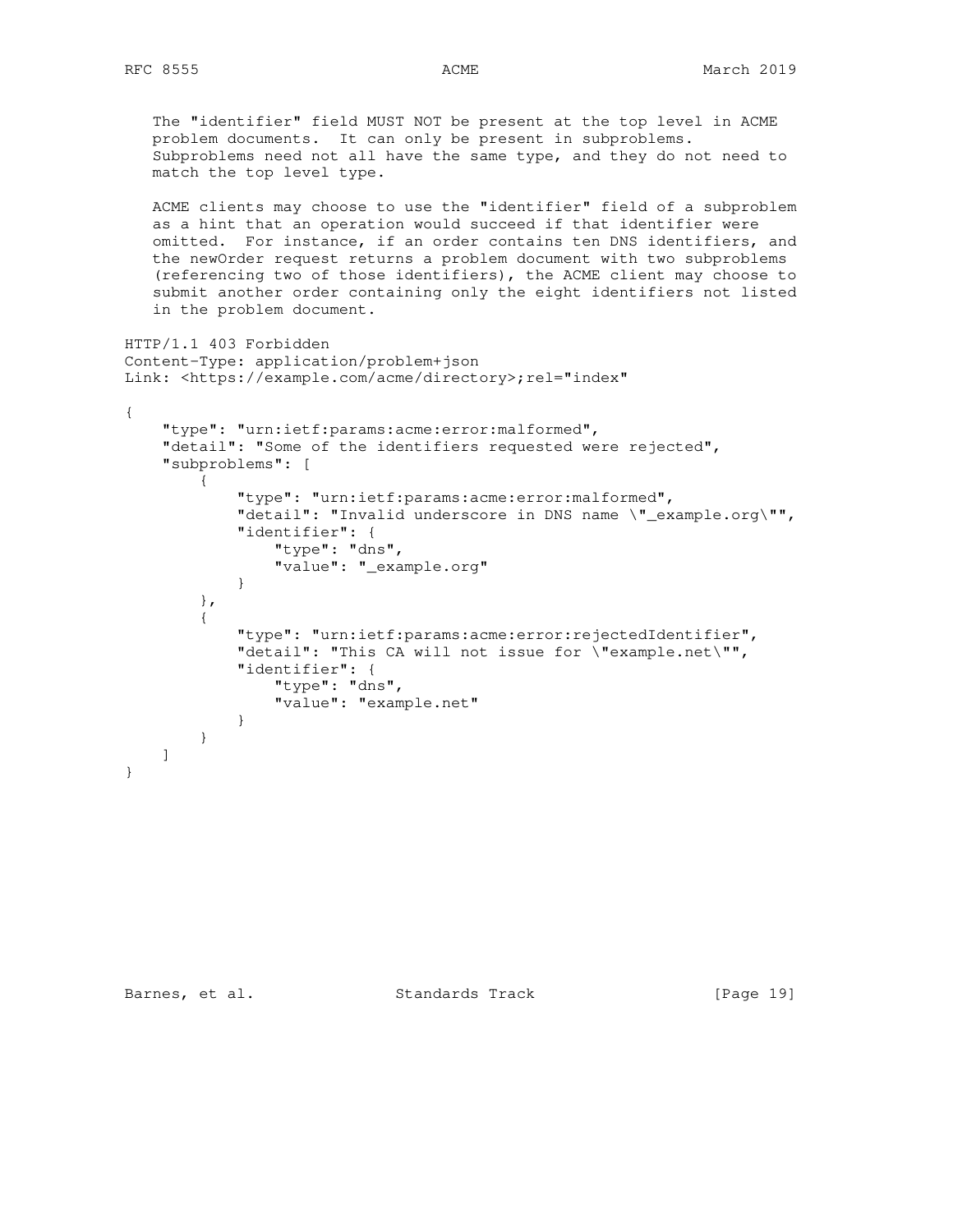7. Certificate Management

 In this section, we describe the certificate management functions that ACME enables:

- o Account Creation
- o Ordering a Certificate
- o Identifier Authorization
- o Certificate Issuance
- o Certificate Revocation

# 7.1. Resources

 ACME is structured as an HTTP-based application with the following types of resources:

- o Account resources, representing information about an account (Section 7.1.2, Section 7.3)
- o Order resources, representing an account's requests to issue certificates (Section 7.1.3)
- o Authorization resources, representing an account's authorization to act for an identifier (Section 7.1.4)
- o Challenge resources, representing a challenge to prove control of an identifier (Section 7.5, Section 8)
- o Certificate resources, representing issued certificates (Section 7.4.2)
- o A "directory" resource (Section 7.1.1)
- o A "newNonce" resource (Section 7.2)
- o A "newAccount" resource (Section 7.3)
- o A "newOrder" resource (Section 7.4)
- o A "revokeCert" resource (Section 7.6)
- o A "keyChange" resource (Section 7.3.5)

The server MUST provide "directory" and "newNonce" resources.

Barnes, et al. Standards Track [Page 20]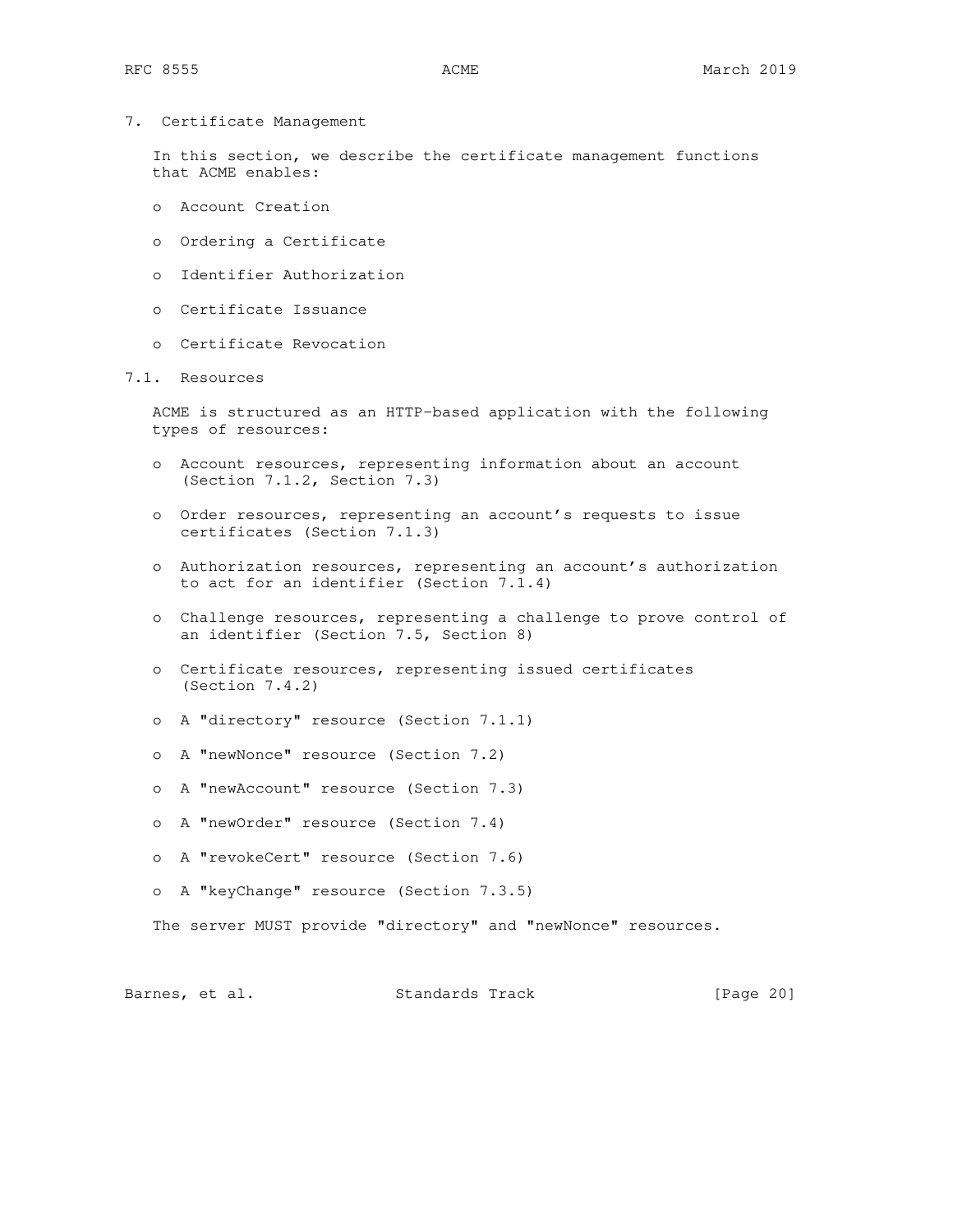ACME uses different URLs for different management functions. Each function is listed in a directory along with its corresponding URL, so clients only need to be configured with the directory URL. These URLs are connected by a few different link relations [RFC8288].

 The "up" link relation is used with challenge resources to indicate the authorization resource to which a challenge belongs. It is also used, with some media types, from certificate resources to indicate a resource from which the client may fetch a chain of CA certificates that could be used to validate the certificate in the original resource.

 The "index" link relation is present on all resources other than the directory and indicates the URL of the directory.

 The following diagram illustrates the relations between resources on an ACME server. For the most part, these relations are expressed by URLs provided as strings in the resources' JSON representations. Lines with labels in quotes indicate HTTP link relations.





Barnes, et al. Standards Track [Page 21]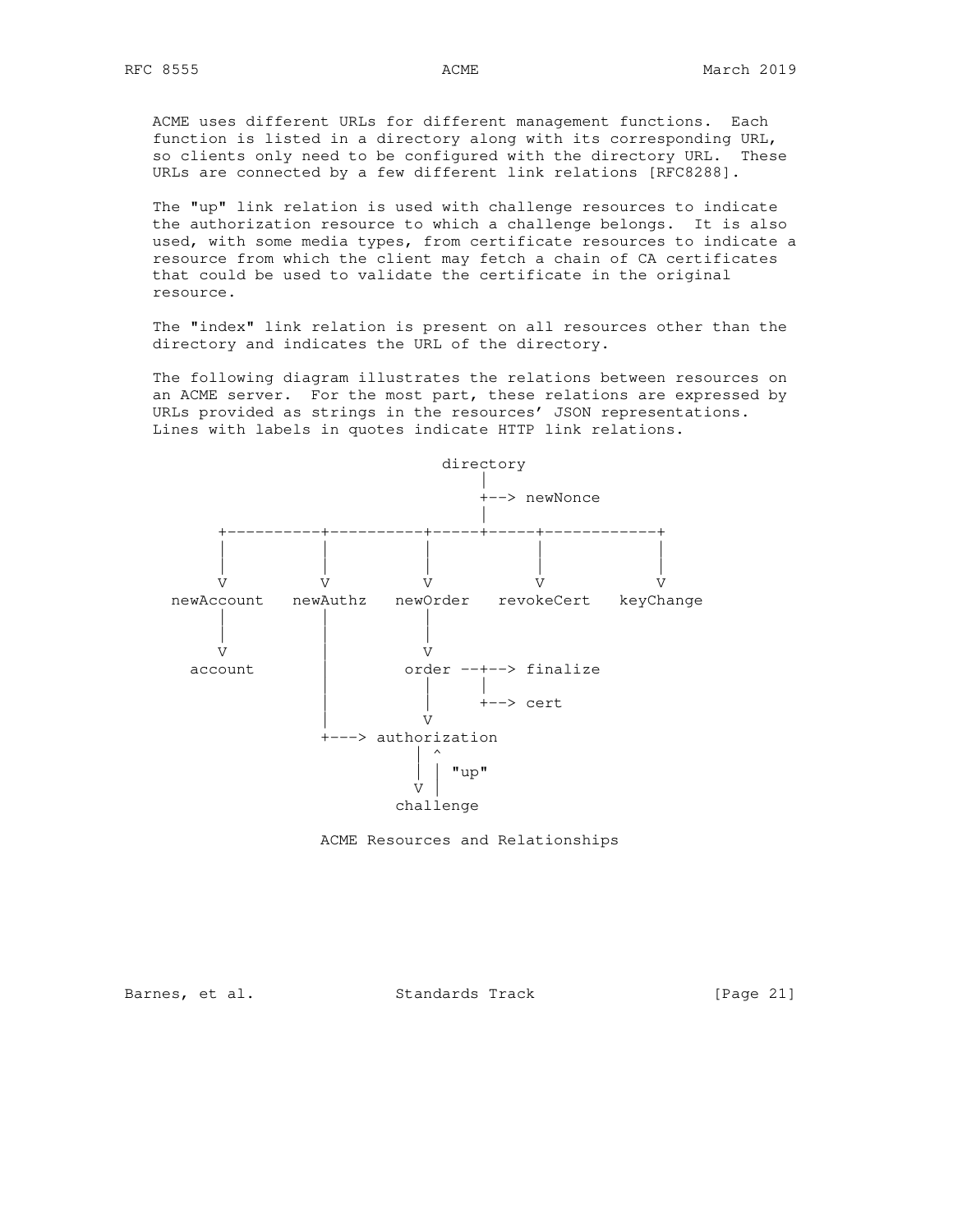The following table illustrates a typical sequence of requests required to establish a new account with the server, prove control of an identifier, issue a certificate, and fetch an updated certificate some time after issuance. The "->" is a mnemonic for a Location header field pointing to a created resource.

| Action                   | Request<br>__________________________     | Response                       |
|--------------------------|-------------------------------------------|--------------------------------|
| Get directory            | GET directory                             | 200                            |
| Get nonce                | HEAD newNonce                             | 200                            |
| Create account           | POST newAccount                           | $201 - 2$<br>account           |
| Submit order             | POST newOrder                             | $201 \rightarrow \text{order}$ |
| Fetch challenges         | POST-as-GET order's<br>authorization urls | 200                            |
| Respond to<br>challenges | POST authorization challenge<br>urls      | 200                            |
| Poll for status          | POST-as-GET order                         | 200                            |
| Finalize order           | POST order's finalize url                 | 200                            |
| Poll for status          | POST-as-GET order                         | 200                            |
| Download<br>certificate  | POST-as-GET order's<br>certificate url    | 200                            |

 The remainder of this section provides the details of how these resources are structured and how the ACME protocol makes use of them.

Barnes, et al. Standards Track [Page 22]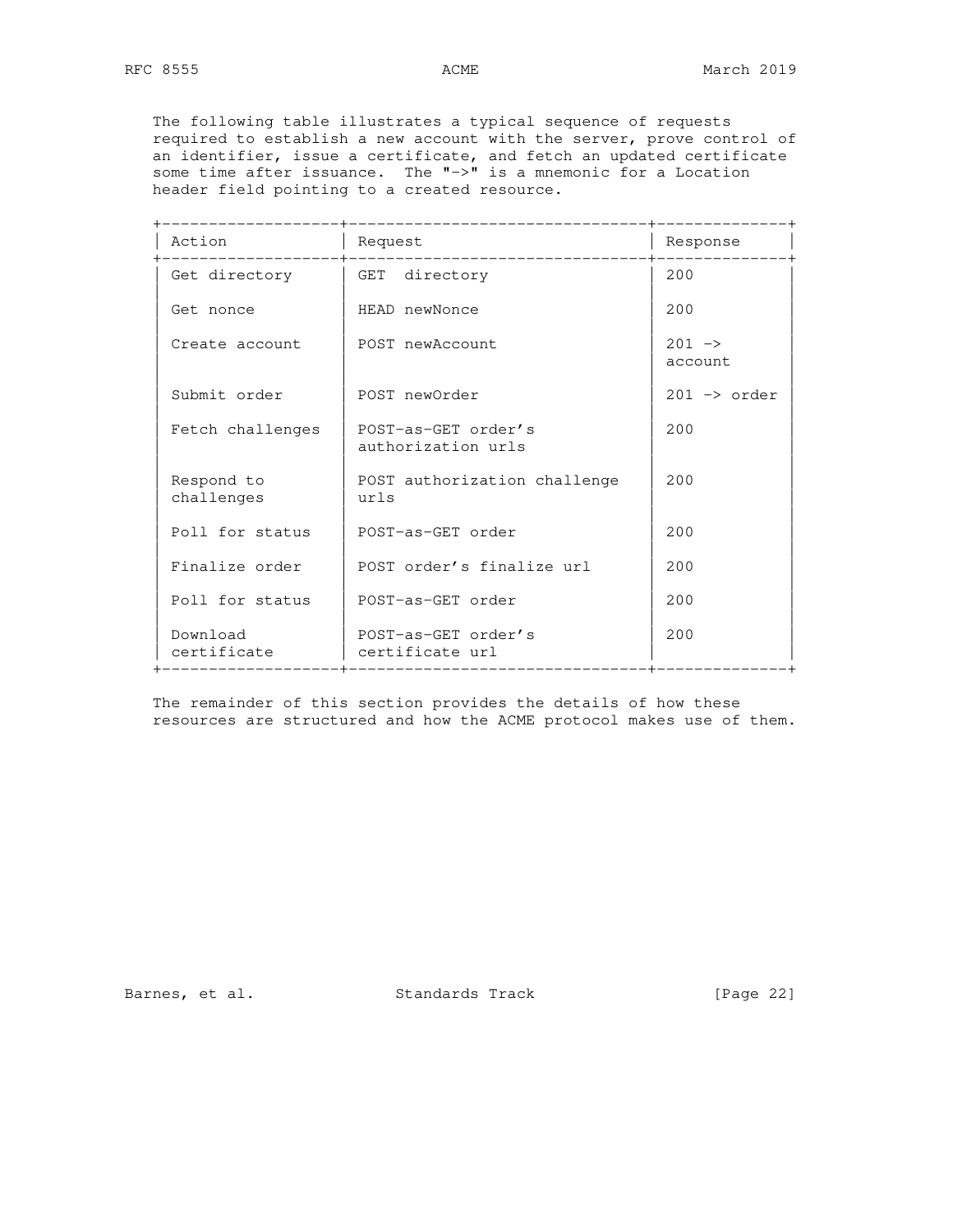## 7.1.1. Directory

 In order to help clients configure themselves with the right URLs for each ACME operation, ACME servers provide a directory object. This should be the only URL needed to configure clients. It is a JSON object, whose field names are drawn from the resource registry (Section 9.7.5) and whose values are the corresponding URLs.

| Field      | URL in Value       |
|------------|--------------------|
| newNonce   | New nonce          |
| newAccount | New account        |
| newOrder   | New order          |
| newAuthz   | New authorization  |
| revokeCert | Revoke certificate |
| keyChange  | Key change         |

 There is no constraint on the URL of the directory except that it should be different from the other ACME server resources' URLs, and that it should not clash with other services. For instance:

- o a host that functions as both an ACME and a Web server may want to keep the root path "/" for an HTML "front page" and place the ACME directory under the path "/acme".
- o a host that only functions as an ACME server could place the directory under the path "/".

 If the ACME server does not implement pre-authorization (Section 7.4.1), it MUST omit the "newAuthz" field of the directory.

 The object MAY additionally contain a "meta" field. If present, it MUST be a JSON object; each field in the object is an item of metadata relating to the service provided by the ACME server.

 The following metadata items are defined (Section 9.7.6), all of which are OPTIONAL:

 termsOfService (optional, string): A URL identifying the current terms of service.

Barnes, et al. Standards Track [Page 23]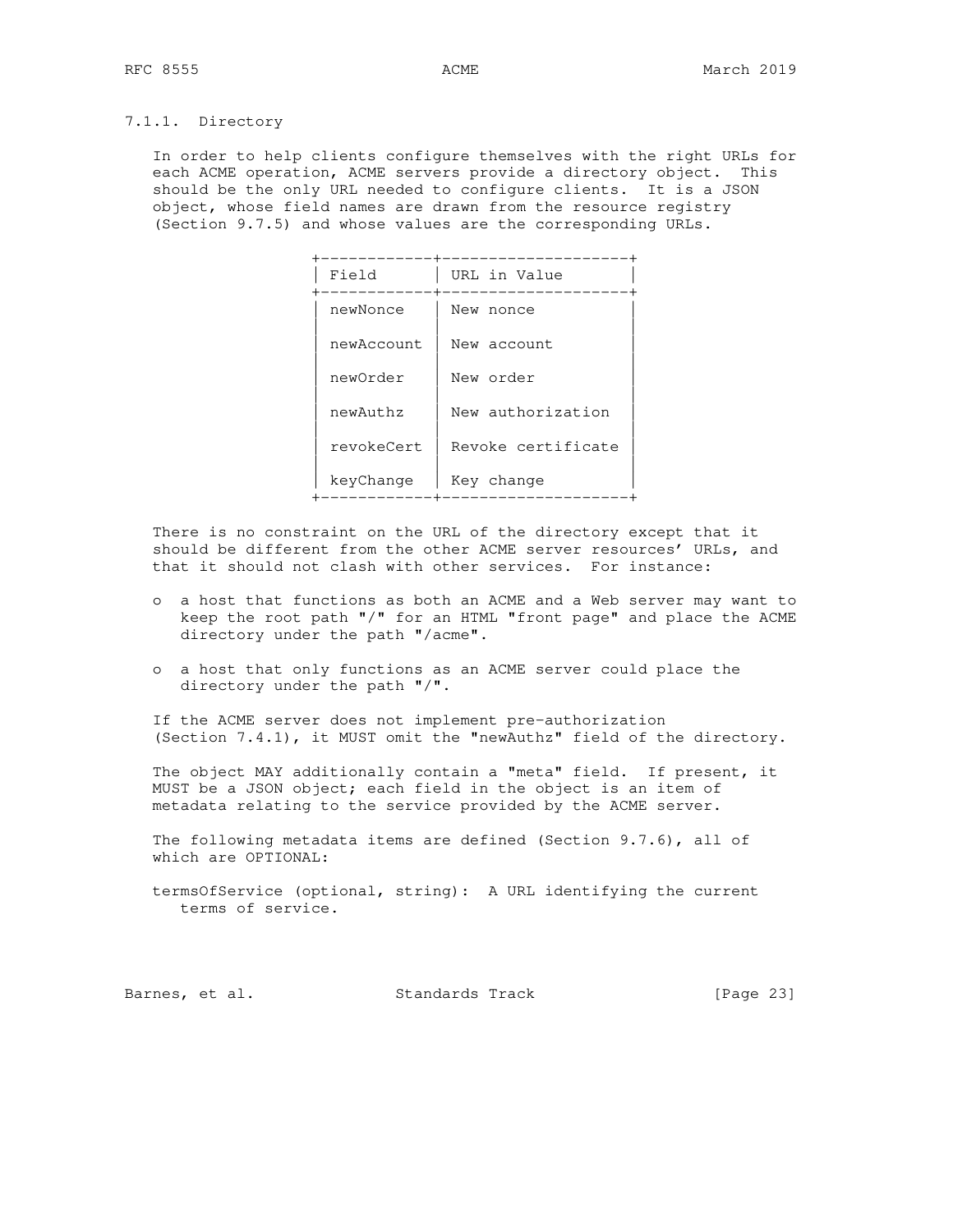website (optional, string): An HTTP or HTTPS URL locating a website providing more information about the ACME server.

 caaIdentities (optional, array of string): The hostnames that the ACME server recognizes as referring to itself for the purposes of CAA record validation as defined in [RFC6844]. Each string MUST represent the same sequence of ASCII code points that the server will expect to see as the "Issuer Domain Name" in a CAA issue or issuewild property tag. This allows clients to determine the correct issuer domain name to use when configuring CAA records.

 externalAccountRequired (optional, boolean): If this field is present and set to "true", then the CA requires that all newAccount requests include an "externalAccountBinding" field associating the new account with an external account.

 Clients access the directory by sending a GET request to the directory URL.

 HTTP/1.1 200 OK Content-Type: application/json

```
 {
   "newNonce": "https://example.com/acme/new-nonce",
   "newAccount": "https://example.com/acme/new-account",
   "newOrder": "https://example.com/acme/new-order",
   "newAuthz": "https://example.com/acme/new-authz",
   "revokeCert": "https://example.com/acme/revoke-cert",
   "keyChange": "https://example.com/acme/key-change",
   "meta": {
     "termsOfService": "https://example.com/acme/terms/2017-5-30",
    "website": "https://www.example.com/",
    "caaIdentities": ["example.com"],
    "externalAccountRequired": false
  }
 }
```
7.1.2. Account Objects

 An ACME account resource represents a set of metadata associated with an account. Account resources have the following structure:

 status (required, string): The status of this account. Possible values are "valid", "deactivated", and "revoked". The value "deactivated" should be used to indicate client-initiated deactivation whereas "revoked" should be used to indicate server initiated deactivation. See Section 7.1.6.

Barnes, et al. Standards Track [Page 24]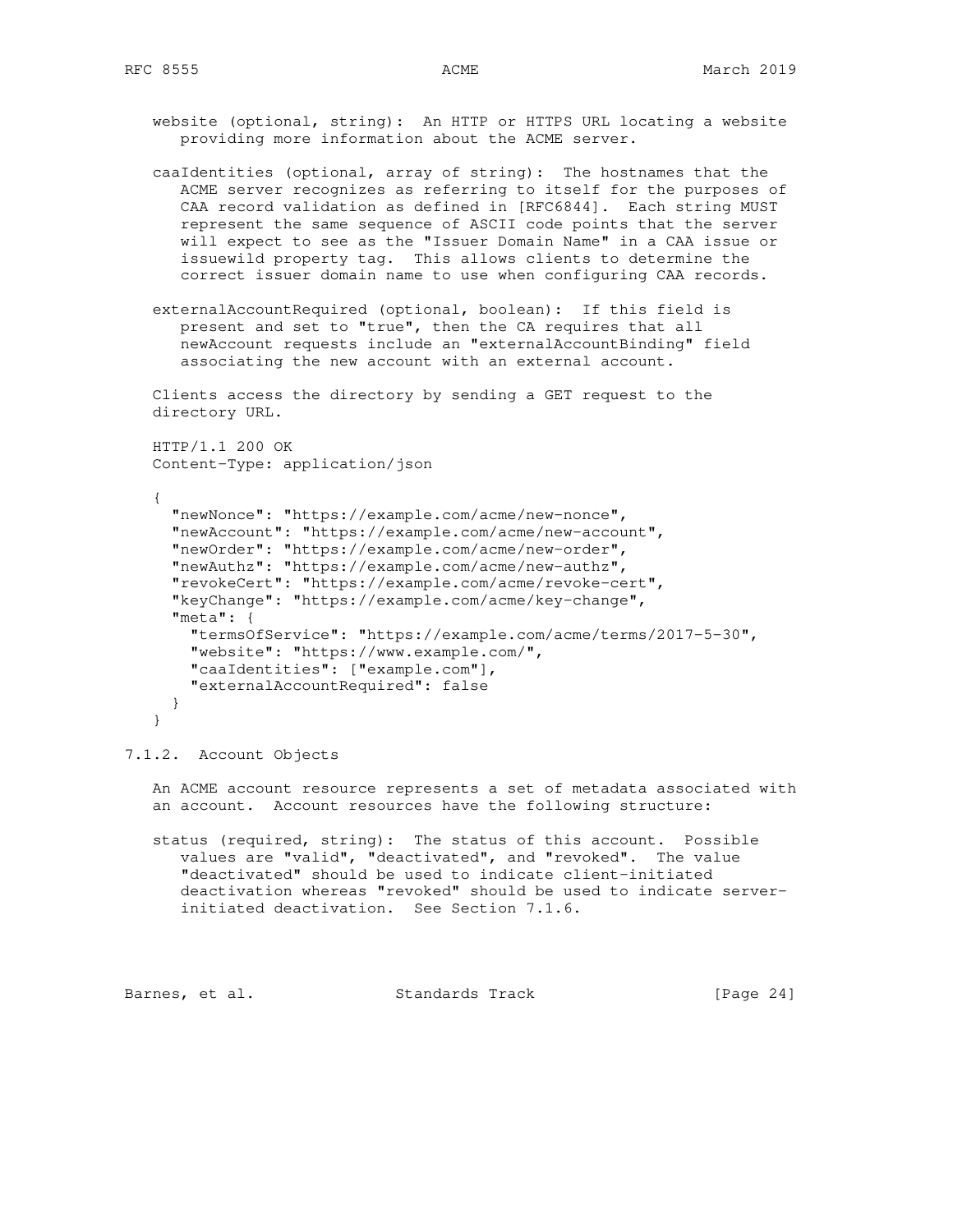- contact (optional, array of string): An array of URLs that the server can use to contact the client for issues related to this account. For example, the server may wish to notify the client about server-initiated revocation or certificate expiration. For information on supported URL schemes, see Section 7.3.
- termsOfServiceAgreed (optional, boolean): Including this field in a newAccount request, with a value of true, indicates the client's agreement with the terms of service. This field cannot be updated by the client.
- externalAccountBinding (optional, object): Including this field in a newAccount request indicates approval by the holder of an existing non-ACME account to bind that account to this ACME account. This field is not updateable by the client (see Section 7.3.4).
- orders (required, string): A URL from which a list of orders submitted by this account can be fetched via a POST-as-GET request, as described in Section 7.1.2.1.

```
 {
   "status": "valid",
   "contact": [
     "mailto:cert-admin@example.org",
     "mailto:admin@example.org"
  \frac{1}{2},
   "termsOfServiceAgreed": true,
   "orders": "https://example.com/acme/orders/rzGoeA"
 }
```
## 7.1.2.1. Orders List

 Each account object includes an "orders" URL from which a list of orders created by the account can be fetched via POST-as-GET request. The result of the request MUST be a JSON object whose "orders" field is an array of URLs, each identifying an order belonging to the account. The server SHOULD include pending orders and SHOULD NOT include orders that are invalid in the array of URLs. The server MAY return an incomplete list, along with a Link header field with a "next" link relation indicating where further entries can be acquired.

Barnes, et al. Standards Track [Page 25]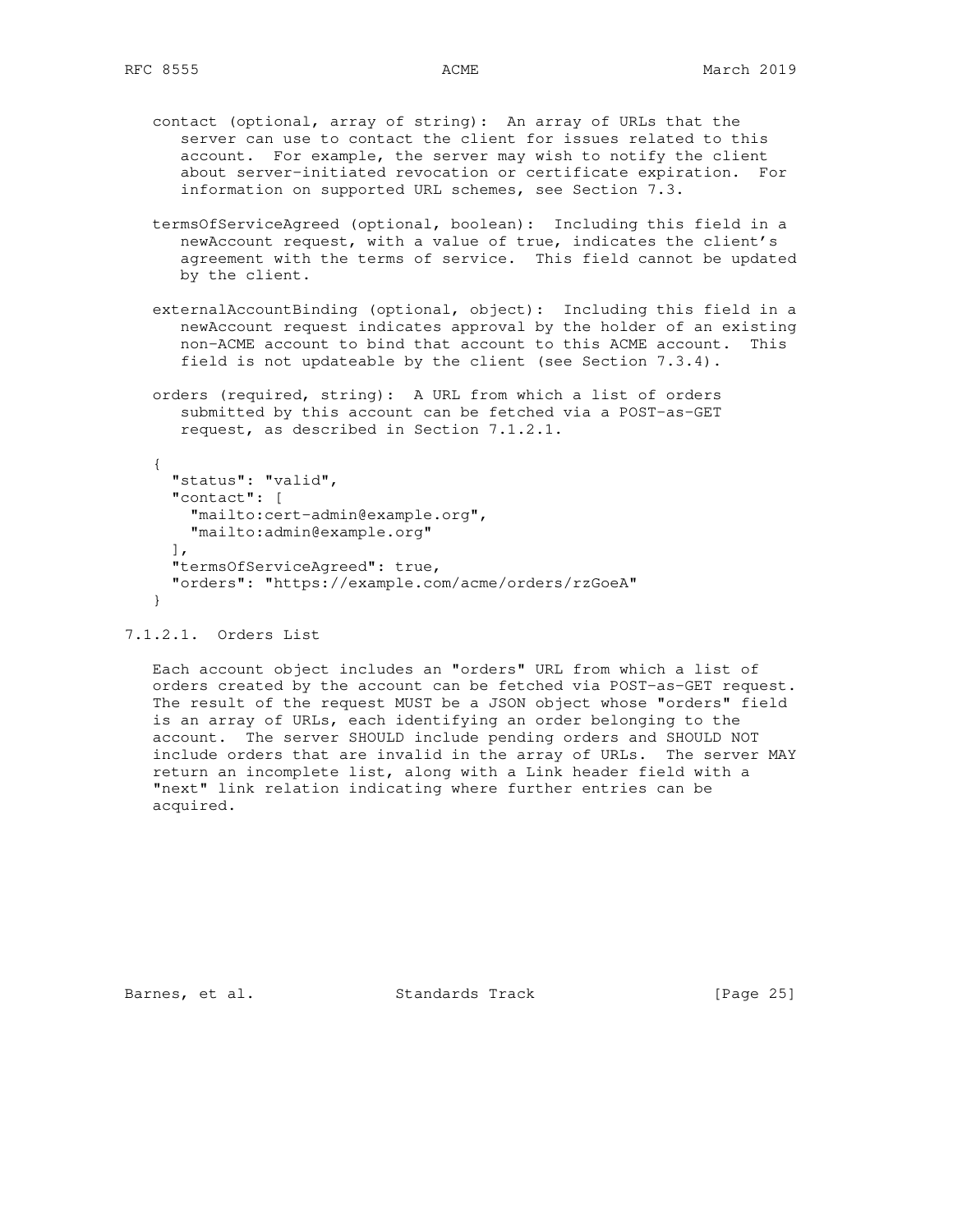```
 HTTP/1.1 200 OK
 Content-Type: application/json
Link: <https://example.com/acme/directory>;rel="index"
 Link: <https://example.com/acme/orders/rzGoeA?cursor=2>;rel="next"
 {
   "orders": [
     "https://example.com/acme/order/TOlocE8rfgo",
     "https://example.com/acme/order/4E16bbL5iSw",
    /* more URLs not shown for example brevity */
    "https://example.com/acme/order/neBHYLfw0mg"
   ]
 }
```
7.1.3. Order Objects

 An ACME order object represents a client's request for a certificate and is used to track the progress of that order through to issuance. Thus, the object contains information about the requested certificate, the authorizations that the server requires the client to complete, and any certificates that have resulted from this order.

 status (required, string): The status of this order. Possible values are "pending", "ready", "processing", "valid", and "invalid". See Section 7.1.6.

- expires (optional, string): The timestamp after which the server will consider this order invalid, encoded in the format specified in [RFC3339]. This field is REQUIRED for objects with "pending" or "valid" in the status field.
- identifiers (required, array of object): An array of identifier objects that the order pertains to.

 type (required, string): The type of identifier. This document defines the "dns" identifier type. See the registry defined in Section 9.7.7 for any others.

value (required, string): The identifier itself.

 notBefore (optional, string): The requested value of the notBefore field in the certificate, in the date format defined in [RFC3339].

```
 notAfter (optional, string): The requested value of the notAfter
    field in the certificate, in the date format defined in [RFC3339].
```
Barnes, et al. Standards Track [Page 26]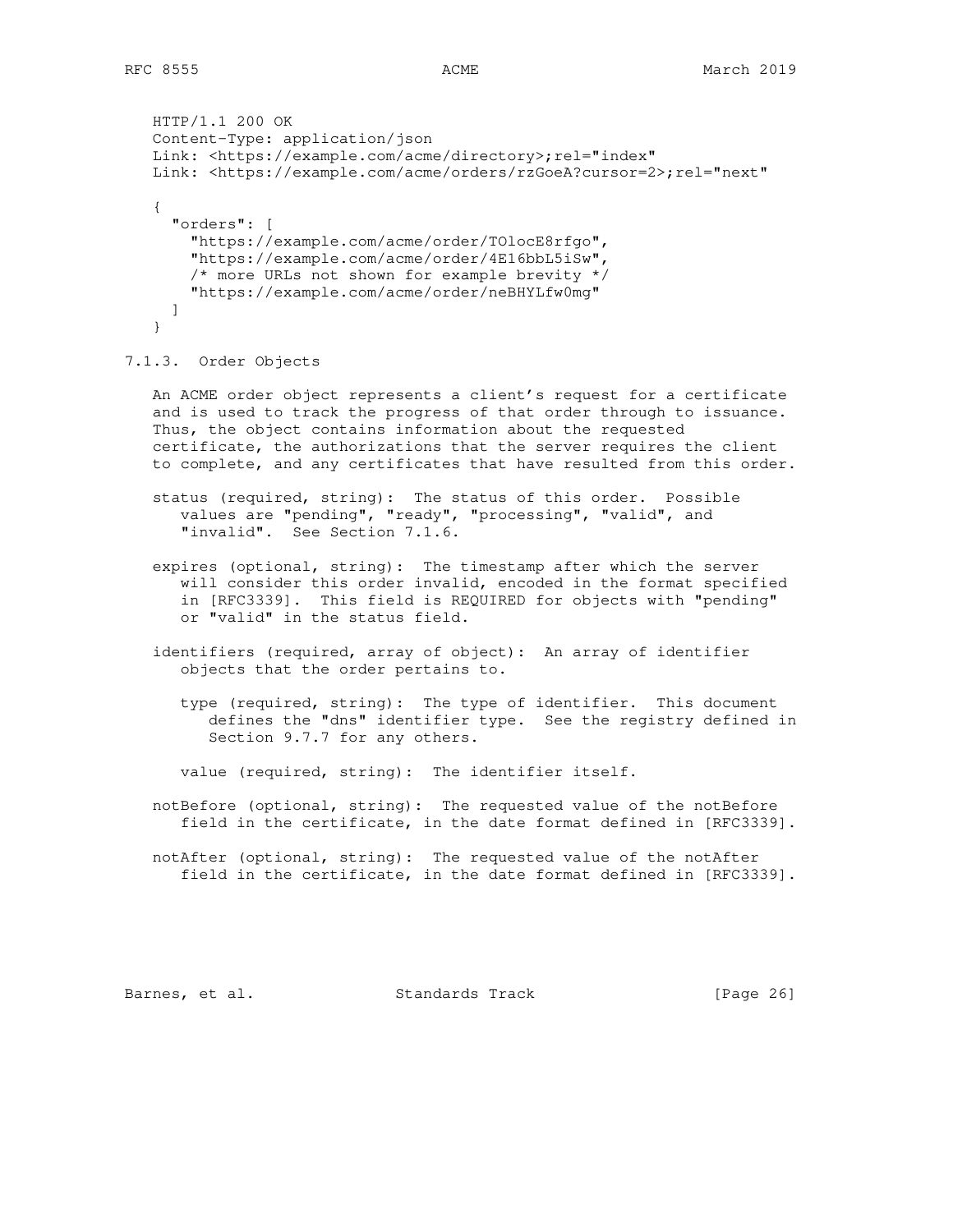- error (optional, object): The error that occurred while processing the order, if any. This field is structured as a problem document [RFC7807].
- authorizations (required, array of string): For pending orders, the authorizations that the client needs to complete before the requested certificate can be issued (see Section 7.5), including unexpired authorizations that the client has completed in the past for identifiers specified in the order. The authorizations required are dictated by server policy; there may not be a 1:1 relationship between the order identifiers and the authorizations required. For final orders (in the "valid" or "invalid" state), the authorizations that were completed. Each entry is a URL from which an authorization can be fetched with a POST-as-GET request.
- finalize (required, string): A URL that a CSR must be POSTed to once all of the order's authorizations are satisfied to finalize the order. The result of a successful finalization will be the population of the certificate URL for the order.
- certificate (optional, string): A URL for the certificate that has been issued in response to this order.

```
 {
      "status": "valid",
      "expires": "2016-01-20T14:09:07.99Z",
      "identifiers": [
 { "type": "dns", "value": "www.example.org" },
 { "type": "dns", "value": "example.org" }
    \cdot "notBefore": "2016-01-01T00:00:00Z",
      "notAfter": "2016-01-08T00:00:00Z",
      "authorizations": [
       "https://example.com/acme/authz/PAniVnsZcis",
        "https://example.com/acme/authz/r4HqLzrSrpI"
    \frac{1}{2} "finalize": "https://example.com/acme/order/TOlocE8rfgo/finalize",
     "certificate": "https://example.com/acme/cert/mAt3xBGaobw"
   }
   Any identifier of type "dns" in a newOrder request MAY have a
   wildcard domain name as its value. A wildcard domain name consists
   of a single asterisk character followed by a single full stop
```
Barnes, et al. Standards Track [Page 27]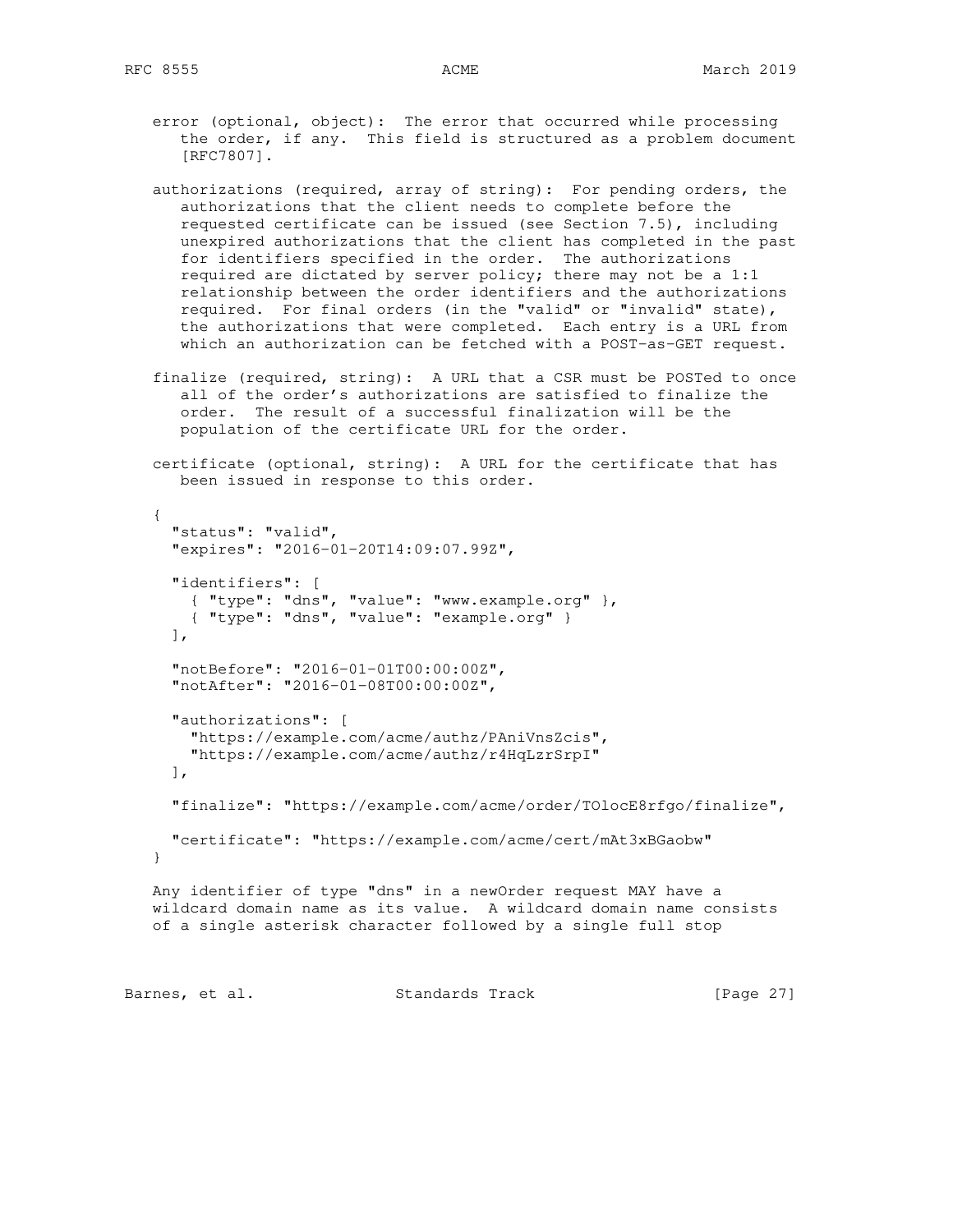character  $(\mathbb{T}^*, \mathbb{T})$  followed by a domain name as defined for use in the Subject Alternate Name Extension by [RFC5280]. An authorization returned by the server for a wildcard domain name identifier MUST NOT include the asterisk and full stop ("\*.") prefix in the authorization identifier value. The returned authorization MUST include the optional "wildcard" field, with a value of true.

 The elements of the "authorizations" and "identifiers" arrays are immutable once set. The server MUST NOT change the contents of either array after they are created. If a client observes a change in the contents of either array, then it SHOULD consider the order invalid.

 The "authorizations" array of the order SHOULD reflect all authorizations that the CA takes into account in deciding to issue, even if some authorizations were fulfilled in earlier orders or in pre-authorization transactions. For example, if a CA allows multiple orders to be fulfilled based on a single authorization transaction, then it SHOULD reflect that authorization in all of the orders.

 Note that just because an authorization URL is listed in the "authorizations" array of an order object doesn't mean that the client is required to take action. There are several reasons that the referenced authorizations may already be valid:

- o The client completed the authorization as part of a previous order
- o The client previously pre-authorized the identifier (see Section 7.4.1)
- o The server granted the client authorization based on an external account

 Clients SHOULD check the "status" field of an order to determine whether they need to take any action.

7.1.4. Authorization Objects

 An ACME authorization object represents a server's authorization for an account to represent an identifier. In addition to the identifier, an authorization includes several metadata fields, such as the status of the authorization  $(e,q., "pending", "valid", or"$  "revoked") and which challenges were used to validate possession of the identifier.

Barnes, et al. Standards Track [Page 28]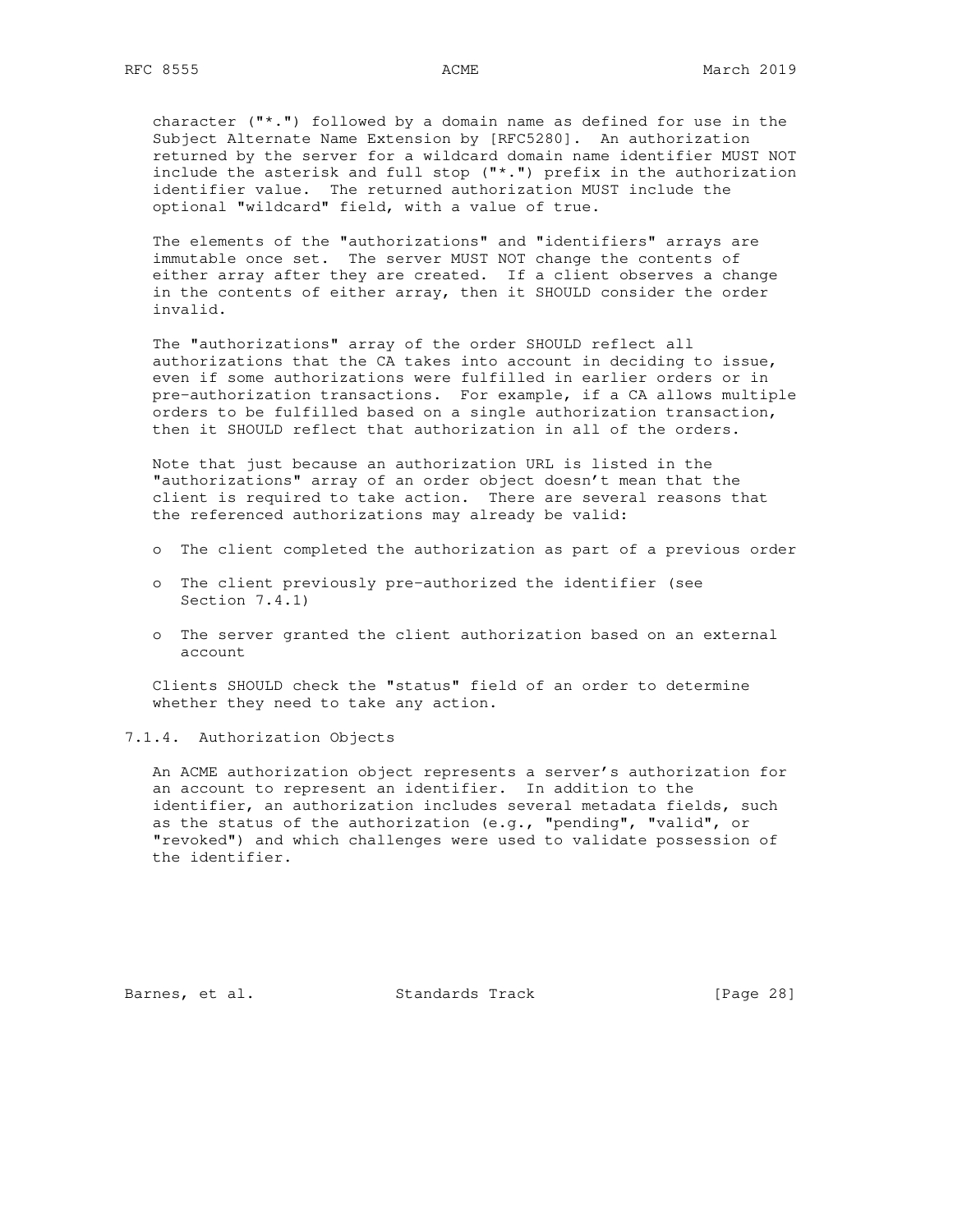The structure of an ACME authorization resource is as follows:

- identifier (required, object): The identifier that the account is authorized to represent.
	- type (required, string): The type of identifier (see below and Section 9.7.7).

value (required, string): The identifier itself.

- status (required, string): The status of this authorization. Possible values are "pending", "valid", "invalid", "deactivated", "expired", and "revoked". See Section 7.1.6.
- expires (optional, string): The timestamp after which the server will consider this authorization invalid, encoded in the format specified in [RFC3339]. This field is REQUIRED for objects with "valid" in the "status" field.
- challenges (required, array of objects): For pending authorizations, the challenges that the client can fulfill in order to prove possession of the identifier. For valid authorizations, the challenge that was validated. For invalid authorizations, the challenge that was attempted and failed. Each array entry is an object with parameters required to validate the challenge. A client should attempt to fulfill one of these challenges, and a server should consider any one of the challenges sufficient to make the authorization valid.
- wildcard (optional, boolean): This field MUST be present and true for authorizations created as a result of a newOrder request containing a DNS identifier with a value that was a wildcard domain name. For other authorizations, it MUST be absent. Wildcard domain names are described in Section 7.1.3.

 The only type of identifier defined by this specification is a fully qualified domain name (type: "dns"). The domain name MUST be encoded in the form in which it would appear in a certificate. That is, it MUST be encoded according to the rules in Section 7 of [RFC5280]. Servers MUST verify any identifier values that begin with the ASCII- Compatible Encoding prefix "xn--" as defined in [RFC5890] are properly encoded. Wildcard domain names (with "\*" as the first label) MUST NOT be included in authorization objects. If an authorization object conveys authorization for the base domain of a newOrder DNS identifier containing a wildcard domain name, then the optional authorizations "wildcard" field MUST be present with a value of true.

Barnes, et al. Standards Track [Page 29]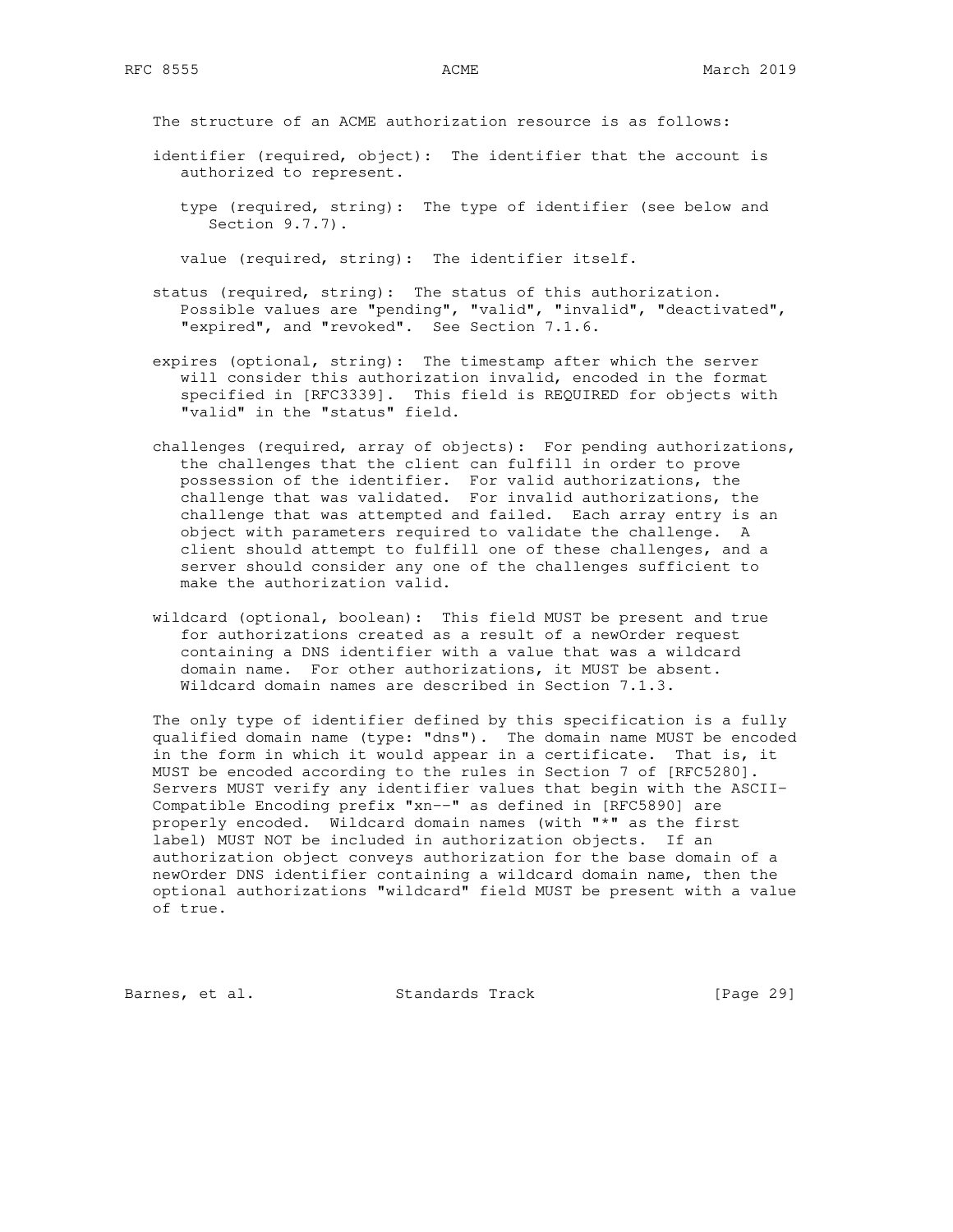```
 Section 8 describes a set of challenges for domain name validation.
\{ "status": "valid",
      "expires": "2015-03-01T14:09:07.99Z",
      "identifier": {
        "type": "dns",
        "value": "www.example.org"
      },
      "challenges": [
 {
          "url": "https://example.com/acme/chall/prV_B7yEyA4",
          "type": "http-01",
          "status": "valid",
          "token": "DGyRejmCefe7v4NfDGDKfA",
          "validated": "2014-12-01T12:05:58.16Z"
       }
     \frac{1}{2} "wildcard": false
    }
```
7.1.5. Challenge Objects

 An ACME challenge object represents a server's offer to validate a client's possession of an identifier in a specific way. Unlike the other objects listed above, there is not a single standard structure for a challenge object. The contents of a challenge object depend on the validation method being used. The general structure of challenge objects and an initial set of validation methods are described in Section 8.

## 7.1.6. Status Changes

 Each ACME object type goes through a simple state machine over its lifetime. The "status" field of the object indicates which state the object is currently in.

 Challenge objects are created in the "pending" state. They transition to the "processing" state when the client responds to the challenge (see Section 7.5.1) and the server begins attempting to validate that the client has completed the challenge. Note that within the "processing" state, the server may attempt to validate the challenge multiple times (see Section 8.2). Likewise, client

Barnes, et al. Standards Track [Page 30]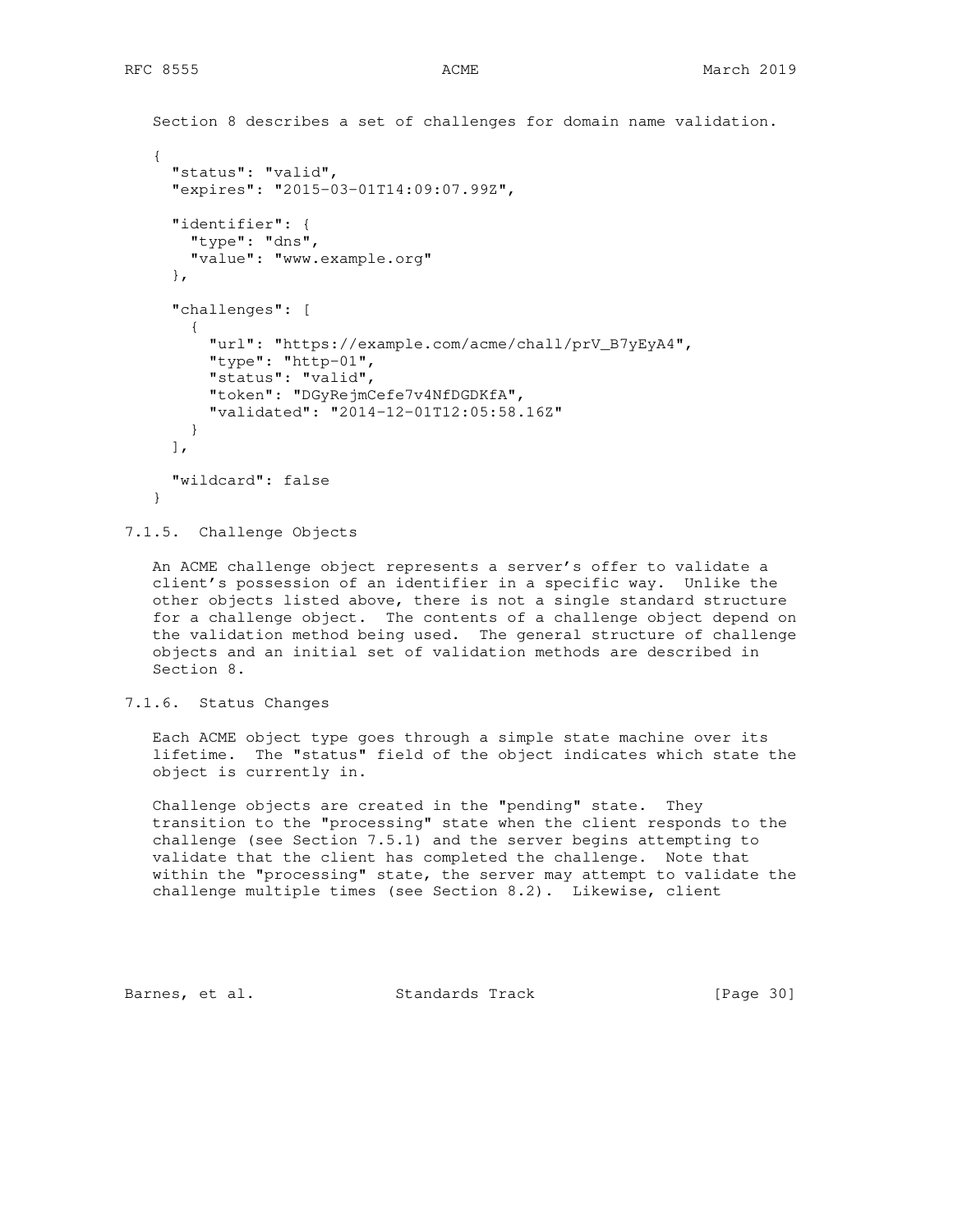requests for retries do not cause a state change. If validation is successful, the challenge moves to the "valid" state; if there is an error, the challenge moves to the "invalid" state.



State Transitions for Challenge Objects

 Authorization objects are created in the "pending" state. If one of the challenges listed in the authorization transitions to the "valid" state, then the authorization also changes to the "valid" state. If the client attempts to fulfill a challenge and fails, or if there is an error while the authorization is still pending, then the authorization transitions to the "invalid" state. Once the authorization is in the "valid" state, it can expire ("expired"), be deactivated by the client ("deactivated", see Section 7.5.2), or revoked by the server ("revoked").

Barnes, et al. Standards Track [Page 31]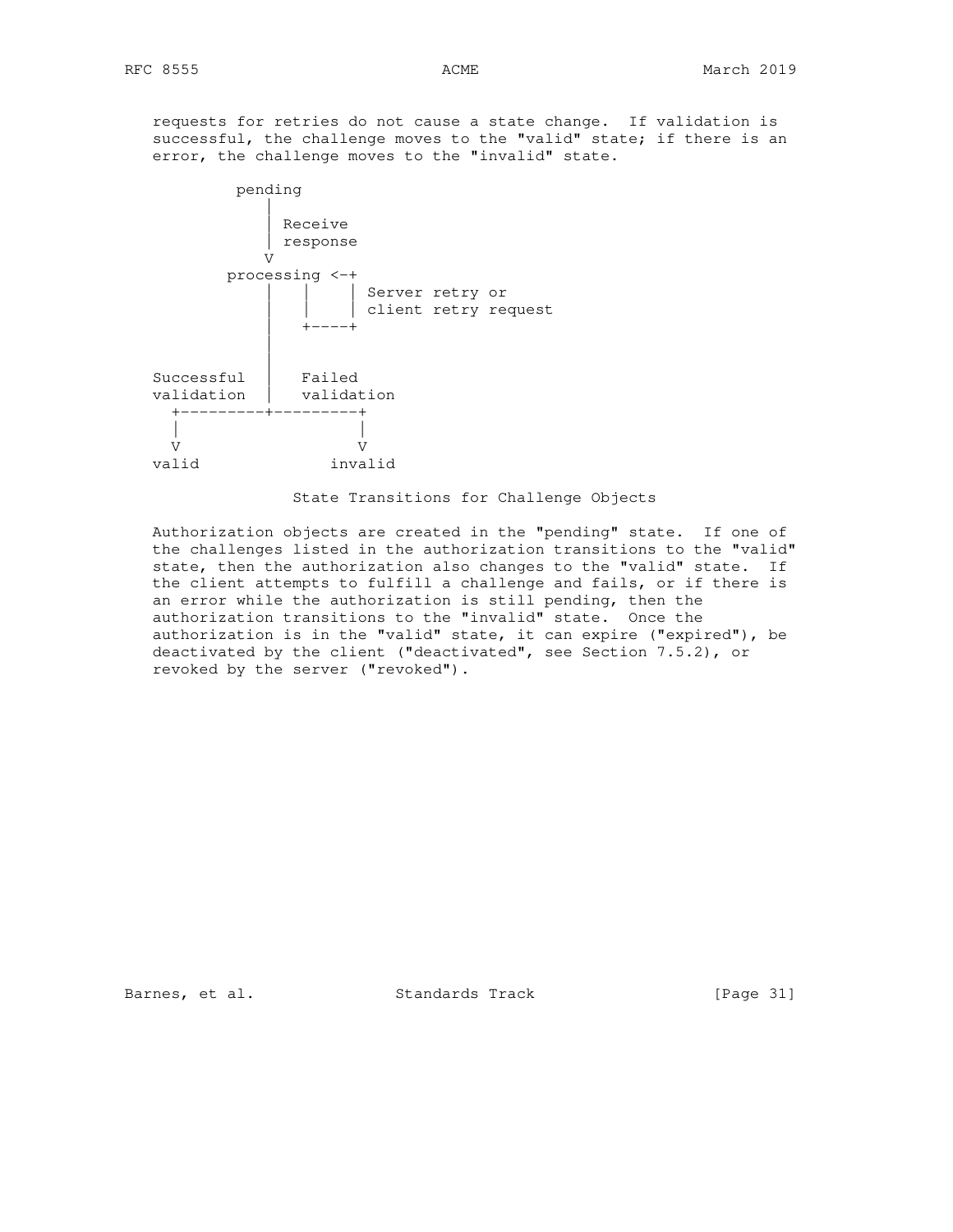

State Transitions for Authorization Objects

 Order objects are created in the "pending" state. Once all of the authorizations listed in the order object are in the "valid" state, the order transitions to the "ready" state. The order moves to the "processing" state after the client submits a request to the order's "finalize" URL and the CA begins the issuance process for the certificate. Once the certificate is issued, the order enters the "valid" state. If an error occurs at any of these stages, the order moves to the "invalid" state. The order also moves to the "invalid" state if it expires or one of its authorizations enters a final state other than "valid" ("expired", "revoked", or "deactivated").

Barnes, et al. Standards Track [Page 32]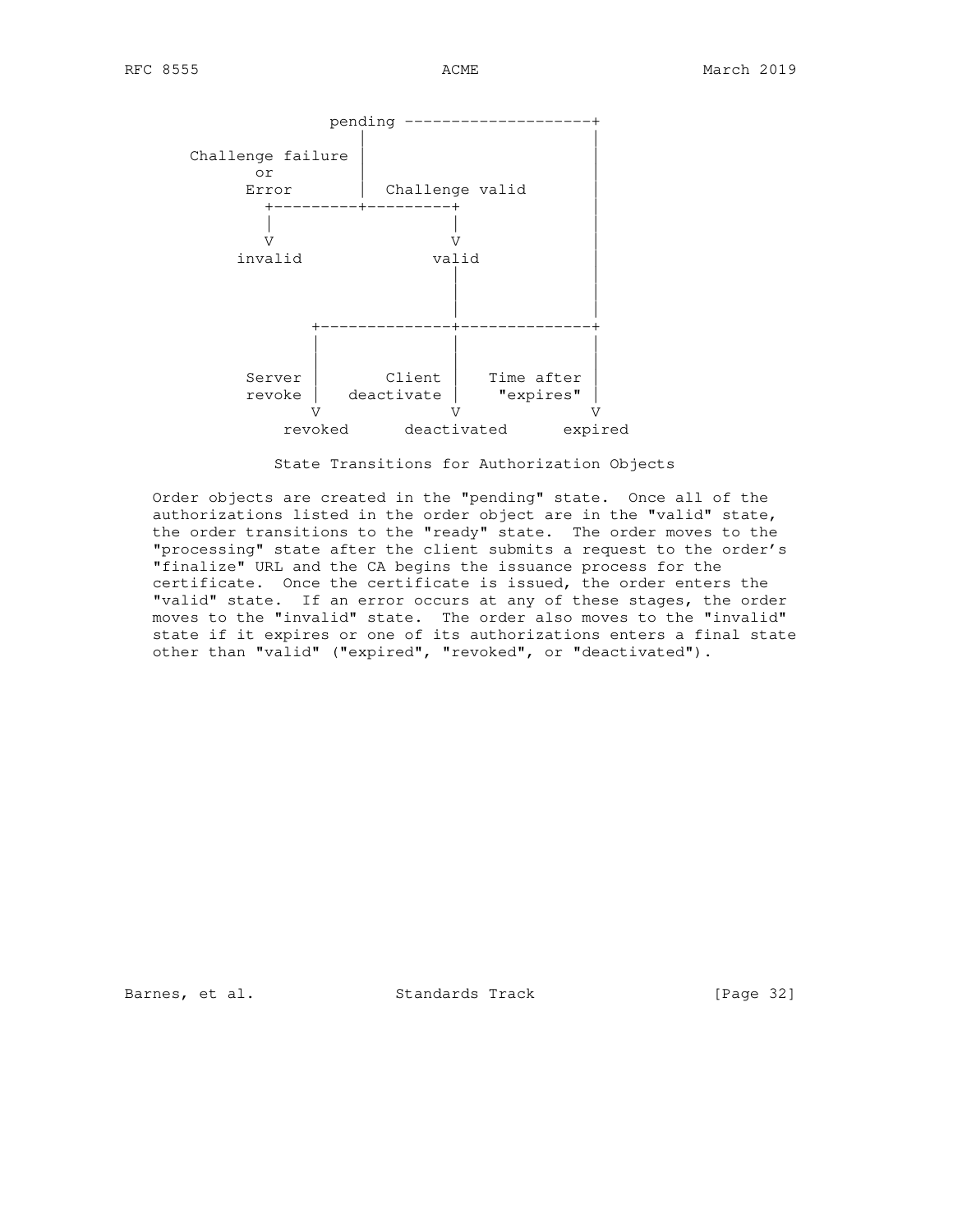| All authz                                                  |  |
|------------------------------------------------------------|--|
| "valid"                                                    |  |
| ٦Z                                                         |  |
| ready                                                      |  |
| Receive<br>finalize<br>request                             |  |
| processing                                                 |  |
| Certificate<br>Error or<br>Authorization failure<br>issued |  |
| invalid<br>valid                                           |  |

State Transitions for Order Objects

 Account objects are created in the "valid" state, since no further action is required to create an account after a successful newAccount request. If the account is deactivated by the client or revoked by the server, it moves to the corresponding state.



State Transitions for Account Objects

 Note that some of these states may not ever appear in a "status" field, depending on server behavior. For example, a server that issues synchronously will never show an order in the "processing" state. A server that deletes expired authorizations immediately will never show an authorization in the "expired" state.

Barnes, et al. Standards Track [Page 33]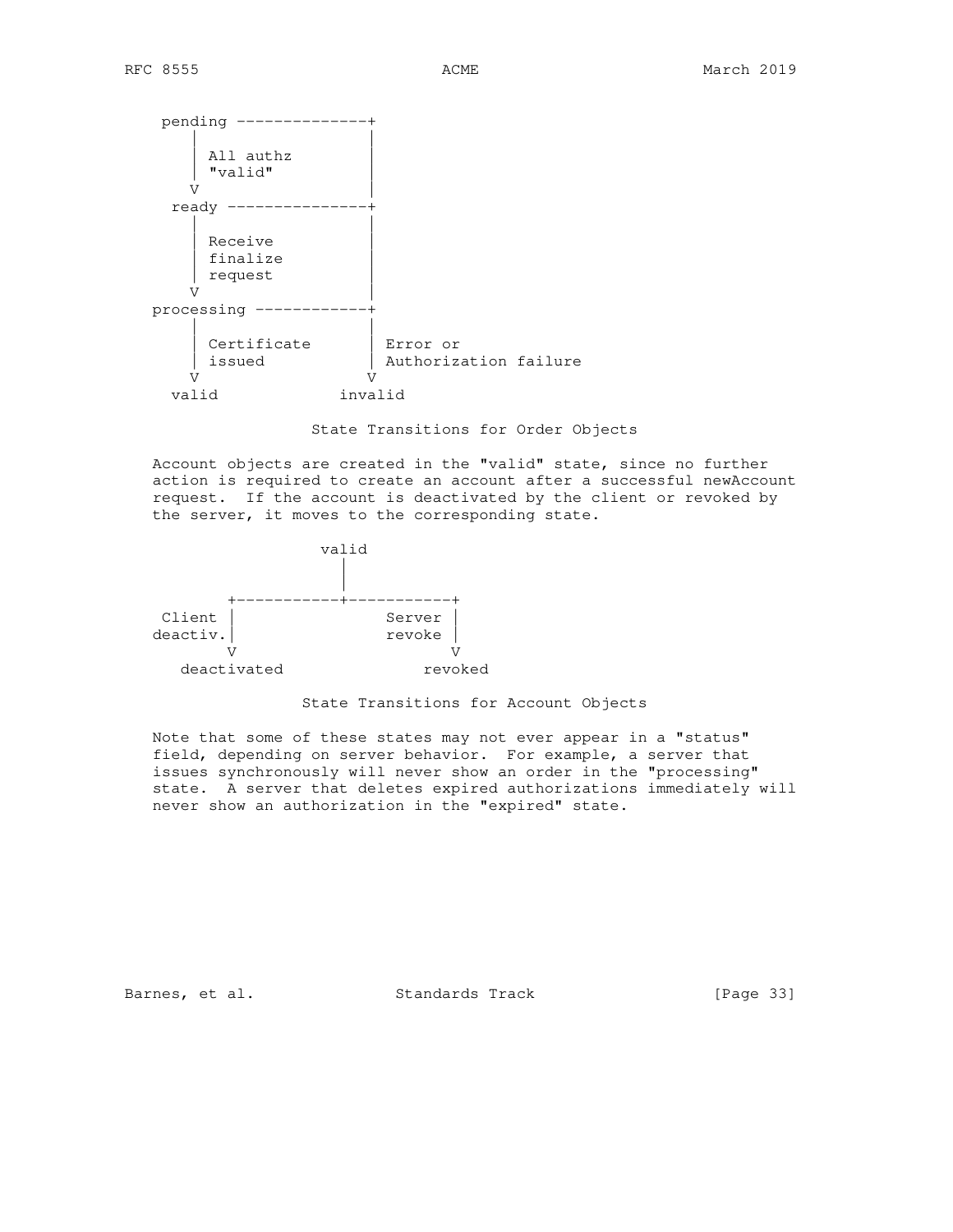#### 7.2. Getting a Nonce

 Before sending a POST request to the server, an ACME client needs to have a fresh anti-replay nonce to put in the "nonce" header of the JWS. In most cases, the client will have gotten a nonce from a previous request. However, the client might sometimes need to get a new nonce, e.g., on its first request to the server or if an existing nonce is no longer valid.

 To get a fresh nonce, the client sends a HEAD request to the newNonce resource on the server. The server's response MUST include a Replay- Nonce header field containing a fresh nonce and SHOULD have status code 200 (OK). The server MUST also respond to GET requests for this resource, returning an empty body (while still providing a Replay- Nonce header) with a status code of 204 (No Content).

 HEAD /acme/new-nonce HTTP/1.1 Host: example.com

 HTTP/1.1 200 OK Replay-Nonce: oFvnlFP1wIhRlYS2jTaXbA Cache-Control: no-store Link: <https://example.com/acme/directory>;rel="index"

 Proxy caching of responses from the newNonce resource can cause clients to receive the same nonce repeatedly, leading to "badNonce" errors. The server MUST include a Cache-Control header field with the "no-store" directive in responses for the newNonce resource, in order to prevent caching of this resource.

## 7.3. Account Management

 In this section, we describe how an ACME client can create an account on an ACME server and perform some modifications to the account after it has been created.

 A client creates a new account with the server by sending a POST request to the server's newAccount URL. The body of the request is a stub account object containing some subset of the following fields:

 contact (optional, array of string): Same meaning as the corresponding server field defined in Section 7.1.2.

 termsOfServiceAgreed (optional, boolean): Same meaning as the corresponding server field defined in Section 7.1.2.

Barnes, et al. Standards Track [Page 34]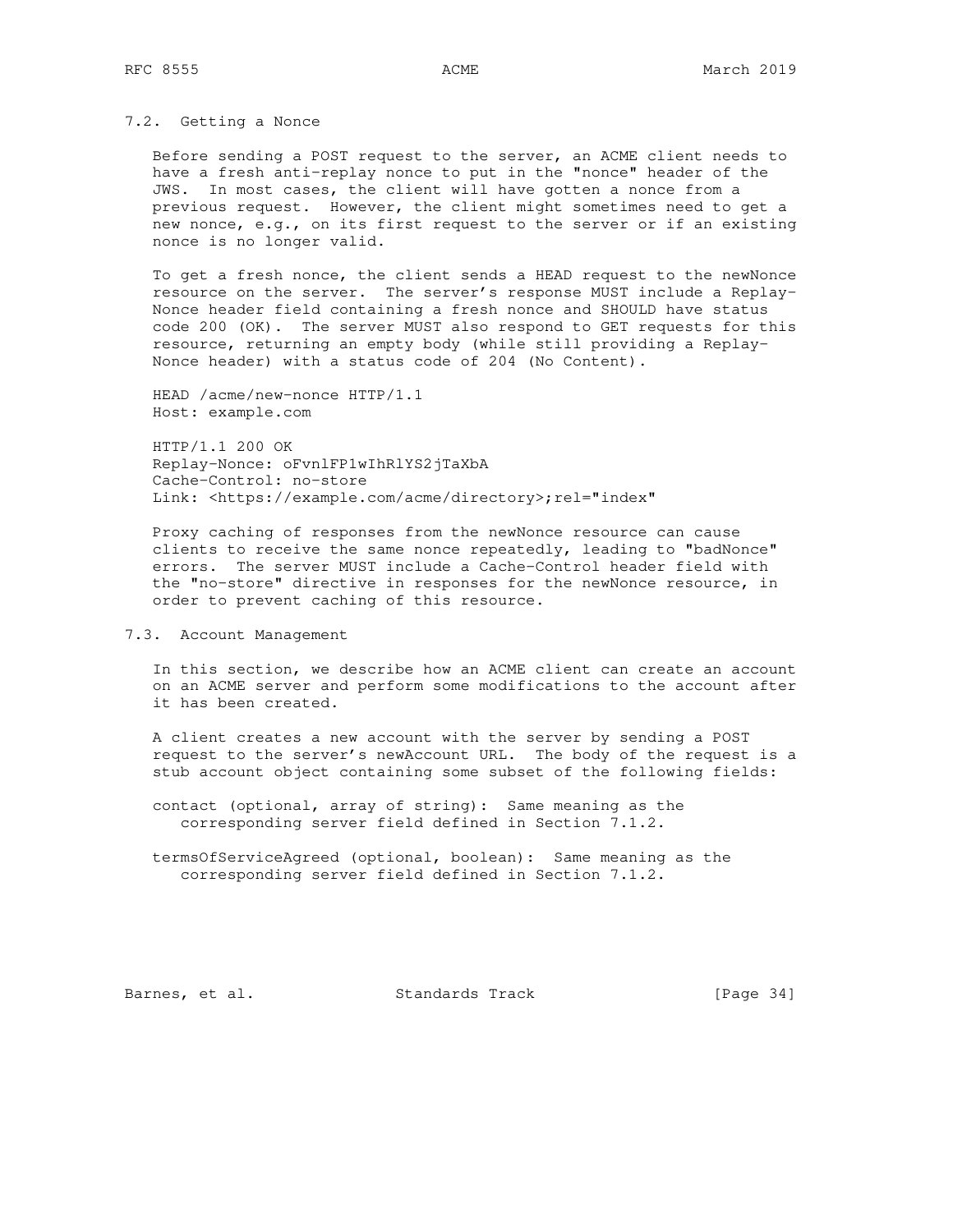```
 onlyReturnExisting (optional, boolean): If this field is present
    with the value "true", then the server MUST NOT create a new
    account if one does not already exist. This allows a client to
    look up an account URL based on an account key (see
    Section 7.3.1).
 externalAccountBinding (optional, object): Same meaning as the
   corresponding server field defined in Section 7.1.2
 POST /acme/new-account HTTP/1.1
 Host: example.com
 Content-Type: application/jose+json
 {
   "protected": base64url({
     "alg": "ES256",
    "\exists w k" : {\ldots}, "nonce": "6S8IqOGY7eL2lsGoTZYifg",
     "url": "https://example.com/acme/new-account"
   }),
   "payload": base64url({
     "termsOfServiceAgreed": true,
     "contact": [
       "mailto:cert-admin@example.org",
       "mailto:admin@example.org"
    \mathbf{I} }),
   "signature": "RZPOnYoPs1PhjszF...-nh6X1qtOFPB519I"
 }
```
 The server MUST ignore any values provided in the "orders" fields in account objects sent by the client, as well as any other fields that it does not recognize. If new fields are specified in the future, the specification of those fields MUST describe whether they can be provided by the client. The server MUST NOT reflect the "onlyReturnExisting" field or any unrecognized fields in the resulting account object. This allows clients to detect when servers do not support an extension field.

 The server SHOULD validate that the contact URLs in the "contact" field are valid and supported by the server. If the server validates contact URLs, it MUST support the "mailto" scheme. Clients MUST NOT provide a "mailto" URL in the "contact" field that contains "hfields" [RFC6068] or more than one "addr-spec" in the "to" component. If a server encounters a "mailto" contact URL that does not meet these criteria, then it SHOULD reject it as invalid.

Barnes, et al. Standards Track [Page 35]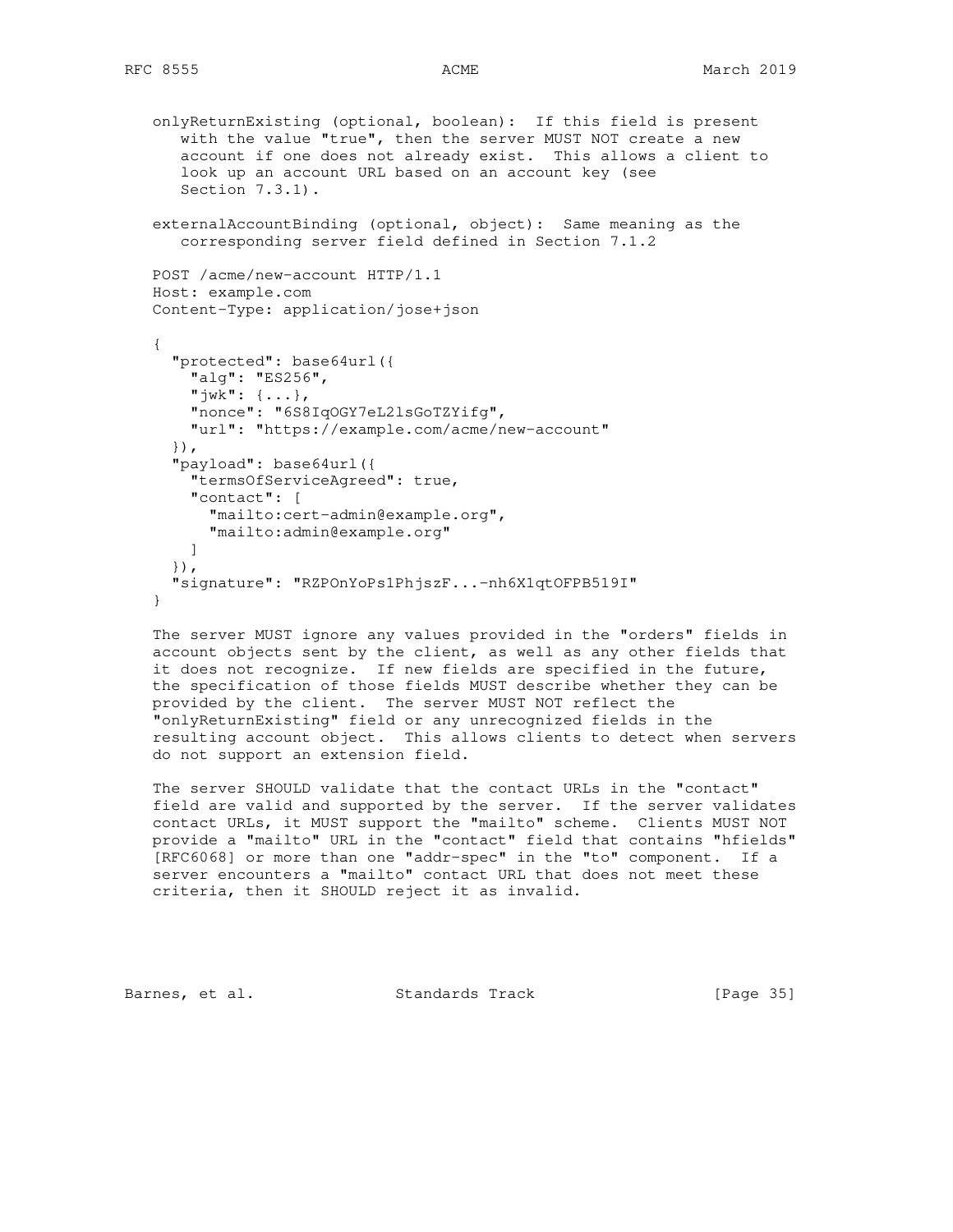If the server rejects a contact URL for using an unsupported scheme, it MUST return an error of type "unsupportedContact", with a description of the error and what types of contact URLs the server considers acceptable. If the server rejects a contact URL for using a supported scheme but an invalid value, then the server MUST return an error of type "invalidContact".

 If the server wishes to require the client to agree to terms under which the ACME service is to be used, it MUST indicate the URL where such terms can be accessed in the "termsOfService" subfield of the "meta" field in the directory object, and the server MUST reject newAccount requests that do not have the "termsOfServiceAgreed" field set to "true". Clients SHOULD NOT automatically agree to terms by default. Rather, they SHOULD require some user interaction for agreement to terms.

 The server creates an account and stores the public key used to verify the JWS (i.e., the "jwk" element of the JWS header) to authenticate future requests from the account. The server returns this account object in a 201 (Created) response, with the account URL in a Location header field. The account URL is used as the "kid" value in the JWS authenticating subsequent requests by this account (see Section 6.2). The account URL is also used for requests for management actions on this account, as described below.

 HTTP/1.1 201 Created Content-Type: application/json Replay-Nonce: D8s4D2mLs8Vn-goWuPQeKA Link: <https://example.com/acme/directory>;rel="index" Location: https://example.com/acme/acct/evOfKhNU60wg

 { "status": "valid", "contact": [ "mailto:cert-admin@example.org", "mailto:admin@example.org"  $\cdot$  "orders": "https://example.com/acme/acct/evOfKhNU60wg/orders" }

7.3.1. Finding an Account URL Given a Key

 If the server receives a newAccount request signed with a key for which it already has an account registered with the provided account key, then it MUST return a response with status code 200 (OK) and provide the URL of that account in the Location header field. The

Barnes, et al. Standards Track [Page 36]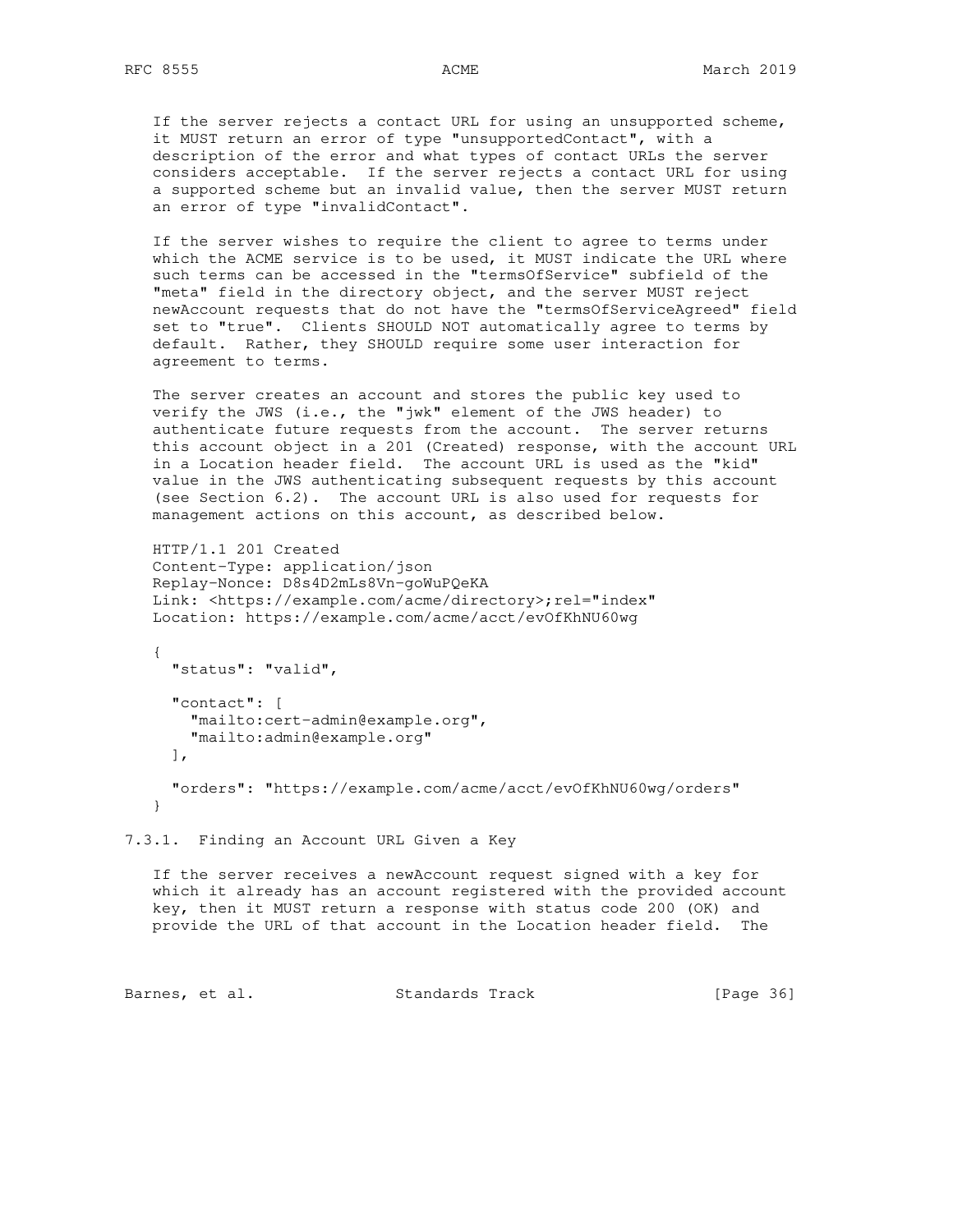body of this response represents the account object as it existed on the server before this request; any fields in the request object MUST be ignored. This allows a client that has an account key but not the corresponding account URL to recover the account URL.

 If a client wishes to find the URL for an existing account and does not want an account to be created if one does not already exist, then it SHOULD do so by sending a POST request to the newAccount URL with a JWS whose payload has an "onlyReturnExisting" field set to "true" ({"onlyReturnExisting": true}). If a client sends such a request and an account does not exist, then the server MUST return an error response with status code 400 (Bad Request) and type "urn:ietf:params:acme:error:accountDoesNotExist".

# 7.3.2. Account Update

 If the client wishes to update this information in the future, it sends a POST request with updated information to the account URL. The server MUST ignore any updates to the "orders" field, "termsOfServiceAgreed" field (see Section 7.3.3), the "status" field (except as allowed by Section 7.3.6), or any other fields it does not recognize. If the server accepts the update, it MUST return a response with a 200 (OK) status code and the resulting account object.

 For example, to update the contact information in the above account, the client could send the following request:

```
 POST /acme/acct/evOfKhNU60wg HTTP/1.1
 Host: example.com
 Content-Type: application/jose+json
```

```
 {
   "protected": base64url({
     "alg": "ES256",
     "kid": "https://example.com/acme/acct/evOfKhNU60wg",
     "nonce": "ax5RnthDqp_Yf4_HZnFLmA",
     "url": "https://example.com/acme/acct/evOfKhNU60wg"
   }),
   "payload": base64url({
     "contact": [
       "mailto:certificates@example.org",
       "mailto:admin@example.org"
    ]
   }),
   "signature": "hDXzvcj8T6fbFbmn...rDzXzzvzpRy64N0o"
 }
```
Barnes, et al. Standards Track [Page 37]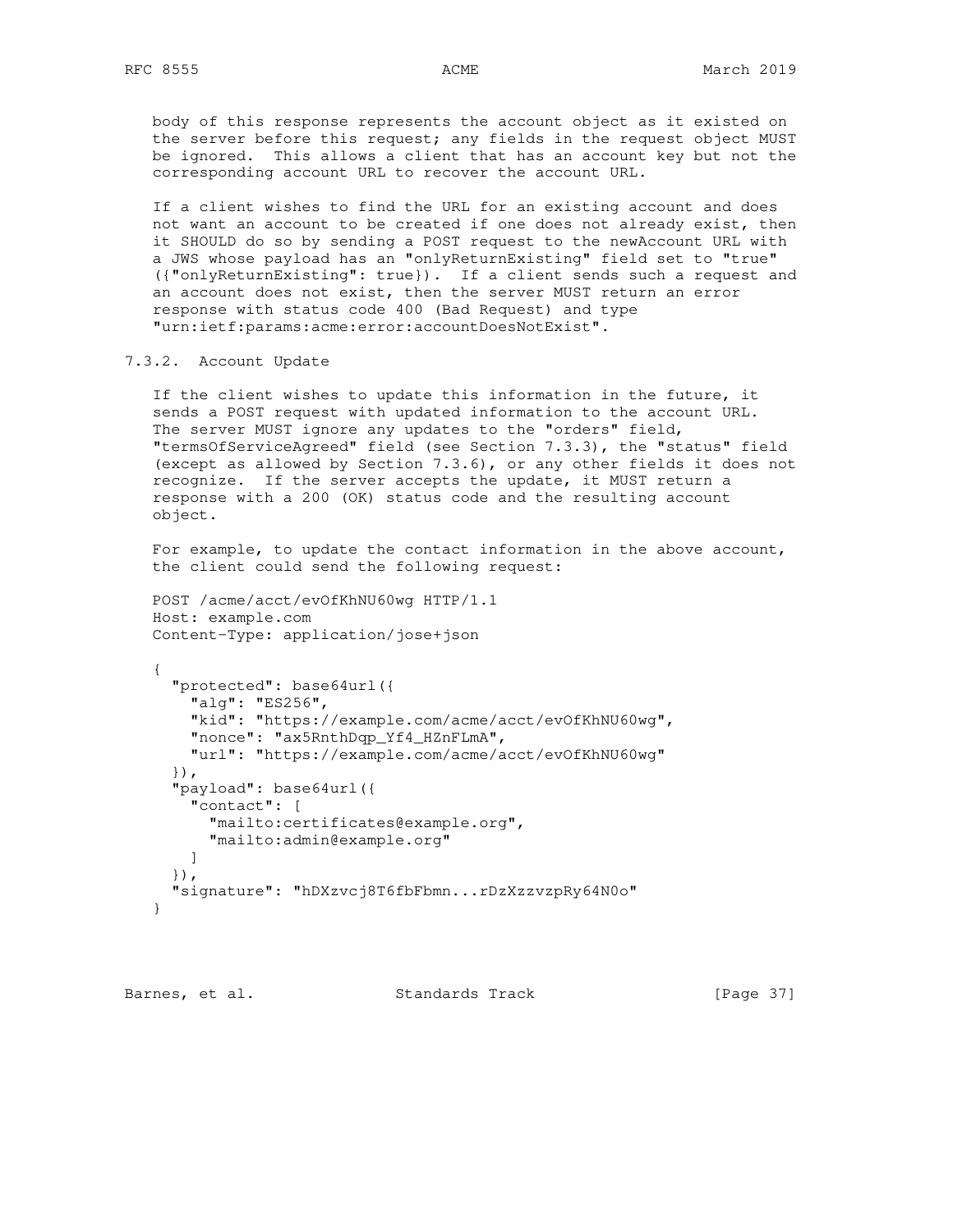# 7.3.3. Changes of Terms of Service

 As described above, a client can indicate its agreement with the CA's terms of service by setting the "termsOfServiceAgreed" field in its account object to "true".

 If the server has changed its terms of service since a client initially agreed, and the server is unwilling to process a request without explicit agreement to the new terms, then it MUST return an error response with status code 403 (Forbidden) and type "urn:ietf:params:acme:error:userActionRequired". This response MUST include a Link header field with link relation "terms-of-service" and the latest terms-of-service URL.

 The problem document returned with the error MUST also include an "instance" field, indicating a URL that the client should direct a human user to visit in order for instructions on how to agree to the terms.

 HTTP/1.1 403 Forbidden Replay-Nonce: T81bdZroZ2ITWSondpTmAw Link: <https://example.com/acme/directory>;rel="index" Link: <https://example.com/acme/terms/2017-6-02>;rel="terms-of-service" Content-Type: application/problem+json Content-Language: en

 { "type": "urn:ietf:params:acme:error:userActionRequired", "detail": "Terms of service have changed", "instance": "https://example.com/acme/agreement/?token=W8Ih3PswD-8" }

7.3.4. External Account Binding

 The server MAY require a value for the "externalAccountBinding" field to be present in "newAccount" requests. This can be used to associate an ACME account with an existing account in a non-ACME system, such as a CA customer database.

 To enable ACME account binding, the CA operating the ACME server needs to provide the ACME client with a MAC key and a key identifier, using some mechanism outside of ACME. The key identifier MUST be an ASCII string. The MAC key SHOULD be provided in base64url-encoded form, to maximize compatibility between non-ACME provisioning systems and ACME clients.

Barnes, et al. Standards Track [Page 38]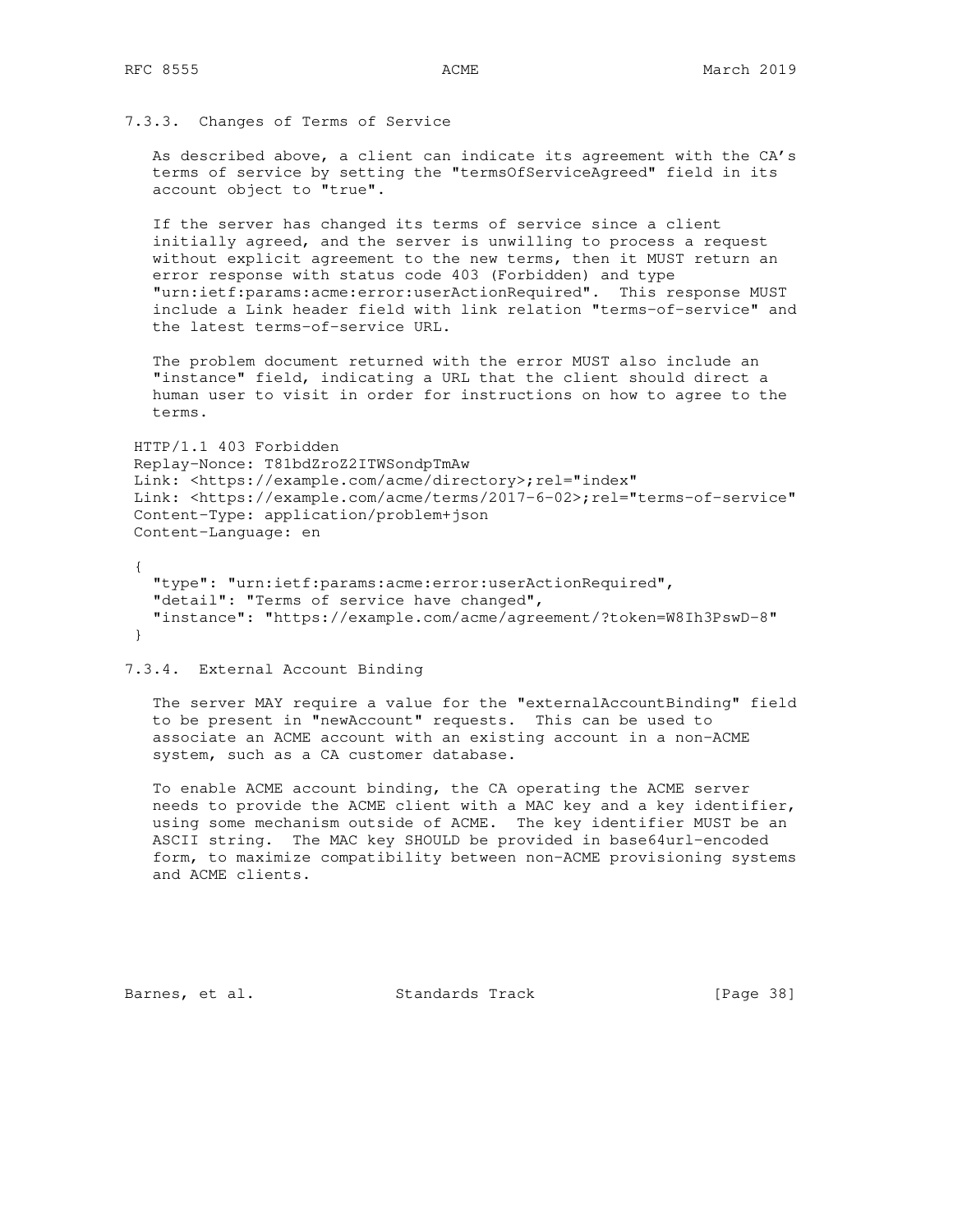```
 The ACME client then computes a binding JWS to indicate the external
 account holder's approval of the ACME account key. The payload of
 this JWS is the ACME account key being registered, in JWK form. The
   protected header of the JWS MUST meet the following criteria:
   o The "alg" field MUST indicate a MAC-based algorithm
   o The "kid" field MUST contain the key identifier provided by the CA
   o The "nonce" field MUST NOT be present
   o The "url" field MUST be set to the same value as the outer JWS
   The "signature" field of the JWS will contain the MAC value computed
   with the MAC key provided by the CA.
   POST /acme/new-account HTTP/1.1
   Host: example.com
   Content-Type: application/jose+json
   {
      "protected": base64url({
        "alg": "ES256",
        "jwk": /* account key */,
        "nonce": "K60BWPrMQG9SDxBDS_xtSw",
        "url": "https://example.com/acme/new-account"
      }),
      "payload": base64url({
        "contact": [
          "mailto:cert-admin@example.org",
          "mailto:admin@example.org"
       \frac{1}{2} "termsOfServiceAgreed": true,
        "externalAccountBinding": {
          "protected": base64url({
            "alg": "HS256",
           "kid": /* key identifier from CA */,
            "url": "https://example.com/acme/new-account"
          }),
          "payload": base64url(/* same as in "jwk" above */),
          "signature": /* MAC using MAC key from CA */
       }
      }),
      "signature": "5TWiqIYQfIDfALQv...x9C2mg8JGPxl5bI4"
   }
```
Barnes, et al. Standards Track [Page 39]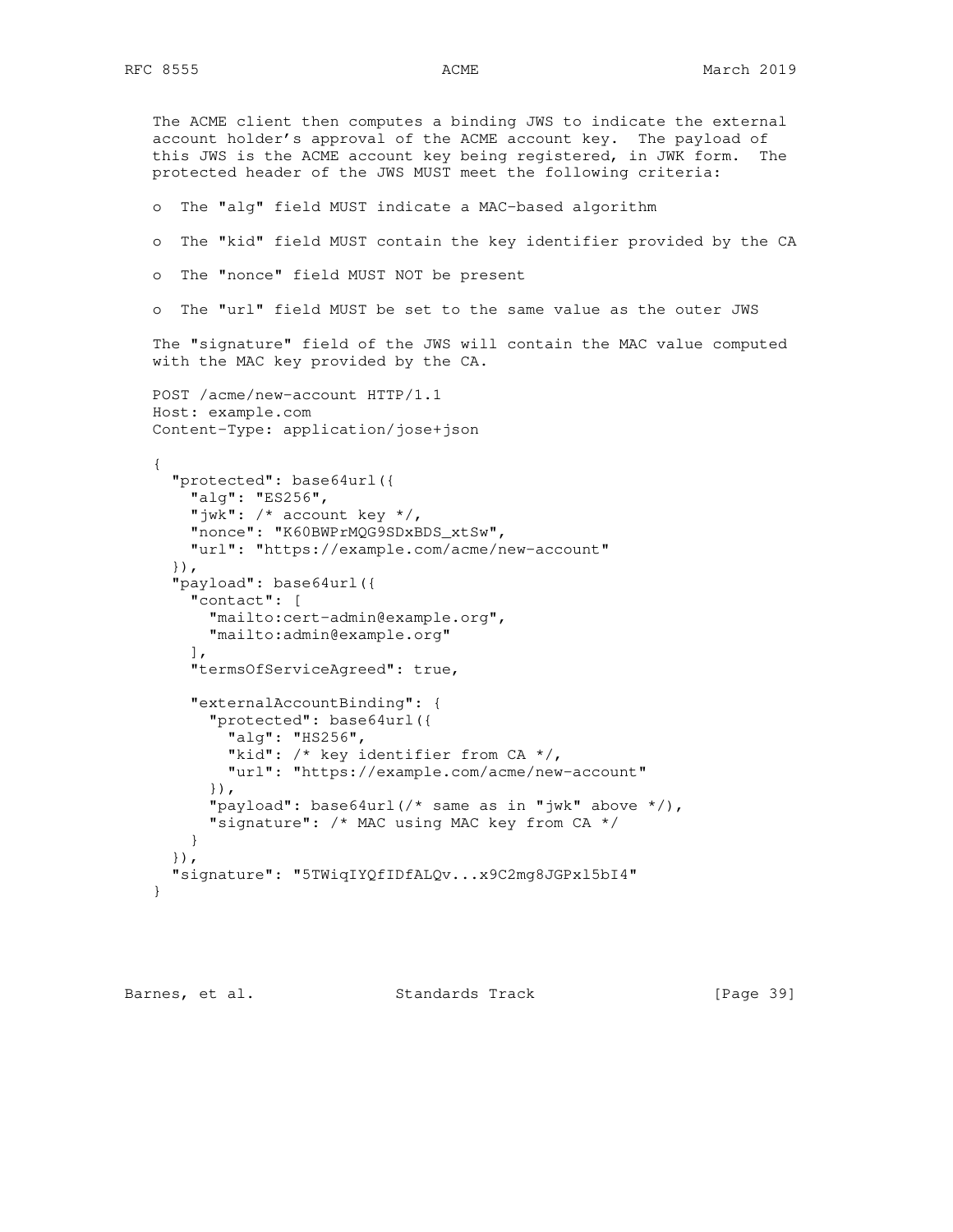If such a CA requires that newAccount requests contain an "externalAccountBinding" field, then it MUST provide the value "true" in the "externalAccountRequired" subfield of the "meta" field in the directory object. If the CA receives a newAccount request without an "externalAccountBinding" field, then it SHOULD reply with an error of type "externalAccountRequired".

 When a CA receives a newAccount request containing an "externalAccountBinding" field, it decides whether or not to verify the binding. If the CA does not verify the binding, then it MUST NOT reflect the "externalAccountBinding" field in the resulting account object (if any). To verify the account binding, the CA MUST take the following steps:

- 1. Verify that the value of the field is a well-formed JWS
- 2. Verify that the JWS protected field meets the above criteria
- 3. Retrieve the MAC key corresponding to the key identifier in the "kid" field
- 4. Verify that the MAC on the JWS verifies using that MAC key
- 5. Verify that the payload of the JWS represents the same key as was used to verify the outer JWS (i.e., the "jwk" field of the outer JWS)

 If all of these checks pass and the CA creates a new account, then the CA may consider the new account associated with the external account corresponding to the MAC key. The account object the CA returns MUST include an "externalAccountBinding" field with the same value as the field in the request. If any of these checks fail, then the CA MUST reject the newAccount request.

## 7.3.5. Account Key Rollover

 A client may wish to change the public key that is associated with an account in order to recover from a key compromise or proactively mitigate the impact of an unnoticed key compromise.

 To change the key associated with an account, the client sends a request to the server containing signatures by both the old and new keys. The signature by the new key covers the account URL and the old key, signifying a request by the new key holder to take over the account from the old key holder. The signature by the old key covers this request and its signature, and indicates the old key holder's assent to the rollover request.

Barnes, et al. Standards Track [Page 40]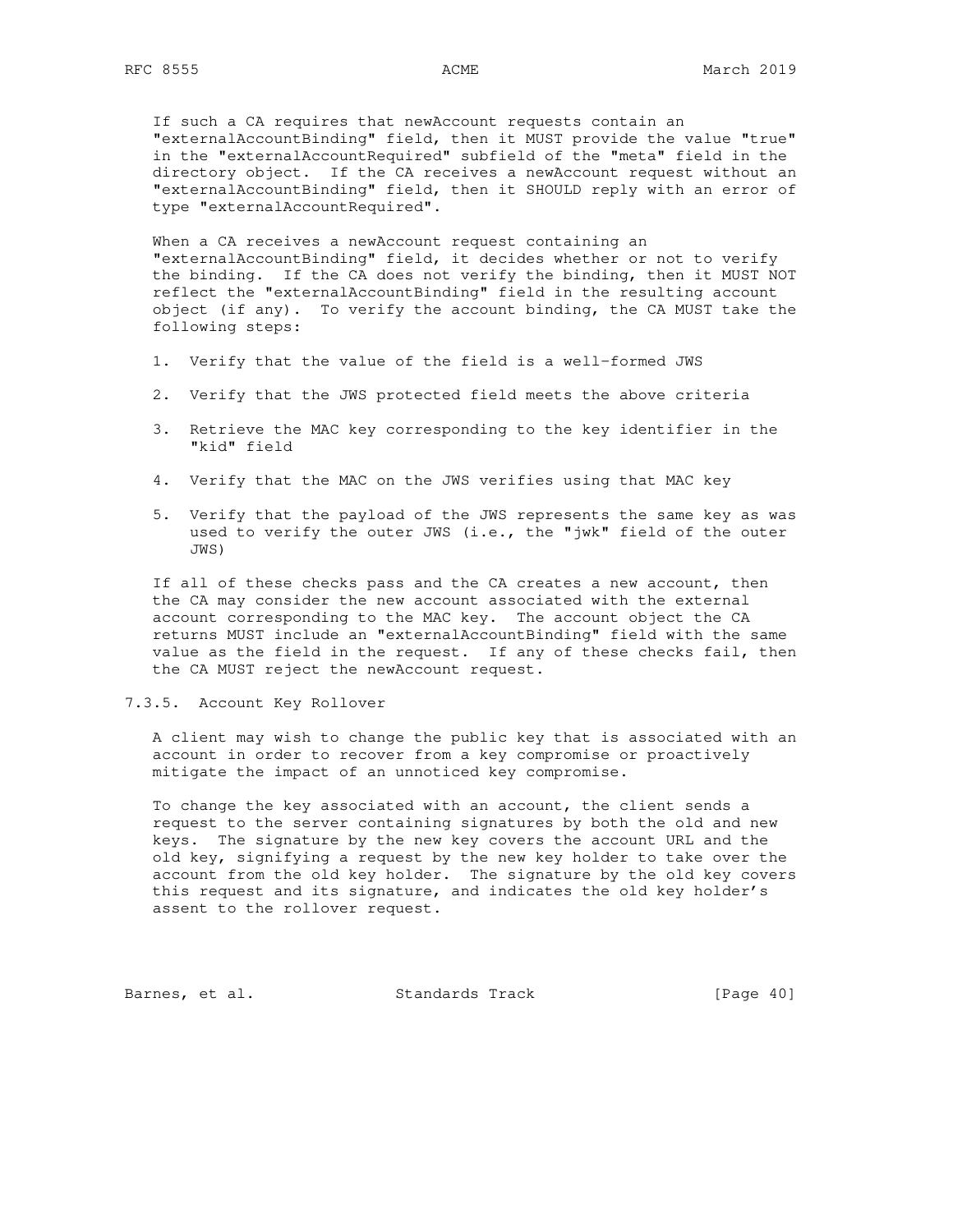To create this request object, the client first constructs a keyChange object describing the account to be updated and its account key:

 account (required, string): The URL for the account being modified. The content of this field MUST be the exact string provided in the Location header field in response to the newAccount request that created the account.

oldKey (required, JWK): The JWK representation of the old key.

 The client then encapsulates the keyChange object in an "inner" JWS, signed with the requested new account key. This "inner" JWS becomes the payload for the "outer" JWS that is the body of the ACME request.

 The outer JWS MUST meet the normal requirements for an ACME JWS request body (see Section 6.2). The inner JWS MUST meet the normal requirements, with the following differences:

- o The inner JWS MUST have a "jwk" header parameter, containing the public key of the new key pair.
- o The inner JWS MUST have the same "url" header parameter as the outer JWS.
- o The inner JWS MUST omit the "nonce" header parameter.

 This transaction has signatures from both the old and new keys so that the server can verify that the holders of the two keys both agree to the change. The signatures are nested to preserve the property that all signatures on POST messages are signed by exactly one key. The "inner" JWS effectively represents a request by the holder of the new key to take over the account form the holder of the old key. The "outer" JWS represents the current account holder's assent to this request.

Barnes, et al. Standards Track [Page 41]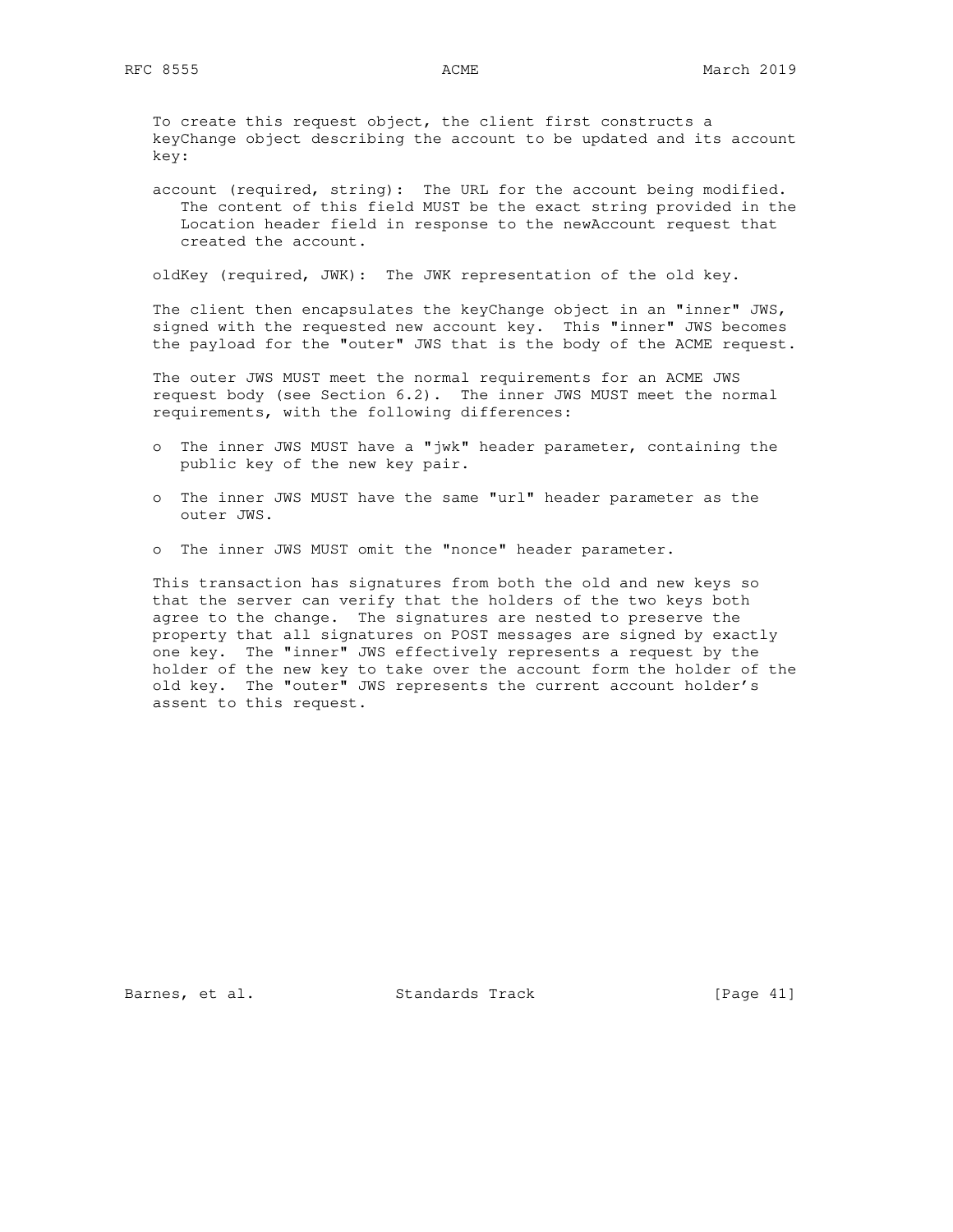```
 POST /acme/key-change HTTP/1.1
   Host: example.com
   Content-Type: application/jose+json
    {
      "protected": base64url({
       "alg": "ES256",
       "kid": "https://example.com/acme/acct/evOfKhNU60wg",
       "nonce": "S9XaOcxP5McpnTcWPIhYuB",
       "url": "https://example.com/acme/key-change"
     }),
      "payload": base64url({
        "protected": base64url({
 "alg": "ES256",
 "jwk": /* new key */,
         "url": "https://example.com/acme/key-change"
        }),
        "payload": base64url({
         "account": "https://example.com/acme/acct/evOfKhNU60wg",
         "oldKey": /* old key */
        }),
        "signature": "Xe8B94RD30Azj2ea...8BmZIRtcSKPSd8gU"
      }),
      "signature": "5TWiqIYQfIDfALQv...x9C2mg8JGPxl5bI4"
   }
   On receiving a keyChange request, the server MUST perform the
```
following steps in addition to the typical JWS validation:

- 1. Validate the POST request belongs to a currently active account, as described in Section 6.
- 2. Check that the payload of the JWS is a well-formed JWS object (the "inner JWS").
- 3. Check that the JWS protected header of the inner JWS has a "jwk" field.
- 4. Check that the inner JWS verifies using the key in its "jwk" field.
- 5. Check that the payload of the inner JWS is a well-formed keyChange object (as described above).
- 6. Check that the "url" parameters of the inner and outer JWSs are the same.

Barnes, et al. Standards Track [Page 42]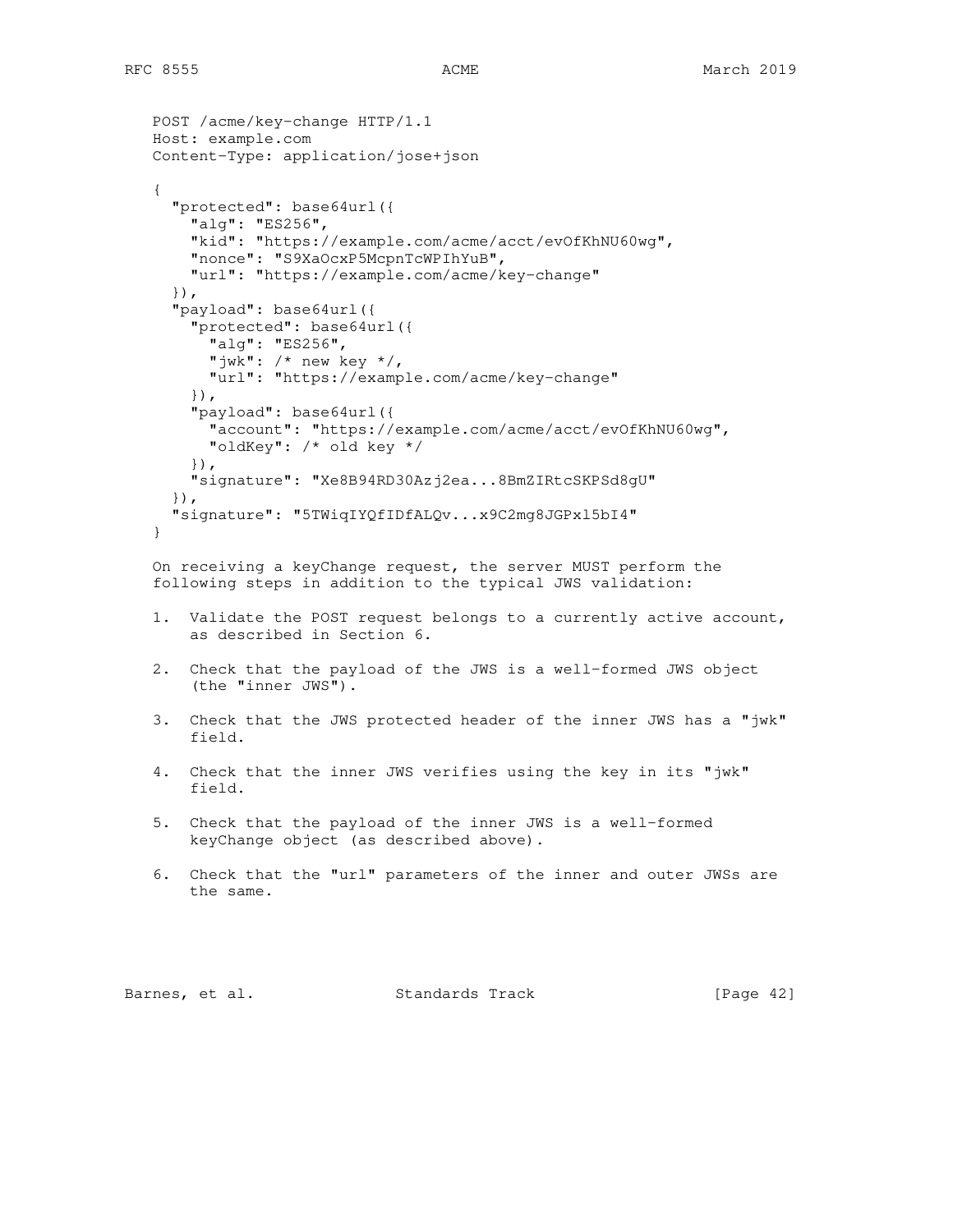- 7. Check that the "account" field of the keyChange object contains the URL for the account matching the old key (i.e., the "kid" field in the outer JWS).
- 8. Check that the "oldKey" field of the keyChange object is the same as the account key for the account in question.
- 9. Check that no account exists whose account key is the same as the key in the "jwk" header parameter of the inner JWS.

 If all of these checks pass, then the server updates the corresponding account by replacing the old account key with the new public key and returns status code 200 (OK). Otherwise, the server responds with an error status code and a problem document describing the error. If there is an existing account with the new key provided, then the server SHOULD use status code 409 (Conflict) and provide the URL of that account in the Location header field.

 Note that changing the account key for an account SHOULD NOT have any other impact on the account. For example, the server MUST NOT invalidate pending orders or authorization transactions based on a change of account key.

7.3.6. Account Deactivation

 A client can deactivate an account by posting a signed update to the account URL with a status field of "deactivated". Clients may wish to do this when the account key is compromised or decommissioned. A deactivated account can no longer request certificate issuance or access resources related to the account, such as orders or authorizations. If a server receives a POST or POST-as-GET from a deactivated account, it MUST return an error response with status code 401 (Unauthorized) and type

"urn:ietf:params:acme:error:unauthorized".

Barnes, et al. Standards Track [Page 43]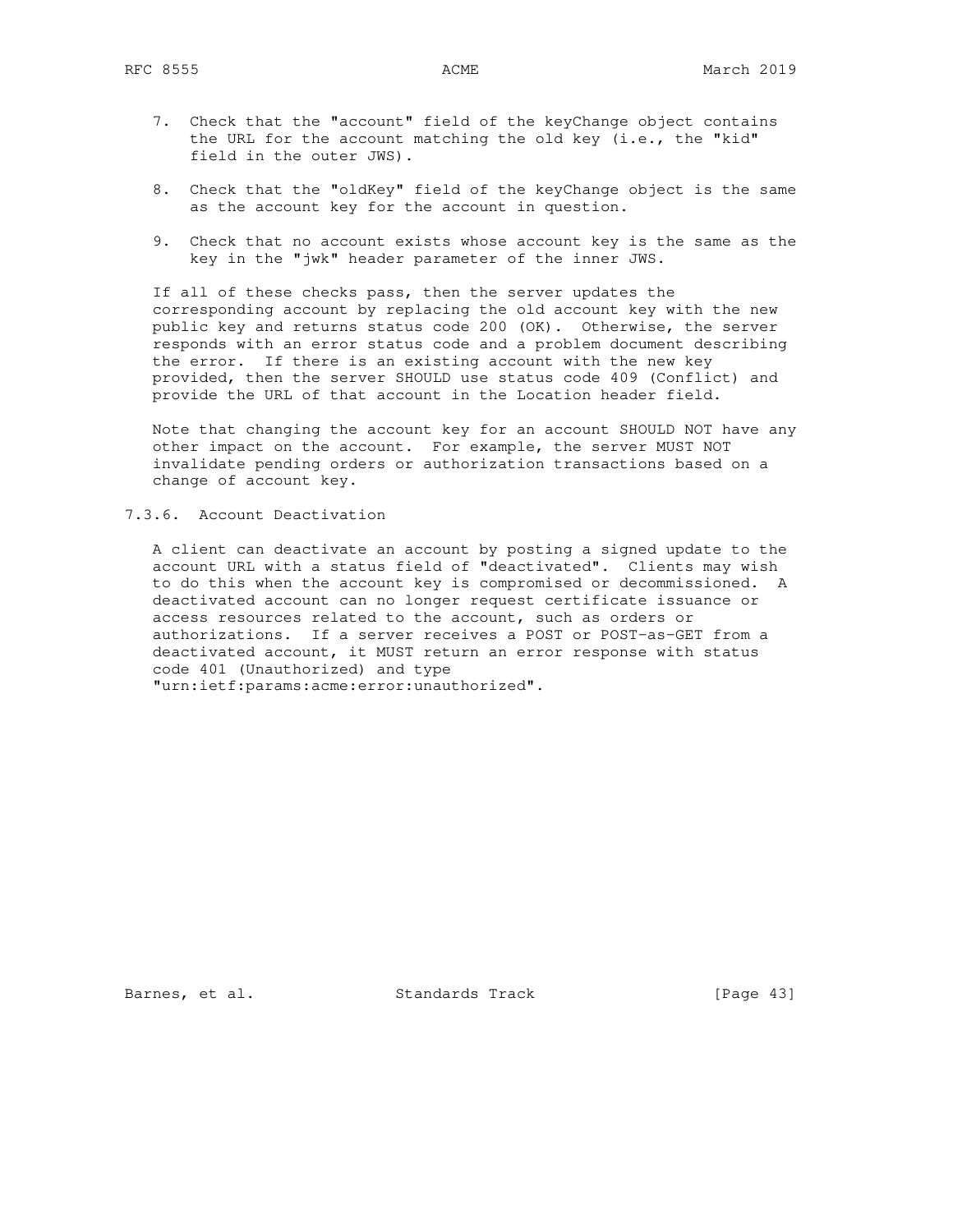```
 POST /acme/acct/evOfKhNU60wg HTTP/1.1
   Host: example.com
   Content-Type: application/jose+json
 {
      "protected": base64url({
       "alg": "ES256",
       "kid": "https://example.com/acme/acct/evOfKhNU60wg",
       "nonce": "ntuJWWSic4WVNSqeUmshgg",
       "url": "https://example.com/acme/acct/evOfKhNU60wg"
      }),
      "payload": base64url({
       "status": "deactivated"
      }),
      "signature": "earzVLd3m5M4xJzR...bVTqn7R08AKOVf3Y"
   }
```
 The server MUST verify that the request is signed by the account key. If the server accepts the deactivation request, it replies with a 200 (OK) status code and the current contents of the account object.

 Once an account is deactivated, the server MUST NOT accept further requests authorized by that account's key. The server SHOULD cancel any pending operations authorized by the account's key, such as certificate orders. A server may take a variety of actions in response to an account deactivation, e.g., deleting data related to that account or sending mail to the account's contacts. Servers SHOULD NOT revoke certificates issued by the deactivated account, since this could cause operational disruption for servers using these certificates. ACME does not provide a way to reactivate a deactivated account.

# 7.4. Applying for Certificate Issuance

 The client begins the certificate issuance process by sending a POST request to the server's newOrder resource. The body of the POST is a JWS object whose JSON payload is a subset of the order object defined in Section 7.1.3, containing the fields that describe the certificate to be issued:

 identifiers (required, array of object): An array of identifier objects that the client wishes to submit an order for.

type (required, string): The type of identifier.

value (required, string): The identifier itself.

Barnes, et al. Standards Track [Page 44]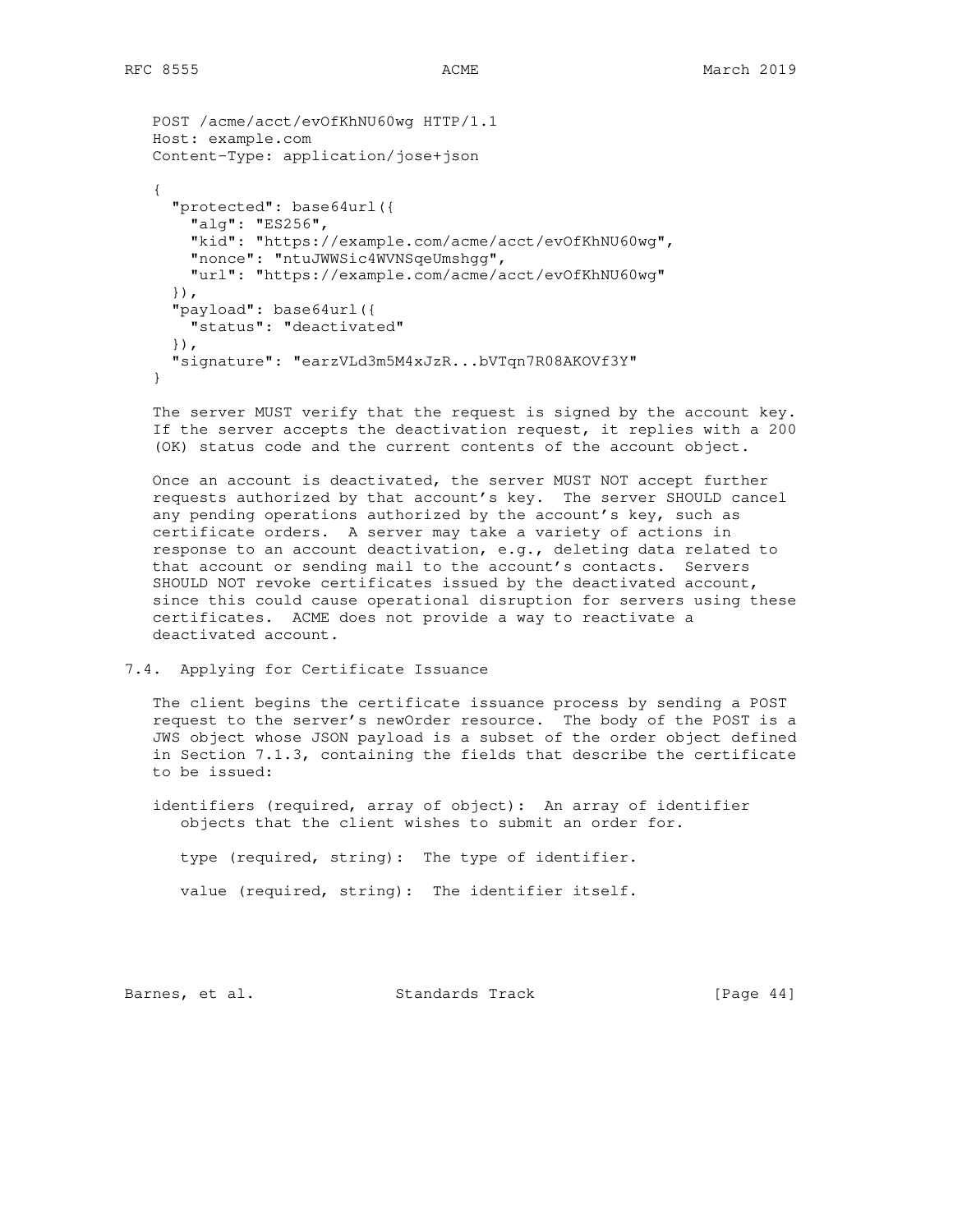```
 notBefore (optional, string): The requested value of the notBefore
      field in the certificate, in the date format defined in [RFC3339].
   notAfter (optional, string): The requested value of the notAfter
      field in the certificate, in the date format defined in [RFC3339].
   POST /acme/new-order HTTP/1.1
   Host: example.com
   Content-Type: application/jose+json
 {
      "protected": base64url({
       "alg": "ES256",
       "kid": "https://example.com/acme/acct/evOfKhNU60wg",
       "nonce": "5XJ1L3lEkMG7tR6pA00clA",
       "url": "https://example.com/acme/new-order"
     }),
      "payload": base64url({
       "identifiers": [
 { "type": "dns", "value": "www.example.org" },
 { "type": "dns", "value": "example.org" }
      \cdot "notBefore": "2016-01-01T00:04:00+04:00",
       "notAfter": "2016-01-08T00:04:00+04:00"
     }),
      "signature": "H6ZXtGjTZyUnPeKn...wEA4TklBdh3e454g"
   }
```
 The server MUST return an error if it cannot fulfill the request as specified, and it MUST NOT issue a certificate with contents other than those requested. If the server requires the request to be modified in a certain way, it should indicate the required changes using an appropriate error type and description.

 If the server is willing to issue the requested certificate, it responds with a 201 (Created) response. The body of this response is an order object reflecting the client's request and any authorizations the client must complete before the certificate will be issued.

Barnes, et al. Standards Track [Page 45]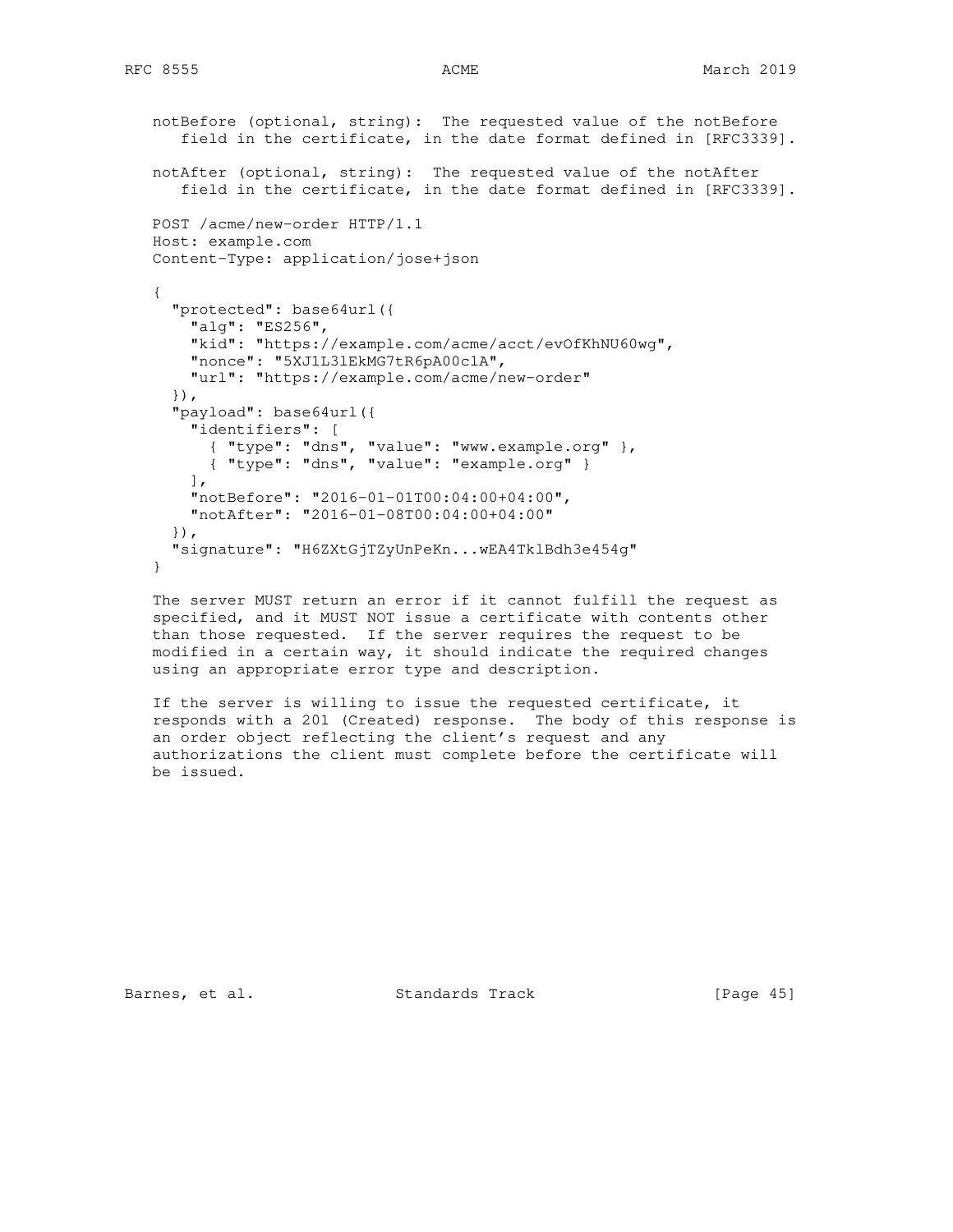```
 HTTP/1.1 201 Created
   Replay-Nonce: MYAuvOpaoIiywTezizk5vw
  Link: <https://example.com/acme/directory>;rel="index"
   Location: https://example.com/acme/order/TOlocE8rfgo
   {
      "status": "pending",
      "expires": "2016-01-05T14:09:07.99Z",
      "notBefore": "2016-01-01T00:00:00Z",
      "notAfter": "2016-01-08T00:00:00Z",
      "identifiers": [
 { "type": "dns", "value": "www.example.org" },
 { "type": "dns", "value": "example.org" }
    \cdot "authorizations": [
       "https://example.com/acme/authz/PAniVnsZcis",
        "https://example.com/acme/authz/r4HqLzrSrpI"
    \frac{1}{2} "finalize": "https://example.com/acme/order/TOlocE8rfgo/finalize"
   }
```
 The order object returned by the server represents a promise that if the client fulfills the server's requirements before the "expires" time, then the server will be willing to finalize the order upon request and issue the requested certificate. In the order object, any authorization referenced in the "authorizations" array whose status is "pending" represents an authorization transaction that the client must complete before the server will issue the certificate (see Section 7.5). If the client fails to complete the required actions before the "expires" time, then the server SHOULD change the status of the order to "invalid" and MAY delete the order resource. Clients MUST NOT make any assumptions about the sort order of "identifiers" or "authorizations" elements in the returned order object.

Barnes, et al. Standards Track [Page 46]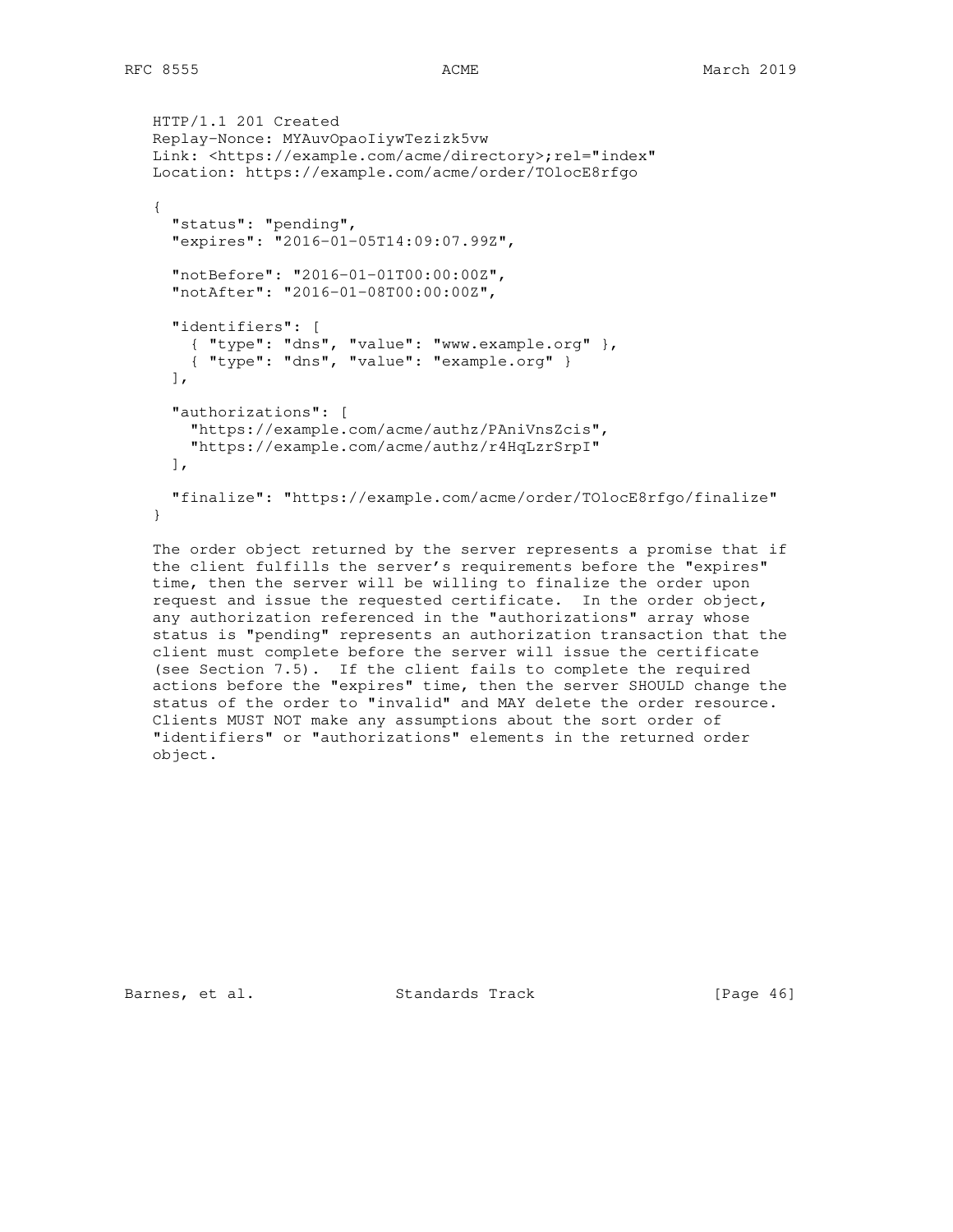Once the client believes it has fulfilled the server's requirements, it should send a POST request to the order resource's finalize URL. The POST body MUST include a CSR:

 csr (required, string): A CSR encoding the parameters for the certificate being requested [RFC2986]. The CSR is sent in the base64url-encoded version of the DER format. (Note: Because this field uses base64url, and does not include headers, it is different from PEM.)

```
 POST /acme/order/TOlocE8rfgo/finalize HTTP/1.1
 Host: example.com
 Content-Type: application/jose+json
```

```
 {
   "protected": base64url({
     "alg": "ES256",
     "kid": "https://example.com/acme/acct/evOfKhNU60wg",
     "nonce": "MSF2j2nawWHPxxkE3ZJtKQ",
     "url": "https://example.com/acme/order/TOlocE8rfgo/finalize"
   }),
   "payload": base64url({
     "csr": "MIIBPTCBxAIBADBFMQ...FS6aKdZeGsysoCo4H9P",
   }),
   "signature": "uOrUfIIk5RyQ...nw62Ay1cl6AB"
 }
```
 The CSR encodes the client's requests with regard to the content of the certificate to be issued. The CSR MUST indicate the exact same set of requested identifiers as the initial newOrder request. Identifiers of type "dns" MUST appear either in the commonName portion of the requested subject name or in an extensionRequest attribute [RFC2985] requesting a subjectAltName extension, or both. (These identifiers may appear in any sort order.) Specifications that define new identifier types must specify where in the certificate signing request these identifiers can appear.

 A request to finalize an order will result in an error if the CA is unwilling to issue a certificate corresponding to the submitted CSR. For example:

- o If the CSR and order identifiers differ
- o If the account is not authorized for the identifiers indicated in the CSR
- o If the CSR requests extensions that the CA is not willing to include

Barnes, et al. Standards Track [Page 47]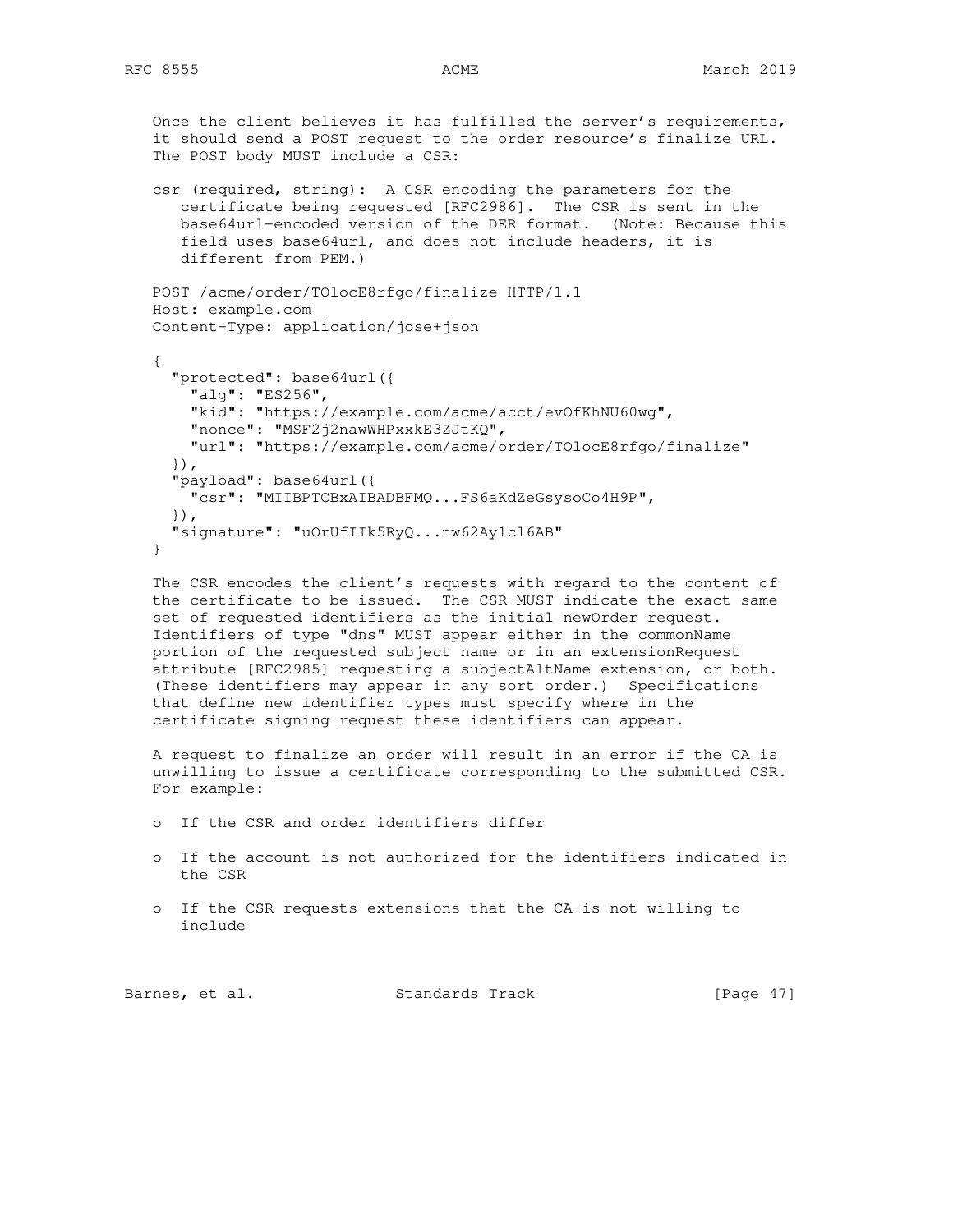In such cases, the problem document returned by the server SHOULD use error code "badCSR" and describe specific reasons the CSR was rejected in its "detail" field. After returning such an error, the server SHOULD leave the order in the "ready" state, to allow the client to submit a new finalize request with an amended CSR.

 A request to finalize an order will result in error if the order is not in the "ready" state. In such cases, the server MUST return a 403 (Forbidden) error with a problem document of type "orderNotReady". The client should then send a POST-as-GET request to the order resource to obtain its current state. The status of the order will indicate what action the client should take (see below).

 If a request to finalize an order is successful, the server will return a 200 (OK) with an updated order object. The status of the order will indicate what action the client should take:

- o "invalid": The certificate will not be issued. Consider this order process abandoned.
- o "pending": The server does not believe that the client has fulfilled the requirements. Check the "authorizations" array for entries that are still pending.
- o "ready": The server agrees that the requirements have been fulfilled, and is awaiting finalization. Submit a finalization request.
- o "processing": The certificate is being issued. Send a POST-as-GET request after the time given in the Retry-After header field of the response, if any.
- o "valid": The server has issued the certificate and provisioned its URL to the "certificate" field of the order. Download the certificate.

Barnes, et al. Standards Track [Page 48]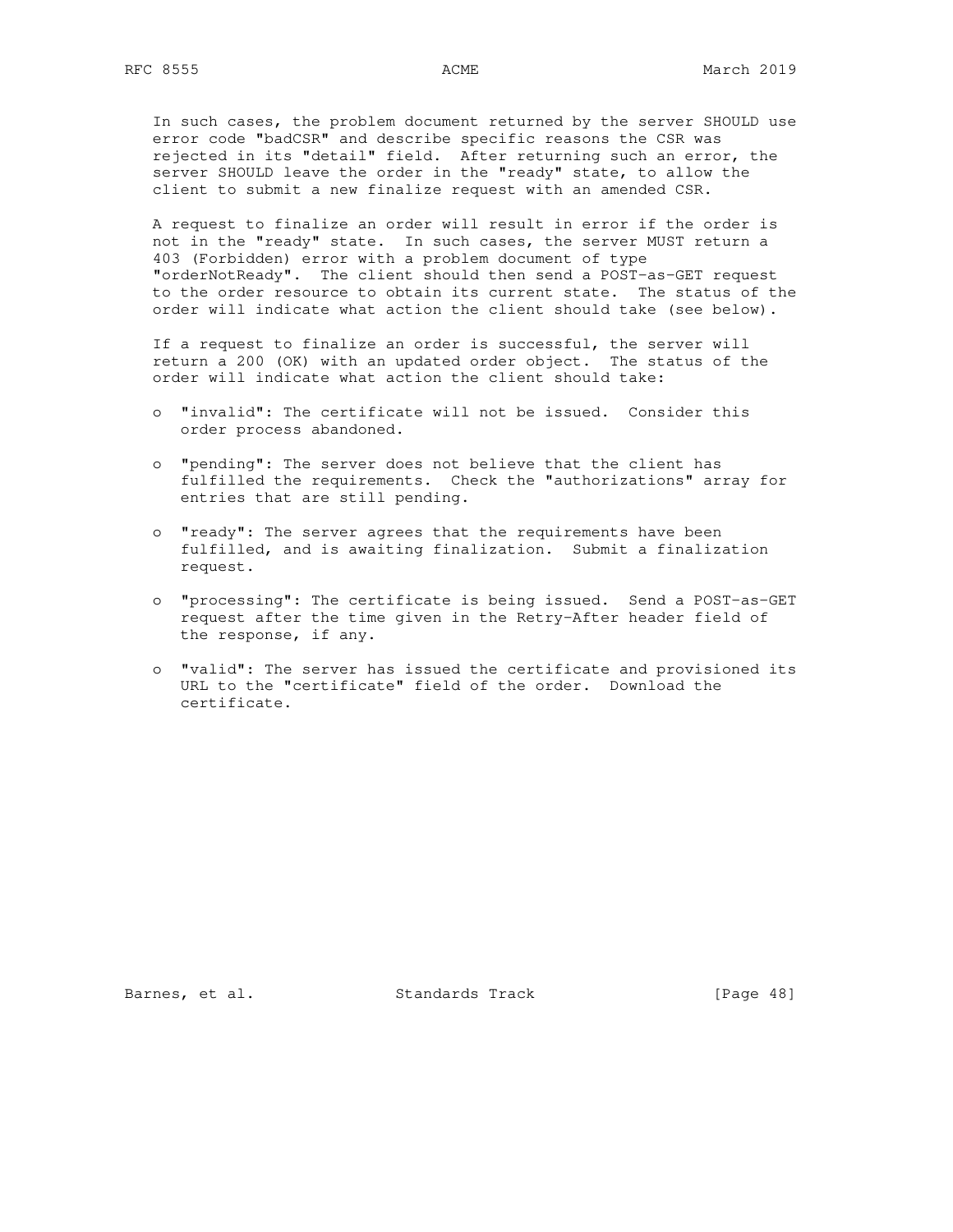```
 HTTP/1.1 200 OK
 Replay-Nonce: CGf81JWBsq8QyIgPCi9Q9X
Link: <https://example.com/acme/directory>;rel="index"
 Location: https://example.com/acme/order/TOlocE8rfgo
 {
   "status": "valid",
   "expires": "2016-01-20T14:09:07.99Z",
   "notBefore": "2016-01-01T00:00:00Z",
   "notAfter": "2016-01-08T00:00:00Z",
   "identifiers": [
    { "type": "dns", "value": "www.example.org" },
     { "type": "dns", "value": "example.org" }
 \cdot "authorizations": [
     "https://example.com/acme/authz/PAniVnsZcis",
     "https://example.com/acme/authz/r4HqLzrSrpI"
 \frac{1}{2} "finalize": "https://example.com/acme/order/TOlocE8rfgo/finalize",
   "certificate": "https://example.com/acme/cert/mAt3xBGaobw"
 }
```
# 7.4.1. Pre-authorization

 The order process described above presumes that authorization objects are created reactively, in response to a certificate order. Some servers may also wish to enable clients to obtain authorization for an identifier proactively, outside of the context of a specific issuance. For example, a client hosting virtual servers for a collection of names might wish to obtain authorization before any virtual servers are created and only create a certificate when a virtual server starts up.

 In some cases, a CA running an ACME server might have a completely external, non-ACME process for authorizing a client to issue certificates for an identifier. In these cases, the CA should provision its ACME server with authorization objects corresponding to these authorizations and reflect them as already valid in any orders submitted by the client.

 If a CA wishes to allow pre-authorization within ACME, it can offer a "new authorization" resource in its directory by adding the field "newAuthz" with a URL for the newAuthz resource.

Barnes, et al. Standards Track [Page 49]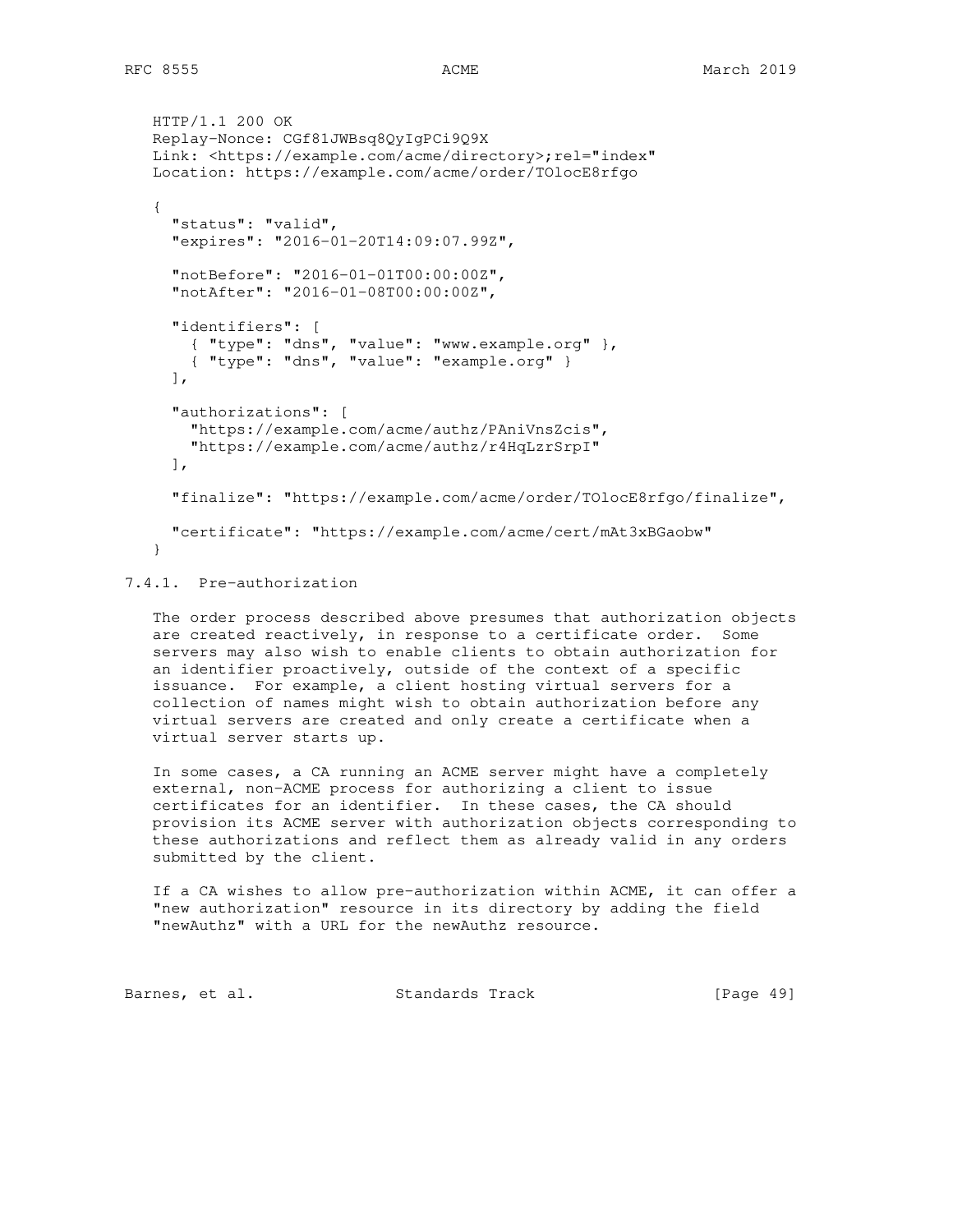```
 To request authorization for an identifier, the client sends a POST
 request to the newAuthz resource specifying the identifier for which
 authorization is being requested.
 identifier (required, object): The identifier to appear in the
    resulting authorization object (see Section 7.1.4).
    type (required, string): The type of identifier.
    value (required, string): The identifier itself.
 POST /acme/new-authz HTTP/1.1
 Host: example.com
 Content-Type: application/jose+json
 {
   "protected": base64url({
     "alg": "ES256",
     "kid": "https://example.com/acme/acct/evOfKhNU60wg",
     "nonce": "uQpSjlRb4vQVCjVYAyyUWg",
     "url": "https://example.com/acme/new-authz"
   }),
   "payload": base64url({
     "identifier": {
       "type": "dns",
       "value": "example.org"
     }
   }),
   "signature": "nuSDISbWG8mMgE7H...QyVUL68yzf3Zawps"
 }
 Note that because the identifier in a pre-authorization request is
```
 the exact identifier to be included in the authorization object, pre authorization cannot be used to authorize issuance of certificates containing wildcard domain names.

 Before processing the authorization request, the server SHOULD determine whether it is willing to issue certificates for the identifier. For example, the server should check that the identifier is of a supported type. Servers might also check names against a blacklist of known high-value identifiers. If the server is unwilling to issue for the identifier, it SHOULD return an error with status code 403 (Forbidden), with a problem document describing the reason for the rejection.

Barnes, et al. Standards Track [Page 50]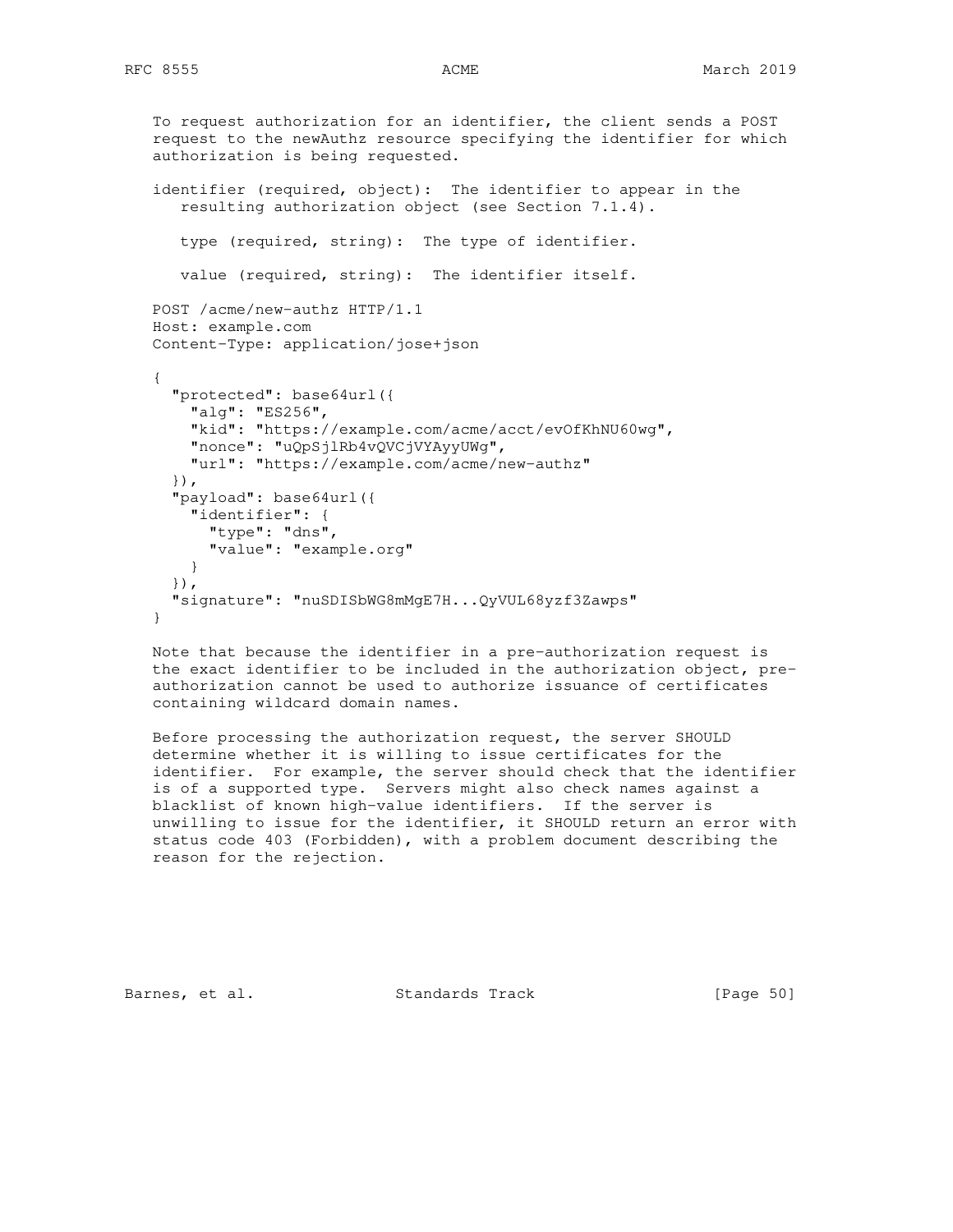If the server is willing to proceed, it builds a pending authorization object from the inputs submitted by the client:

- o "identifier" the identifier submitted by the client
- o "status" MUST be "pending" unless the server has out-of-band information about the client's authorization status
- o "challenges" as selected by the server's policy for this identifier

 The server allocates a new URL for this authorization and returns a 201 (Created) response with the authorization URL in the Location header field and the JSON authorization object in the body. The client then follows the process described in Section 7.5 to complete the authorization process.

7.4.2. Downloading the Certificate

 To download the issued certificate, the client simply sends a POST as-GET request to the certificate URL.

 The default format of the certificate is application/pem-certificate chain (see Section 9).

 The server MAY provide one or more link relation header fields [RFC8288] with relation "alternate". Each such field SHOULD express an alternative certificate chain starting with the same end-entity certificate. This can be used to express paths to various trust anchors. Clients can fetch these alternates and use their own heuristics to decide which is optimal.

Barnes, et al. Standards Track [Page 51]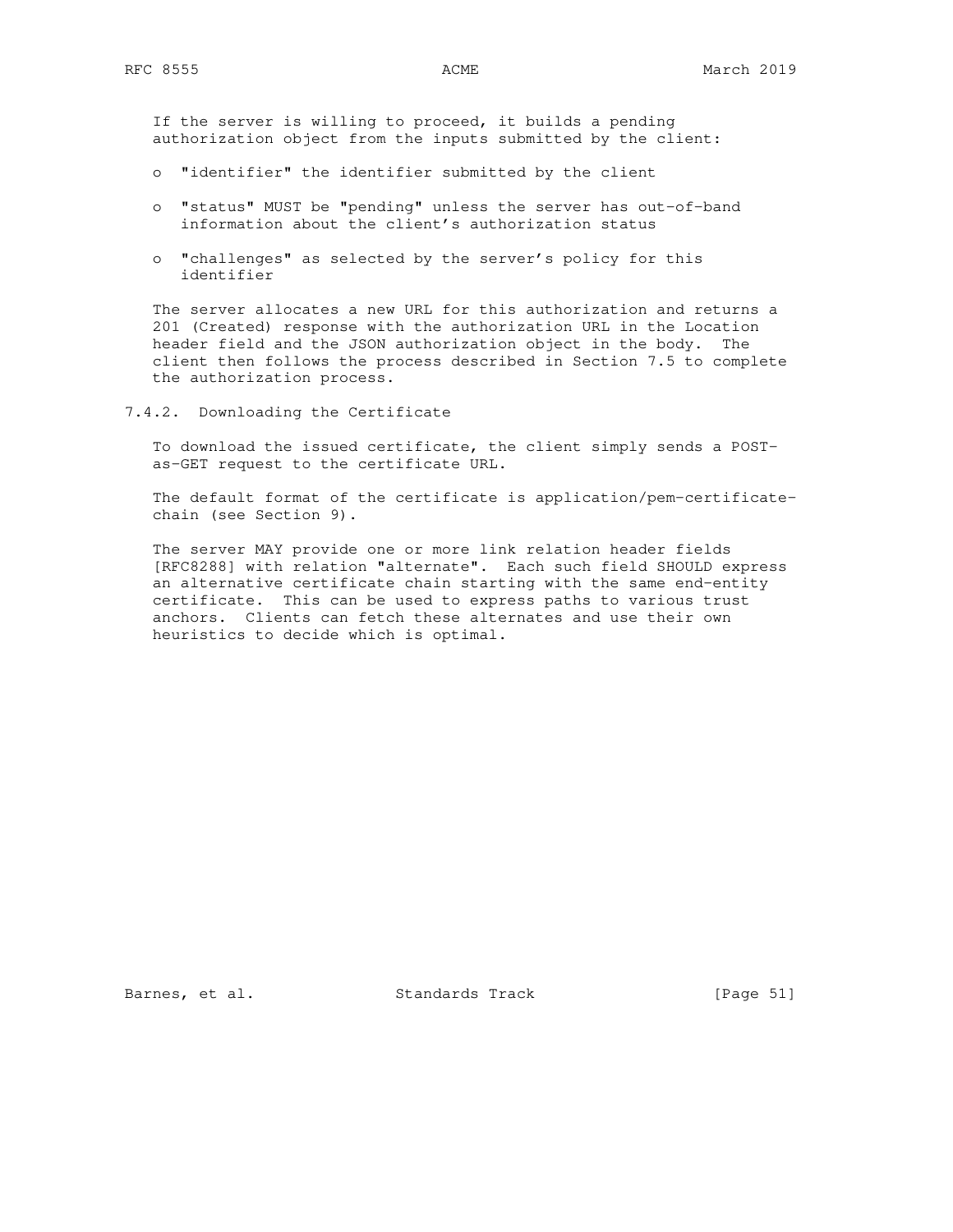```
 POST /acme/cert/mAt3xBGaobw HTTP/1.1
 Host: example.com
 Content-Type: application/jose+json
 Accept: application/pem-certificate-chain
 {
   "protected": base64url({
     "alg": "ES256",
     "kid": "https://example.com/acme/acct/evOfKhNU60wg",
     "nonce": "uQpSjlRb4vQVCjVYAyyUWg",
     "url": "https://example.com/acme/cert/mAt3xBGaobw"
   }),
   "payload": "",
   "signature": "nuSDISbWG8mMgE7H...QyVUL68yzf3Zawps"
 }
 HTTP/1.1 200 OK
 Content-Type: application/pem-certificate-chain
Link: <https://example.com/acme/directory>;rel="index"
 -----BEGIN CERTIFICATE-----
 [End-entity certificate contents]
 -----END CERTIFICATE-----
 -----BEGIN CERTIFICATE-----
 [Issuer certificate contents]
 -----END CERTIFICATE-----
 -----BEGIN CERTIFICATE-----
 [Other certificate contents]
 -----END CERTIFICATE-----
```
 A certificate resource represents a single, immutable certificate. If the client wishes to obtain a renewed certificate, the client initiates a new order process to request one.

 Because certificate resources are immutable once issuance is complete, the server MAY enable the caching of the resource by adding Expires and Cache-Control header fields specifying a point in time in the distant future. These header fields have no relation to the certificate's period of validity.

 The ACME client MAY request other formats by including an Accept header field [RFC7231] in its request. For example, the client could use the media type "application/pkix-cert" [RFC2585] or "application/ pkcs7-mime" [RFC5751] to request the end-entity certificate in DER format. Server support for alternate formats is OPTIONAL. For formats that can only express a single certificate, the server SHOULD

Barnes, et al. Standards Track [Page 52]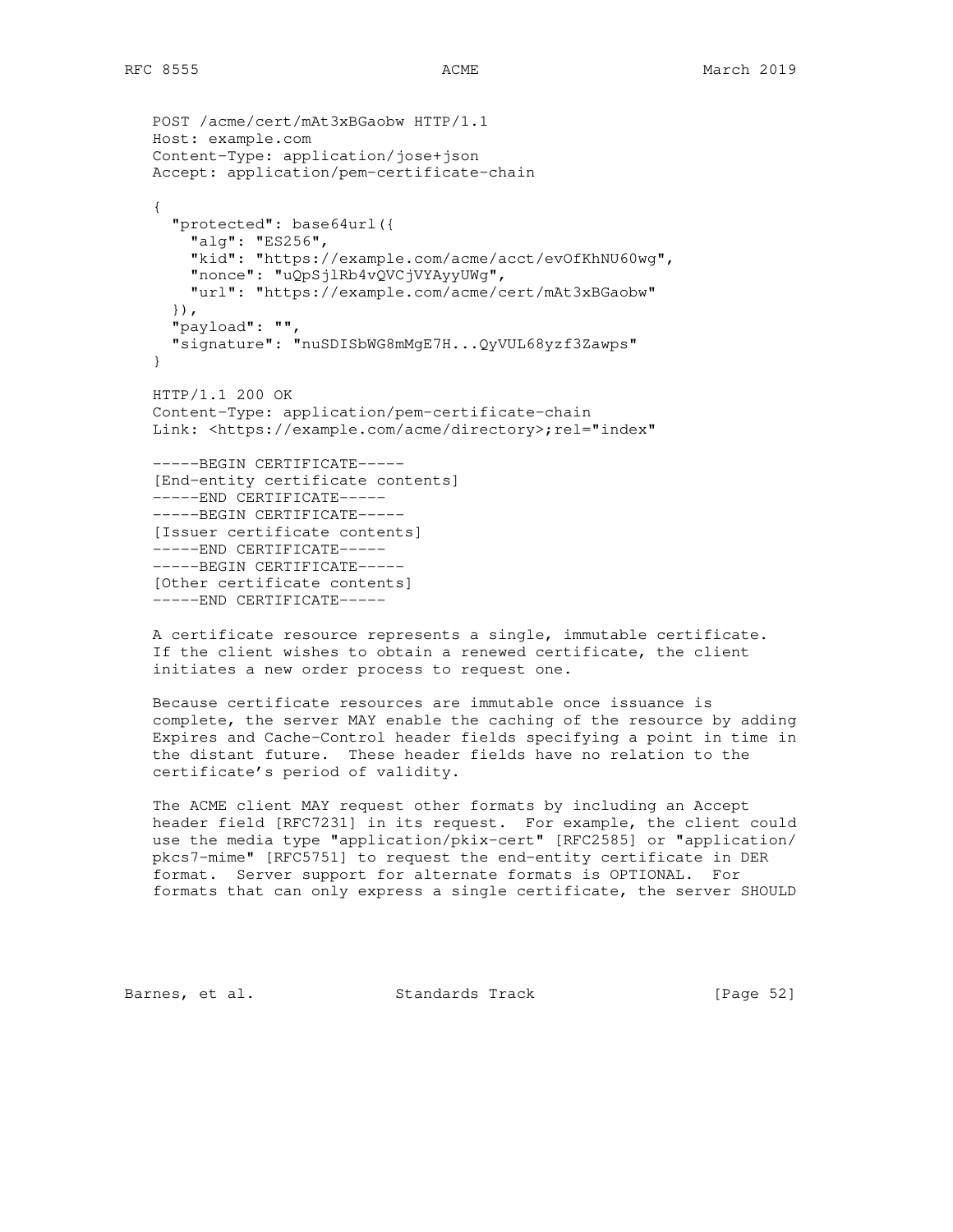provide one or more "Link: rel="up"" header fields pointing to an issuer or issuers so that ACME clients can build a certificate chain as defined in TLS (see Section 4.4.2 of [RFC8446]).

7.5. Identifier Authorization

 The identifier authorization process establishes the authorization of an account to manage certificates for a given identifier. This process assures the server of two things:

- 1. That the client controls the private key of the account key pair, and
- 2. That the client controls the identifier in question.

 This process may be repeated to associate multiple identifiers with an account (e.g., to request certificates with multiple identifiers) or to associate multiple accounts with an identifier (e.g., to allow multiple entities to manage certificates).

 Authorization resources are created by the server in response to newOrder or newAuthz requests submitted by an account key holder; their URLs are provided to the client in the responses to these requests. The authorization object is implicitly tied to the account key used to sign the request.

 When a client receives an order from the server in reply to a newOrder request, it downloads the authorization resources by sending POST-as-GET requests to the indicated URLs. If the client initiates authorization using a request to the newAuthz resource, it will have already received the pending authorization object in the response to that request.

Barnes, et al. Standards Track [Page 53]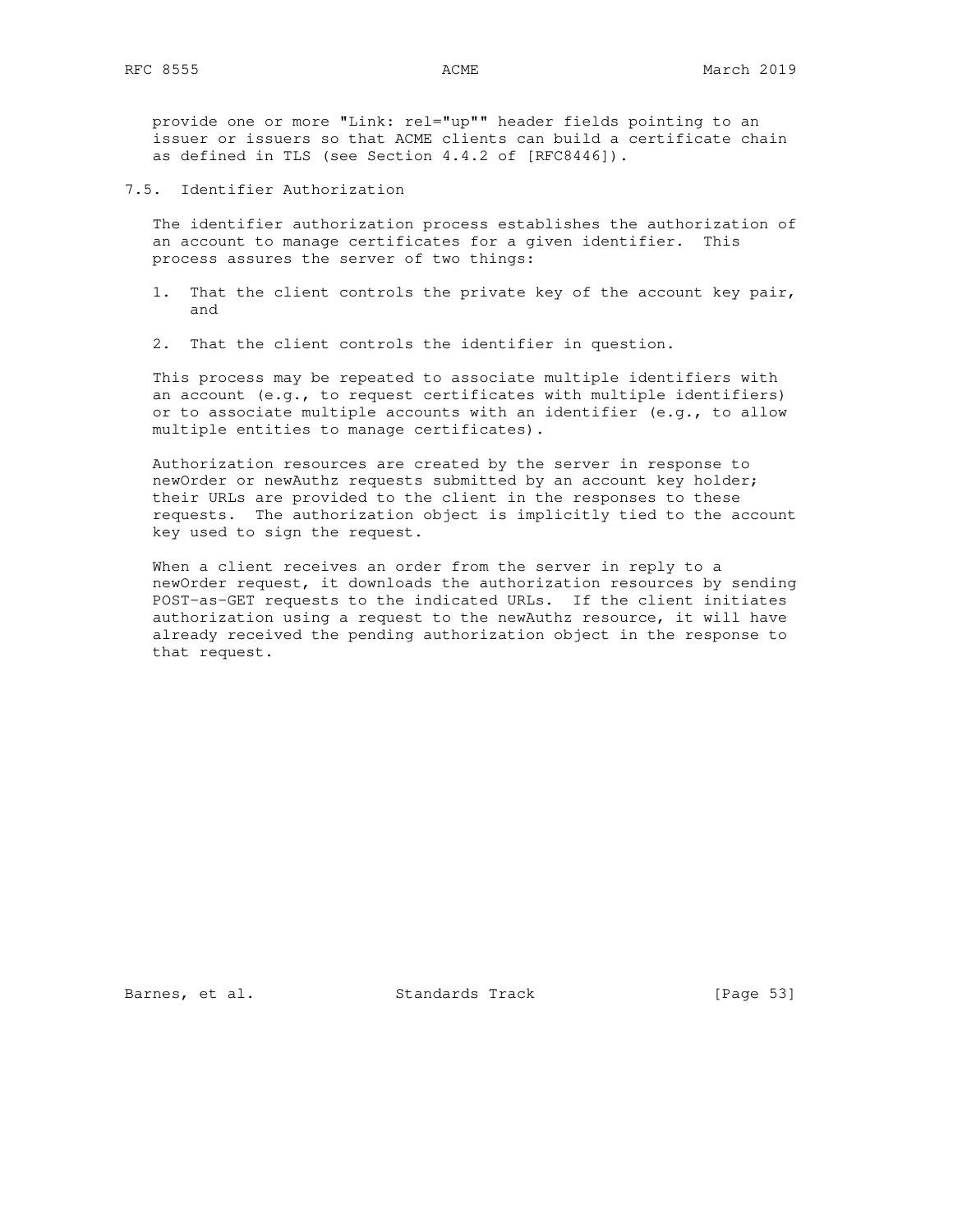```
 POST /acme/authz/PAniVnsZcis HTTP/1.1
 Host: example.com
 Content-Type: application/jose+json
 {
   "protected": base64url({
     "alg": "ES256",
     "kid": "https://example.com/acme/acct/evOfKhNU60wg",
     "nonce": "uQpSjlRb4vQVCjVYAyyUWg",
     "url": "https://example.com/acme/authz/PAniVnsZcis"
   }),
   "payload": "",
   "signature": "nuSDISbWG8mMgE7H...QyVUL68yzf3Zawps"
 }
 HTTP/1.1 200 OK
 Content-Type: application/json
Link: <https://example.com/acme/directory>;rel="index"
 {
   "status": "pending",
   "expires": "2016-01-02T14:09:30Z",
   "identifier": {
     "type": "dns",
     "value": "www.example.org"
   },
   "challenges": [
     {
       "type": "http-01",
       "url": "https://example.com/acme/chall/prV_B7yEyA4",
       "token": "DGyRejmCefe7v4NfDGDKfA"
     },
     {
       "type": "dns-01",
       "url": "https://example.com/acme/chall/Rg5dV14Gh1Q",
       "token": "DGyRejmCefe7v4NfDGDKfA"
     }
   ]
 }
```
# 7.5.1. Responding to Challenges

 To prove control of the identifier and receive authorization, the client needs to provision the required challenge response based on the challenge type and indicate to the server that it is ready for the challenge validation to be attempted.

Barnes, et al. Standards Track [Page 54]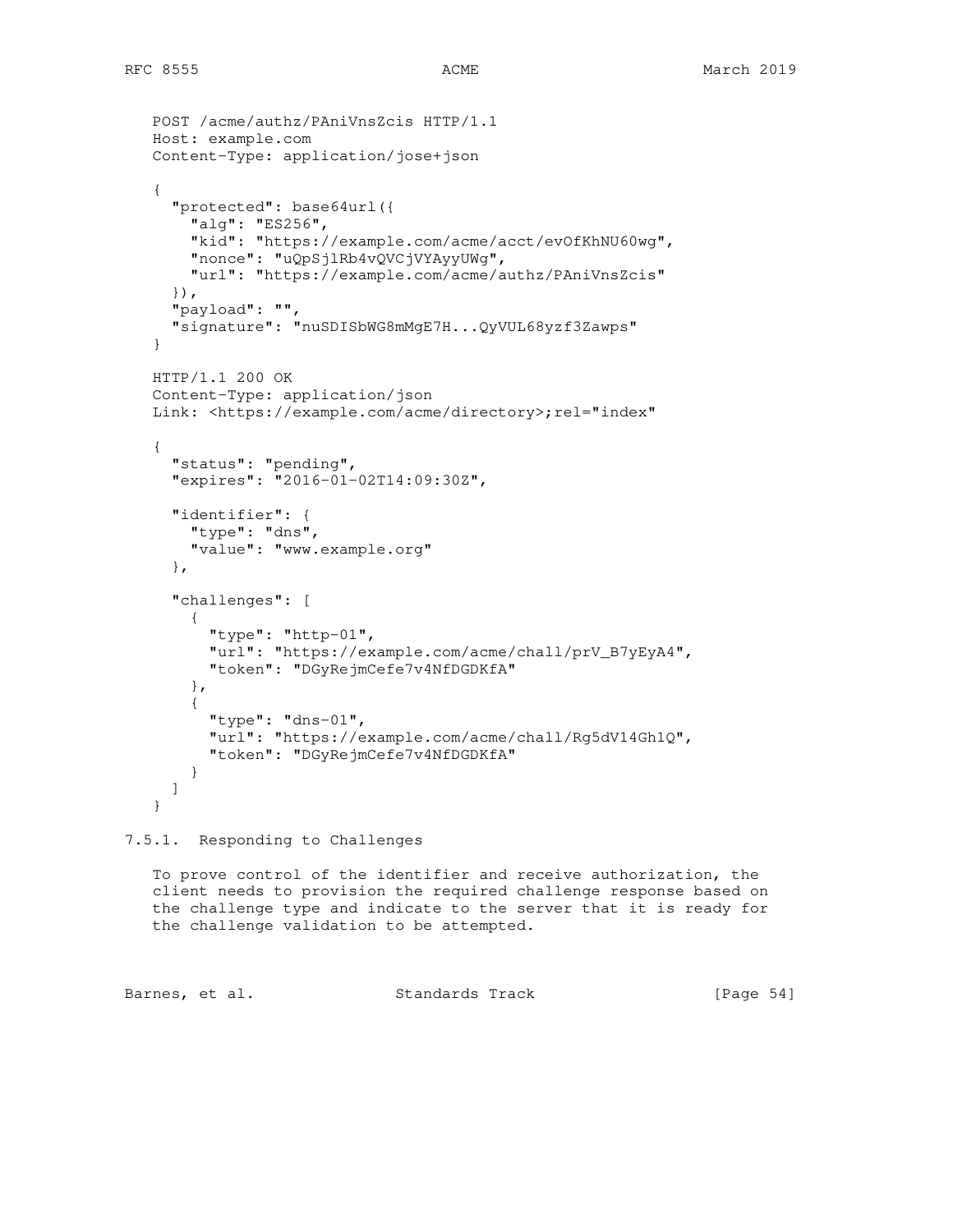The client indicates to the server that it is ready for the challenge validation by sending an empty JSON body ("{}") carried in a POST request to the challenge URL (not the authorization URL). For example, if the client were to respond to the "http-01" challenge in the above authorization, it would send the following request: POST /acme/chall/prV\_B7yEyA4 HTTP/1.1 Host: example.com Content-Type: application/jose+json { "protected": base64url({ "alg": "ES256", "kid": "https://example.com/acme/acct/evOfKhNU60wg", "nonce": "Q\_s3MWoqT05TrdkM2MTDcw", "url": "https://example.com/acme/chall/prV\_B7yEyA4" }), "payload": base64url({}), "signature": "9cbg5JO1Gf5YLjjz...SpkUfcdPai9uVYYQ" }

 The server updates the authorization document by updating its representation of the challenge with the response object provided by the client. The server MUST ignore any fields in the response object that are not specified as response fields for this type of challenge. Note that the challenges in this document do not define any response fields, but future specifications might define them. The server provides a 200 (OK) response with the updated challenge object as its body.

 If the client's response is invalid for any reason or does not provide the server with appropriate information to validate the challenge, then the server MUST return an HTTP error. On receiving such an error, the client SHOULD undo any actions that have been taken to fulfill the challenge, e.g., removing files that have been provisioned to a web server.

 The server is said to "finalize" the authorization when it has completed one of the validations. This is done by assigning the authorization a status of "valid" or "invalid", corresponding to whether it considers the account authorized for the identifier. If the final state is "valid", then the server MUST include an "expires" field. When finalizing an authorization, the server MAY remove challenges other than the one that was completed, and it may modify the "expires" field. The server SHOULD NOT remove challenges with status "invalid".

Barnes, et al. Standards Track [Page 55]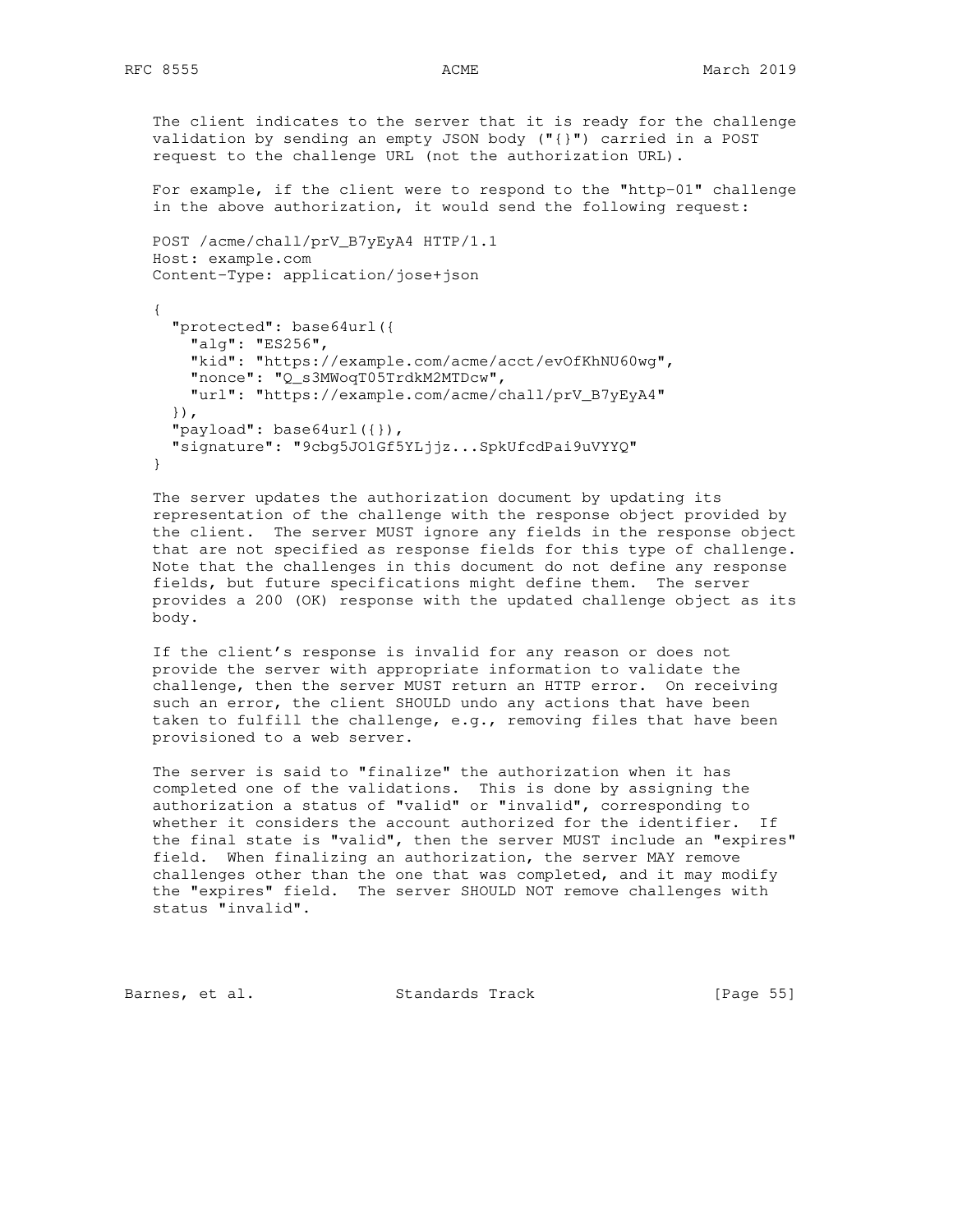Usually, the validation process will take some time, so the client will need to poll the authorization resource to see when it is finalized. For challenges where the client can tell when the server has validated the challenge (e.g., by seeing an HTTP or DNS request from the server), the client SHOULD NOT begin polling until it has seen the validation request from the server.

 To check on the status of an authorization, the client sends a POST as-GET request to the authorization URL, and the server responds with the current authorization object. In responding to poll requests while the validation is still in progress, the server MUST return a 200 (OK) response and MAY include a Retry-After header field to suggest a polling interval to the client.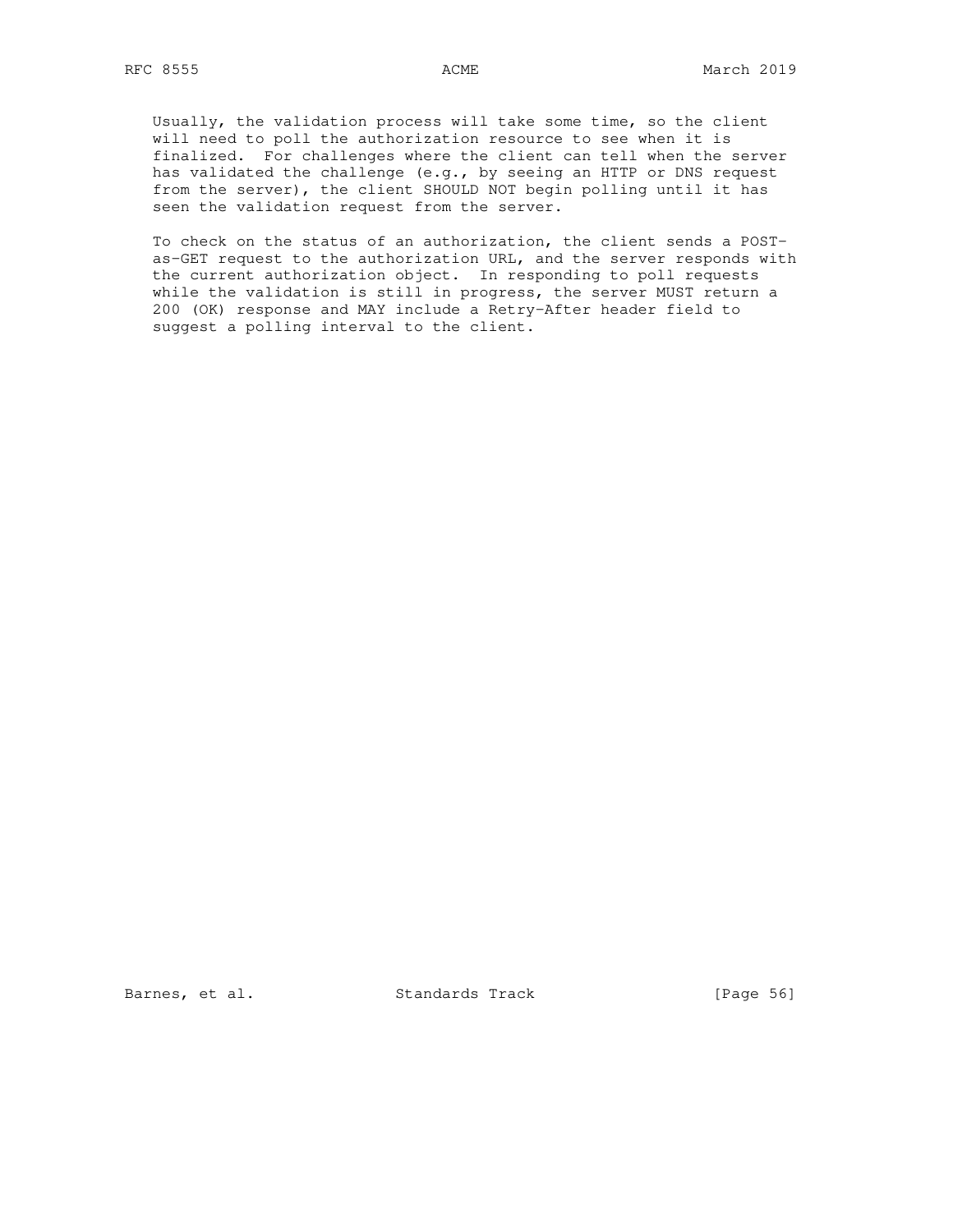```
 POST /acme/authz/PAniVnsZcis HTTP/1.1
 Host: example.com
 Content-Type: application/jose+json
 {
   "protected": base64url({
     "alg": "ES256",
     "kid": "https://example.com/acme/acct/evOfKhNU60wg",
     "nonce": "uQpSjlRb4vQVCjVYAyyUWg",
     "url": "https://example.com/acme/authz/PAniVnsZcis"
   }),
   "payload": "",
   "signature": "nuSDISbWG8mMgE7H...QyVUL68yzf3Zawps"
 }
 HTTP/1.1 200 OK
 Content-Type: application/json
Link: <https://example.com/acme/directory>;rel="index"
 {
   "status": "valid",
   "expires": "2018-09-09T14:09:01.13Z",
   "identifier": {
     "type": "dns",
     "value": "www.example.org"
   },
   "challenges": [
     {
       "type": "http-01",
       "url": "https://example.com/acme/chall/prV_B7yEyA4",
       "status": "valid",
       "validated": "2014-12-01T12:05:13.72Z",
       "token": "IlirfxKKXAsHtmzK29Pj8A"
     }
   ]
 }
```
7.5.2. Deactivating an Authorization

 If a client wishes to relinquish its authorization to issue certificates for an identifier, then it may request that the server deactivate each authorization associated with it by sending POST requests with the static object {"status": "deactivated"} to each authorization URL.

Barnes, et al. Standards Track [Page 57]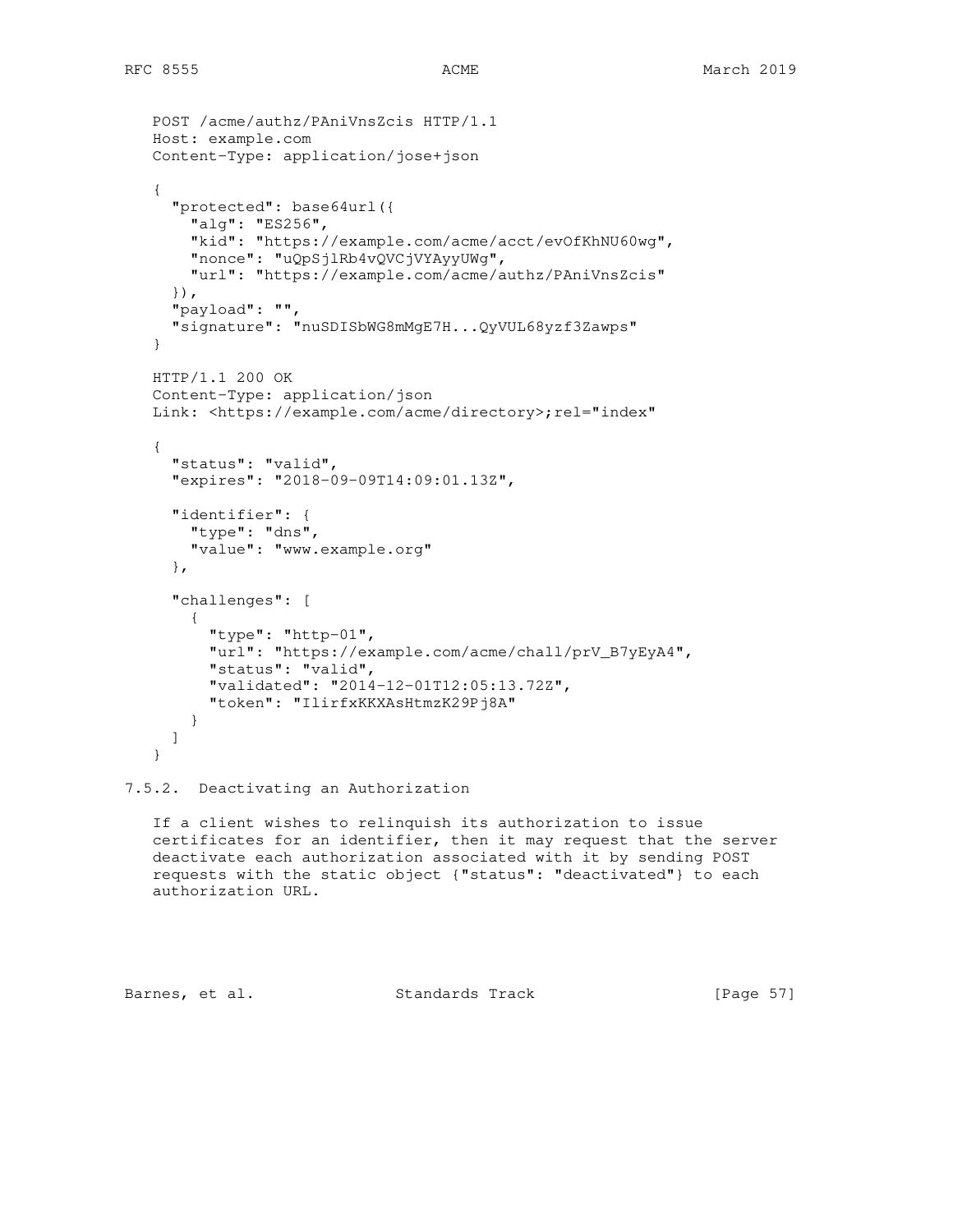```
 POST /acme/authz/PAniVnsZcis HTTP/1.1
   Host: example.com
   Content-Type: application/jose+json
 {
      "protected": base64url({
       "alg": "ES256",
       "kid": "https://example.com/acme/acct/evOfKhNU60wg",
       "nonce": "xWCM9lGbIyCgue8di6ueWQ",
       "url": "https://example.com/acme/authz/PAniVnsZcis"
      }),
      "payload": base64url({
       "status": "deactivated"
      }),
      "signature": "srX9Ji7Le9bjszhu...WTFdtujObzMtZcx4"
   }
```
 The server MUST verify that the request is signed by the account key corresponding to the account that owns the authorization. If the server accepts the deactivation, it should reply with a 200 (OK) status code and the updated contents of the authorization object.

 The server MUST NOT treat deactivated authorization objects as sufficient for issuing certificates.

7.6. Certificate Revocation

 To request that a certificate be revoked, the client sends a POST request to the ACME server's revokeCert URL. The body of the POST is a JWS object whose JSON payload contains the certificate to be revoked:

- certificate (required, string): The certificate to be revoked, in the base64url-encoded version of the DER format. (Note: Because this field uses base64url, and does not include headers, it is different from PEM.)
- reason (optional, int): One of the revocation reasonCodes defined in Section 5.3.1 of [RFC5280] to be used when generating OCSP responses and CRLs. If this field is not set, the server SHOULD omit the reasonCode CRL entry extension when generating OCSP responses and CRLs. The server MAY disallow a subset of reasonCodes from being used by the user. If a request contains a disallowed reasonCode, then the server MUST reject it with the error type "urn:ietf:params:acme:error:badRevocationReason". The problem document detail SHOULD indicate which reasonCodes are allowed.

Barnes, et al. Standards Track [Page 58]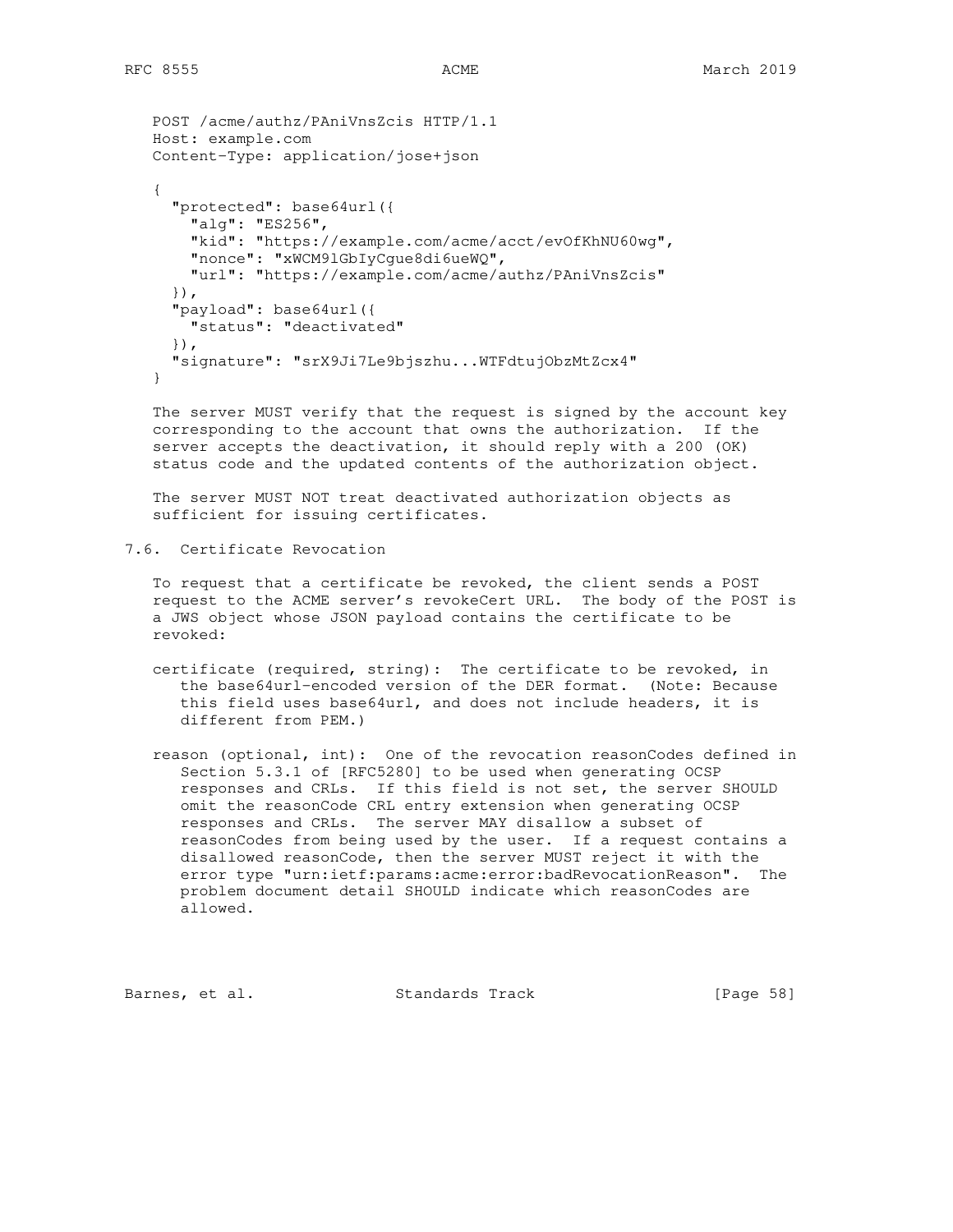```
 Revocation requests are different from other ACME requests in that
 they can be signed with either an account key pair or the key pair in
 the certificate.
 Example using an account key pair for the signature:
 POST /acme/revoke-cert HTTP/1.1
 Host: example.com
 Content-Type: application/jose+json
 {
   "protected": base64url({
     "alg": "ES256",
     "kid": "https://example.com/acme/acct/evOfKhNU60wg",
     "nonce": "JHb54aT_KTXBWQOzGYkt9A",
     "url": "https://example.com/acme/revoke-cert"
   }),
   "payload": base64url({
     "certificate": "MIIEDTCCAvegAwIBAgIRAP8...",
     "reason": 4
   }),
   "signature": "Q1bURgJoEslbD1c5...3pYdSMLio57mQNN4"
 }
 Example using the certificate key pair for the signature:
 POST /acme/revoke-cert HTTP/1.1
 Host: example.com
 Content-Type: application/jose+json
 {
   "protected": base64url({
     "alg": "RS256",
     "jwk": /* certificate's public key */,
     "nonce": "JHb54aT_KTXBWQOzGYkt9A",
     "url": "https://example.com/acme/revoke-cert"
   }),
   "payload": base64url({
     "certificate": "MIIEDTCCAvegAwIBAgIRAP8...",
    "reason": 1
   }),
   "signature": "Q1bURgJoEslbD1c5...3pYdSMLio57mQNN4"
 }
```
Barnes, et al. Standards Track [Page 59]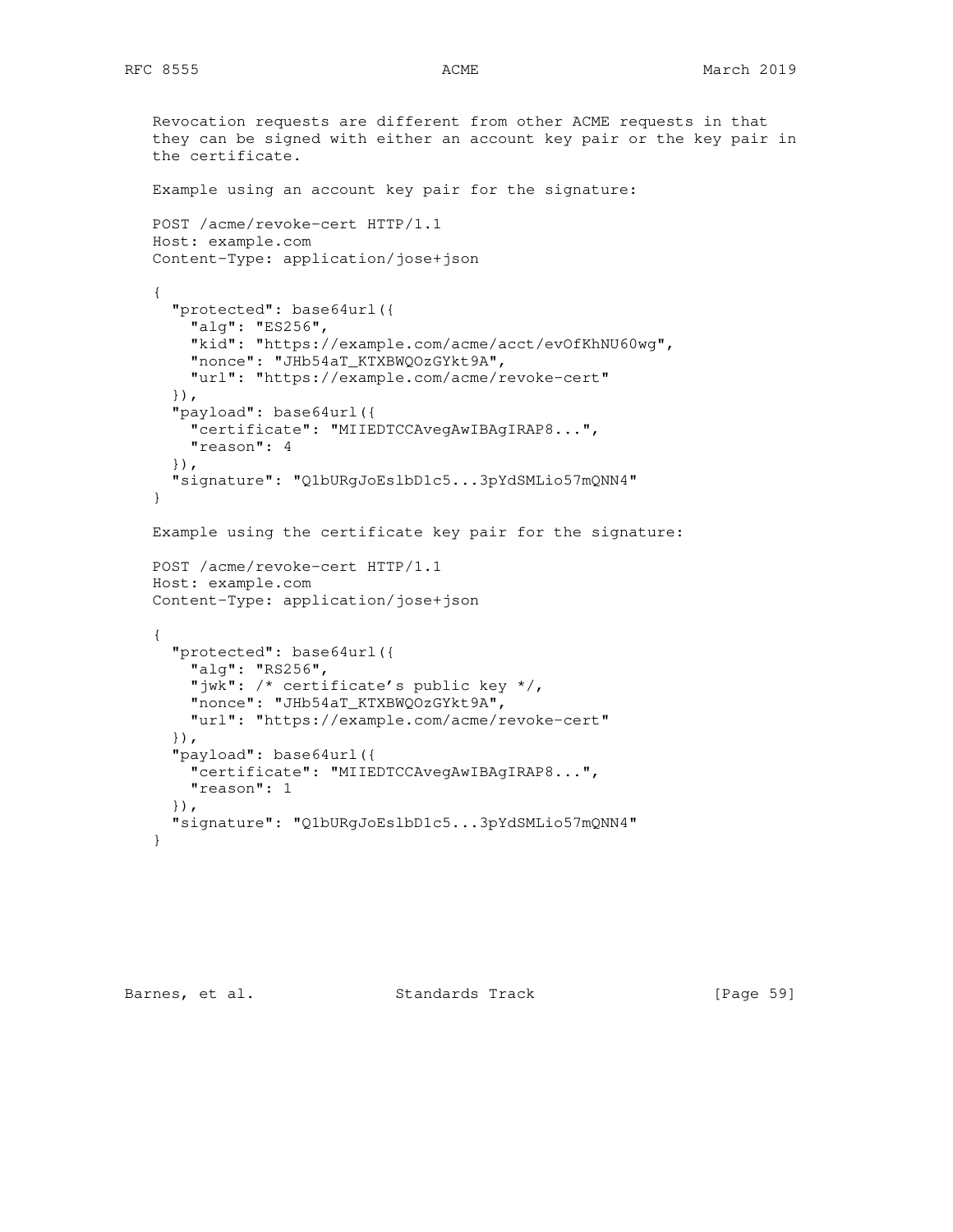Before revoking a certificate, the server MUST verify that the key used to sign the request is authorized to revoke the certificate. The server MUST consider at least the following accounts authorized for a given certificate:

- o the account that issued the certificate.
- o an account that holds authorizations for all of the identifiers in the certificate.

 The server MUST also consider a revocation request valid if it is signed with the private key corresponding to the public key in the certificate.

 If the revocation succeeds, the server responds with status code 200 (OK). If the revocation fails, the server returns an error. For example, if the certificate has already been revoked, the server returns an error response with status code 400 (Bad Request) and type "urn:ietf:params:acme:error:alreadyRevoked".

 HTTP/1.1 200 OK Replay-Nonce: IXVHDyxIRGcTE0VSblhPzw Content-Length: 0 Link: <https://example.com/acme/directory>;rel="index"

--- or ---

 HTTP/1.1 403 Forbidden Replay-Nonce: lXfyFzi6238tfPQRwgfmPU Content-Type: application/problem+json Content-Language: en Link: <https://example.com/acme/directory>;rel="index"

{

 "type": "urn:ietf:params:acme:error:unauthorized", "detail": "No authorization provided for name example.org" }

8. Identifier Validation Challenges

 There are few types of identifiers in the world for which there is a standardized mechanism to prove possession of a given identifier. In all practical cases, CAs rely on a variety of means to test whether an entity applying for a certificate with a given identifier actually controls that identifier.

Barnes, et al. Standards Track [Page 60]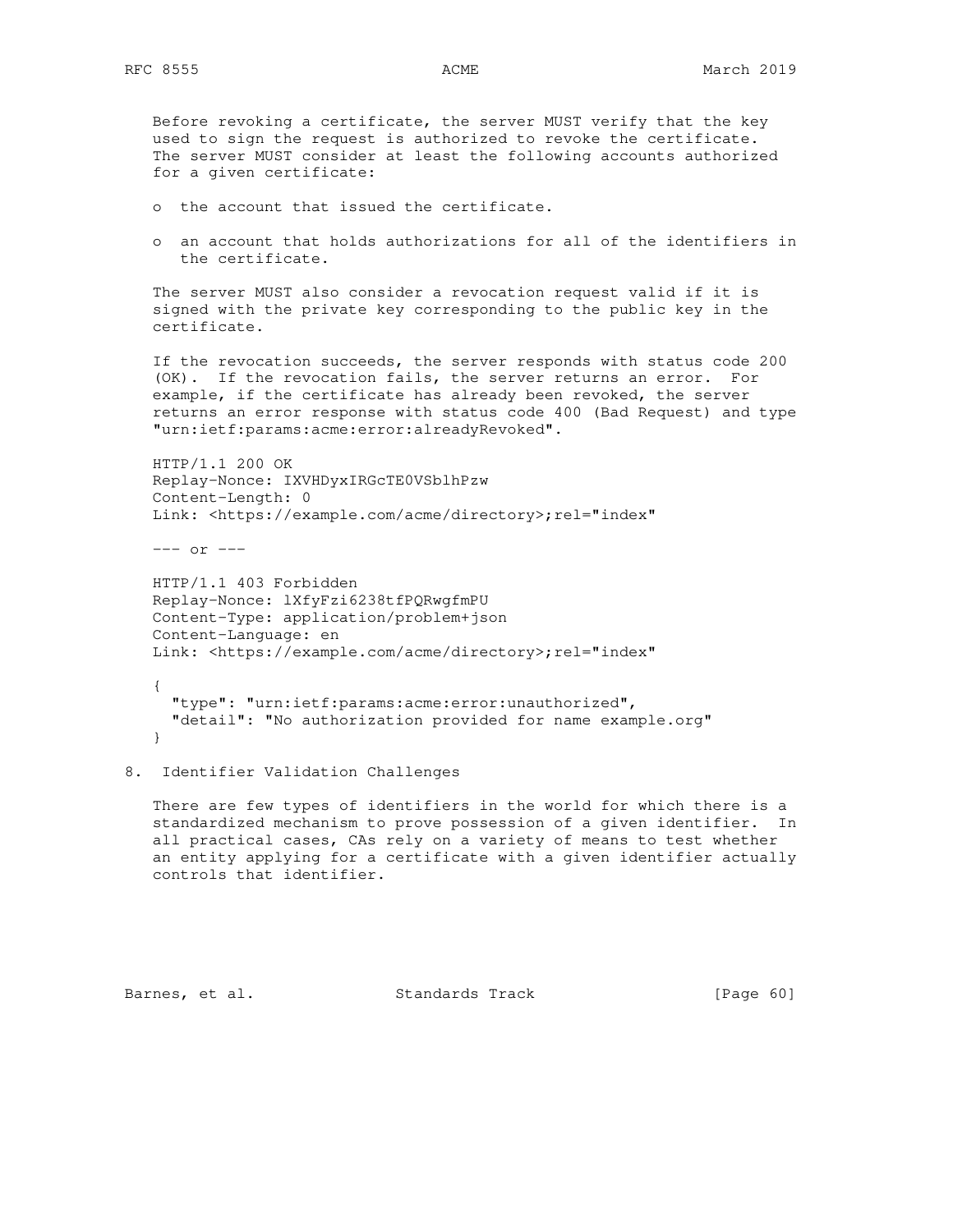Challenges provide the server with assurance that an account holder is also the entity that controls an identifier. For each type of challenge, it must be the case that, in order for an entity to successfully complete the challenge, the entity must both:

- o Hold the private key of the account key pair used to respond to the challenge, and
- o Control the identifier in question.

 Section 10 documents how the challenges defined in this document meet these requirements. New challenges will need to document how they do.

 ACME uses an extensible challenge/response framework for identifier validation. The server presents a set of challenges in the authorization object it sends to a client (as objects in the "challenges" array), and the client responds by sending a response object in a POST request to a challenge URL.

 This section describes an initial set of challenge types. The definition of a challenge type includes:

- 1. Content of challenge objects
- 2. Content of response objects
- 3. How the server uses the challenge and response to verify control of an identifier

Challenge objects all contain the following basic fields:

 type (required, string): The type of challenge encoded in the object.

url (required, string): The URL to which a response can be posted.

- status (required, string): The status of this challenge. Possible values are "pending", "processing", "valid", and "invalid" (see Section 7.1.6).
- validated (optional, string): The time at which the server validated this challenge, encoded in the format specified in [RFC3339]. This field is REQUIRED if the "status" field is "valid".

Barnes, et al. Standards Track [Page 61]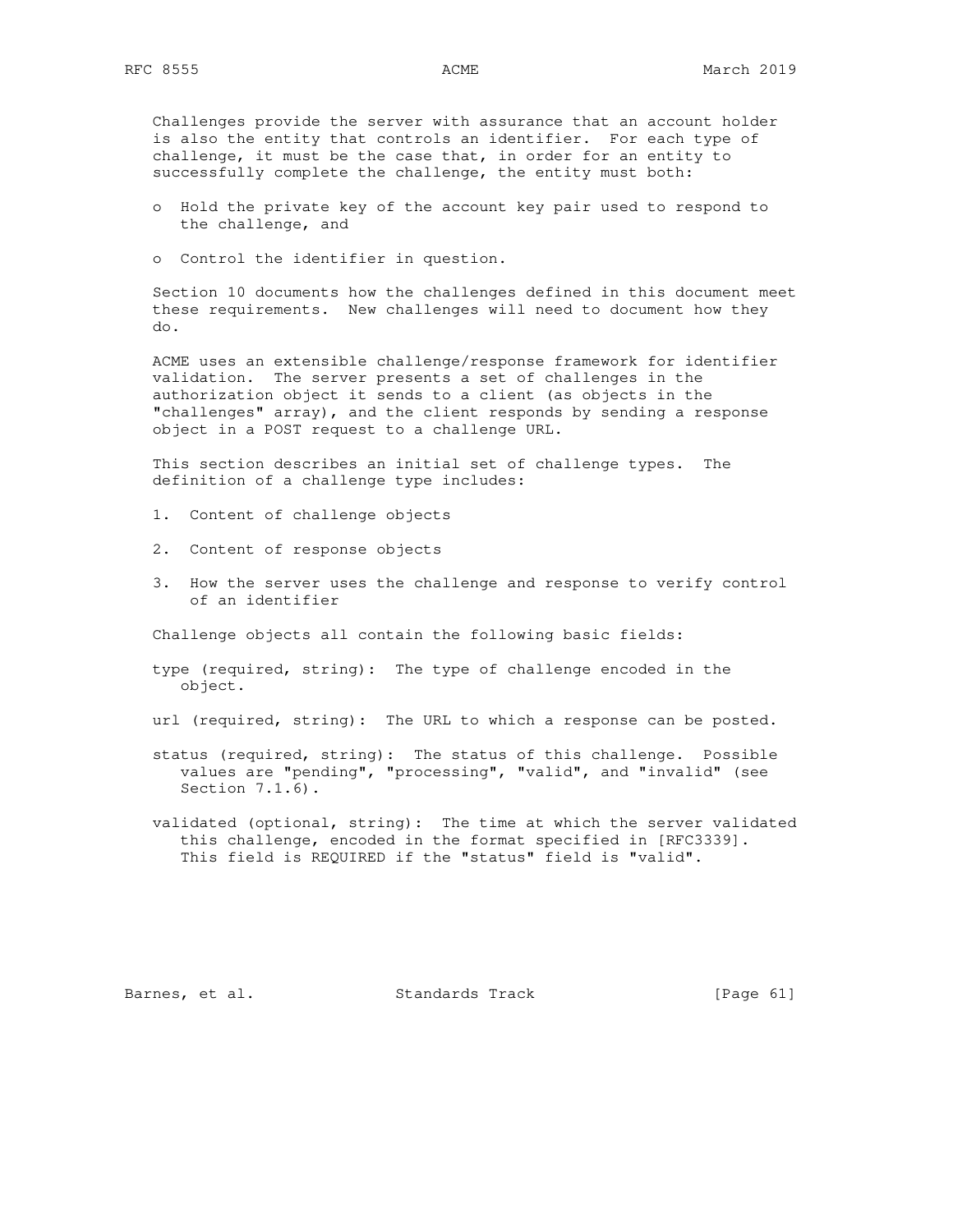error (optional, object): Error that occurred while the server was validating the challenge, if any, structured as a problem document [RFC7807]. Multiple errors can be indicated by using subproblems Section 6.7.1. A challenge object with an error MUST have status equal to "invalid".

 All additional fields are specified by the challenge type. If the server sets a challenge's "status" to "invalid", it SHOULD also include the "error" field to help the client diagnose why the challenge failed.

 Different challenges allow the server to obtain proof of different aspects of control over an identifier. In some challenges, like HTTP and DNS, the client directly proves its ability to do certain things related to the identifier. The choice of which challenges to offer to a client under which circumstances is a matter of server policy.

 The identifier validation challenges described in this section all relate to validation of domain names. If ACME is extended in the future to support other types of identifiers, there will need to be new challenge types, and they will need to specify which types of identifier they apply to.

# 8.1. Key Authorizations

 All challenges defined in this document make use of a key authorization string. A key authorization is a string that concatenates the token for the challenge with a key fingerprint, separated by a "." character:

keyAuthorization = token  $|| \cdot \cdot ||$  base64url(Thumbprint(accountKey))

 The "Thumbprint" step indicates the computation specified in [RFC7638], using the SHA-256 digest [FIPS180-4]. As noted in [RFC7518] any prepended zero octets in the fields of a JWK object MUST be stripped before doing the computation.

 As specified in the individual challenges below, the token for a challenge is a string comprised entirely of characters in the URL safe base64 alphabet. The "||" operator indicates concatenation of strings.

Barnes, et al. Standards Track [Page 62]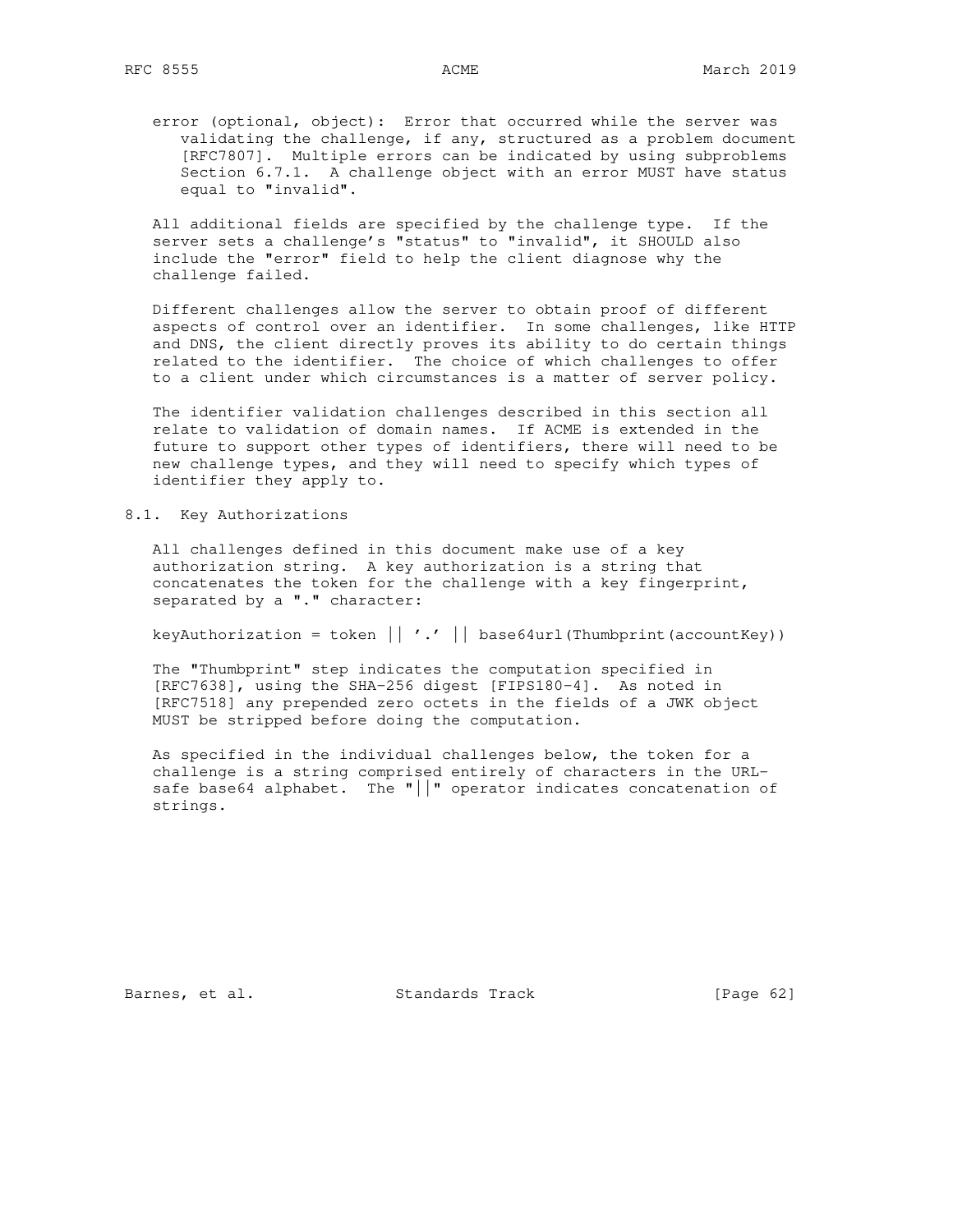## 8.2. Retrying Challenges

 ACME challenges typically require the client to set up some network accessible resource that the server can query in order to validate that the client controls an identifier. In practice, it is not uncommon for the server's queries to fail while a resource is being set up, e.g., due to information propagating across a cluster or firewall rules not being in place.

 Clients SHOULD NOT respond to challenges until they believe that the server's queries will succeed. If a server's initial validation query fails, the server SHOULD retry the query after some time, in order to account for delay in setting up responses such as DNS records or HTTP resources. The precise retry schedule is up to the server, but server operators should keep in mind the operational scenarios that the schedule is trying to accommodate. Given that retries are intended to address things like propagation delays in HTTP or DNS provisioning, there should not usually be any reason to retry more often than every 5 or 10 seconds. While the server is still trying, the status of the challenge remains "processing"; it is only marked "invalid" once the server has given up.

 The server MUST provide information about its retry state to the client via the "error" field in the challenge and the Retry-After HTTP header field in response to requests to the challenge resource. The server MUST add an entry to the "error" field in the challenge after each failed validation query. The server SHOULD set the Retry- After header field to a time after the server's next validation query, since the status of the challenge will not change until that time.

 Clients can explicitly request a retry by re-sending their response to a challenge in a new POST request (with a new nonce, etc.). This allows clients to request a retry when the state has changed  $(e,q, r)$  after firewall rules have been updated). Servers SHOULD retry a request immediately on receiving such a POST request. In order to avoid denial-of-service attacks via client-initiated retries, servers SHOULD rate-limit such requests.

# 8.3. HTTP Challenge

 With HTTP validation, the client in an ACME transaction proves its control over a domain name by proving that it can provision HTTP resources on a server accessible under that domain name. The ACME server challenges the client to provision a file at a specific path, with a specific string as its content.

Barnes, et al. Standards Track [Page 63]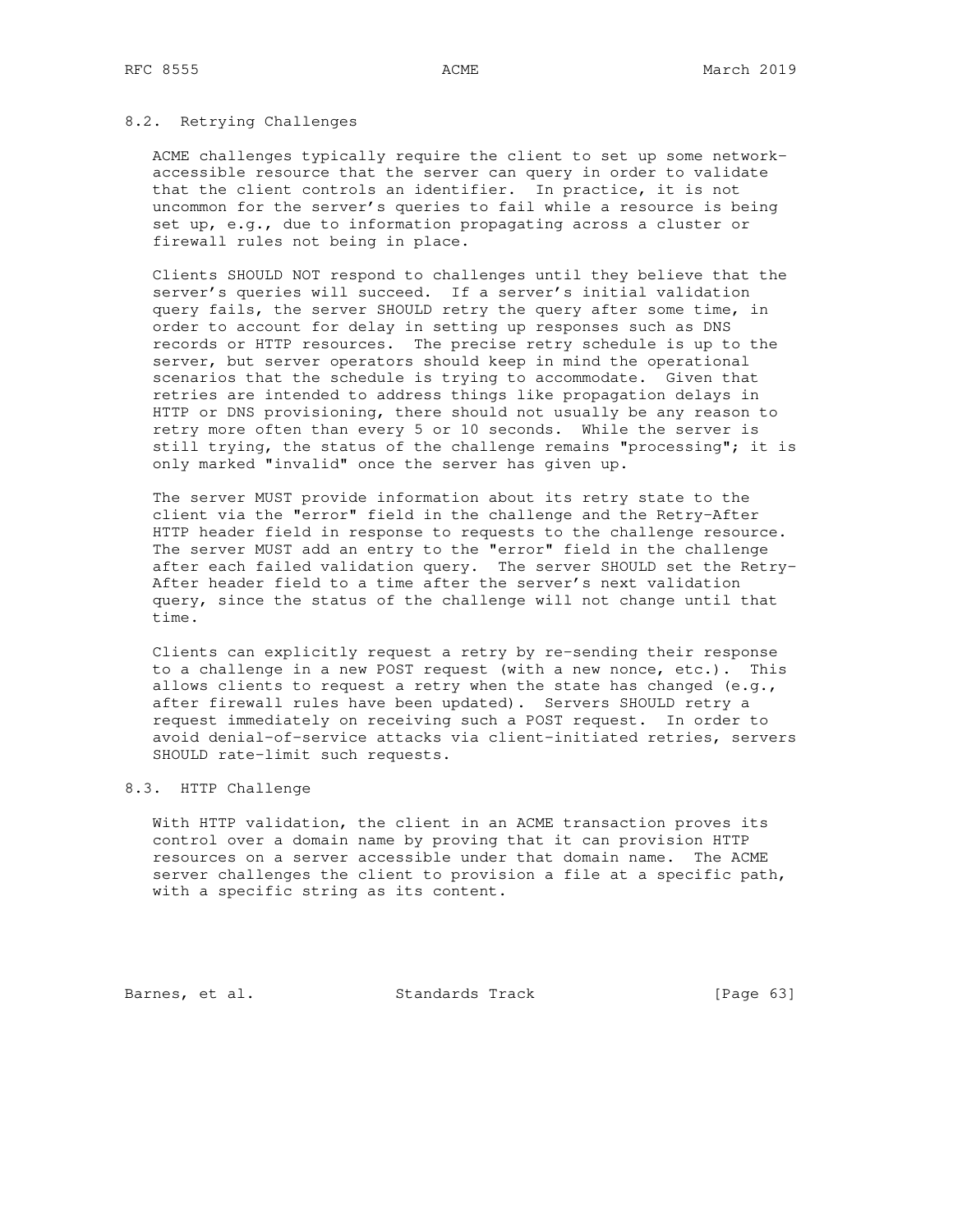As a domain may resolve to multiple IPv4 and IPv6 addresses, the server will connect to at least one of the hosts found in the DNS A and AAAA records, at its discretion. Because many web servers allocate a default HTTPS virtual host to a particular low-privilege tenant user in a subtle and non-intuitive manner, the challenge must be completed over HTTP, not HTTPS.

type (required, string): The string "http-01".

 token (required, string): A random value that uniquely identifies the challenge. This value MUST have at least 128 bits of entropy. It MUST NOT contain any characters outside the base64url alphabet and MUST NOT include base64 padding characters ("="). See [RFC4086] for additional information on randomness requirements.

 { "type": "http-01", "url": "https://example.com/acme/chall/prV\_B7yEyA4", "status": "pending", "token": "LoqXcYV8q5ONbJQxbmR7SCTNo3tiAXDfowyjxAjEuX0" }

 A client fulfills this challenge by constructing a key authorization from the "token" value provided in the challenge and the client's account key. The client then provisions the key authorization as a resource on the HTTP server for the domain in question.

 The path at which the resource is provisioned is comprised of the fixed prefix "/.well-known/acme-challenge/", followed by the "token" value in the challenge. The value of the resource MUST be the ASCII representation of the key authorization.

```
 GET /.well-known/acme-challenge/LoqXcYV8...jxAjEuX0
 Host: example.org
```
 HTTP/1.1 200 OK Content-Type: application/octet-stream

LoqXcYV8...jxAjEuX0.9jg46WB3...fm21mqTI

 (In the above, "..." indicates that the token and the JWK thumbprint in the key authorization have been truncated to fit on the page.)

 A client responds with an empty object ({}) to acknowledge that the challenge can be validated by the server.

Barnes, et al. Standards Track [Page 64]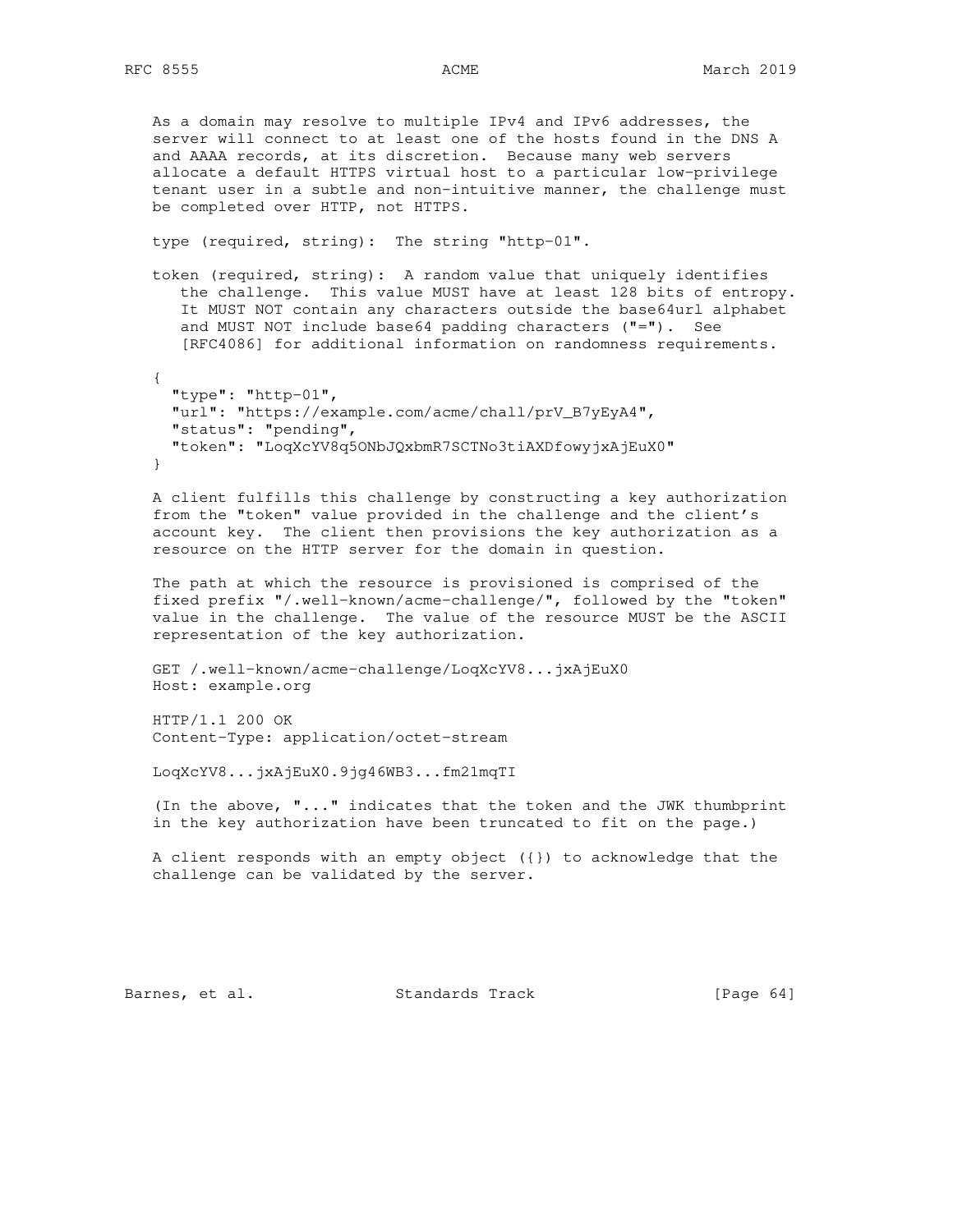```
 POST /acme/chall/prV_B7yEyA4
   Host: example.com
   Content-Type: application/jose+json
 {
      "protected": base64url({
       "alg": "ES256",
       "kid": "https://example.com/acme/acct/evOfKhNU60wg",
       "nonce": "UQI1PoRi5OuXzxuX7V7wL0",
       "url": "https://example.com/acme/chall/prV_B7yEyA4"
      }),
      "payload": base64url({}),
      "signature": "Q1bURgJoEslbD1c5...3pYdSMLio57mQNN4"
   }
   On receiving a response, the server constructs and stores the key
```
 authorization from the challenge "token" value and the current client account key.

 Given a challenge/response pair, the server verifies the client's control of the domain by verifying that the resource was provisioned as expected.

- 1. Construct a URL by populating the URL template [RFC6570] "http://{domain}/.well-known/acme-challenge/{token}", where:
	- \* the domain field is set to the domain name being verified; and
	- \* the token field is set to the token in the challenge.
- 2. Verify that the resulting URL is well-formed.
- 3. Dereference the URL using an HTTP GET request. This request MUST be sent to TCP port 80 on the HTTP server.
- 4. Verify that the body of the response is a well-formed key authorization. The server SHOULD ignore whitespace characters at the end of the body.
- 5. Verify that key authorization provided by the HTTP server matches the key authorization stored by the server.

 The server SHOULD follow redirects when dereferencing the URL. Clients might use redirects, for example, so that the response can be provided by a centralized certificate management server. See Section 10.2 for security considerations related to redirects.

Barnes, et al. Standards Track [Page 65]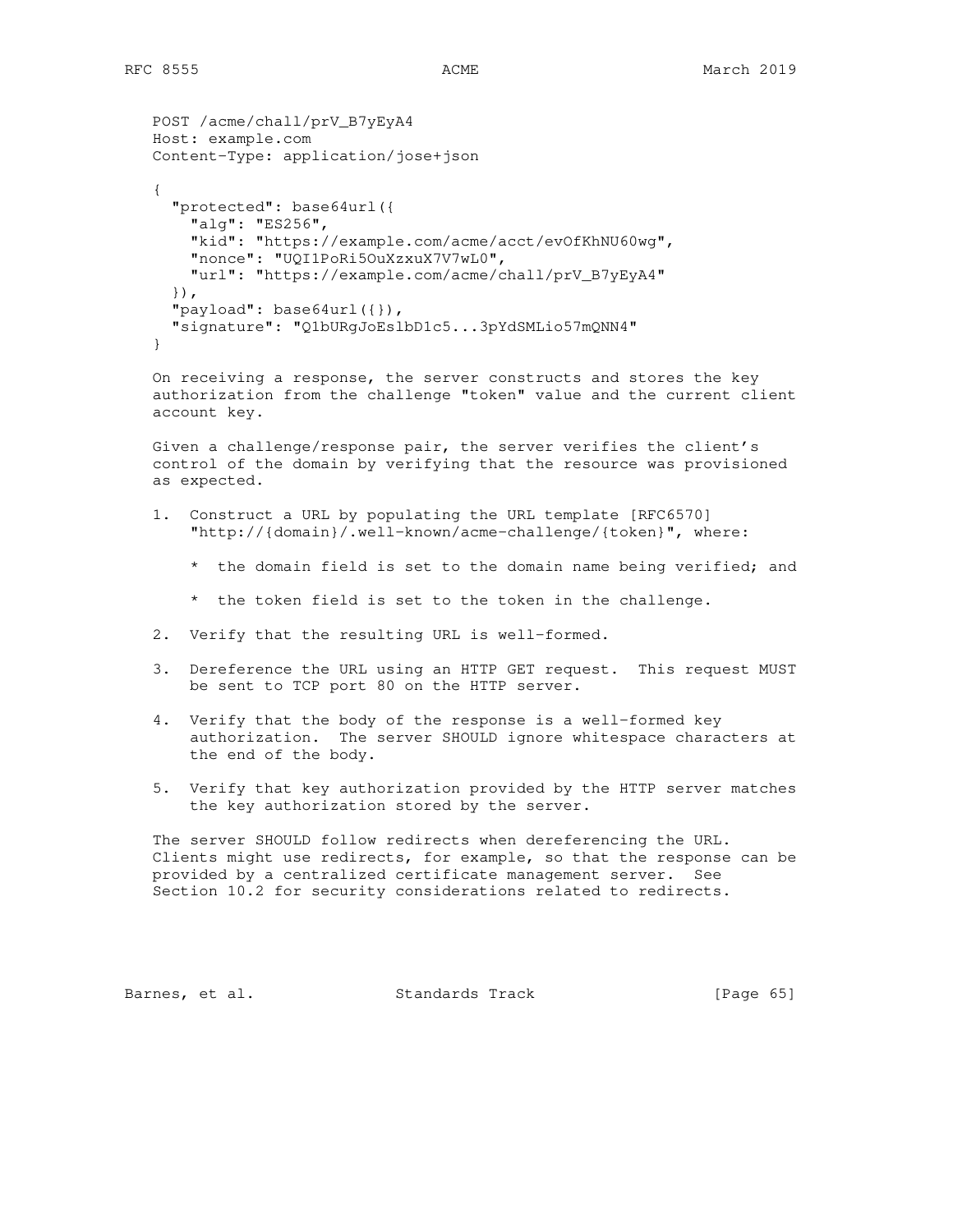If all of the above verifications succeed, then the validation is successful. If the request fails, or the body does not pass these checks, then it has failed.

 The client SHOULD de-provision the resource provisioned for this challenge once the challenge is complete, i.e., once the "status" field of the challenge has the value "valid" or "invalid".

 Note that because the token appears both in the request sent by the ACME server and in the key authorization in the response, it is possible to build clients that copy the token from request to response. Clients should avoid this behavior because it can lead to cross-site scripting vulnerabilities; instead, clients should be explicitly configured on a per-challenge basis. A client that does copy tokens from requests to responses MUST validate that the token in the request matches the token syntax above (e.g., that it includes only characters from the base64url alphabet).

# 8.4. DNS Challenge

 When the identifier being validated is a domain name, the client can prove control of that domain by provisioning a TXT resource record containing a designated value for a specific validation domain name.

type (required, string): The string "dns-01".

 token (required, string): A random value that uniquely identifies the challenge. This value MUST have at least 128 bits of entropy. It MUST NOT contain any characters outside the base64url alphabet, including padding characters ("="). See [RFC4086] for additional information on randomness requirements.

 { "type": "dns-01", "url": "https://example.com/acme/chall/Rg5dV14Gh1Q", "status": "pending", "token": "evaGxfADs6pSRb2LAv9IZf17Dt3juxGJ-PCt92wr-oA" }

 A client fulfills this challenge by constructing a key authorization from the "token" value provided in the challenge and the client's account key. The client then computes the SHA-256 digest [FIPS180-4] of the key authorization.

 The record provisioned to the DNS contains the base64url encoding of this digest. The client constructs the validation domain name by prepending the label "\_acme-challenge" to the domain name being validated, then provisions a TXT record with the digest value under

Barnes, et al. Standards Track [Page 66]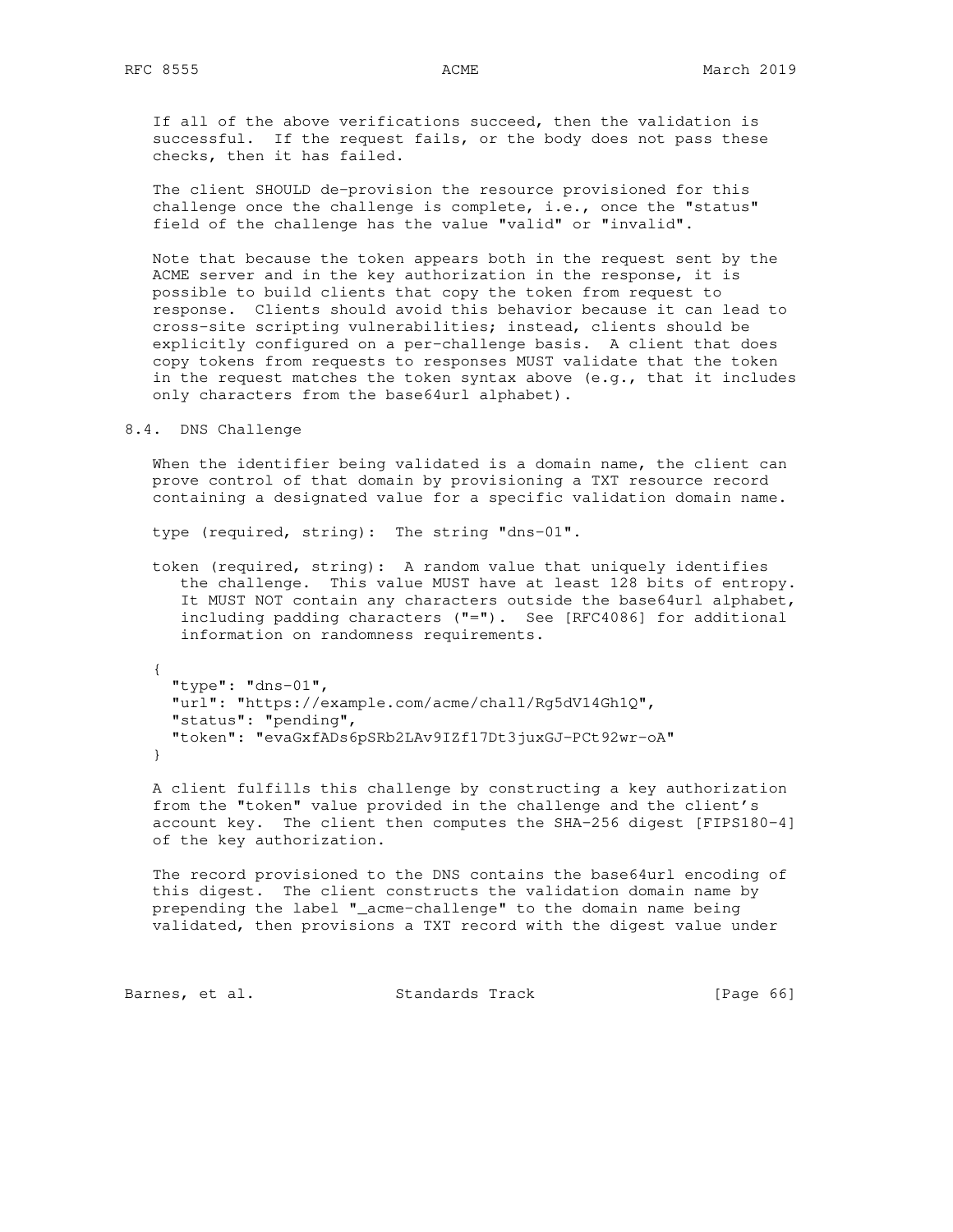```
 that name. For example, if the domain name being validated is
 "www.example.org", then the client would provision the following DNS
 record:
 _acme-challenge.www.example.org. 300 IN TXT "gfj9Xq...Rg85nM"
 A client responds with an empty object ({}) to acknowledge that the
 challenge can be validated by the server.
 POST /acme/chall/Rg5dV14Gh1Q
 Host: example.com
 Content-Type: application/jose+json
 {
   "protected": base64url({
     "alg": "ES256",
     "kid": "https://example.com/acme/acct/evOfKhNU60wg",
     "nonce": "SS2sSl1PtspvFZ08kNtzKd",
     "url": "https://example.com/acme/chall/Rg5dV14Gh1Q"
   }),
   "payload": base64url({}),
   "signature": "Q1bURgJoEslbD1c5...3pYdSMLio57mQNN4"
 }
 On receiving a response, the server constructs and stores the key
 authorization from the challenge "token" value and the current client
 account key.
 To validate a DNS challenge, the server performs the following steps:
 1. Compute the SHA-256 digest [FIPS180-4] of the stored key
     authorization
 2. Query for TXT records for the validation domain name
```
 3. Verify that the contents of one of the TXT records match the digest value

 If all of the above verifications succeed, then the validation is successful. If no DNS record is found, or DNS record and response payload do not pass these checks, then the validation fails.

 The client SHOULD de-provision the resource record(s) provisioned for this challenge once the challenge is complete, i.e., once the "status" field of the challenge has the value "valid" or "invalid".

Barnes, et al. Standards Track [Page 67]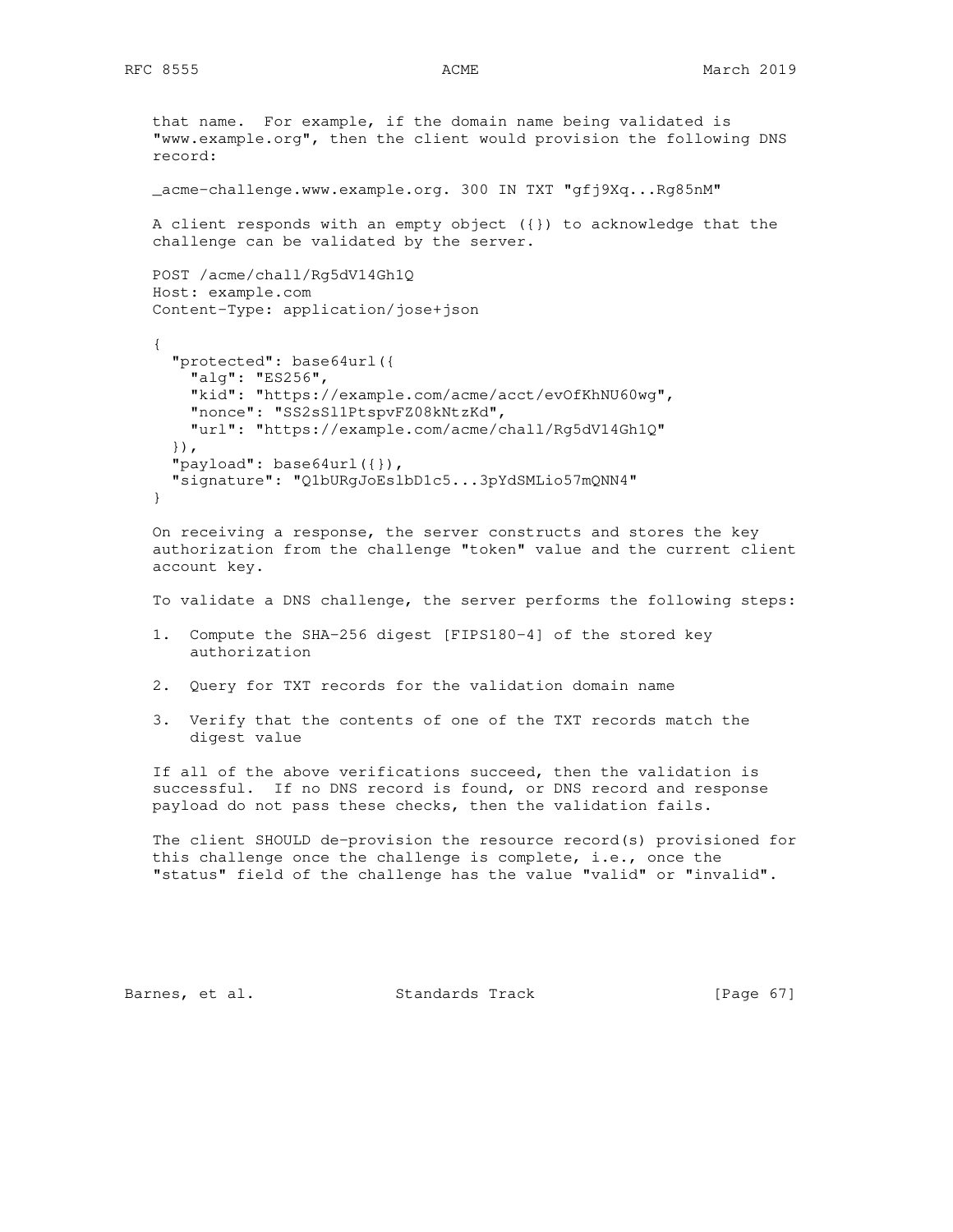# 9. IANA Considerations

9.1. Media Type: application/pem-certificate-chain

 A file of this type contains one or more certificates encoded with the PEM textual encoding, according to [RFC7468]. The textual encoding of certificates in this file MUST use the strict encoding and MUST NOT include explanatory text. The ABNF for this format is as follows, where "stricttextualmsg" and "eol" are as defined in Section 3 of RFC 7468:

certchain = stricttextualmsg  $*(e_{01}$  stricttextualmsg)

 In order to provide easy interoperation with TLS, the first certificate MUST be an end-entity certificate. Each following certificate SHOULD directly certify the one preceding it. Because certificate validation requires that trust anchors be distributed independently, a certificate that represents a trust anchor MAY be omitted from the chain, provided that supported peers are known to possess any omitted certificates.

 The following has been registered in the "Media Types" registry: Type name: application

Subtype name: pem-certificate-chain

Required parameters: None

Optional parameters: None

Encoding considerations: 7bit

 Security considerations: Carries a cryptographic certificate and its associated certificate chain. This media type carries no active content.

Interoperability considerations: None

Published specification: RFC 8555

 Applications that use this media type: ACME clients and servers, HTTP servers, other applications that need to be configured with a certificate chain

Additional information:

 Deprecated alias names for this type: n/a Magic number(s): n/a

Barnes, et al. Standards Track [Page 68]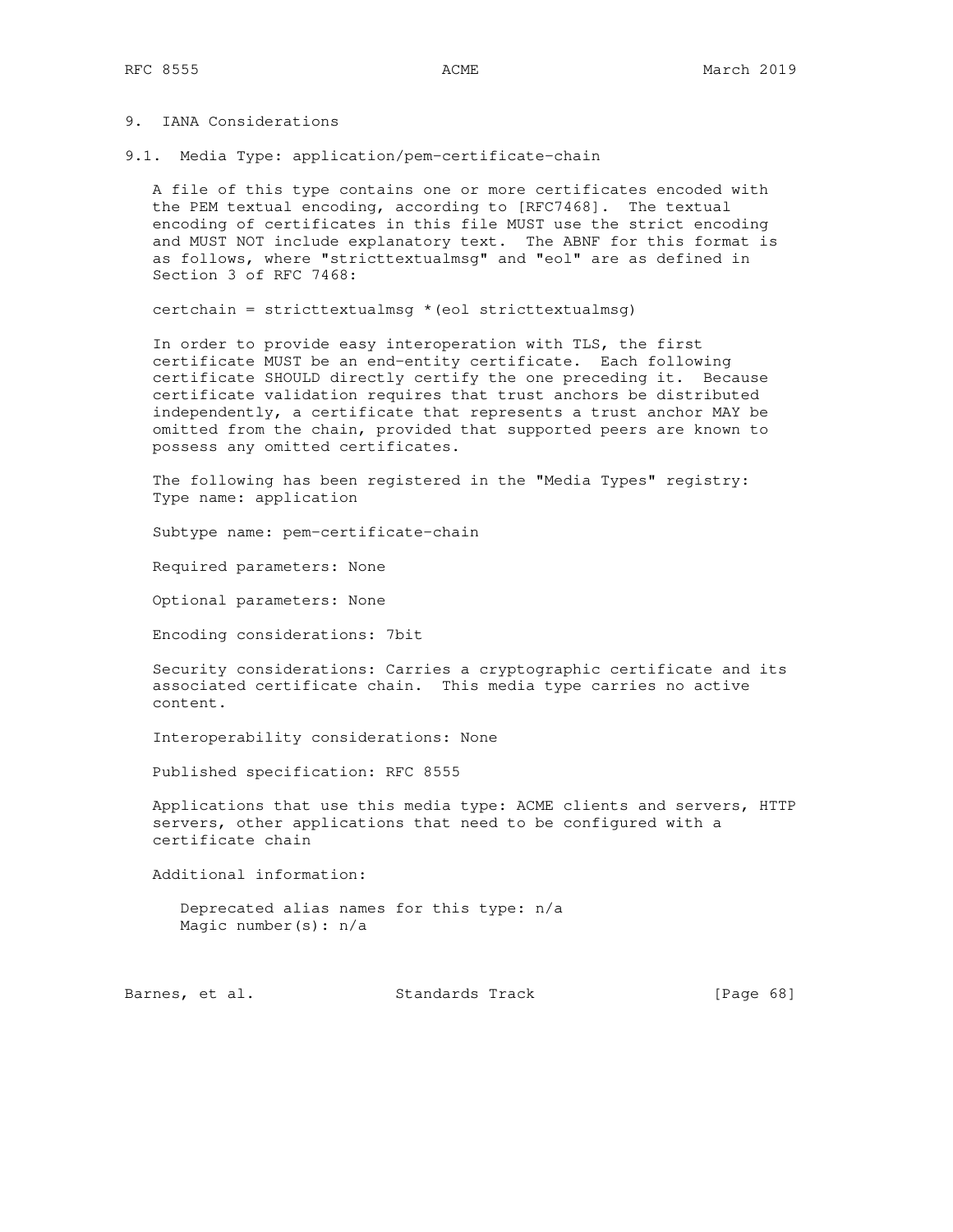File extension(s): .pem Macintosh file type code(s): n/a

 Person & email address to contact for further information: See Authors' Addresses section.

Intended usage: COMMON

Restrictions on usage: n/a

Author: See Authors' Addresses section.

Change controller: IETF <iesg@ietf.org>

9.2. Well-Known URI for the HTTP Challenge

 The following value has been registered in the "Well-Known URIs" registry (using the template from [RFC5785]):

URI suffix: acme-challenge

Change controller: IETF

Specification document(s): RFC 8555, Section 8.3

Related information: N/A

9.3. Replay-Nonce HTTP Header

 The following value has been registered in the "Message Headers" registry:

 +-------------------+----------+----------+-------------------------+ | Header Field Name | Protocol | Status | Reference +-------------------+----------+----------+-------------------------+ | Replay-Nonce | http | standard | RFC 8555, Section 6.5.1 | +-------------------+----------+----------+-------------------------+

Barnes, et al. Standards Track [Page 69]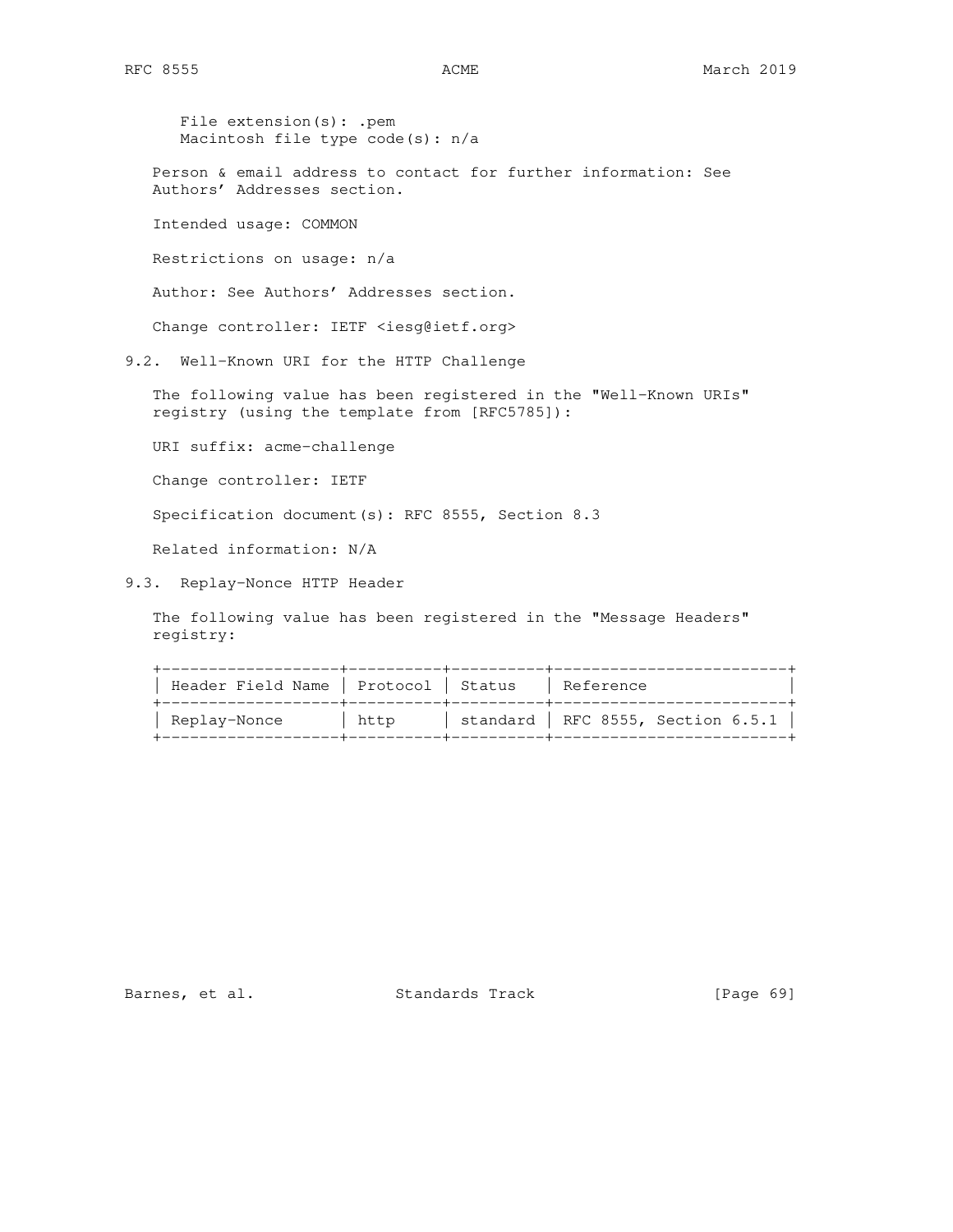9.4. "url" JWS Header Parameter

 The following value has been registered in the "JSON Web Signature and Encryption Header Parameters" registry:

- o Header Parameter Name: "url"
- o Header Parameter Description: URL
- o Header Parameter Usage Location(s): JWE, JWS
- o Change Controller: IESG
- o Specification Document(s): RFC 8555, Section 6.4.1
- 9.5. "nonce" JWS Header Parameter

 The following value has been registered in the "JSON Web Signature and Encryption Header Parameters" registry:

- o Header Parameter Name: "nonce"
- o Header Parameter Description: Nonce
- o Header Parameter Usage Location(s): JWE, JWS
- o Change Controller: IESG
- o Specification Document(s): RFC 8555, Section 6.5.2
- 9.6. URN Sub-namespace for ACME (urn:ietf:params:acme)

 The following value has been registered in the "IETF URN Sub namespace for Registered Protocol Parameter Identifiers" registry, following the template in [RFC3553]:

Registry name: acme

Specification: RFC 8555

Repository: http://www.iana.org/assignments/acme

Index value: No transformation needed.

Barnes, et al. Standards Track [Page 70]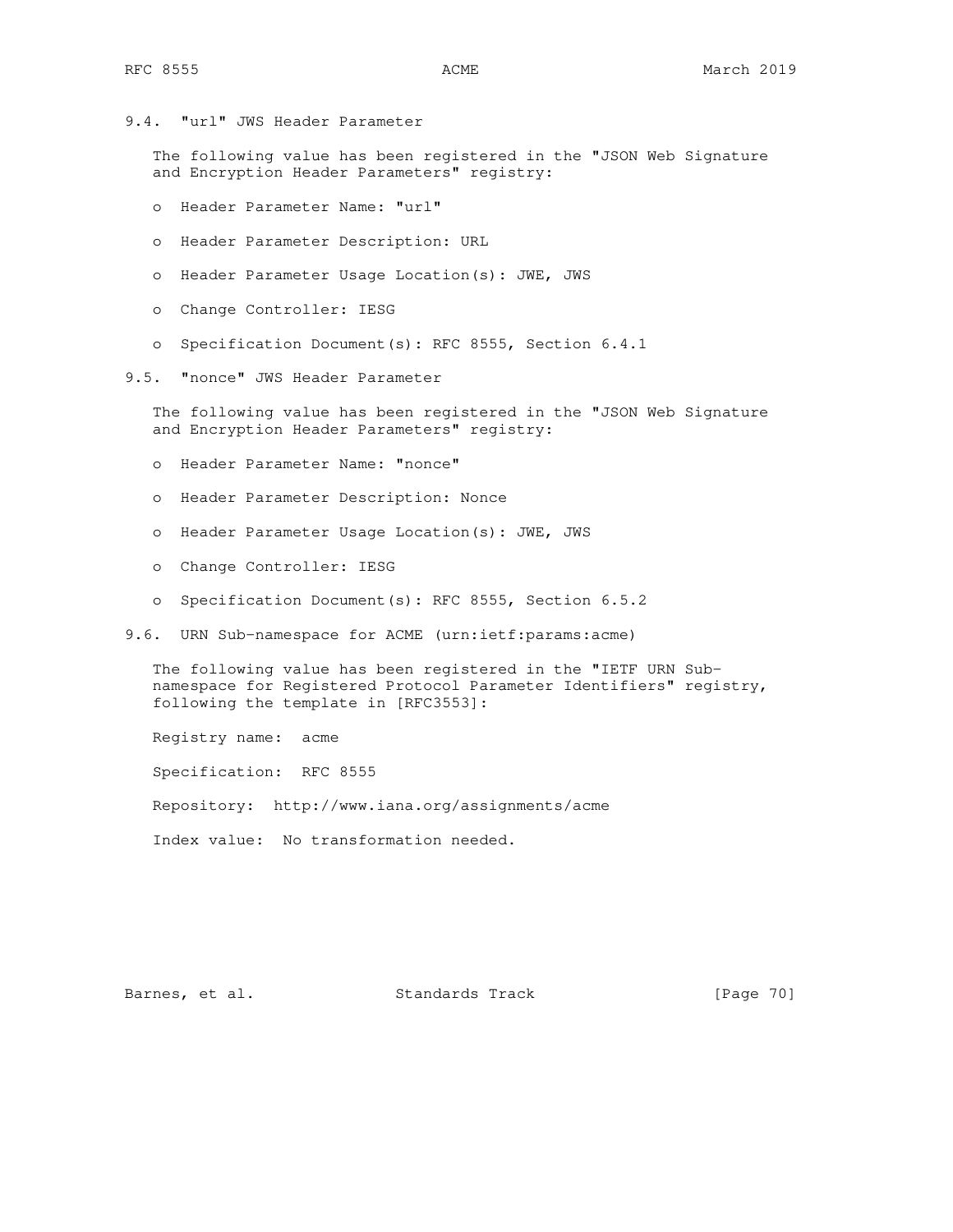9.7. New Registries

IANA has created the following registries:

- 1. ACME Account Object Fields (Section 9.7.1)
- 2. ACME Order Object Fields (Section 9.7.2)
- 3. ACME Authorization Object Fields (Section 9.7.3)
- 4. ACME Error Types (Section 9.7.4)
- 5. ACME Resource Types (Section 9.7.5)
- 6. ACME Directory Metadata Fields (Section 9.7.6)
- 7. ACME Identifier Types (Section 9.7.7)
- 8. ACME Validation Methods (Section 9.7.8)

 All of these registries are under a heading of "Automated Certificate Management Environment (ACME) Protocol" and are administered under a Specification Required policy [RFC8126].

9.7.1. Fields in Account Objects

 The "ACME Account Object Fields" registry lists field names that are defined for use in ACME account objects. Fields marked as "configurable" may be included in a newAccount request.

Template:

- o Field name: The string to be used as a field name in the JSON object
- o Field type: The type of value to be provided, e.g., string, boolean, array of string
- o Requests: Either the value "none" or a list of types of requests where the field is allowed in a request object, taken from the following values:
	- \* "new" Requests to the "newAccount" URL
	- \* "account" Requests to an account URL
- o Reference: Where this field is defined

Barnes, et al. Standards Track [Page 71]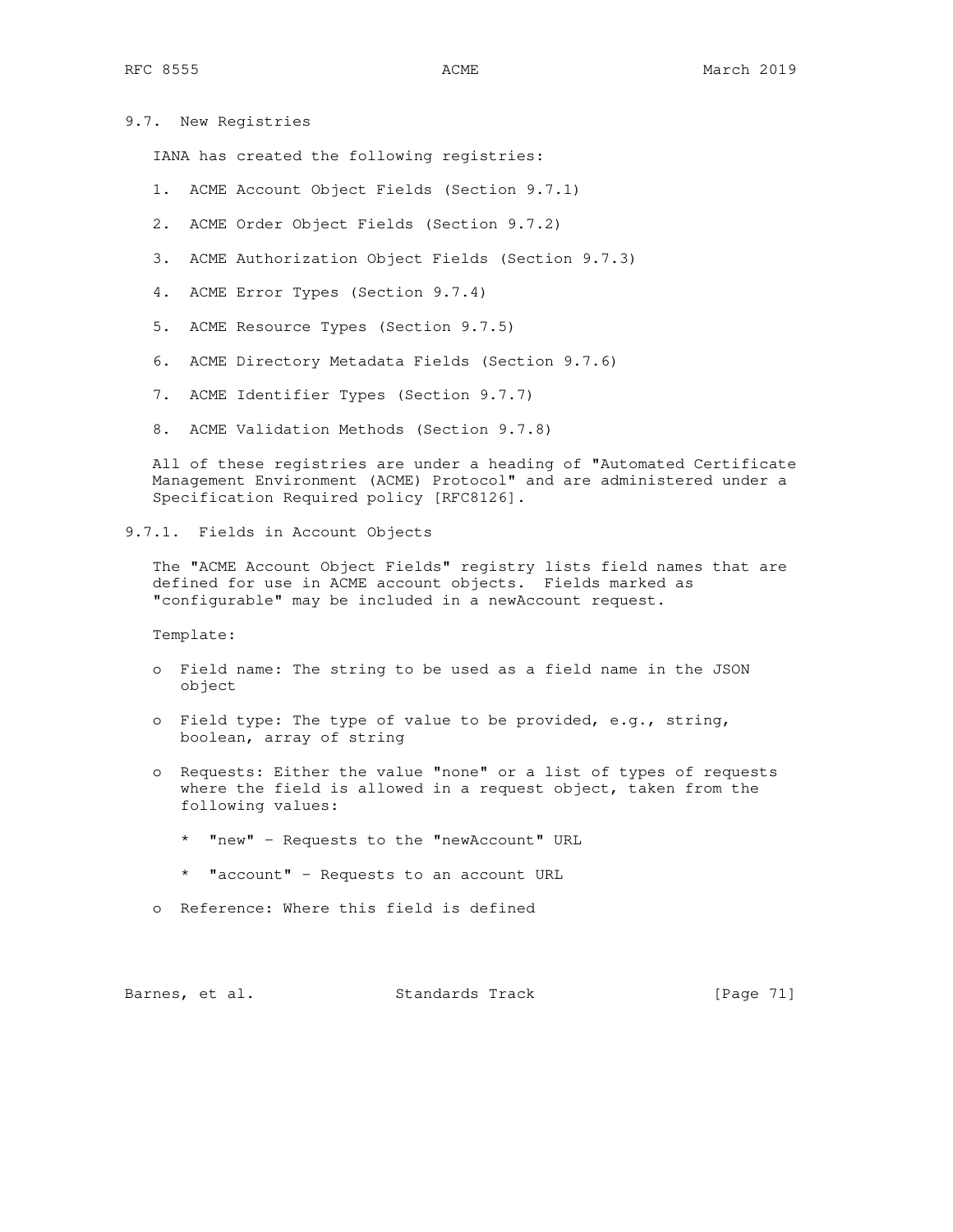Initial contents: The fields and descriptions defined in Section 7.1.2.

| Field Name             | Field Type         | Requests     | Reference |
|------------------------|--------------------|--------------|-----------|
| status                 | string             | new, account | RFC 8555  |
| contact                | array of<br>string | new, account | RFC 8555  |
| externalAccountBinding | object             | new          | RFC 8555  |
| termsOfServiceAgreed   | boolean            | new          | RFC 8555  |
| onlyReturnExisting     | boolean            | new          | RFC 8555  |
| orders                 | string             | none         | RFC 8555  |

# 9.7.2. Fields in Order Objects

 The "ACME Order Object Fields" registry lists field names that are defined for use in ACME order objects. Fields marked as "configurable" may be included in a newOrder request.

Template:

- o Field name: The string to be used as a field name in the JSON object
- o Field type: The type of value to be provided, e.g., string, boolean, array of string
- o Configurable: Boolean indicating whether the server should accept values provided by the client
- o Reference: Where this field is defined

Barnes, et al. Standards Track [Page 72]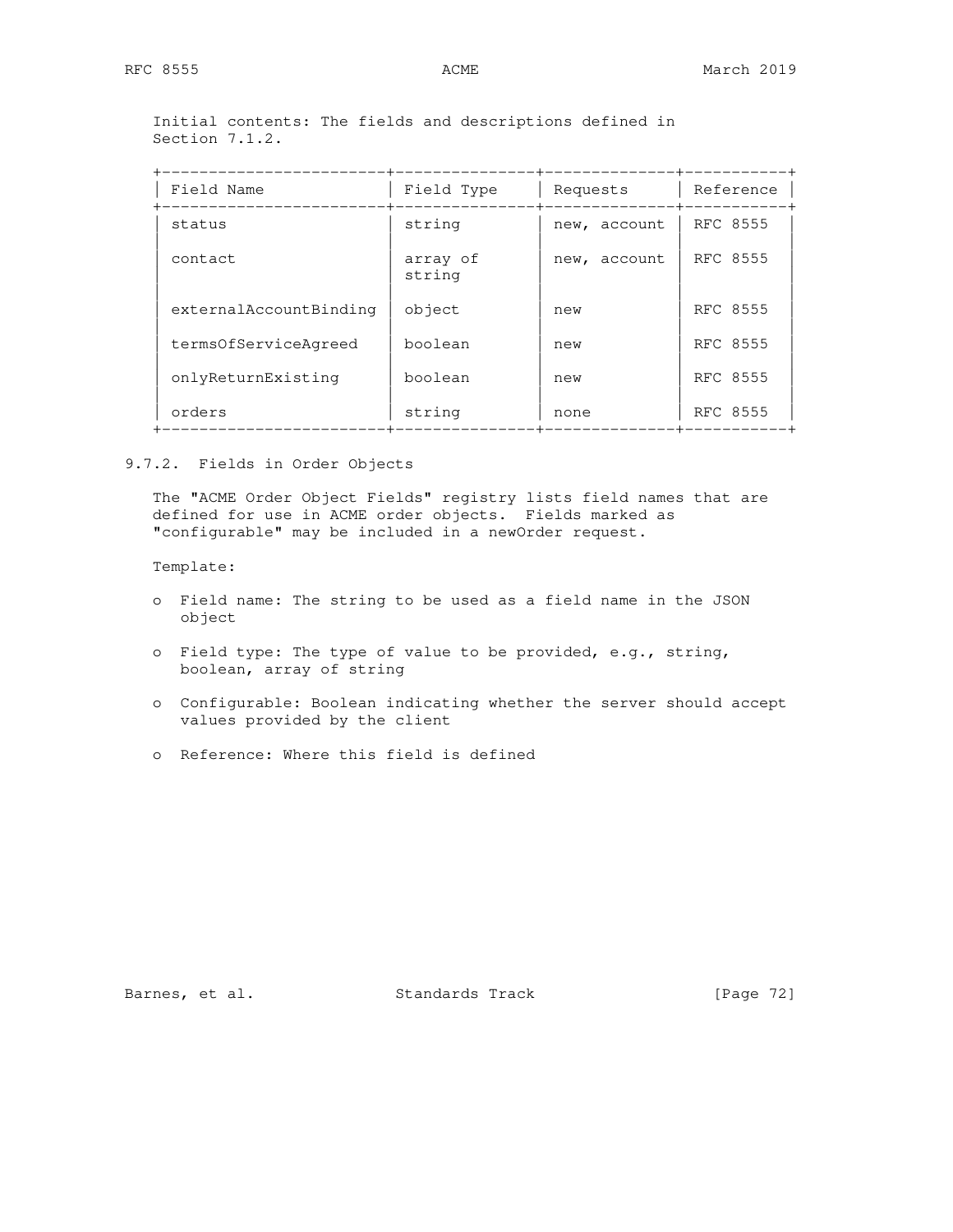Initial contents: The fields and descriptions defined in Section 7.1.3.

| Field Name     | Field Type      | Configurable | Reference |
|----------------|-----------------|--------------|-----------|
| status         | string          | false        | RFC 8555  |
| expires        | string          | false        | RFC 8555  |
| identifiers    | array of object | true         | RFC 8555  |
| notBefore      | string          | true         | RFC 8555  |
| notAfter       | string          | true         | RFC 8555  |
| error          | string          | false        | RFC 8555  |
| authorizations | array of string | false        | RFC 8555  |
| finalize       | string          | false        | RFC 8555  |
| certificate    | string          | false        | RFC 8555  |
|                |                 |              |           |

### 9.7.3. Fields in Authorization Objects

 The "ACME Authorization Object Fields" registry lists field names that are defined for use in ACME authorization objects. Fields marked as "configurable" may be included in a newAuthz request.

Template:

- o Field name: The string to be used as a field name in the JSON object
- o Field type: The type of value to be provided, e.g., string, boolean, array of string
- o Configurable: Boolean indicating whether the server should accept values provided by the client
- o Reference: Where this field is defined

Barnes, et al. Standards Track [Page 73]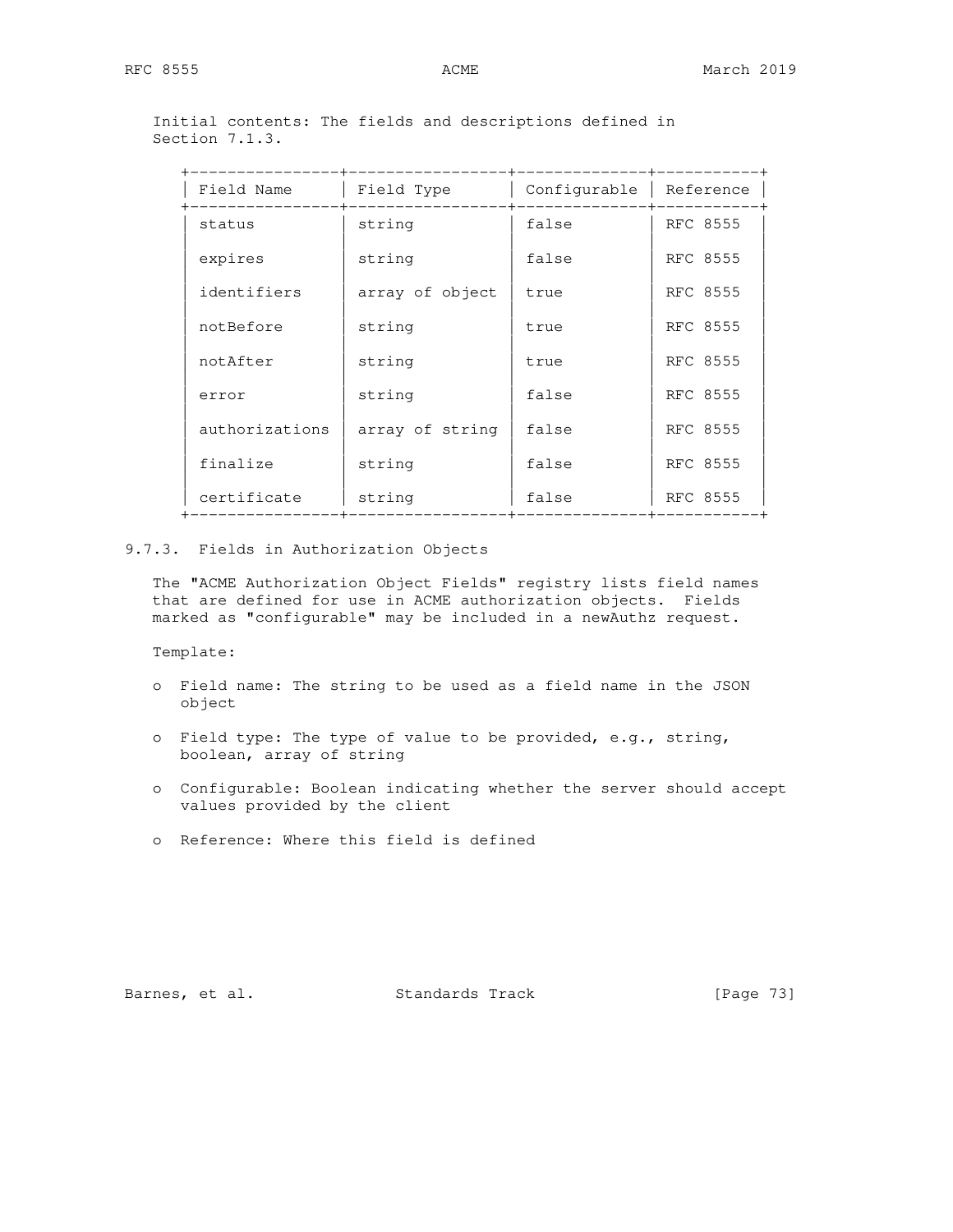# Initial contents: The fields and descriptions defined in Section 7.1.4.

| Field Name | Field Type      | Configurable | Reference |
|------------|-----------------|--------------|-----------|
| identifier | object          | true         | RFC 8555  |
| status     | string          | false        | RFC 8555  |
| expires    | string          | false        | RFC 8555  |
| challenges | array of object | false        | RFC 8555  |
| wildcard   | boolean         | false        | RFC 8555  |

# 9.7.4. Error Types

 The "ACME Error Types" registry lists values that are used within URN values that are provided in the "type" field of problem documents in ACME.

Template:

- o Type: The label to be included in the URN for this error, following "urn:ietf:params:acme:error:"
- o Description: A human-readable description of the error
- o Reference: Where the error is defined

 Initial contents: The types and descriptions in the table in Section 6.7 above, with the Reference field set to point to this specification.

9.7.5. Resource Types

 The "ACME Resource Types" registry lists the types of resources that ACME servers may list in their directory objects.

Template:

- o Field name: The value to be used as a field name in the directory object
- o Resource type: The type of resource labeled by the field

| Barnes, et al. |  | Standards Track | [Page 74] |  |
|----------------|--|-----------------|-----------|--|
|----------------|--|-----------------|-----------|--|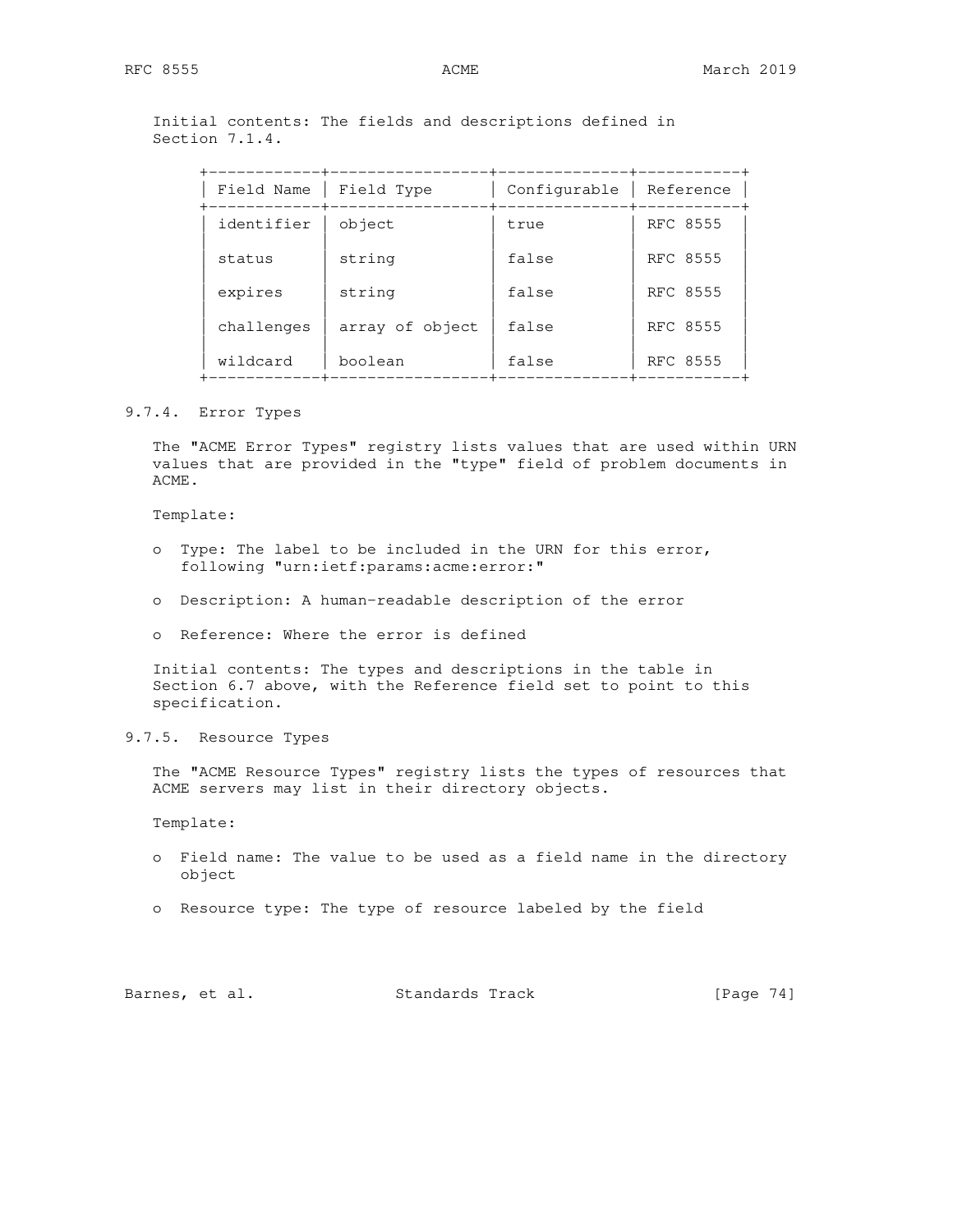o Reference: Where the resource type is defined

Initial contents:

| Field Name | Resource Type      | Reference |
|------------|--------------------|-----------|
| newNonce   | New nonce          | RFC 8555  |
| newAccount | New account        | RFC 8555  |
| newOrder   | New order          | RFC 8555  |
| newAuthz   | New authorization  | RFC 8555  |
| revokeCert | Revoke certificate | RFC 8555  |
| keyChange  | Key change         | RFC 8555  |
| meta       | Metadata object    | RFC 8555  |
|            |                    |           |

9.7.6. Fields in the "meta" Object within a Directory Object

 The "ACME Directory Metadata Fields" registry lists field names that are defined for use in the JSON object included in the "meta" field of an ACME directory object.

Template:

- o Field name: The string to be used as a field name in the JSON object
- o Field type: The type of value to be provided, e.g., string, boolean, array of string
- o Reference: Where this field is defined

Barnes, et al. Standards Track [Page 75]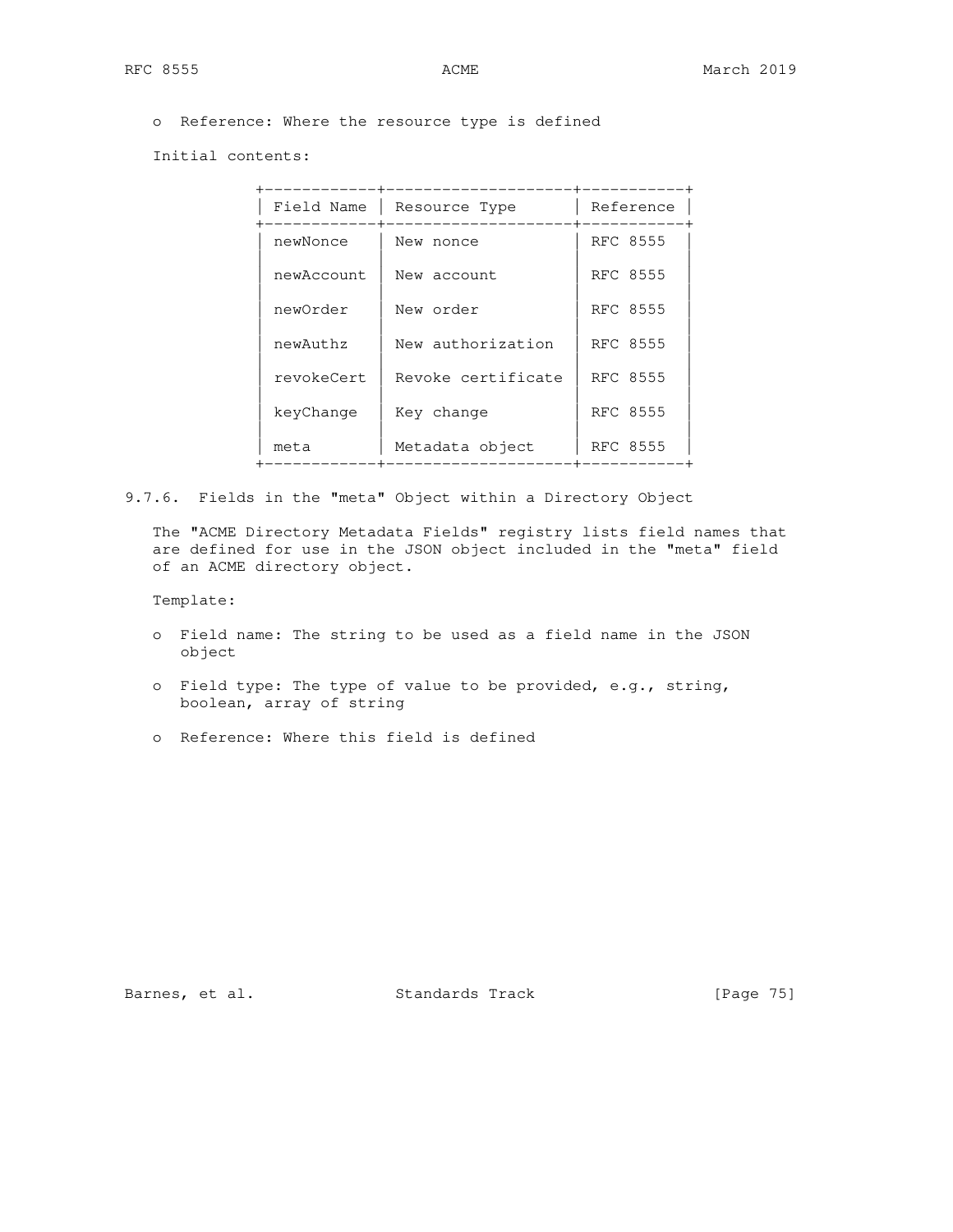Initial contents: The fields and descriptions defined in Section 7.1.1.

| Field Type                                                                          | Reference |
|-------------------------------------------------------------------------------------|-----------|
| string                                                                              | RFC 8555  |
| string                                                                              | RFC 8555  |
| array of string                                                                     | RFC 8555  |
| boolean                                                                             | RFC 8555  |
| Field Name<br>termsOfService<br>website<br>caaIdentities<br>externalAccountRequired |           |

## 9.7.7. Identifier Types

 The "ACME Identifier Types" registry lists the types of identifiers that can be present in ACME authorization objects.

Template:

- o Label: The value to be put in the "type" field of the identifier object
- o Reference: Where the identifier type is defined

Initial contents:

9.7.8. Validation Methods

 The "ACME Validation Methods" registry lists identifiers for the ways that CAs can validate control of identifiers. Each method's entry must specify whether it corresponds to an ACME challenge type. The "Identifier Type" field must be contained in the Label column of the "ACME Identifier Types" registry.

Barnes, et al. Standards Track [Page 76]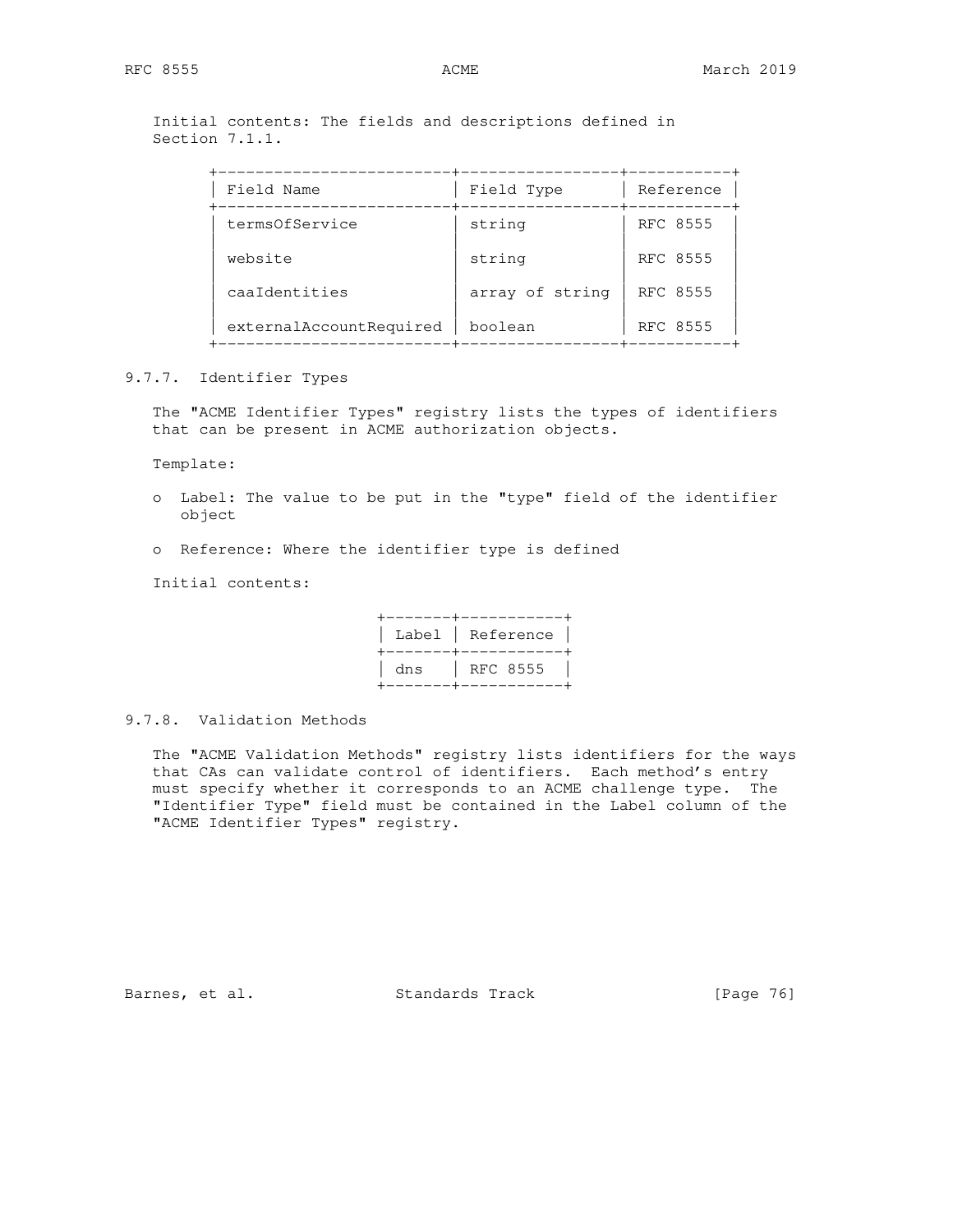Template:

- o Label: The identifier for this validation method
- o Identifier Type: The type of identifier that this method applies to
- o ACME: "Y" if the validation method corresponds to an ACME challenge type; "N" otherwise
- o Reference: Where the validation method is defined

 This registry may also contain reserved entries (e.g., to avoid collisions). Such entries should have the "ACME" field set to "N" and the "Identifier Type" set to "RESERVED".

Initial Contents

| Label        | Identifier Type | ACME | Reference |
|--------------|-----------------|------|-----------|
| $http-01$    | dns             | Y    | RFC 8555  |
| $dns-01$     | dns             | Y    | RFC 8555  |
| $tls-sni-01$ | RESERVED        | N    | RFC 8555  |
| tls-sni-02   | <b>RESERVED</b> | N    | RFC 8555  |

 When evaluating a request for an assignment in this registry, the designated expert should ensure that the method being registered has a clear, interoperable definition and does not overlap with existing validation methods. That is, it should not be possible for a client and server to follow the same set of actions to fulfill two different validation methods.

 The values "tls-sni-01" and "tls-sni-02" are reserved because they were used in pre-RFC versions of this specification to denote validation methods that were removed because they were found not to be secure in some cases.

 Validation methods do not have to be compatible with ACME in order to be registered. For example, a CA might wish to register a validation method to support its use with the ACME extensions to CAA [ACME-CAA].

Barnes, et al. Standards Track [Page 77]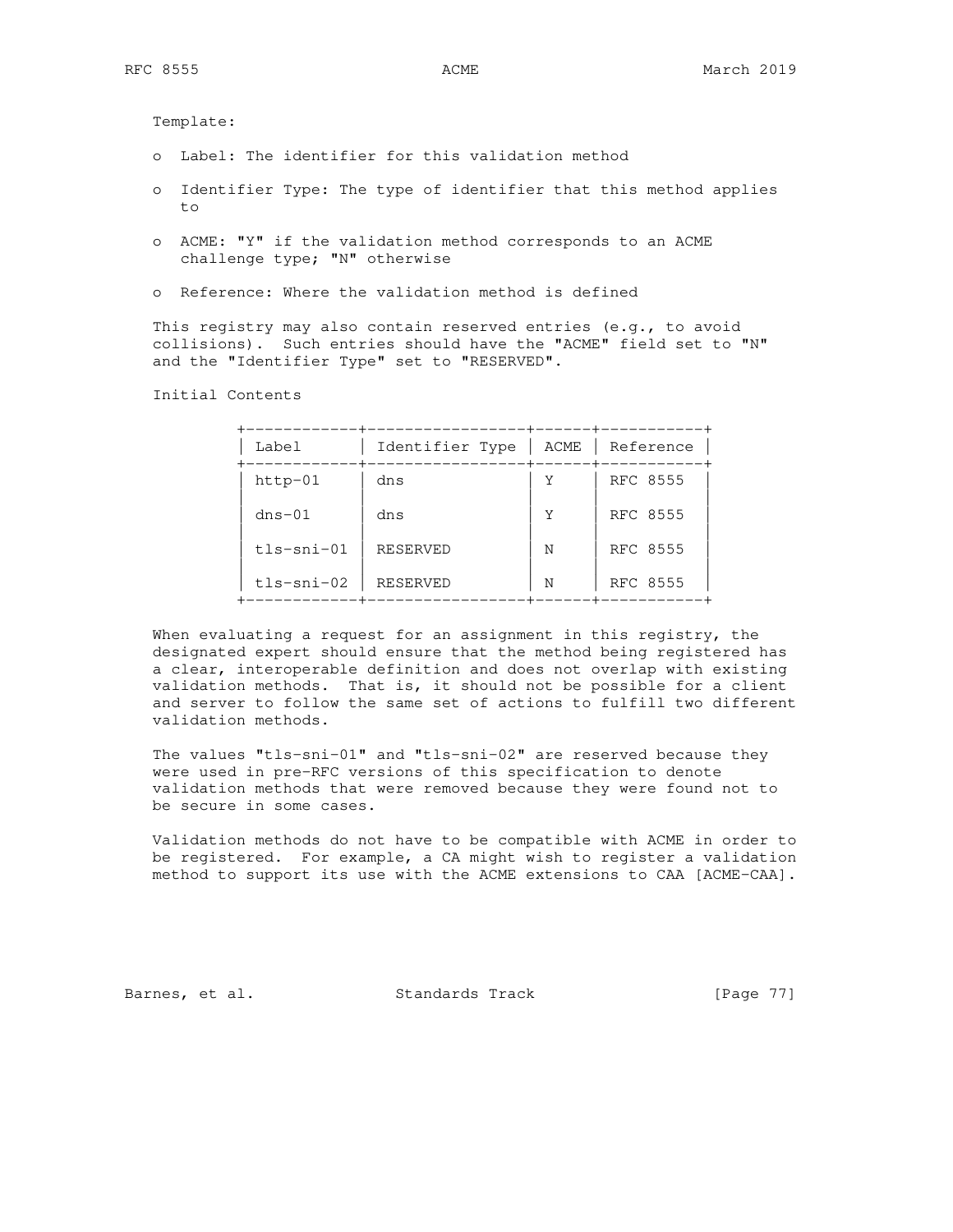### 10. Security Considerations

 ACME is a protocol for managing certificates that attest to identifier/key bindings. Thus, the foremost security goal of ACME is to ensure the integrity of this process, i.e., to ensure that the bindings attested by certificates are correct and that only authorized entities can manage certificates. ACME identifies clients by their account keys, so this overall goal breaks down into two more precise goals:

- 1. Only an entity that controls an identifier can get an authorization for that identifier
- 2. Once authorized, an account key's authorizations cannot be improperly used by another account

 In this section, we discuss the threat model that underlies ACME and the ways that ACME achieves these security goals within that threat model. We also discuss the denial-of-service risks that ACME servers face, and a few other miscellaneous considerations.

10.1. Threat Model

 As a service on the Internet, ACME broadly exists within the Internet threat model [RFC3552]. In analyzing ACME, it is useful to think of an ACME server interacting with other Internet hosts along two "channels":

- o An ACME channel, over which the ACME HTTPS requests are exchanged
- o A validation channel, over which the ACME server performs additional requests to validate a client's control of an identifier

Barnes, et al. Standards Track [Page 78]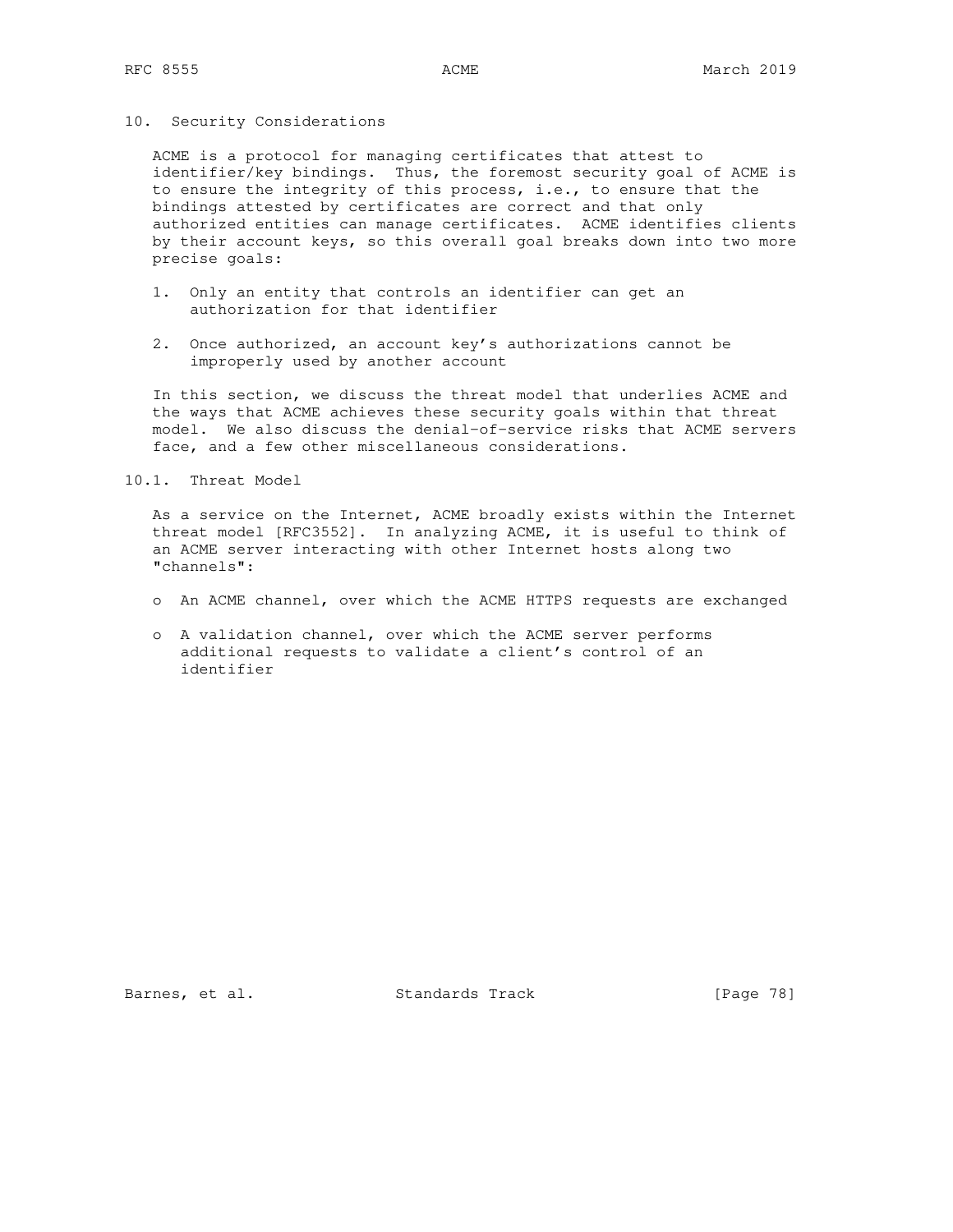

#### Communications Channels Used by ACME

 In practice, the risks to these channels are not entirely separate, but they are different in most cases. Each channel, for example, uses a different communications pattern: the ACME channel will comprise inbound HTTPS connections to the ACME server and the validation channel outbound HTTP or DNS requests.

 Broadly speaking, ACME aims to be secure against active and passive attackers on any individual channel. Some vulnerabilities arise (noted below) when an attacker can exploit both the ACME channel and one of the others.

 On the ACME channel, in addition to network-layer attackers, we also need to account for man-in-the-middle (MitM) attacks at the application layer and for abusive use of the protocol itself. Protection against application-layer MitM addresses potential attackers such as Content Distribution Networks (CDNs) and middleboxes with a TLS MitM function. Preventing abusive use of ACME means ensuring that an attacker with access to the validation channel can't obtain illegitimate authorization by acting as an ACME client (legitimately, in terms of the protocol).

 ACME does not protect against other types of abuse by a MitM on the ACME channel. For example, such an attacker could send a bogus "badSignatureAlgorithm" error response to downgrade a client to the lowest-quality signature algorithm that the server supports. A MitM that is present on all connections (such as a CDN) can cause denial of-service conditions in a variety of ways.

Barnes, et al. Standards Track [Page 79]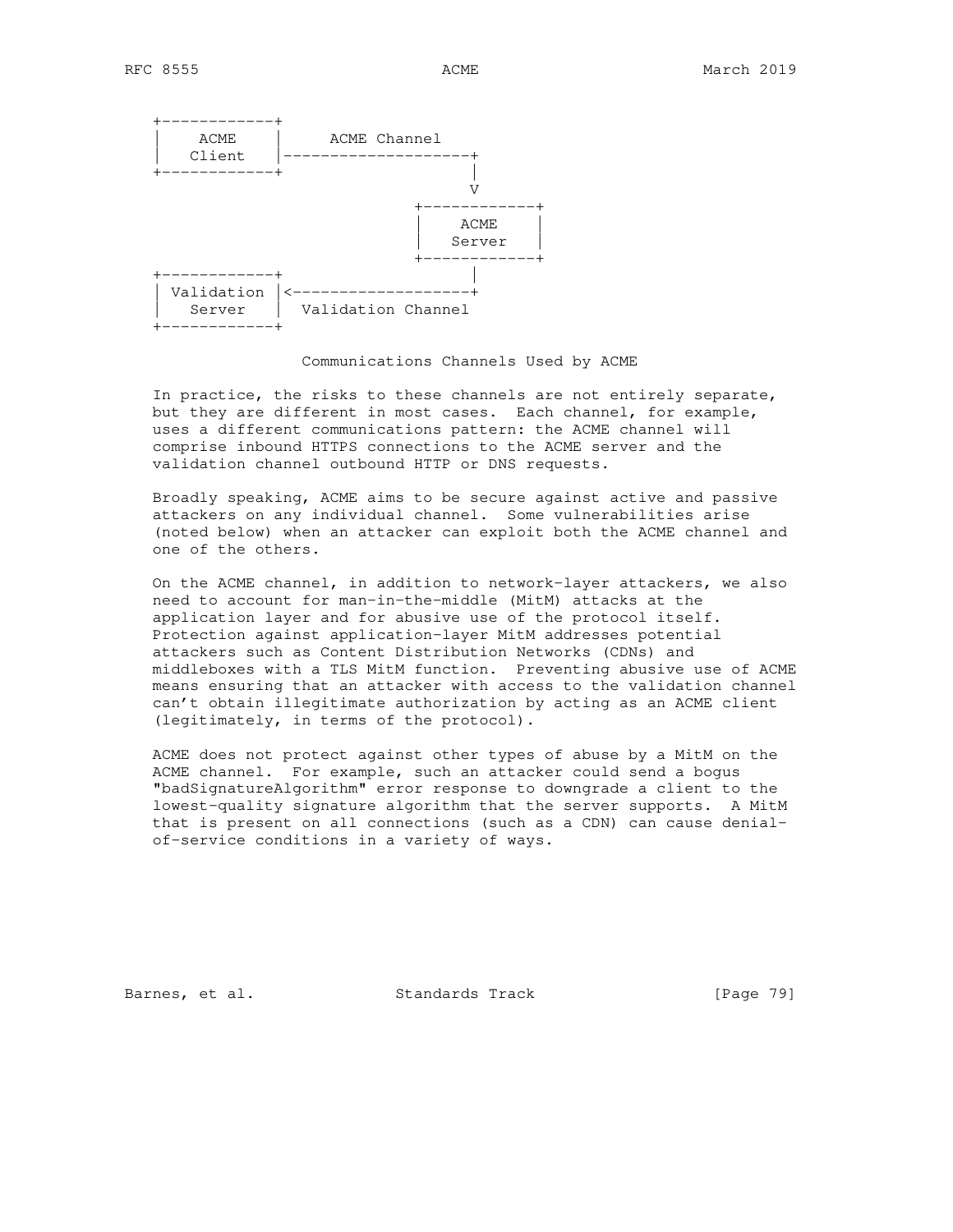## 10.2. Integrity of Authorizations

 ACME allows anyone to request challenges for an identifier by registering an account key and sending a newOrder request using that account key. The integrity of the authorization process thus depends on the identifier validation challenges to ensure that the challenge can only be completed by someone who both (1) holds the private key of the account key pair and (2) controls the identifier in question.

 Validation responses need to be bound to an account key pair in order to avoid situations where a MitM on ACME HTTPS requests can switch out a legitimate domain holder's account key for one of his choosing. Such MitMs can arise, for example, if a CA uses a CDN or third-party reverse proxy in front of its ACME interface. An attack by such an MitM could have the following form:

- 1. Legitimate domain holder registers account key pair A
- 2. MitM registers account key pair B
- 3. Legitimate domain holder sends a newOrder request signed using account key A
- 4. MitM suppresses the legitimate request but sends the same request signed using account key B
- 5. ACME server issues challenges and MitM forwards them to the legitimate domain holder
- 6. Legitimate domain holder provisions the validation response
- 7. ACME server performs validation query and sees the response provisioned by the legitimate domain holder
- 8. Because the challenges were issued in response to a message signed with account key B, the ACME server grants authorization to account key B (the MitM) instead of account key A (the legitimate domain holder)

Barnes, et al. Standards Track [Page 80]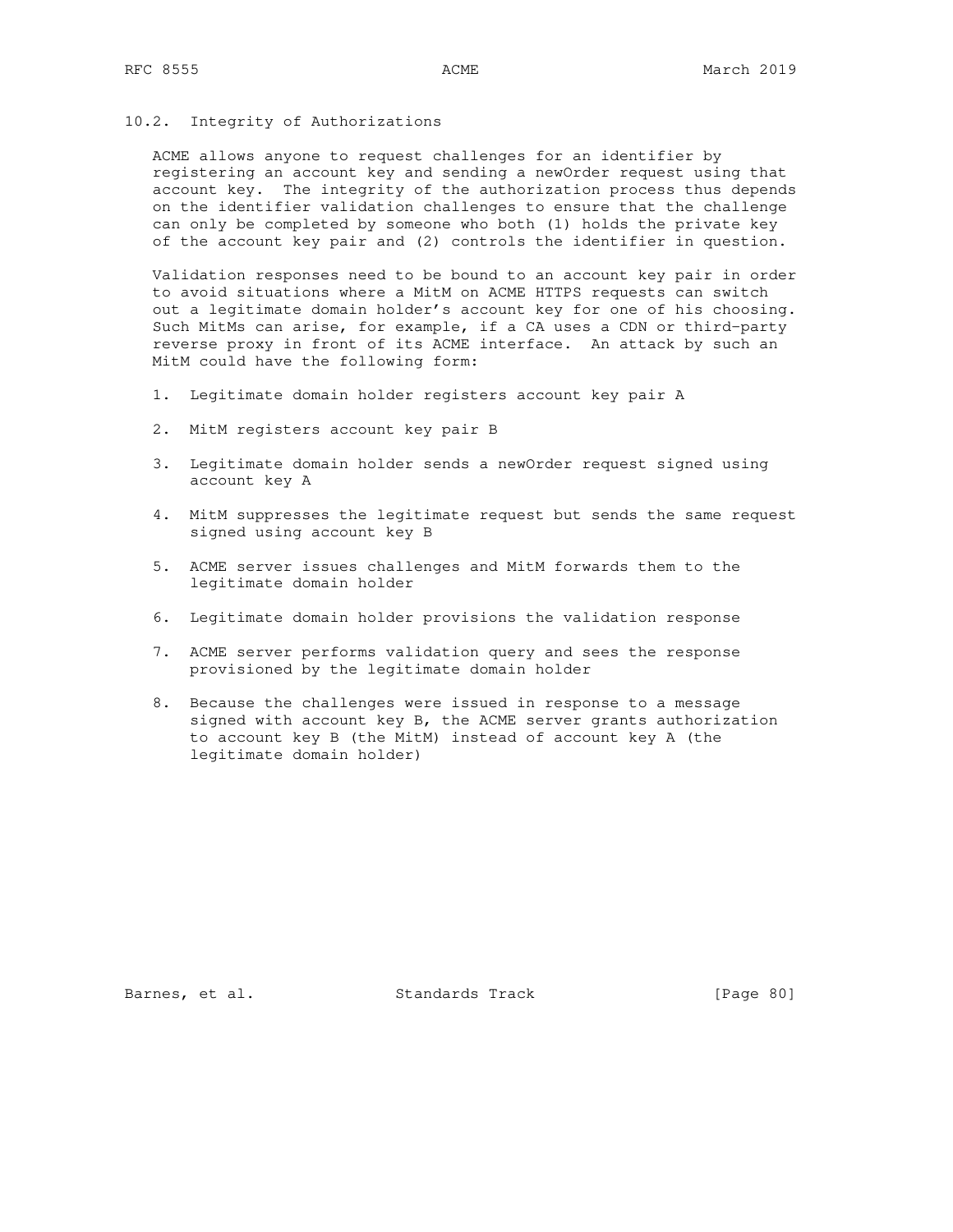| Domain<br>Holder    | MitM                                        | ACME<br>Server                        |
|---------------------|---------------------------------------------|---------------------------------------|
| newAccount (A)      |                                             |                                       |
| newOrder(domain, A) | newAccount (B)                              |                                       |
|                     | newOrder(domain, B)<br>------------------   |                                       |
|                     | authz, challenges   authz, challenges       |                                       |
|                     | $response$ (chall, A)   response (chall, B) |                                       |
| validation request  |                                             |                                       |
| validation response |                                             |                                       |
|                     |                                             | Considers challenge<br>fulfilled by B |

## Man-in-the-Middle Attack Exploiting a Validation Method without Account Key Binding

 All of the challenges defined in this document have a binding between the account private key and the validation query made by the server, via the key authorization. The key authorization reflects the account public key and is provided to the server in the validation response over the validation channel.

 The association of challenges to identifiers is typically done by requiring the client to perform some action that only someone who effectively controls the identifier can perform. For the challenges in this document, the actions are as follows:

- o HTTP: Provision files under .well-known on a web server for the domain
- o DNS: Provision DNS resource records for the domain

Barnes, et al. Standards Track [Page 81]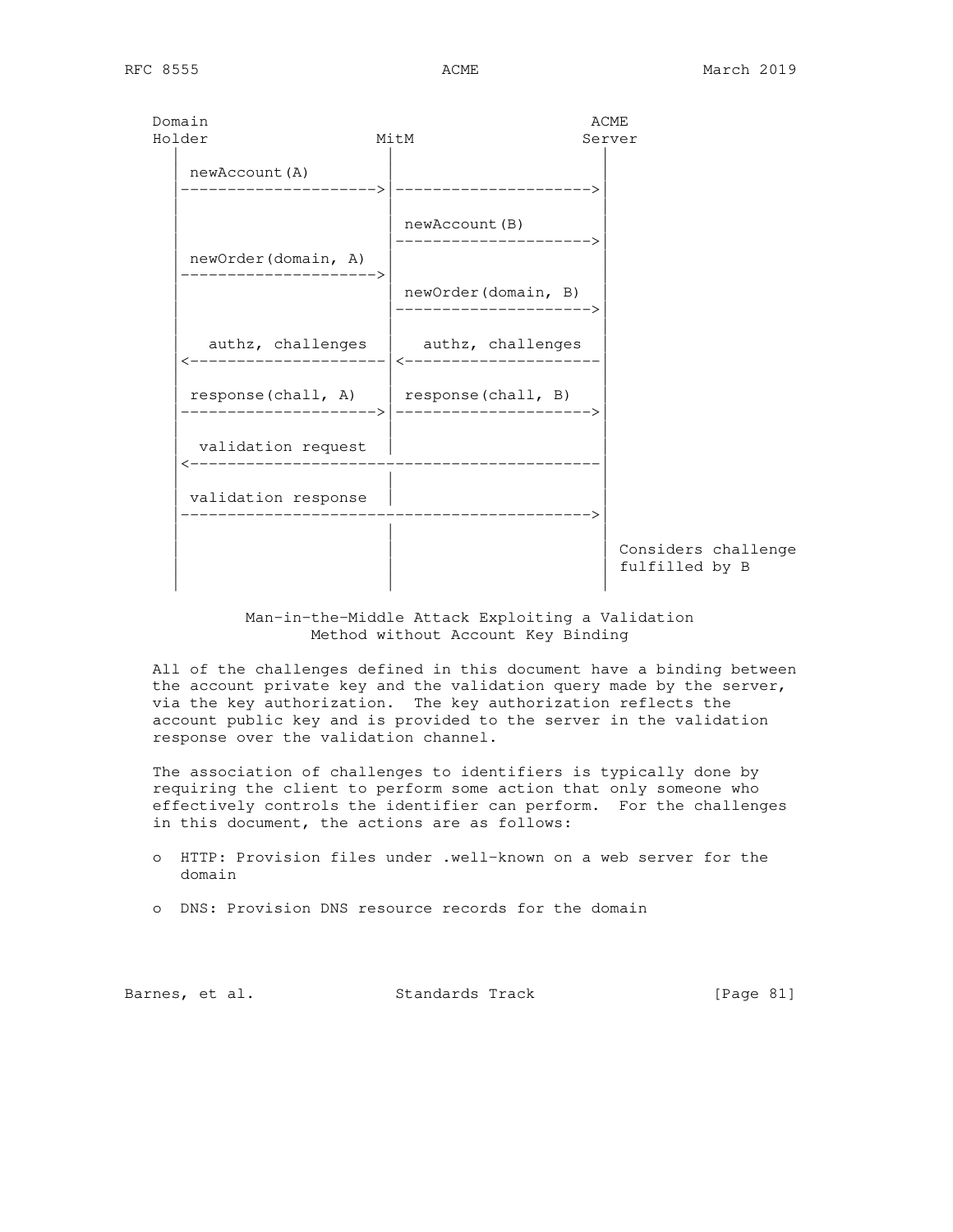There are several ways that these assumptions can be violated, both by misconfiguration and by attacks. For example, on a web server that allows non-administrative users to write to .well-known, any user can claim to own the web server's hostname by responding to an HTTP challenge. Similarly, if a server that can be used for ACME validation is compromised by a malicious actor, then that malicious actor can use that access to obtain certificates via ACME.

 The use of hosting providers is a particular risk for ACME validation. If the owner of the domain has outsourced operation of DNS or web services to a hosting provider, there is nothing that can be done against tampering by the hosting provider. As far as the outside world is concerned, the zone or website provided by the hosting provider is the real thing.

 More limited forms of delegation can also lead to an unintended party gaining the ability to successfully complete a validation transaction. For example, suppose an ACME server follows HTTP redirects in HTTP validation and a website operator provisions a catch-all redirect rule that redirects requests for unknown resources to a different domain. Then the target of the redirect could use that to get a certificate through HTTP validation since the validation path will not be known to the primary server.

 The DNS is a common point of vulnerability for all of these challenges. An entity that can provision false DNS records for a domain can attack the DNS challenge directly and can provision false A/AAAA records to direct the ACME server to send its HTTP validation query to a remote server of the attacker's choosing. There are a few different mitigations that ACME servers can apply:

- o Always querying the DNS using a DNSSEC-validating resolver (enhancing security for zones that are DNSSEC-enabled)
- o Querying the DNS from multiple vantage points to address local attackers
- o Applying mitigations against DNS off-path attackers, e.g., adding entropy to requests [DNS0x20] or only using TCP

 Given these considerations, the ACME validation process makes it impossible for any attacker on the ACME channel or a passive attacker on the validation channel to hijack the authorization process to authorize a key of the attacker's choice.

 An attacker that can only see the ACME channel would need to convince the validation server to provide a response that would authorize the attacker's account key, but this is prevented by binding the

Barnes, et al. Standards Track [Page 82]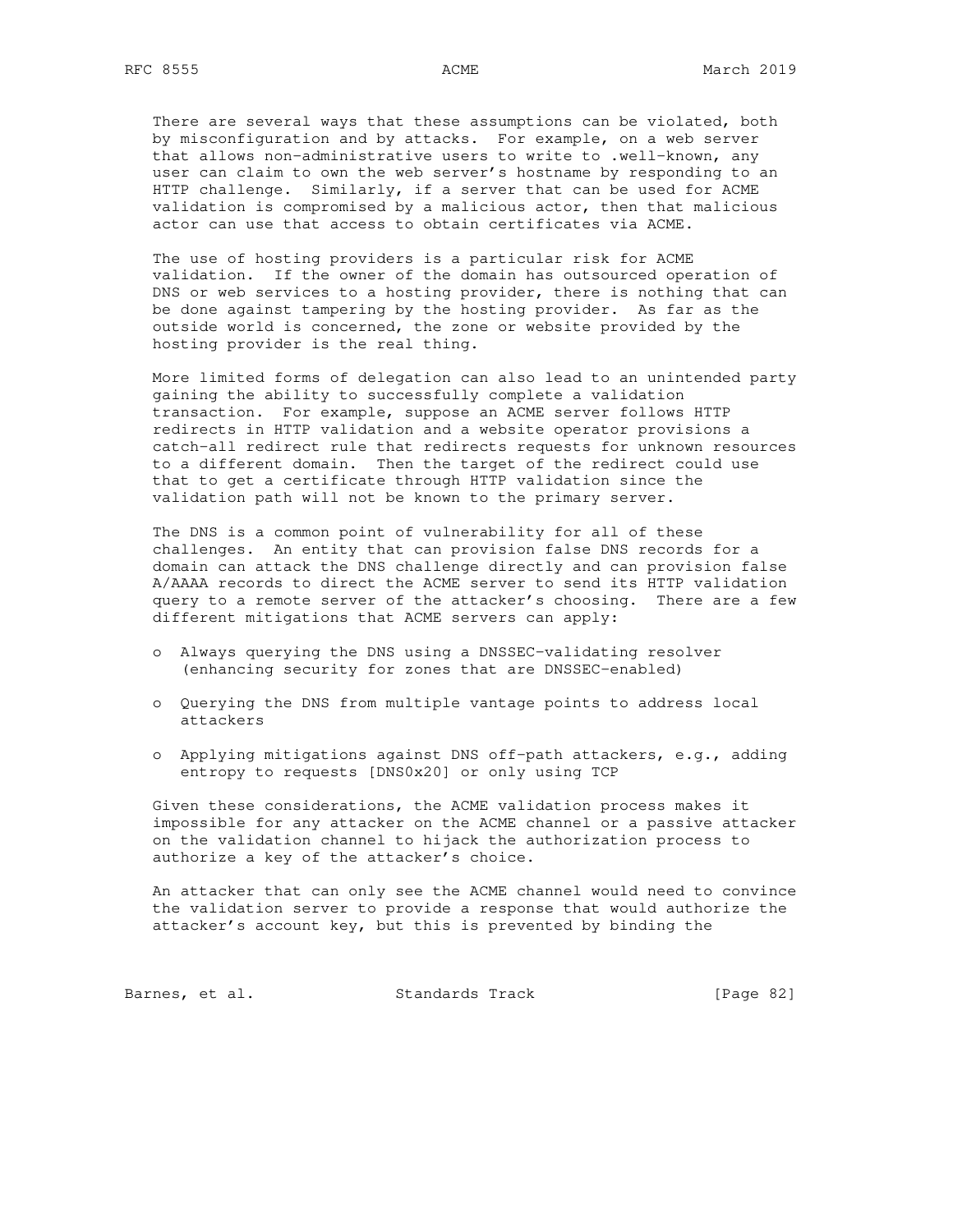validation response to the account key used to request challenges. A passive attacker on the validation channel can observe the correct validation response and even replay it, but that response can only be used with the account key for which it was generated.

 An active attacker on the validation channel can subvert the ACME process, by performing normal ACME transactions and providing a validation response for his own account key. The risks due to hosting providers noted above are a particular case.

 Attackers can also exploit vulnerabilities in Internet routing protocols to gain access to the validation channel (see, e.g., [RFC7132]). In order to make such attacks more difficult, it is RECOMMENDED that the server perform DNS queries and make HTTP connections from multiple points in the network. Since routing attacks are often localized or dependent on the position of the attacker, forcing the attacker to attack multiple points (the server's validation vantage points) or a specific point (the DNS / HTTP server) makes it more difficult to subvert ACME validation using attacks on routing.

### 10.3. Denial-of-Service Considerations

 As a protocol run over HTTPS, standard considerations for TCP-based and HTTP-based DoS mitigation also apply to ACME.

 At the application layer, ACME requires the server to perform a few potentially expensive operations. Identifier validation transactions require the ACME server to make outbound connections to potentially attacker-controlled servers, and certificate issuance can require interactions with cryptographic hardware.

 In addition, an attacker can also cause the ACME server to send validation requests to a domain of its choosing by submitting authorization requests for the victim domain.

 All of these attacks can be mitigated by the application of appropriate rate limits. Issues closer to the front end, like POST body validation, can be addressed using HTTP request limiting. For validation and certificate requests, there are other identifiers on which rate limits can be keyed. For example, the server might limit the rate at which any individual account key can issue certificates or the rate at which validation can be requested within a given subtree of the DNS. And in order to prevent attackers from circumventing these limits simply by minting new accounts, servers would need to limit the rate at which accounts can be registered.

Barnes, et al. Standards Track [Page 83]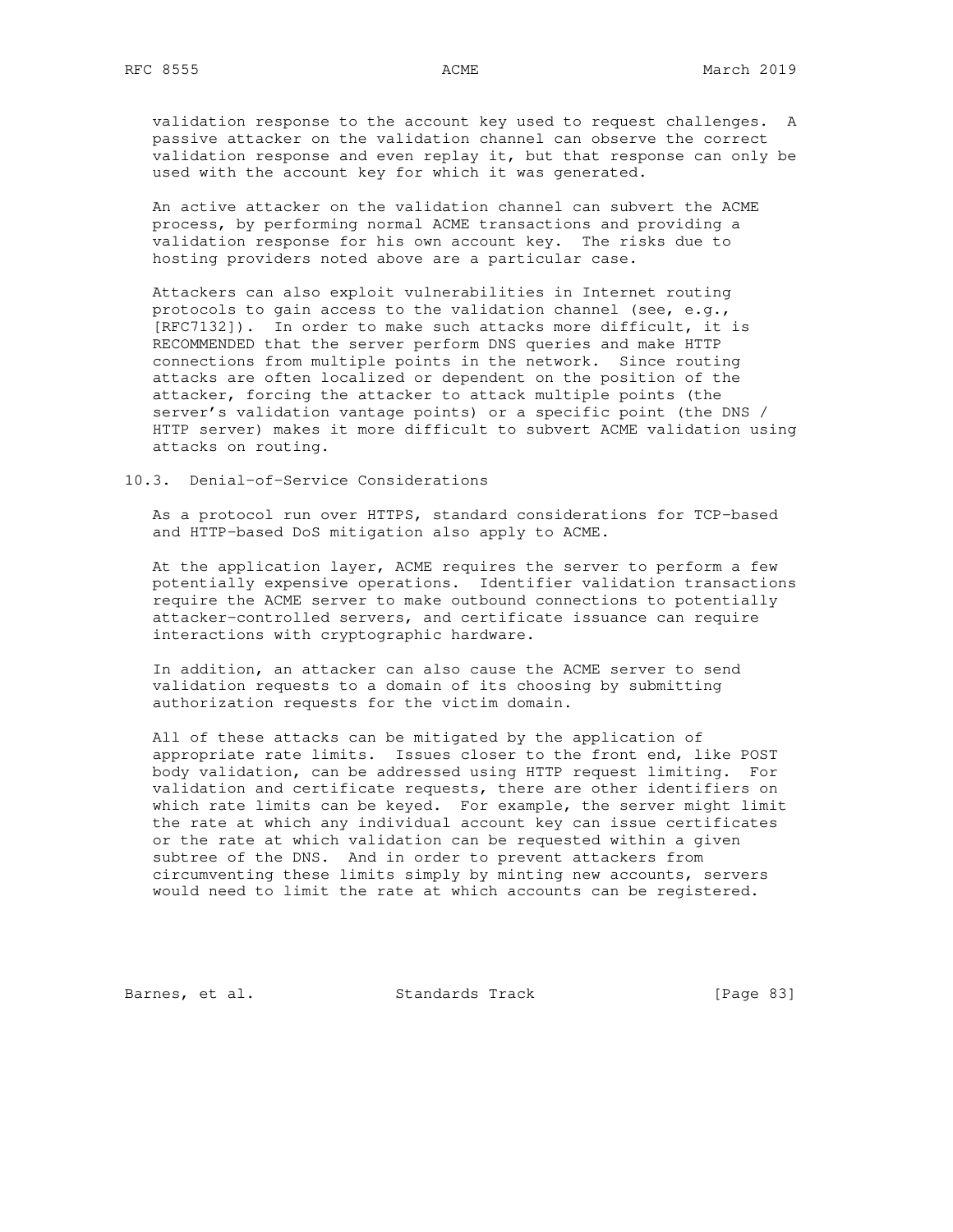## 10.4. Server-Side Request Forgery

 Server-Side Request Forgery (SSRF) attacks can arise when an attacker can cause a server to perform HTTP requests to an attacker-chosen URL. In the ACME HTTP challenge validation process, the ACME server performs an HTTP GET request to a URL in which the attacker can choose the domain. This request is made before the server has verified that the client controls the domain, so any client can cause a query to any domain.

 Some ACME server implementations include information from the validation server's response (in order to facilitate debugging). Such implementations enable an attacker to extract this information from any web server that is accessible to the ACME server, even if it is not accessible to the ACME client. For example, the ACME server might be able to access servers behind a firewall that would prevent access by the ACME client.

 It might seem that the risk of SSRF through this channel is limited by the fact that the attacker can only control the domain of the URL, not the path. However, if the attacker first sets the domain to one they control, then they can send the server an HTTP redirect (e.g., a 302 response) which will cause the server to query an arbitrary URL.

 In order to further limit the SSRF risk, ACME server operators should ensure that validation queries can only be sent to servers on the public Internet, and not, say, web services within the server operator's internal network. Since the attacker could make requests to these public servers himself, he can't gain anything extra through an SSRF attack on ACME aside from a layer of anonymization.

#### 10.5. CA Policy Considerations

 The controls on issuance enabled by ACME are focused on validating that a certificate applicant controls the identifier he claims. Before issuing a certificate, however, there are many other checks that a CA might need to perform, for example:

- o Has the client agreed to a subscriber agreement?
- o Is the claimed identifier syntactically valid?
- o For domain names:
	- \* If the leftmost label is a '\*', then have the appropriate checks been applied?
	- \* Is the name on the Public Suffix List?

| Barnes, et al. |  |  | Standards Track |  | [Page $84$ ] |  |
|----------------|--|--|-----------------|--|--------------|--|
|----------------|--|--|-----------------|--|--------------|--|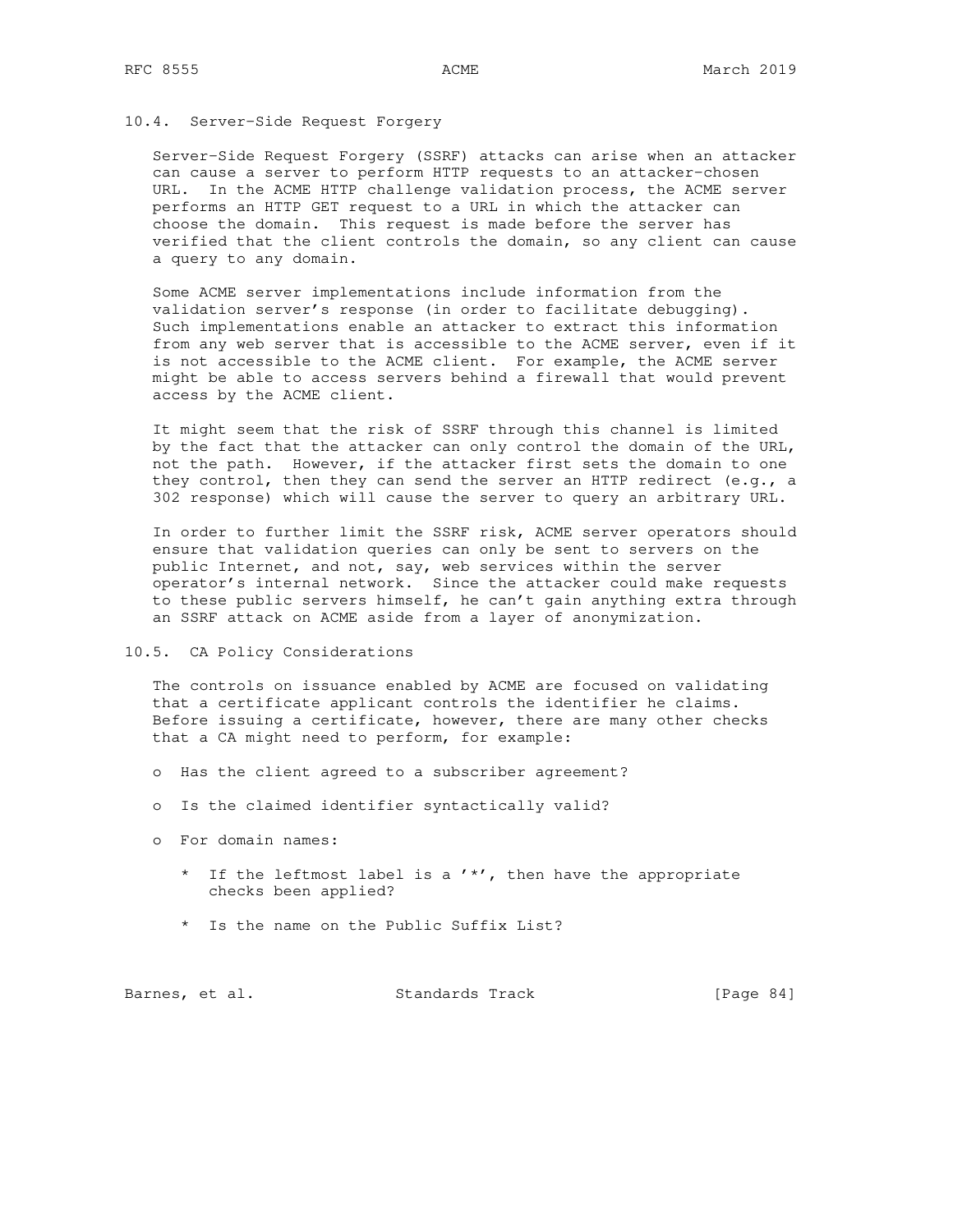- \* Is the name a high-value name?
- \* Is the name a known phishing domain?
- o Is the key in the CSR sufficiently strong?
- o Is the CSR signed with an acceptable algorithm?
- o Has issuance been authorized or forbidden by a Certification Authority Authorization (CAA) record ([RFC6844])?

 CAs that use ACME to automate issuance will need to ensure that their servers perform all necessary checks before issuing.

 CAs using ACME to allow clients to agree to terms of service should keep in mind that ACME clients can automate this agreement, possibly not involving a human user.

 ACME does not specify how the server constructs the URLs that it uses to address resources. If the server operator uses URLs that are predictable to third parties, this can leak information about what URLs exist on the server, since an attacker can probe for whether a POST-as-GET request to the URL returns 404 (Not Found) or 401 (Unauthorized).

 For example, suppose that the CA uses highly structured URLs with guessable fields:

- o Accounts: https://example.com/:accountID
- o Orders: https://example.com/:accountID/:domainName
- o Authorizations: https://example.com/:accountID/:domainName
- o Certificates: https://example.com/:accountID/:domainName

 Under that scheme, an attacker could probe for which domain names are associated with which accounts, which may allow correlation of ownership between domain names, if the CA does not otherwise permit it.

Barnes, et al. Standards Track [Page 85]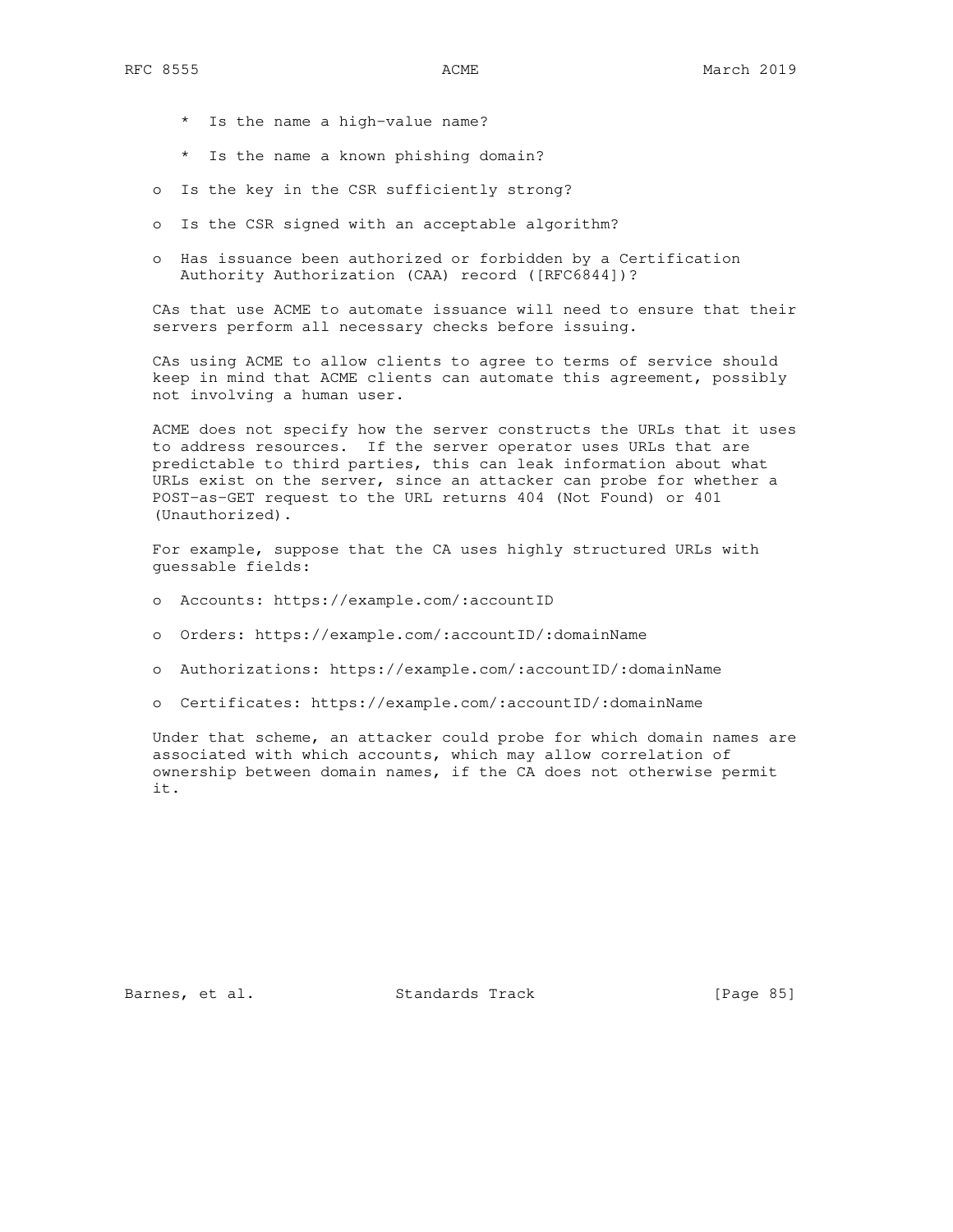To avoid leaking these correlations, CAs SHOULD assign URLs with an unpredictable component. For example, a CA might assign URLs for each resource type from an independent namespace, using unpredictable IDs for each resource:

- o Accounts: https://example.com/acct/:accountID
- o Orders: https://example.com/order/:orderID
- o Authorizations: https://example.com/authz/:authorizationID
- o Certificates: https://example.com/cert/:certID

 Such a scheme would leak only the type of resource, hiding the additional correlations revealed in the example above.

11. Operational Considerations

 There are certain factors that arise in operational reality that operators of ACME-based CAs will need to keep in mind when configuring their services. See the subsections below for examples.

11.1. Key Selection

ACME relies on two different classes of key pair:

- o Account key pairs, which are used to authenticate account holders
- o Certificate key pairs, which are used to sign and verify CSRs (and whose public keys are included in certificates)

 Compromise of the private key of an account key pair has more serious consequences than compromise of a private key corresponding to a certificate. While the compromise of a certificate key pair allows the attacker to impersonate the entities named in the certificate for the lifetime of the certificate, the compromise of an account key pair allows the attacker to take full control of the victim's ACME account and take any action that the legitimate account holder could take within the scope of ACME:

- 1. Issuing certificates using existing authorizations
- 2. Revoking existing certificates
- 3. Accessing and changing account information (e.g., contacts)
- 4. Changing the account key pair for the account, locking out the legitimate account holder

Barnes, et al. Standards Track [Page 86]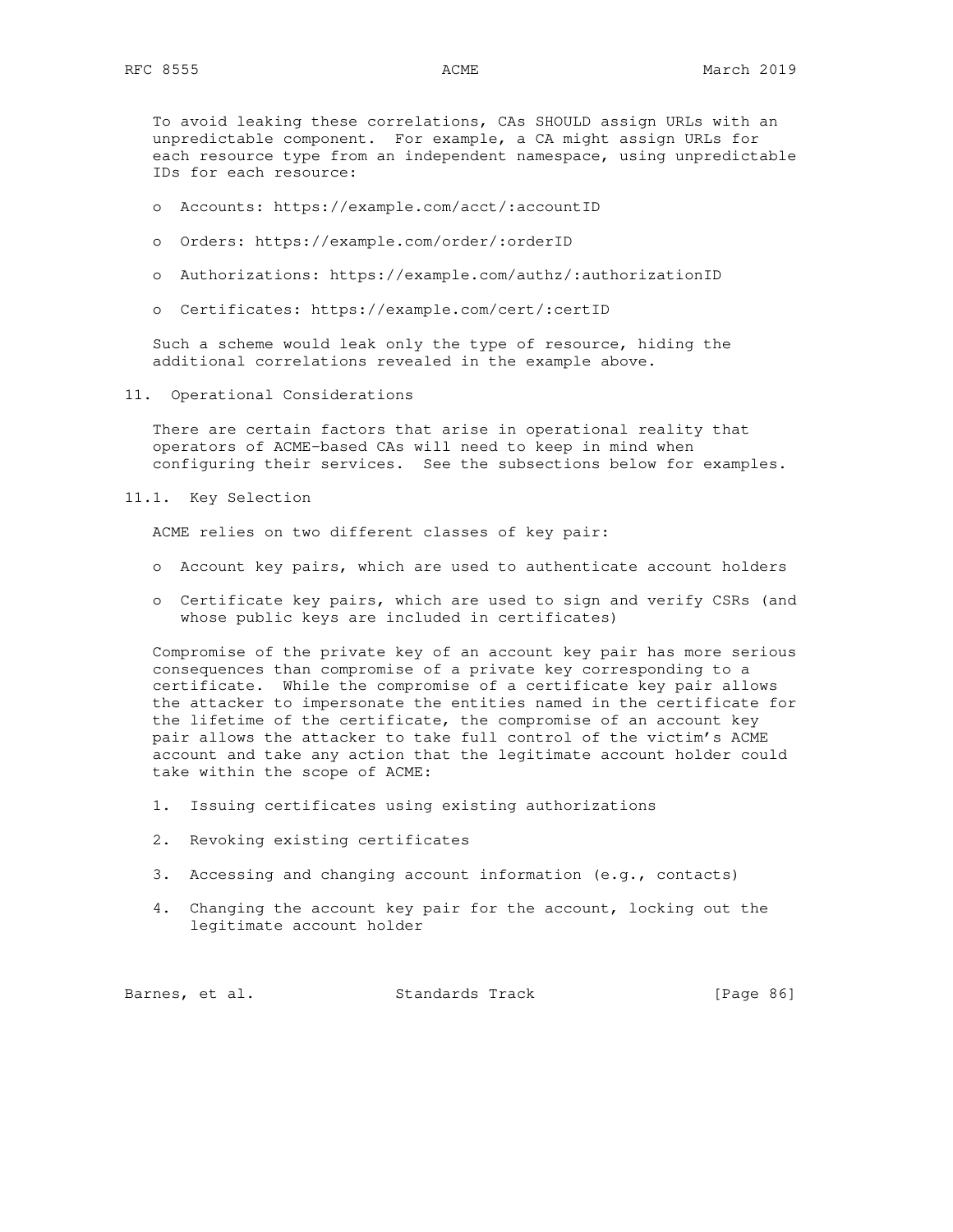For this reason, it is RECOMMENDED that each account key pair be used only for authentication of a single ACME account. For example, the public key of an account key pair MUST NOT be included in a certificate. If an ACME client receives a request from a user for account creation or key rollover using an account key that the client knows to be used elsewhere, then the client MUST return an error. Clients MUST generate a fresh account key for every account creation or rollover operation. Note that given the requirements of Section 7.3.1, servers will not create accounts with reused keys anyway.

 ACME clients and servers MUST verify that a CSR submitted in a finalize request does not contain a public key for any known account key pair. In particular, when a server receives a finalize request, it MUST verify that the public key in a CSR is not the same as the public key of the account key pair used to authenticate that request. This assures that vulnerabilities in the protocols with which the certificate is used (e.g., signing oracles in TLS [JSS15]) do not result in compromise of the ACME account. Because ACME accounts are uniquely identified by their account key pair (see Section  $7.3.1$ ), the server MUST not allow account key pair reuse across multiple accounts.

# 11.2. DNS Security

 As noted above, DNS forgery attacks against the ACME server can result in the server making incorrect decisions about domain control and thus mis-issuing certificates. Servers SHOULD perform DNS queries over TCP, which provides better resistance to some forgery attacks than DNS over UDP.

 An ACME-based CA will often need to make DNS queries, e.g., to validate control of DNS names. Because the security of such validations ultimately depends on the authenticity of DNS data, every possible precaution should be taken to secure DNS queries done by the CA. Therefore, it is RECOMMENDED that ACME-based CAs make all DNS queries via DNSSEC-validating stub or recursive resolvers. This provides additional protection to domains that choose to make use of DNSSEC.

 An ACME-based CA must only use a resolver if it trusts the resolver and every component of the network route by which it is accessed. Therefore, it is RECOMMENDED that ACME-based CAs operate their own DNSSEC-validating resolvers within their trusted network and use these resolvers both for CAA record lookups and all record lookups in furtherance of a challenge scheme (A, AAAA, TXT, etc.).

Barnes, et al. Standards Track [Page 87]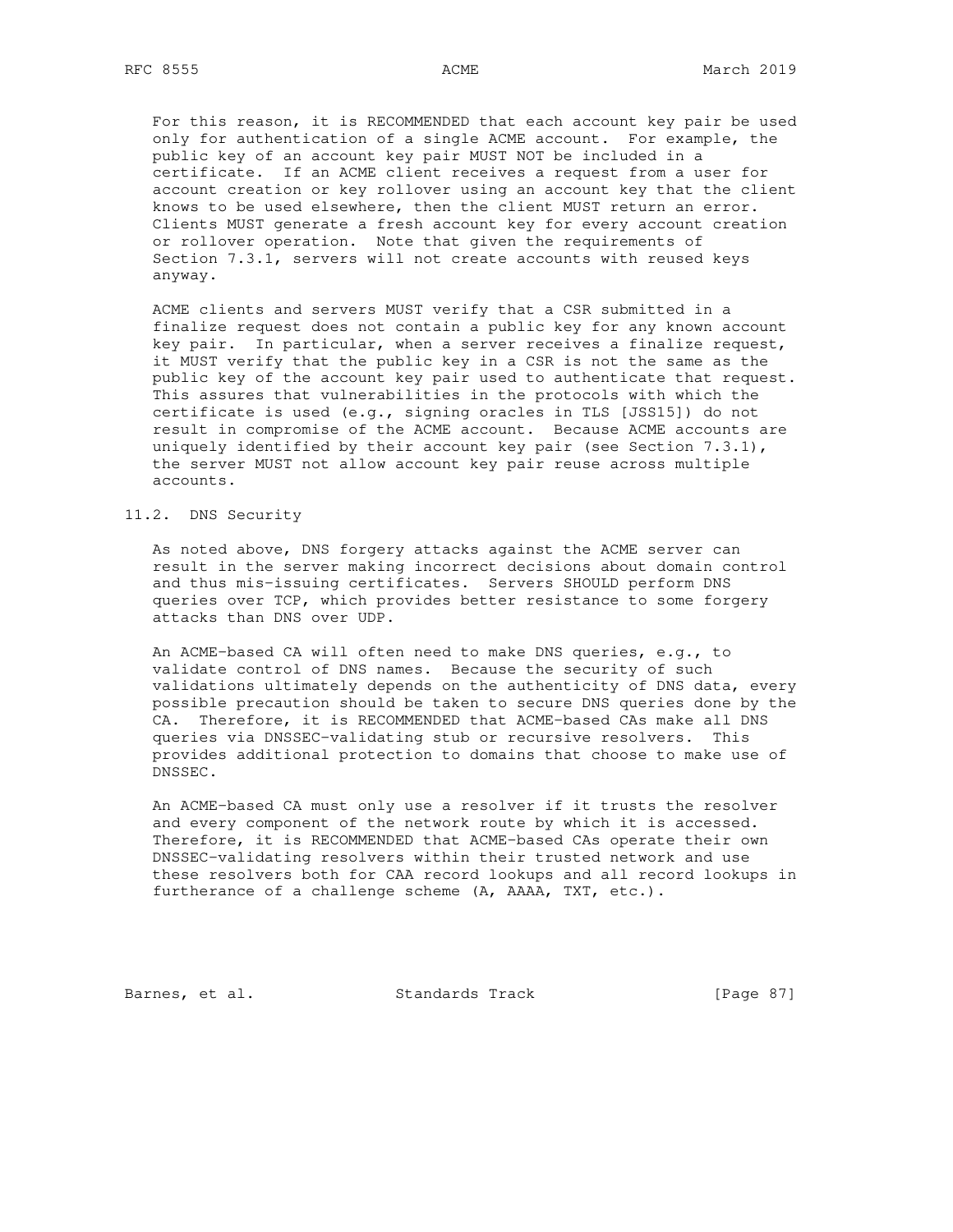## 11.3. Token Entropy

 The http-01 and dns-01 validation methods mandate the use of a random token value to uniquely identify the challenge. The value of the token is required to contain at least 128 bits of entropy for the following security properties. First, the ACME client should not be able to influence the ACME server's choice of token as this may allow an attacker to reuse a domain owner's previous challenge responses for a new validation request. Second, the entropy requirement makes it more difficult for ACME clients to implement a "naive" validation server that automatically replies to challenges without being configured per challenge.

## 11.4. Malformed Certificate Chains

 ACME provides certificate chains in the widely used format known colloquially as PEM (though it may diverge from the actual Privacy Enhanced Mail specification [RFC1421], as noted in [RFC7468]). Some current software will allow the configuration of a private key and a certificate in one PEM file by concatenating the textual encodings of the two objects. In the context of ACME, such software might be vulnerable to key replacement attacks. A malicious ACME server could cause a client to use a private key of its choosing by including the key in the PEM file returned in response to a query for a certificate URL.

When processing a file of type "application/pem-certificate-chain", a client SHOULD verify that the file contains only encoded certificates. If anything other than a certificate is found (i.e., if the string "-----BEGIN" is ever followed by anything other than "CERTIFICATE"), then the client MUST reject the file as invalid.

## 12. References

## 12.1. Normative References

[FIPS180-4]

 National Institute of Standards and Technology (NIST), "Secure Hash Standard (SHS)", FIPS PUB 180-4, DOI 10.6028/NIST.FIPS.180-4, August 2015, <http://csrc.nist.gov/publications/fips/fips180-4/ fips-180-4.pdf>.

Barnes, et al. Standards Track [Page 88]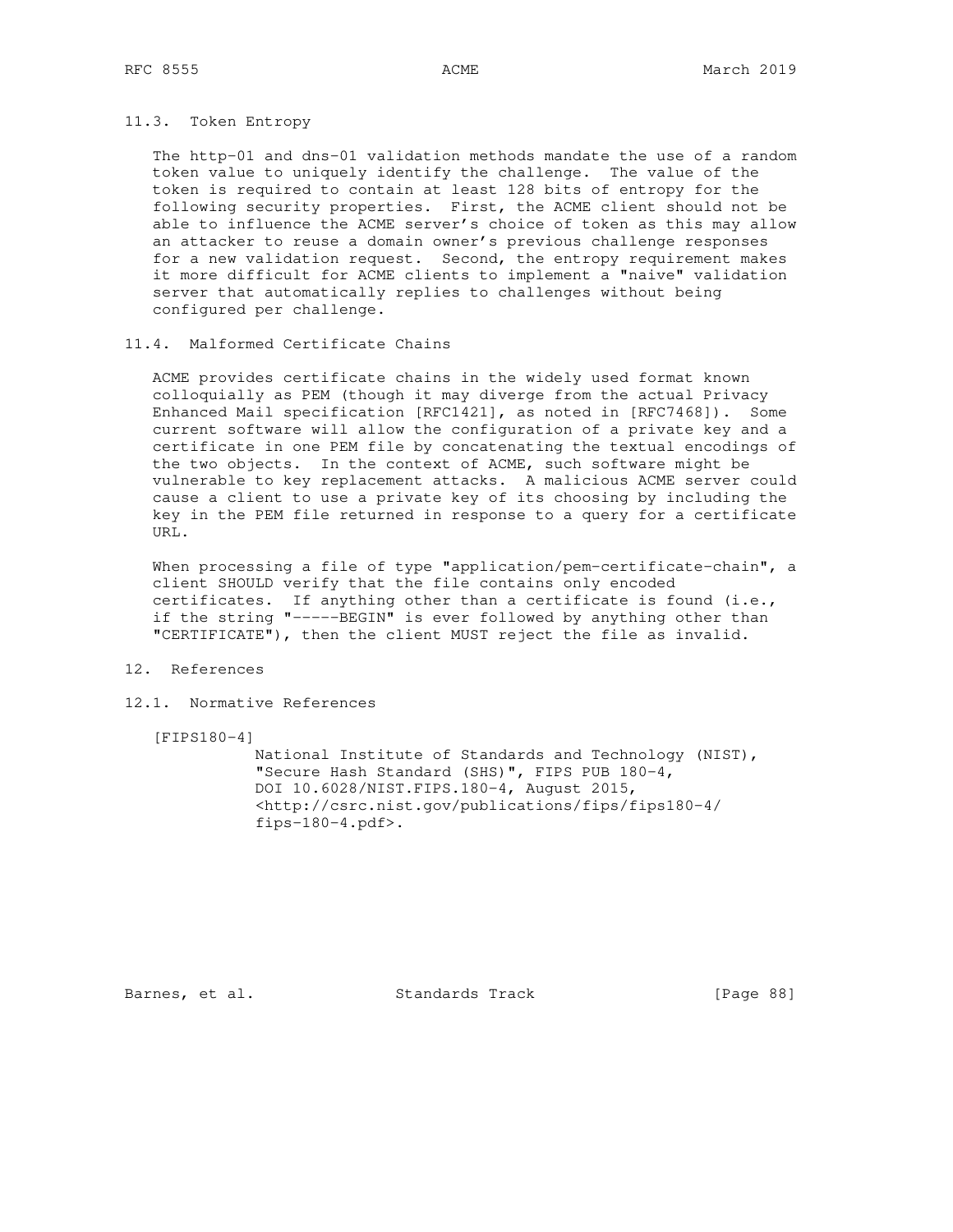- [JSS15] Somorovsky, J., Schwenk, J., and J. Somorovsky, "On the Security of TLS 1.3 and QUIC Against Weaknesses in PKCS#1 v1.5 Encryption", CSS '15 Proceedings of the 22nd ACM SIGSAC Conference on Computer and Communications Security Pages 1185-1196, DOI 10.1145/2810103.2813657, <https://dl.acm.org/citation.cfm?id=2813657>.
- [RFC2119] Bradner, S., "Key words for use in RFCs to Indicate Requirement Levels", BCP 14, RFC 2119, DOI 10.17487/RFC2119, March 1997, <https://www.rfc-editor.org/info/rfc2119>.
- [RFC2585] Housley, R. and P. Hoffman, "Internet X.509 Public Key Infrastructure Operational Protocols: FTP and HTTP", RFC 2585, DOI 10.17487/RFC2585, May 1999, <https://www.rfc-editor.org/info/rfc2585>.
- [RFC2818] Rescorla, E., "HTTP Over TLS", RFC 2818, DOI 10.17487/RFC2818, May 2000, <https://www.rfc-editor.org/info/rfc2818>.
- [RFC2985] Nystrom, M. and B. Kaliski, "PKCS #9: Selected Object Classes and Attribute Types Version 2.0", RFC 2985, DOI 10.17487/RFC2985, November 2000, <https://www.rfc-editor.org/info/rfc2985>.
- [RFC2986] Nystrom, M. and B. Kaliski, "PKCS #10: Certification Request Syntax Specification Version 1.7", RFC 2986, DOI 10.17487/RFC2986, November 2000, <https://www.rfc-editor.org/info/rfc2986>.
- [RFC3339] Klyne, G. and C. Newman, "Date and Time on the Internet: Timestamps", RFC 3339, DOI 10.17487/RFC3339, July 2002, <https://www.rfc-editor.org/info/rfc3339>.
- [RFC3629] Yergeau, F., "UTF-8, a transformation format of ISO 10646", STD 63, RFC 3629, DOI 10.17487/RFC3629, November 2003, <https://www.rfc-editor.org/info/rfc3629>.
- [RFC3986] Berners-Lee, T., Fielding, R., and L. Masinter, "Uniform Resource Identifier (URI): Generic Syntax", STD 66, RFC 3986, DOI 10.17487/RFC3986, January 2005, <https://www.rfc-editor.org/info/rfc3986>.
- [RFC4086] Eastlake 3rd, D., Schiller, J., and S. Crocker, "Randomness Requirements for Security", BCP 106, RFC 4086, DOI 10.17487/RFC4086, June 2005, <https://www.rfc-editor.org/info/rfc4086>.

Barnes, et al. Standards Track [Page 89]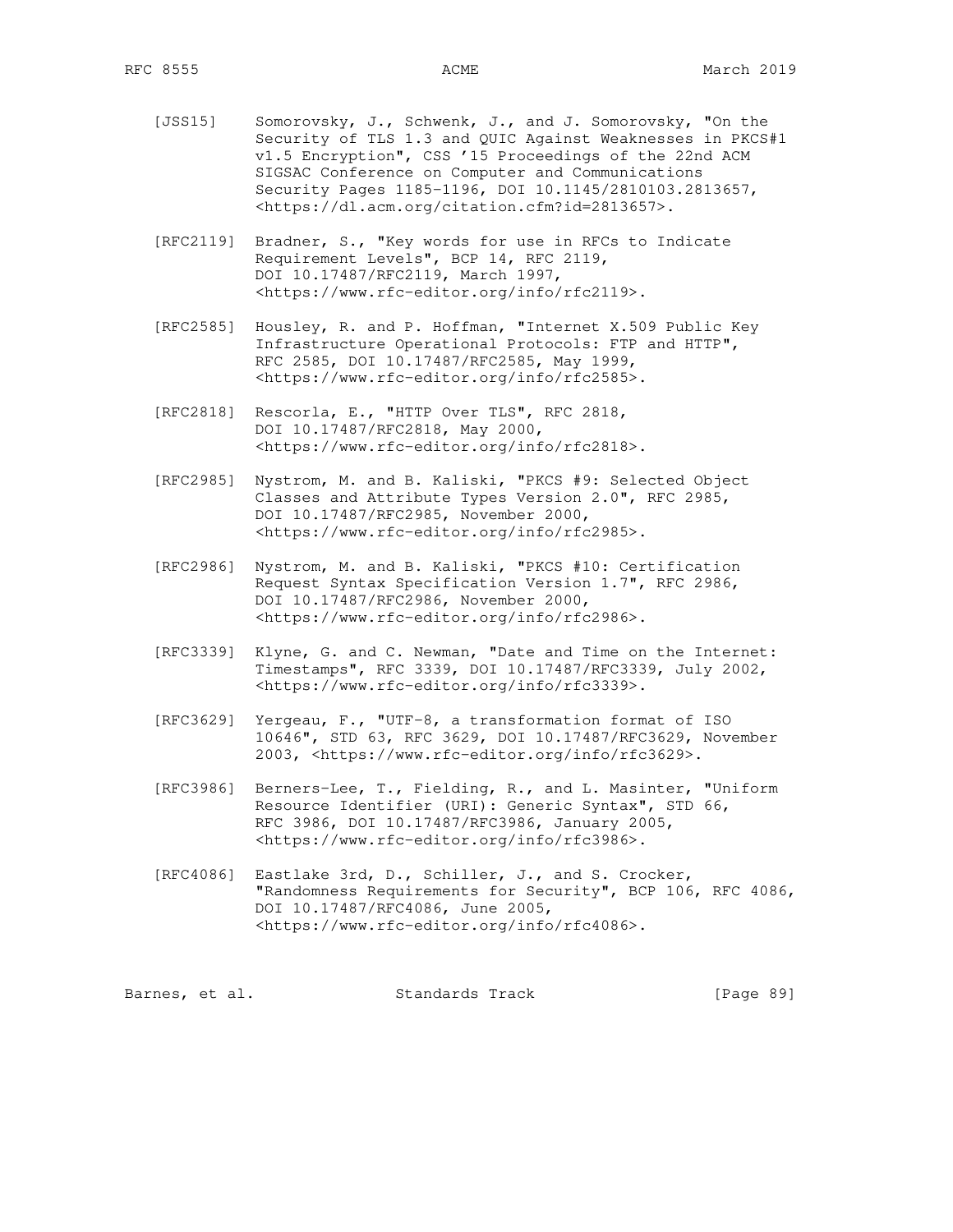- [RFC4648] Josefsson, S., "The Base16, Base32, and Base64 Data Encodings", RFC 4648, DOI 10.17487/RFC4648, October 2006, <https://www.rfc-editor.org/info/rfc4648>.
- [RFC5234] Crocker, D., Ed. and P. Overell, "Augmented BNF for Syntax Specifications: ABNF", STD 68, RFC 5234, DOI 10.17487/RFC5234, January 2008, <https://www.rfc-editor.org/info/rfc5234>.
- [RFC5280] Cooper, D., Santesson, S., Farrell, S., Boeyen, S., Housley, R., and W. Polk, "Internet X.509 Public Key Infrastructure Certificate and Certificate Revocation List (CRL) Profile", RFC 5280, DOI 10.17487/RFC5280, May 2008, <https://www.rfc-editor.org/info/rfc5280>.
- [RFC5751] Ramsdell, B. and S. Turner, "Secure/Multipurpose Internet Mail Extensions (S/MIME) Version 3.2 Message Specification", RFC 5751, DOI 10.17487/RFC5751, January 2010, <https://www.rfc-editor.org/info/rfc5751>.
- [RFC5890] Klensin, J., "Internationalized Domain Names for Applications (IDNA): Definitions and Document Framework", RFC 5890, DOI 10.17487/RFC5890, August 2010, <https://www.rfc-editor.org/info/rfc5890>.
- [RFC6068] Duerst, M., Masinter, L., and J. Zawinski, "The 'mailto' URI Scheme", RFC 6068, DOI 10.17487/RFC6068, October 2010, <https://www.rfc-editor.org/info/rfc6068>.
- [RFC6570] Gregorio, J., Fielding, R., Hadley, M., Nottingham, M., and D. Orchard, "URI Template", RFC 6570, DOI 10.17487/RFC6570, March 2012, <https://www.rfc-editor.org/info/rfc6570>.
- [RFC6844] Hallam-Baker, P. and R. Stradling, "DNS Certification Authority Authorization (CAA) Resource Record", RFC 6844, DOI 10.17487/RFC6844, January 2013, <https://www.rfc-editor.org/info/rfc6844>.
- [RFC7231] Fielding, R., Ed. and J. Reschke, Ed., "Hypertext Transfer Protocol (HTTP/1.1): Semantics and Content", RFC 7231, DOI 10.17487/RFC7231, June 2014, <https://www.rfc-editor.org/info/rfc7231>.
- [RFC7468] Josefsson, S. and S. Leonard, "Textual Encodings of PKIX, PKCS, and CMS Structures", RFC 7468, DOI 10.17487/RFC7468, April 2015, <https://www.rfc-editor.org/info/rfc7468>.

| Barnes, et al. |  |  | Standards Track |  | [Page 90] |  |
|----------------|--|--|-----------------|--|-----------|--|
|----------------|--|--|-----------------|--|-----------|--|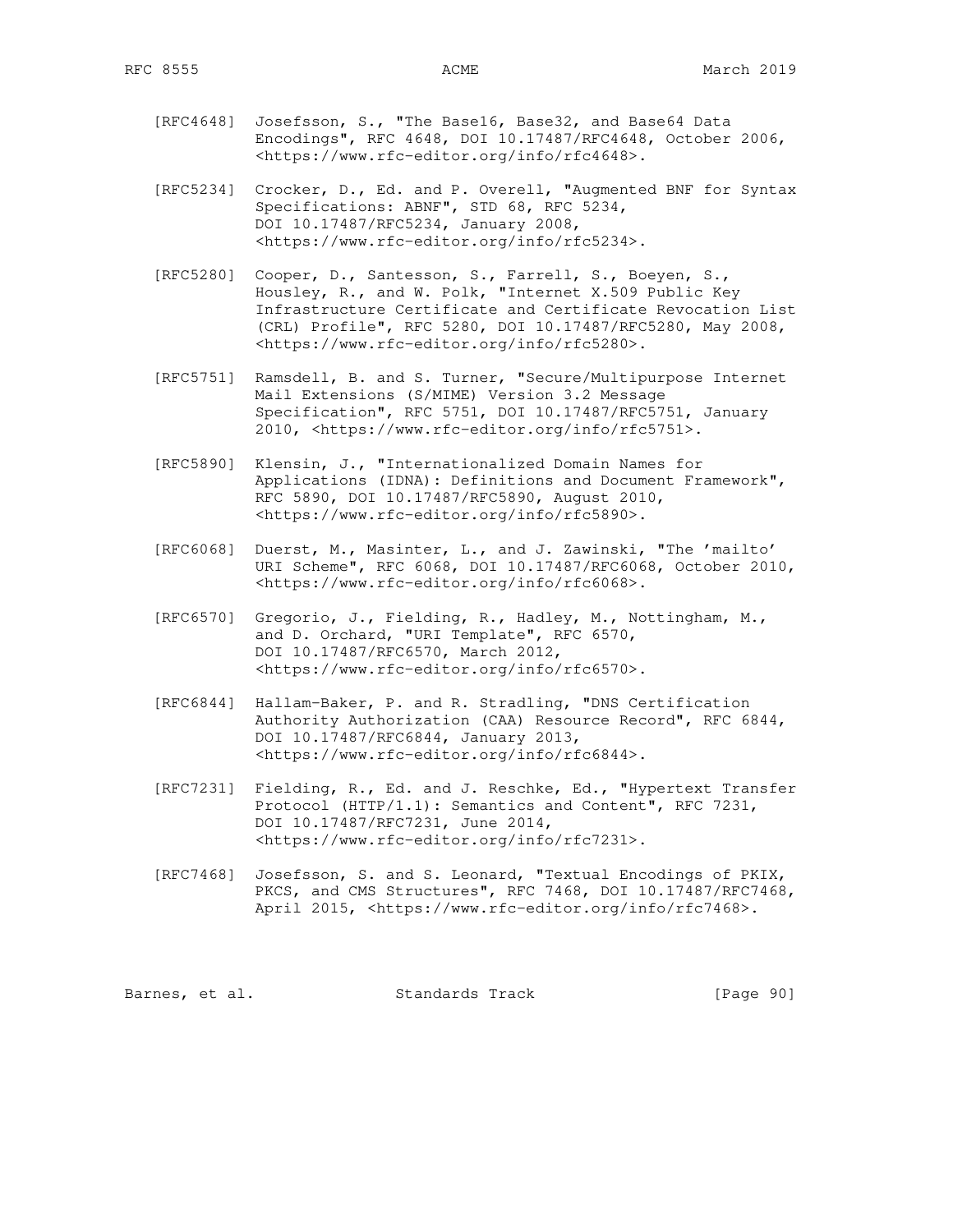- [RFC7515] Jones, M., Bradley, J., and N. Sakimura, "JSON Web Signature (JWS)", RFC 7515, DOI 10.17487/RFC7515, May 2015, <https://www.rfc-editor.org/info/rfc7515>.
- [RFC7518] Jones, M., "JSON Web Algorithms (JWA)", RFC 7518, DOI 10.17487/RFC7518, May 2015, <https://www.rfc-editor.org/info/rfc7518>.
- [RFC7638] Jones, M. and N. Sakimura, "JSON Web Key (JWK) Thumbprint", RFC 7638, DOI 10.17487/RFC7638, September 2015, <https://www.rfc-editor.org/info/rfc7638>.
- [RFC7797] Jones, M., "JSON Web Signature (JWS) Unencoded Payload Option", RFC 7797, DOI 10.17487/RFC7797, February 2016, <https://www.rfc-editor.org/info/rfc7797>.
- [RFC7807] Nottingham, M. and E. Wilde, "Problem Details for HTTP APIs", RFC 7807, DOI 10.17487/RFC7807, March 2016, <https://www.rfc-editor.org/info/rfc7807>.
- [RFC8037] Liusvaara, I., "CFRG Elliptic Curve Diffie-Hellman (ECDH) and Signatures in JSON Object Signing and Encryption (JOSE)", RFC 8037, DOI 10.17487/RFC8037, January 2017, <https://www.rfc-editor.org/info/rfc8037>.
- [RFC8126] Cotton, M., Leiba, B., and T. Narten, "Guidelines for Writing an IANA Considerations Section in RFCs", BCP 26, RFC 8126, DOI 10.17487/RFC8126, June 2017, <https://www.rfc-editor.org/info/rfc8126>.
- [RFC8174] Leiba, B., "Ambiguity of Uppercase vs Lowercase in RFC 2119 Key Words", BCP 14, RFC 8174, DOI 10.17487/RFC8174, May 2017, <https://www.rfc-editor.org/info/rfc8174>.
- [RFC8259] Bray, T., Ed., "The JavaScript Object Notation (JSON) Data Interchange Format", STD 90, RFC 8259, DOI 10.17487/RFC8259, December 2017, <https://www.rfc-editor.org/info/rfc8259>.
- [RFC8288] Nottingham, M., "Web Linking", RFC 8288, DOI 10.17487/RFC8288, October 2017, <https://www.rfc-editor.org/info/rfc8288>.
- [RFC8446] Rescorla, E., "The Transport Layer Security (TLS) Protocol Version 1.3", RFC 8446, DOI 10.17487/RFC8446, August 2018, <https://www.rfc-editor.org/info/rfc8446>.

Barnes, et al. Standards Track [Page 91]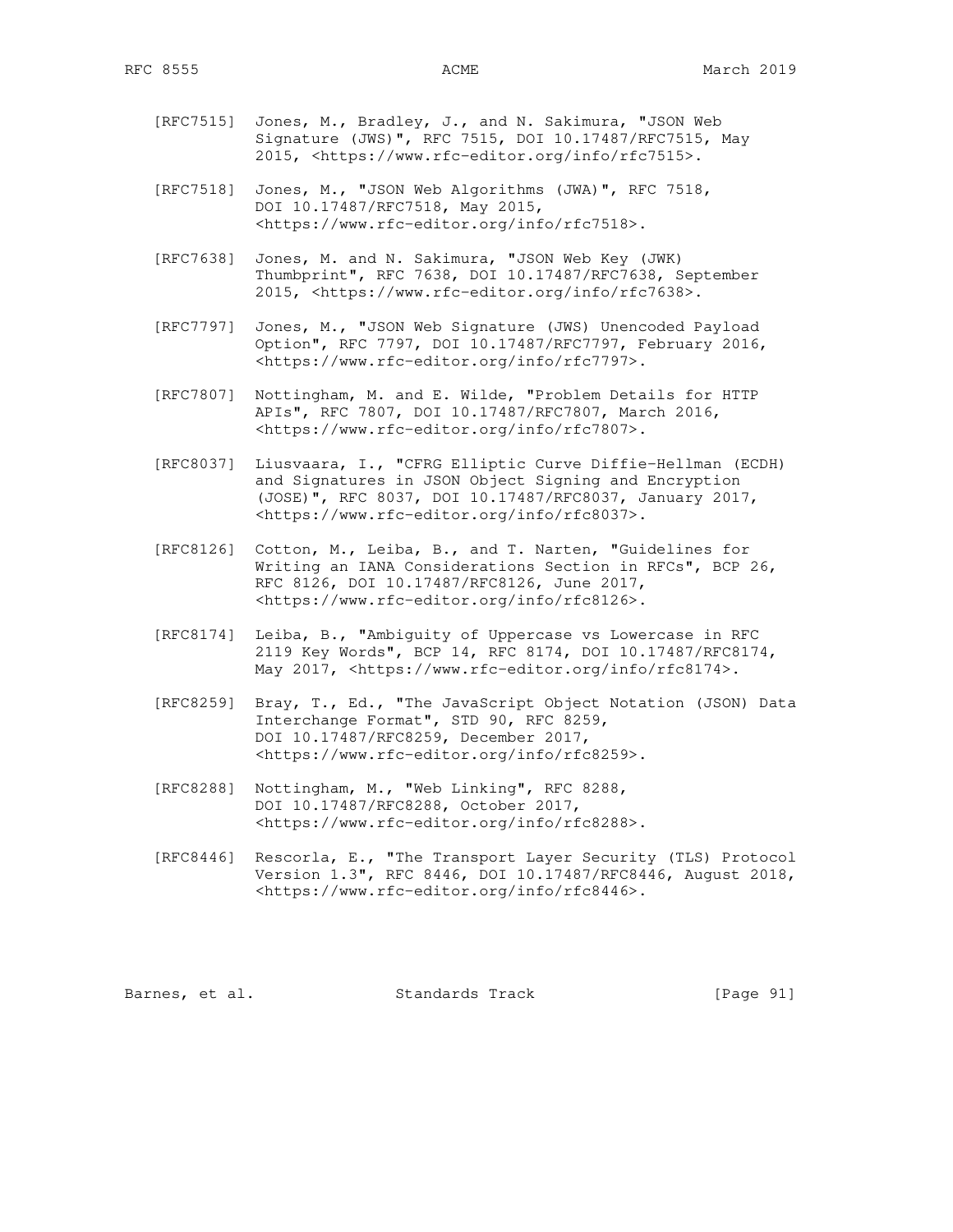12.2. Informative References

[ACME-CAA]

 Landau, H., "CAA Record Extensions for Account URI and ACME Method Binding", Work in Progress, draft-ietf-acme caa-06, January 2019.

- [ACME-IP] Shoemaker, R., "ACME IP Identifier Validation Extension", Work in Progress, draft-ietf-acme-ip-05, February 2019.
- [ACME-TELEPHONE]

 Peterson, J. and R. Barnes, "ACME Identifiers and Challenges for Telephone Numbers", Work in Progress, draft-ietf-acme-telephone-01, October 2017.

- [CABFBR] CA/Browser Forum, "CA/Browser Forum Baseline Requirements", September 2018, <https://cabforum.org/baseline-requirements-documents/>.
- [DNS0x20] Vixie, P. and D. Dagon, "Use of Bit 0x20 in DNS Labels to Improve Transaction Identity", Work in Progress, draft-vixie-dnsext-dns0x20-00, March 2008.
- [RFC1421] Linn, J., "Privacy Enhancement for Internet Electronic Mail: Part I: Message Encryption and Authentication Procedures", RFC 1421, DOI 10.17487/RFC1421, February 1993, <https://www.rfc-editor.org/info/rfc1421>.
- [RFC3552] Rescorla, E. and B. Korver, "Guidelines for Writing RFC Text on Security Considerations", BCP 72, RFC 3552, DOI 10.17487/RFC3552, July 2003, <https://www.rfc-editor.org/info/rfc3552>.
- [RFC3553] Mealling, M., Masinter, L., Hardie, T., and G. Klyne, "An IETF URN Sub-namespace for Registered Protocol Parameters", BCP 73, RFC 3553, DOI 10.17487/RFC3553, June 2003, <https://www.rfc-editor.org/info/rfc3553>.
- [RFC5785] Nottingham, M. and E. Hammer-Lahav, "Defining Well-Known Uniform Resource Identifiers (URIs)", RFC 5785, DOI 10.17487/RFC5785, April 2010, <https://www.rfc-editor.org/info/rfc5785>.
- [RFC6960] Santesson, S., Myers, M., Ankney, R., Malpani, A., Galperin, S., and C. Adams, "X.509 Internet Public Key Infrastructure Online Certificate Status Protocol - OCSP", RFC 6960, DOI 10.17487/RFC6960, June 2013, <https://www.rfc-editor.org/info/rfc6960>.

Barnes, et al. Standards Track [Page 92]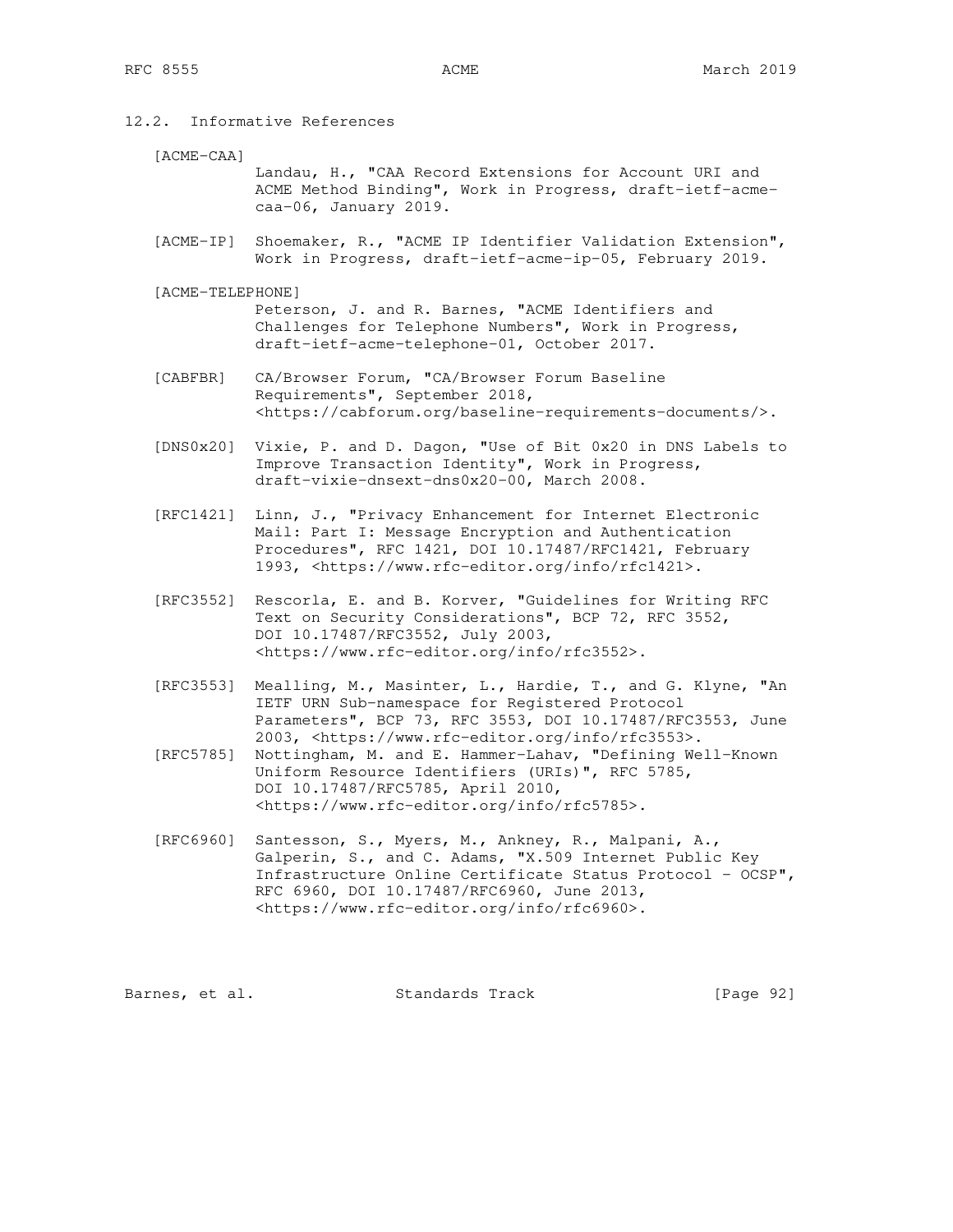- [RFC7132] Kent, S. and A. Chi, "Threat Model for BGP Path Security", RFC 7132, DOI 10.17487/RFC7132, February 2014, <https://www.rfc-editor.org/info/rfc7132>.
- [RFC7525] Sheffer, Y., Holz, R., and P. Saint-Andre, "Recommendations for Secure Use of Transport Layer Security (TLS) and Datagram Transport Layer Security (DTLS)", BCP 195, RFC 7525, DOI 10.17487/RFC7525, May 2015, <https://www.rfc-editor.org/info/rfc7525>.

 [W3C.REC-cors-20140116] Kesteren, A., Ed., "Cross-Origin Resource Sharing", W3C Recommendation REC-cors-20140116, January 2014, <http://www.w3.org/TR/2014/REC-cors-20140116>.

Barnes, et al. Standards Track [Page 93]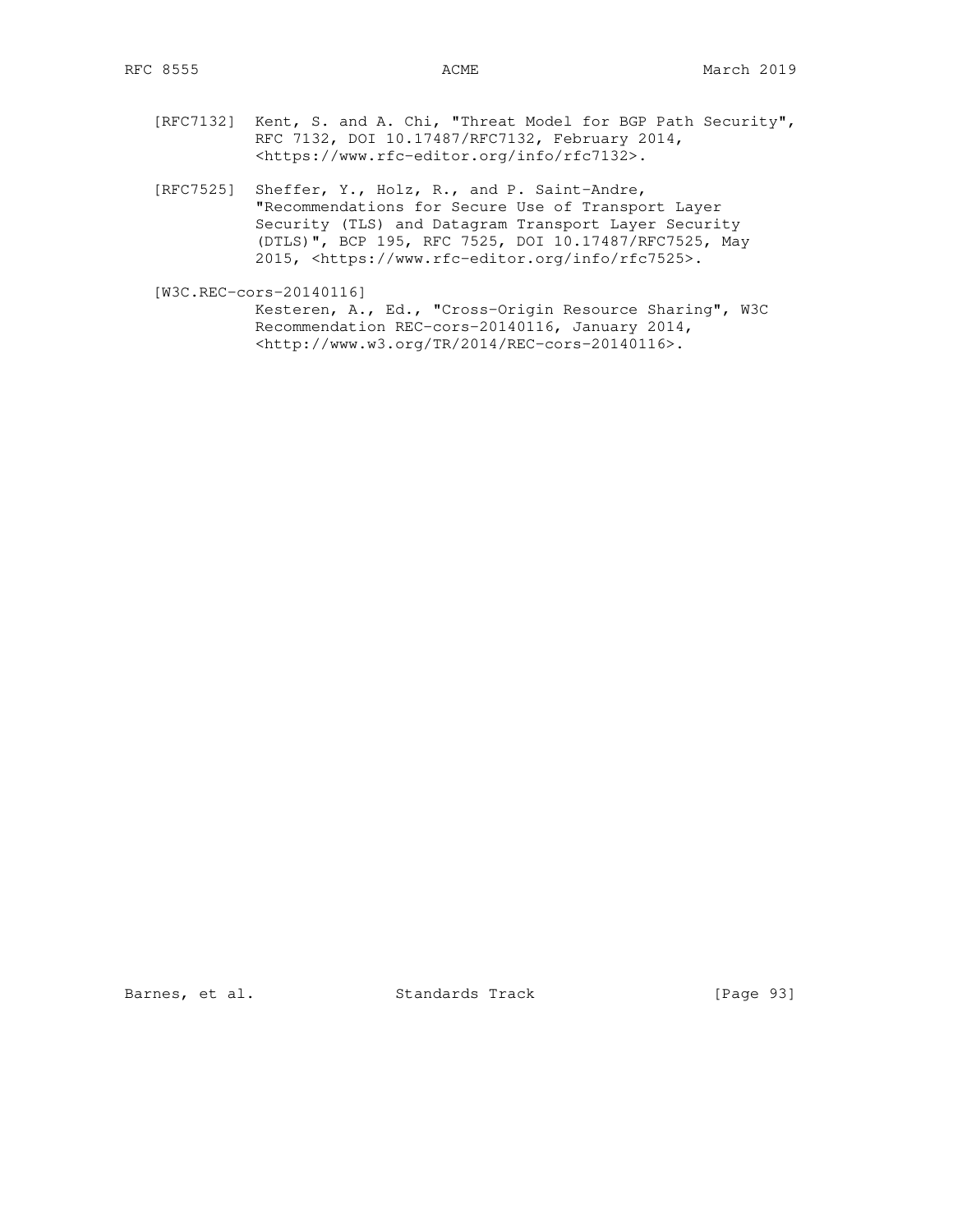### Acknowledgements

 In addition to the editors listed on the front page, this document has benefited from contributions from a broad set of contributors, all the way back to its inception.

- o Andrew Ayer, SSLMate
- o Karthik Bhargavan, INRIA
- o Peter Eckersley, EFF
- o Alex Halderman, University of Michigan
- o Sophie Herold, Hemio
- o Tim Hollebeek, DigiCert
- o Eric Rescorla, Mozilla
- o Seth Schoen, EFF
- o Roland Shoemaker, Let's Encrypt
- o Rob Stradling, Sectigo
- o Martin Thomson, Mozilla
- o Jakub Warmuz, University of Oxford

 This document draws on many concepts established by Eric Rescorla's "Automated Certificate Issuance Protocol" draft. Martin Thomson provided helpful guidance in the use of HTTP.

Barnes, et al. Standards Track [Page 94]